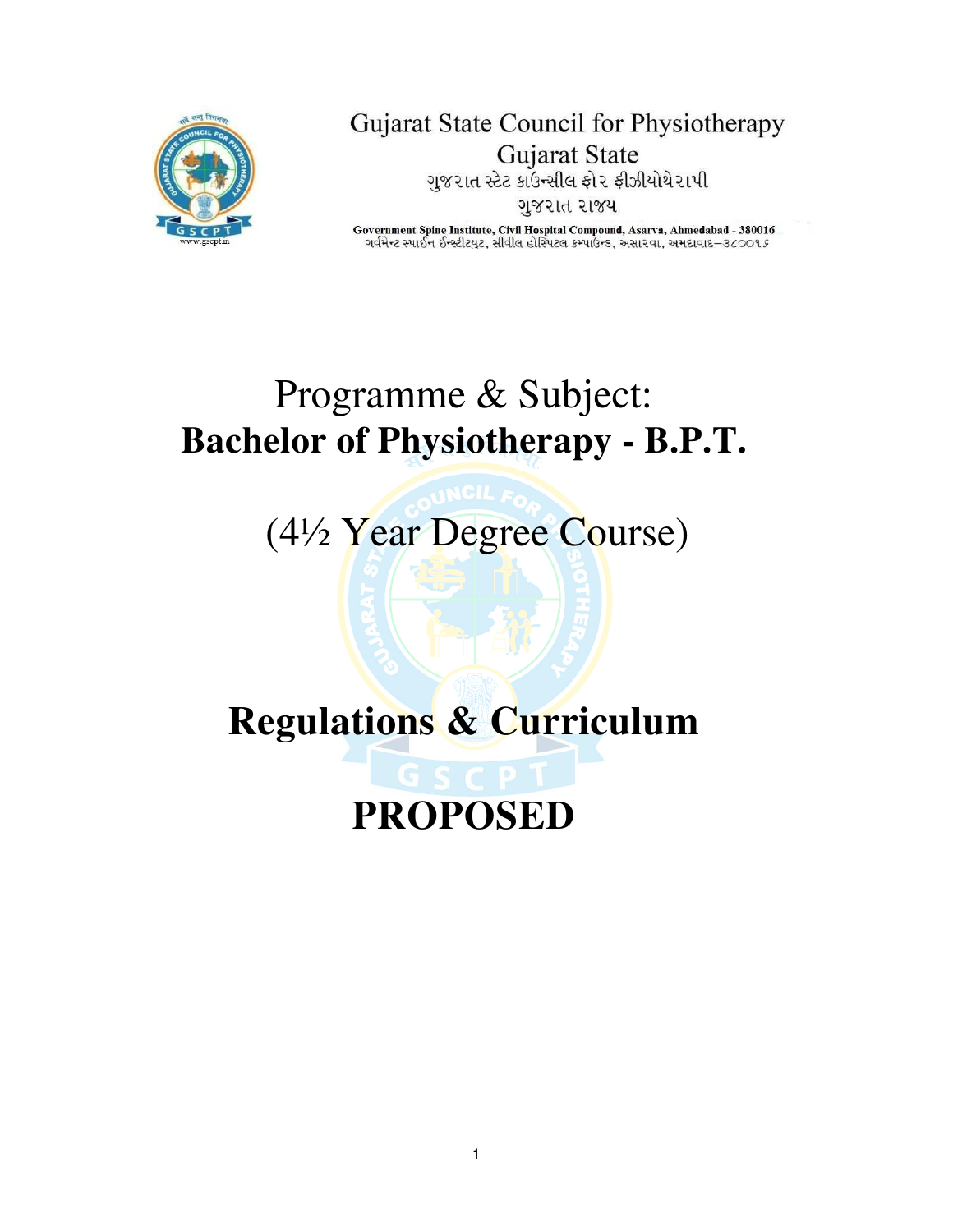# **BACHELOR OF PHYSIOTHERAPY (BPT)**

# **Introduction:**

The Bachelor of Physiotherapy program shall be under the Faculty of Medicine. The name of the Degree program shall be Bachelor of Physiotherapy (or, Bachelor of Physical Therapy) – **B.P.T**

These REGULATIONS & CURRICULUM will be applicable from the academic year 2017- 2018 and thereafter.

# **LEARNING OBJECTIVES:**

The purpose of this curriculum is to delineate the cognitive, affective, and psychomotor skills deemed essential for completion of this program. At the completion of this course, the student should be –

- 1. Able to perform as a competent physiotherapist who will be able to examine, evaluate, diagnose, plan, execute and document physiotherapy treatment independently or along with the multidisciplinary team.
- 2. Able to evaluate patients for impairments and functional limitations and able to execute all routine physiotherapeutic procedures as per the evaluation.
- 3. Able to operate and maintain physiotherapy equipment used in treatment of patient, physiotherapy treatment planning (both electrotherapy and exercise therapy) & procedures independently.
- 4. Able to provide patient education about various physiotherapeutic interventions to the patient and care givers.

# **EXPECTATIONS FROM THE FUTURE PHYSIOTHERAPY GRADUATES**

- 1. Coursework entitles independent physiotherapy assessment and treatment by the graduates.
- 2. The coursework is designed to train students to work as independent physiotherapists or in conjunction with a multidisciplinary team to diagnose and treat movement dysfunctions as per red and yellow flags.
- 3. Course will develop skill in the graduate's physical  $\&$  functional diagnosis, treatment planning, management, and administration of physiotherapy treatment for the patient support.
- 4. Graduates can find employment opportunities in Hospitals/Nursing homes/Sports Teams/Fitness Centers/Community Rehabilitation /Health planning boards/Health promotions services in both private and public sectors as well as in independent physiotherapy clinics.
- 5. Physiotherapy graduate is encouraged to pursue further qualification to attain senior position in the professional field and to keep abreast with the recent advances, new technology and research. The professional should opt for continuous professional education credits offered by national and international institutes.

# **Terminal OBJECTIVES (Expected Outcomes):**

**1.** The graduate will be a competent and reflective physiotherapy practitioner who can function safely and effectively while adhering to legal, ethical, and professional standards of practice in a multitude of physiotherapy settings for patients and clients across the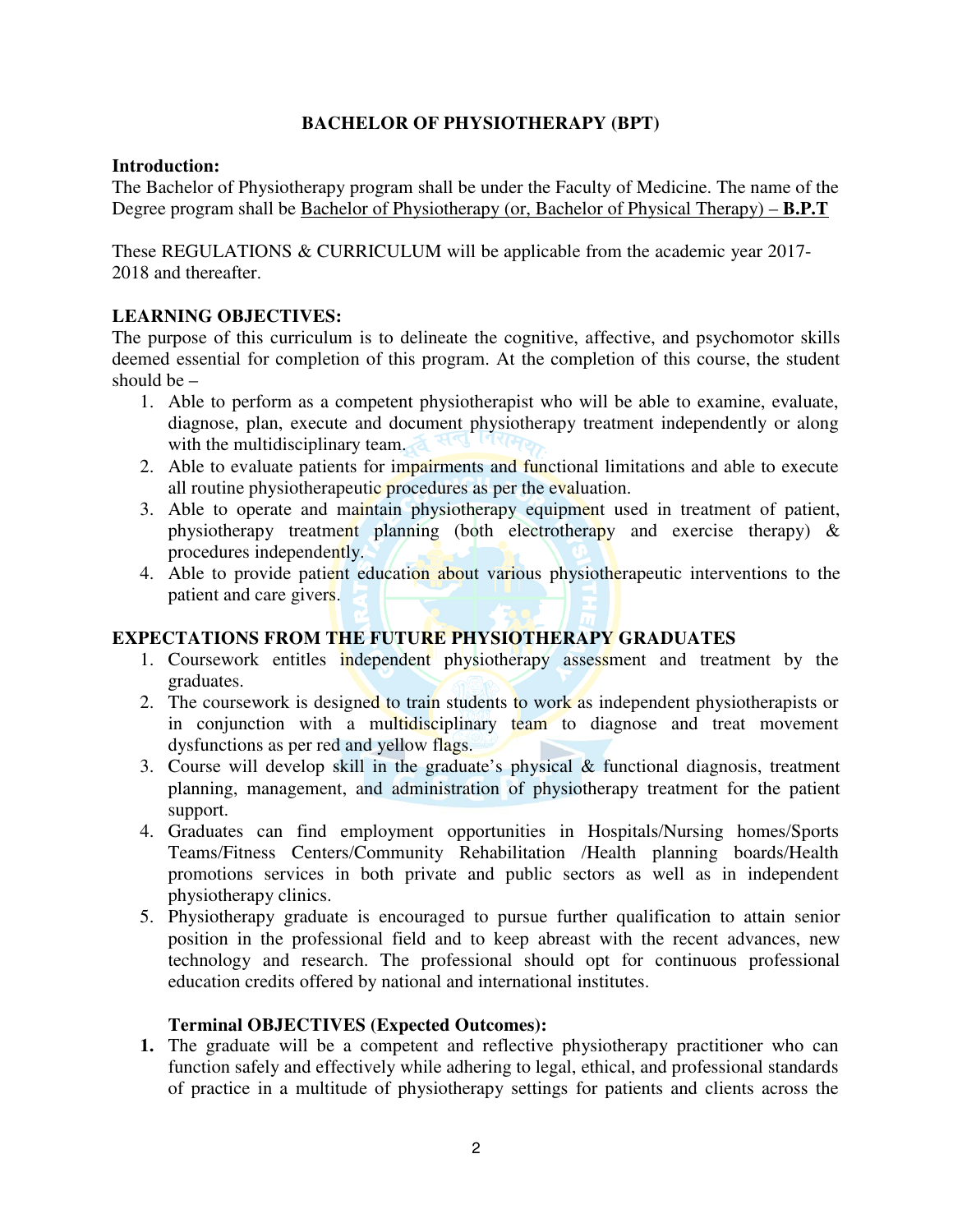lifespan and along the continuum of care from wellness and prevention to rehabilitation of dysfunction.

- **2.** The graduate will utilize critical inquiry and evidence based practice to make clinical decisions essential for autonomous practice.
- **3.** The graduate will function as an active member of professional and community organizations. The graduate will be a service-oriented advocate dedicated to the promotion and improvement of community health.
- **4.** The graduate will demonstrate lifelong commitment to learning and professional development.

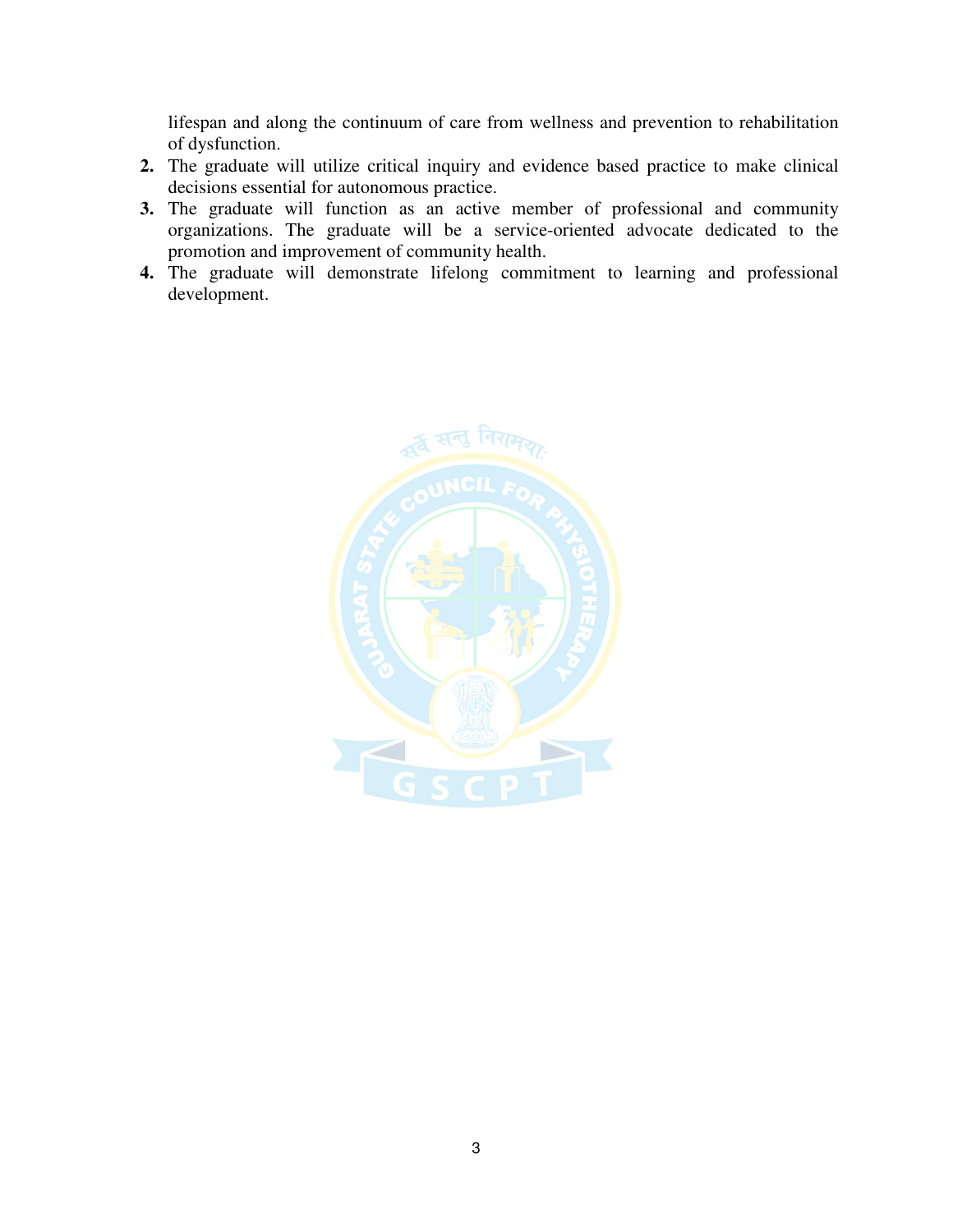# O. GEN. B.P.T.-1

# **CRITERIA OF ELIGIBILITY FOR ADMISSION**

• A candidate applying for the degree of B.P.T being eligible for admission to the Physiotherapy College affiliated to UGC recognized University must have passed the Higher Secondary (10+2) or equivalent examination recognized by any Indian University or a duly constituted Board and passed in Physics, Chemistry and Biology and English.

Or

- Candidates who have studied abroad and have passed the equivalent examination as per the guidelines of the Association of Indian Universities to determine the eligibility and must have passed in the subjects: Physics, Chemistry, Biology, and English up to 12th Standard level.
- Admission of student in Physiotherapy will be based on aggregate 45% of Physics, Chemistry and Biology. মন
- Candidate must have appeared in NEET with 45%.
- He /She has attained the age of 17 years as on  $31<sup>st</sup>$  December of concerned year.

• He/she should furnish at the time of submission of application form, a certificate of Physical fitness from a registered medical practitioner that the candidate is physically fit to undergo Physiotherapy course.

• A candidate fulfilling above requirements will be provisionally admitted in the First Year of B.P.T Degree Programme, as per the rules of Admission Committee for Professional Medical Educational Courses of Gujarat and/or Government of Gujarat.

# O. GEN B.P.T - 2

#### **DURATION OF COURSE:**

B.P.T is 4½ years regular & fulltime degree programme. The 4½ years includes **4 academic years for study and 6 months** (minimum 1164 hours) of compulsory rotatory internship.

| Academic Year (52 weeks)                                    |              |                     |                     |                     |                     |  |  |
|-------------------------------------------------------------|--------------|---------------------|---------------------|---------------------|---------------------|--|--|
| Vacation (4 weeks)<br>Teaching (40 weeks)<br>Exam (8 weeks) |              |                     |                     |                     |                     |  |  |
| $\frac{1}{\pi}$ st term                                     | $2nd$ term   | Preliminary         | University          | Diwali              | Summer              |  |  |
| $(20$ weeks)                                                | $(20$ weeks) | $(4 \text{ weeks})$ | $(4 \text{ weeks})$ | vacation            | vacation            |  |  |
|                                                             |              |                     |                     | $(2 \text{ weeks})$ | $(2 \text{ weeks})$ |  |  |

• 1 week must include 39 teaching hours

• Hours spent during public holidays should be adjusted at college level.

# O. GEN B.P.T - 3

# **MEDIUM OF INSTRUCTION:**

English shall be the medium of instruction for all the subjects of study and for examination of the course.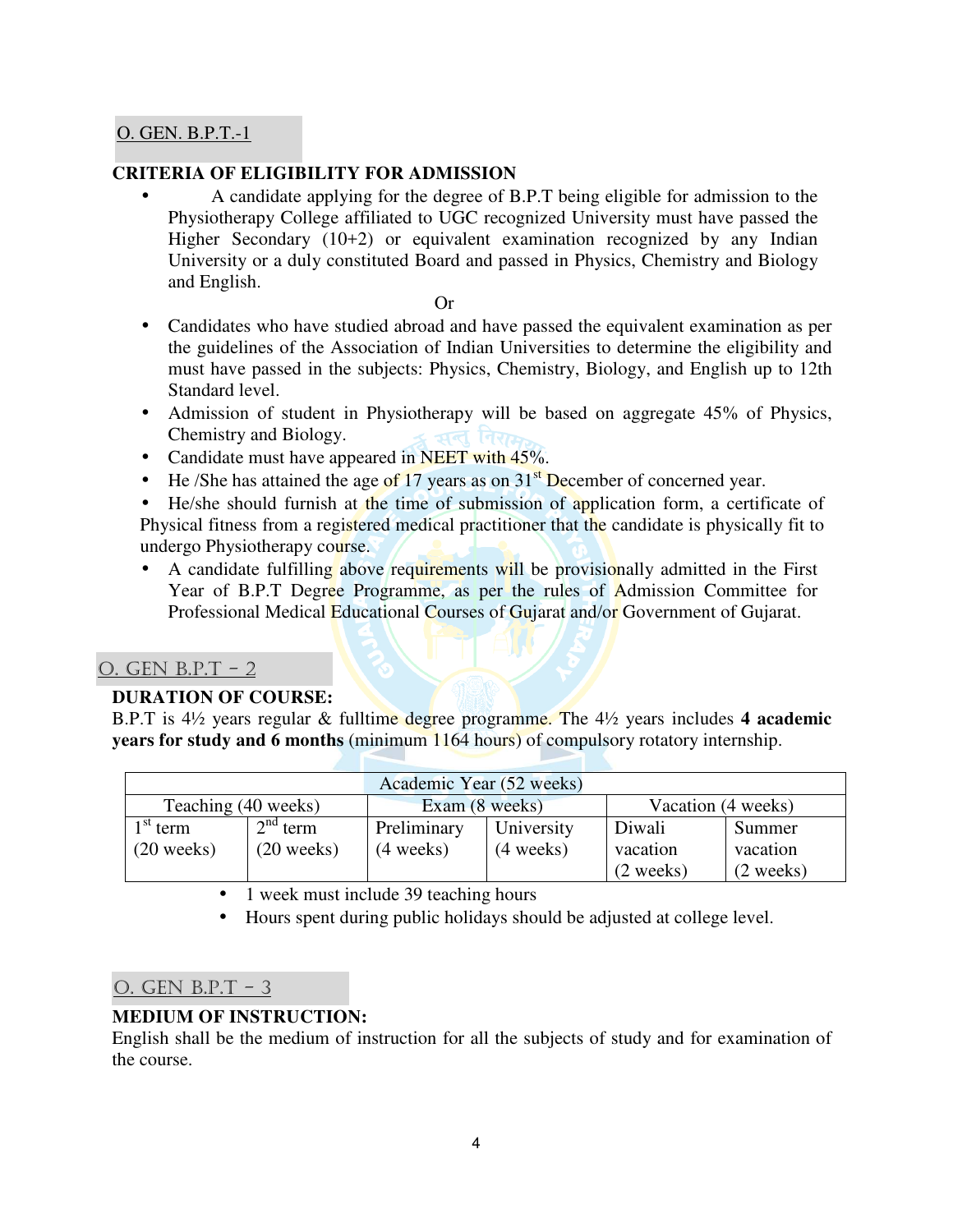# O. GEN B.P.T - 4

# **ADMISSION TO THE PROGRAMME:**

Admission granted by the Central Admission Committee appointed by the State Government to any student shall be provisional till the Enrollment/ Registration/ Enlistment is made by the University, and in case of admission is granted on the basis of provisional eligibility certificate, the condition & instruction given by the University should be complied within the time limit fixed by the University, otherwise term kept and fees paid by such a student will be forfeited and fees will not be refundable in any conditions.

**Registration:** Candidate admitted to the course in any of the affiliated college shall register with University by remitting the prescribed fees along with the application form for registration duly filled in and forwarded to University through Head of the Institute within stipulated date.

≱ सन् निराम<sub>र</sub>

# O. GEN B.P.T - 5

# **RE-ADMISSION AFTER BREAK OF STUDY:**

All re-admissions of candidates are subject to the approval of the Vice Chancellor of concerned University.

O. GEN B.P.T - 6

# **COMMENCEMENT OF THE COURSE -**

The course shall commence as per the notification of Central Admission Committee of Government of Gujarat. No student can be admitted in college after 31<sup>st</sup> October.

Duration of first term  $-1$ <sup>st</sup> August to 31<sup>st</sup> January Duration of second term  $-1$ <sup>st</sup> February to  $31<sup>st</sup>$  July

# O.GEN  $B.P.T - 7$

#### **SCHEDULE OF EXAMINATION –**

The scheme of examination for the B.P.T course shall be divided into 4 professional examinations; each examination will be held at the end of each respective Academic year.

There will be 1 internal examination (optional) after completion of 4 months of onset of Academic year. There will be 1 Internal/Preliminary exam (compulsory) before University exam. Internal evaluation is based on continuous assessment, for 20% of the marks of the subject. There will be University examination through written paper and/or practical examination for 80% of the marks of the subject at the end of every Academic year.

University has to conduct supplementary exam for failed students after 4 months and before 6 months from previous exam.

# O.GEN  $B.P.T - 8$

# **ELIGIBILITY CRITERIA TO APPEAR IN UNIVERSITY EXAMINATION**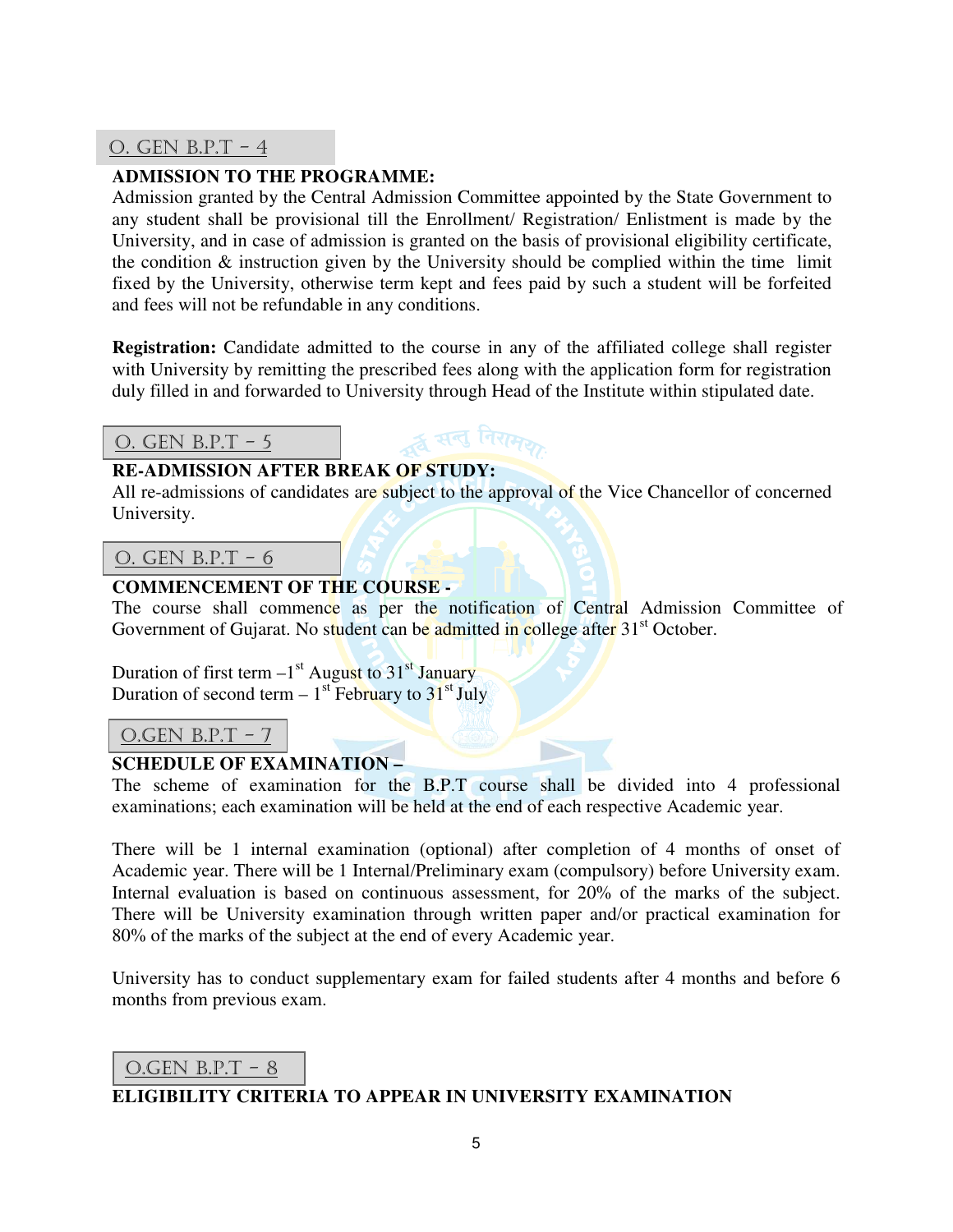#### **Attendance: A candidate must secure minimum 75% of attendance**

A candidate is required to attend at least 75% of the total classes conducted in a year in all subjects prescribed for that year (separately), in theory and practical / clinical to become eligible to appear for the University examination.

# **No relaxation, whatsoever, will be permissible to this rule under any ground including indisposition etc.**

Filling of University examination form: Candidates desirous of appearing for University examination must forward their applications in the prescribed form to the registrar through the Principal of the Institutions on or before the date prescribed for the purpose.

#### O.GEN B.P.T -09

#### **STUDENTS' ASSESSMENT:**

The performance of every student in each course will be evaluated as follows: Internal evaluation based on continuous assessment, for 20% of the marks of the subject; University examination through written paper and/or practical examination for 80% of the marks of the subject

#### O.GEN B.P.T -10

#### **SCHEME OF EXAMINATION: SUBJECTS AND DISTRIBUTION OFMARKS**

| <b>First Year B. Physiotherapy</b> |                                                    |                     |                 |                        |                          |              |
|------------------------------------|----------------------------------------------------|---------------------|-----------------|------------------------|--------------------------|--------------|
| Sr                                 |                                                    | <b>Theory Marks</b> |                 | <b>Practical Marks</b> |                          | <b>Total</b> |
| N <sub>0</sub>                     | <b>Subject</b>                                     | <b>External</b>     | <b>Internal</b> | <b>External</b>        | <b>Internal</b>          | <b>Marks</b> |
| $\mathbf{1}$                       | Human Anatomy                                      | 80                  | 20              | 80                     | 20                       | 200          |
| $\overline{2}$                     | Physiology<br>Human<br>$+$<br>Biochemistry         | 80<br>$(55+25)$     | 20<br>$(15+5)$  | $80**$                 | $20**$                   | 200          |
| 3                                  | $Psychology + Sociology$                           | 80<br>$(40+40)$     | 20<br>$(10+10)$ |                        | $\overline{\phantom{0}}$ | 100          |
| $\overline{4}$                     | Exercise Therapy I $&$<br>Soft Tissue Manipulation | 80                  | 20              | 80                     | 20                       | 200          |
| 5                                  | <b>Biomedical Physics</b>                          | 40                  | 10              |                        |                          | 50           |
| Total                              |                                                    | 360                 | 90              | 240                    | 60                       | 750          |

\*\* Only Physiology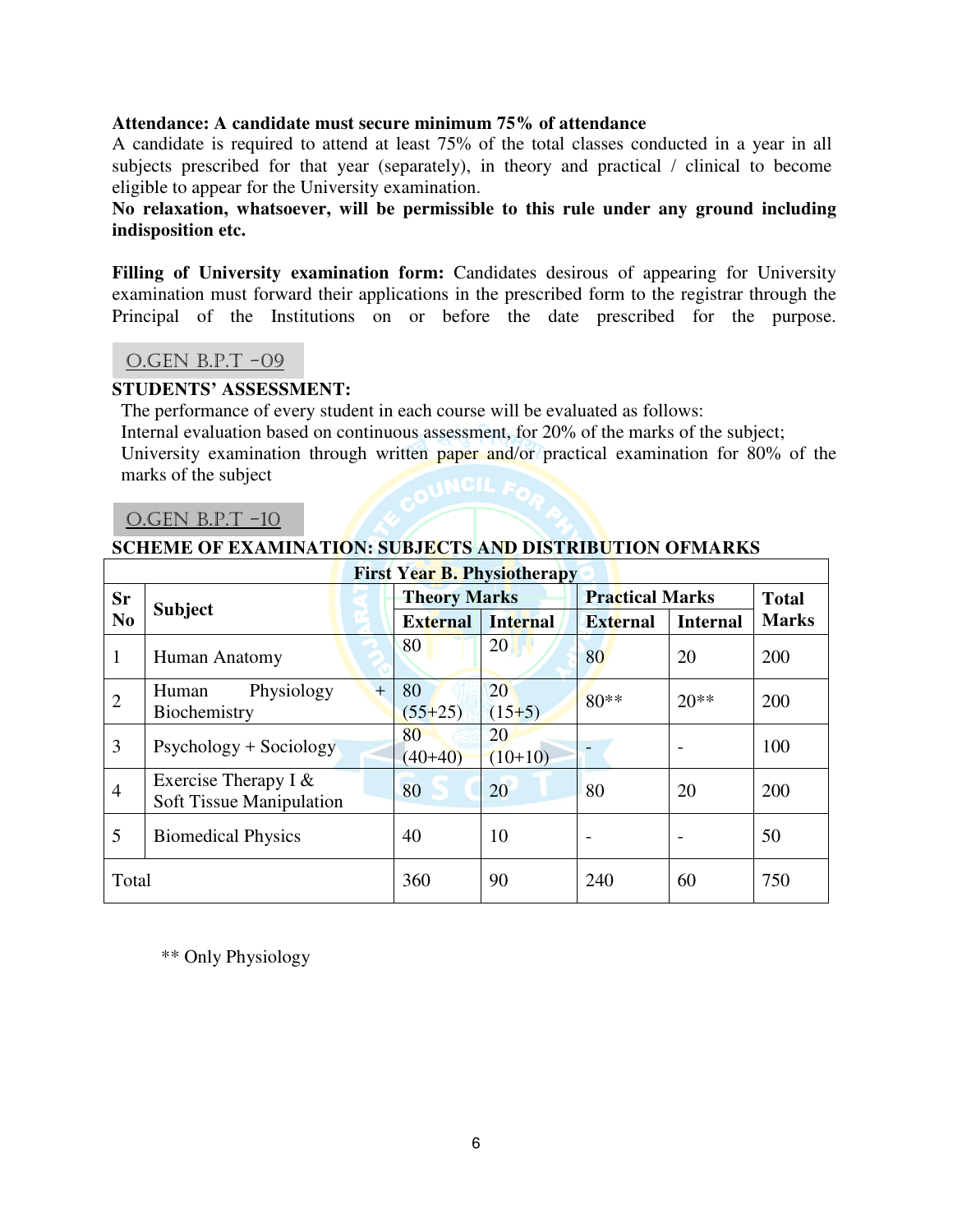|                | <b>Second Year B. Physiotherapy</b> |                     |                   |                        |                          |              |  |
|----------------|-------------------------------------|---------------------|-------------------|------------------------|--------------------------|--------------|--|
| <b>Sr</b>      |                                     | <b>Theory Marks</b> |                   | <b>Practical Marks</b> |                          | <b>Total</b> |  |
| N <sub>0</sub> | <b>Subject</b>                      | <b>External</b>     | <b>Internal</b>   | <b>External</b>        | <b>Internal</b>          | <b>Marks</b> |  |
| $\mathbf{1}$   | Pathology + Microbiology            | 80<br>$(40 + 40)$   | 20<br>$(10 + 10)$ |                        | -                        | 100          |  |
| $\overline{2}$ | Pharmacology                        | 40                  | 10                |                        |                          | 50           |  |
| 3              | Exercise therapy II                 | 80                  | 20                | 80                     | 20                       | 200          |  |
| $\overline{4}$ | Kinesiology                         | 40                  | 10                |                        | -                        | 50           |  |
| 5              | Psychiatry                          | 40                  | 10                |                        | $\overline{\phantom{0}}$ | 50           |  |
| 6              | Electrotherapy                      | 80<br>सन्त          | 20                | 80                     | 20                       | 200          |  |
| Total          |                                     | 360                 | 90                | 160                    | 40                       | 650          |  |
|                |                                     |                     |                   |                        |                          |              |  |

|                | <b>Third Year B. Physiotherapy</b>    |                     |                 |                        |                 |              |  |
|----------------|---------------------------------------|---------------------|-----------------|------------------------|-----------------|--------------|--|
| <b>Sr</b>      |                                       | <b>Theory Marks</b> |                 | <b>Practical Marks</b> |                 | <b>Total</b> |  |
| N <sub>0</sub> | <b>Subject</b>                        | <b>External</b>     | <b>Internal</b> | <b>External</b>        | <b>Internal</b> | <b>Marks</b> |  |
| 1              | Medicine I (General Med $+$           | 80                  | 20              |                        |                 | 100          |  |
|                | Skin & V. D.)                         | $(55+25)$           | $(15+5)$        |                        |                 |              |  |
| $\overline{2}$ | Medicine II (Neurology<br>$+$         | 80                  | 20              |                        |                 | 100          |  |
|                | Pediatrics)                           | $(55+25)$           | $(15+5)$        |                        |                 |              |  |
|                | Surgery (General Surgery,             |                     |                 |                        |                 |              |  |
| 3              | PlasticSurgery, NeuroSurgery          | 80                  | 20              |                        |                 | 100          |  |
|                | + Cardiothoracic Surgery) + $(55+25)$ |                     | $(15+5)$        |                        |                 |              |  |
|                | Obstetrics and Gynecology             |                     |                 |                        |                 |              |  |
| $\overline{4}$ | Functional<br>Physical $\&$           | 80                  | 20              | 80                     | 20              | 200          |  |
|                | Diagnosis                             |                     |                 |                        |                 |              |  |
| 5              | Orthopedic<br>(Traumatic<br>$\&$      | 80                  | 20              |                        |                 | 100          |  |
|                | Non-Traumatic)                        |                     |                 |                        |                 |              |  |
| 6              | Social<br>Preventive<br>$\&$          | 40                  | 10              |                        |                 | 50           |  |
|                | Medicine                              |                     |                 |                        |                 |              |  |
| Total          |                                       | 440                 | 110             | 80                     | 20              | 650          |  |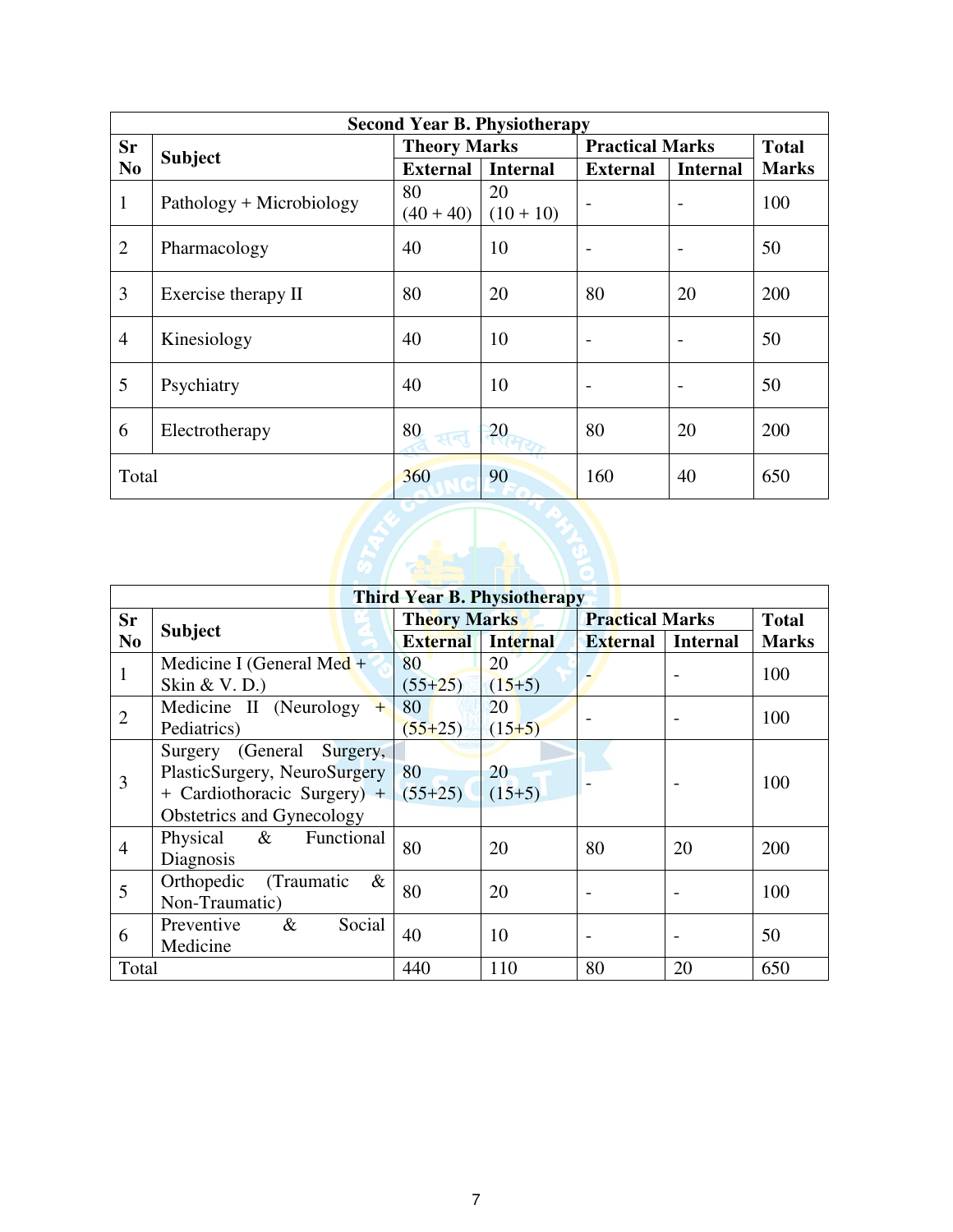| <b>Final Year B. Physiotherapy</b> |                                                                                            |                     |                 |                        |                          |              |
|------------------------------------|--------------------------------------------------------------------------------------------|---------------------|-----------------|------------------------|--------------------------|--------------|
| <b>Sr</b>                          |                                                                                            | <b>Theory Marks</b> |                 | <b>Practical Marks</b> |                          | <b>Total</b> |
| N <sub>0</sub>                     | <b>Subject</b>                                                                             | <b>External</b>     | <b>Internal</b> | <b>External</b>        | <b>Internal</b>          | <b>Marks</b> |
| $\mathbf{1}$                       | in<br>Physiotherapy<br><b>Neurological Conditions</b>                                      | 80                  | 20              | 80                     | 20                       | 200          |
| $\overline{2}$                     | Physiotherapy<br>in<br>Musculoskeletal Conditions                                          | 80                  | 20              | 80                     | 20                       | 200          |
| 3                                  | Physiotherapy<br>Cardio<br>in<br>Medical<br>respiratory $\&$<br><b>Surgical Conditions</b> | 80<br>$(55+25)$     | 20<br>$(15+5)$  | 80                     | 20                       | 200          |
| $\overline{4}$                     | Community<br>Physiotherapy<br>Rehabilitation and assistive<br>technologies                 | 80<br>$(55+25)$     | 20<br>$(15+5)$  | 80                     | 20                       | 200          |
| 5                                  | <b>Ethics and Management</b>                                                               | 40                  | 10              |                        |                          | 50           |
| 6                                  | <b>Biostatistics</b><br>Research<br>$\&$<br>Methodology                                    | 40                  | 10              |                        | $\overline{\phantom{0}}$ | 50           |
| Total                              |                                                                                            | 400                 | 100             | 320                    | 80                       | 900          |

#### O.GEN B.P.T - 11

#### **INTERNAL ASSESSMENT:**

The internal assessment will be done based on continuous evaluation method. Every year, there is one internal examination for both the theory and the practical. For the award of internal marks in theory and practical, other components like attendance, seminar presentations, workshops & conferences attended and journal submission will also be taken into consideration.

# **Internal marks calculation - 20% of total Marks of a subject (Separately for theory and practical):**

#### **Distribution of 20% of Marks is as follows:**

- Internal examinations (Both theory  $\&$ /or Practical of subject whatever is applicable): 10 % of total marks
- Attendance: 5% of total marks (1 mark for  $>75\%$  to 80%, 2 marks for  $>80\%$  to 85%, 3 marks for >85% to 90%, 4 marks for >90% to 95%, 5 marks for >95% to 100%)
- Seminar presentations/Co-curriculum Activities/journal submission/discipline: 5% of total marks

### **A candidate must obtain minimum of 35% marks of internal evaluation in each paper for both theory and practical separately before appearing for University examination.**

#### O.GEN B.P.T - 12

#### **UNIVERSITY (EXTERNAL) EXAMINATION:**

**PASSING CRITERIA:** Every student should have an aggregate score of minimum 50%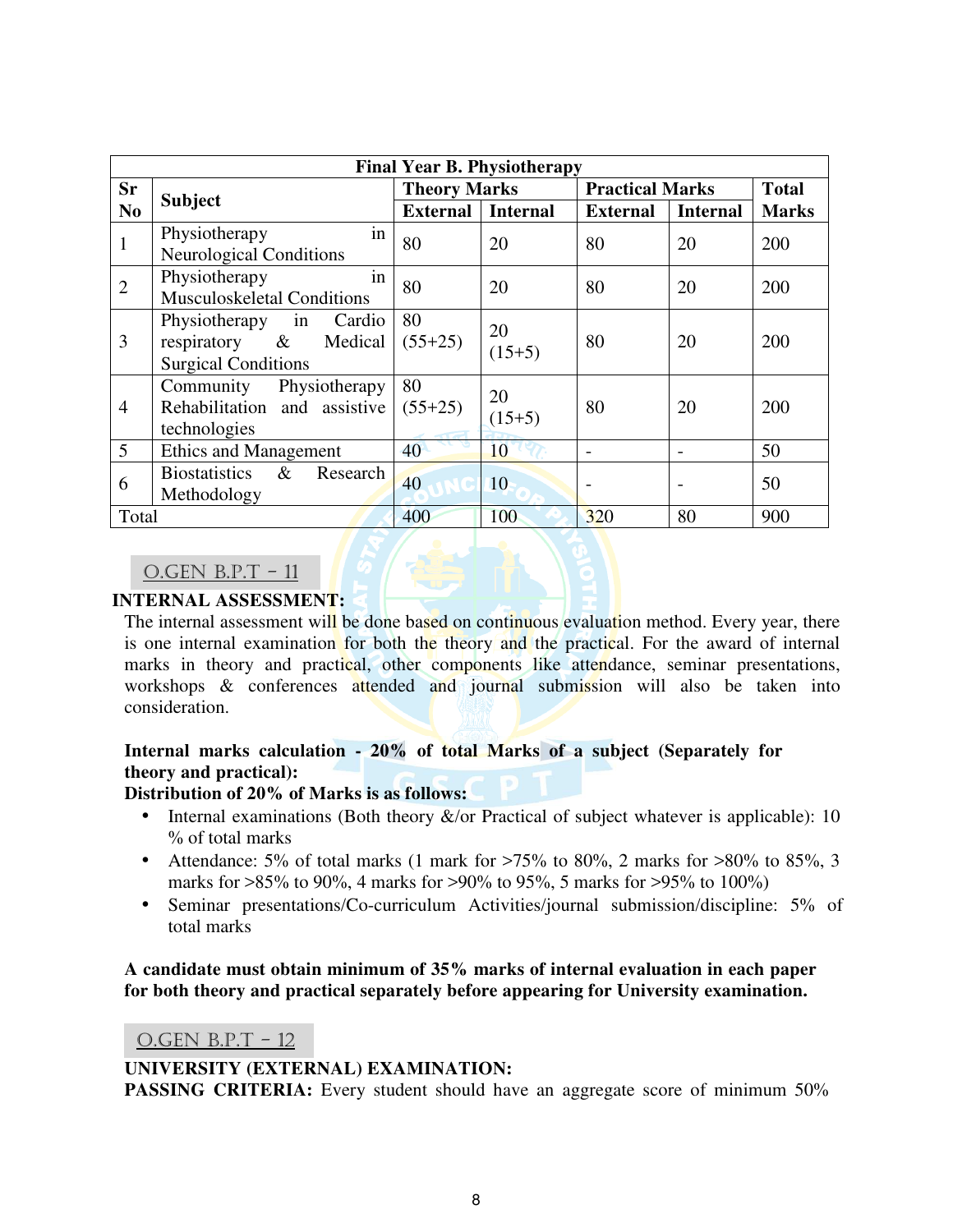marks of combined in both the Internal and University Examination but separately in theory and practical examination. (It is not compulsory to pass in section – I and section – II separately.)

# **STRUCTURE OF QUESTION PAPERS:**

| Paper-style for 80 marks subjects for University (External) examination |                         |                  |  |  |  |  |
|-------------------------------------------------------------------------|-------------------------|------------------|--|--|--|--|
| (Including section I and II for 40 marks each)                          |                         |                  |  |  |  |  |
| <b>Duration: 3 Hours</b>                                                |                         |                  |  |  |  |  |
| Section-I                                                               |                         |                  |  |  |  |  |
| Que. 1 Long Answer                                                      | $1 \times 15 = 15$      | (Any 1 out of 2) |  |  |  |  |
| Que. 2 Short Answer                                                     | $1 \times 10 = 10$      | (Any 1 out of 2) |  |  |  |  |
| Que. 3 Very Short Answer                                                | $3 \times 0.5 = 1.5$    | (Any 3 out of 4) |  |  |  |  |
| Section-II                                                              |                         |                  |  |  |  |  |
| Que. 4 Long Answer                                                      | $1 \times 15 = 15$      | (Any 1 out of 2) |  |  |  |  |
| Que. 5 Short Answer                                                     | $1 \times 10 = 10$      | (Any 1 out of 2) |  |  |  |  |
| Que. 6 Very Short Answer                                                | $\sqrt{C}$ 13 x 05 = 15 | (Any 3 out of 4) |  |  |  |  |
| Applicable for following subjects                                       |                         |                  |  |  |  |  |
| Human Anatomy                                                           |                         |                  |  |  |  |  |
| Exercise Therapy $-1$ & Soft Tissue Manipulation                        |                         |                  |  |  |  |  |
| Psychology (Section I) & Sociology (Section II)                         |                         |                  |  |  |  |  |
| Pathology (Section I) & Microbiology (Section II)                       |                         |                  |  |  |  |  |
| Exercise therapy II                                                     |                         |                  |  |  |  |  |
| Orthopedics (Traumatic and Non-traumatic)                               |                         |                  |  |  |  |  |
| Electrotherapy                                                          |                         |                  |  |  |  |  |
| Physical & Functional Diagnosis                                         |                         |                  |  |  |  |  |
| Physiotherapy in Neurological Conditions                                |                         |                  |  |  |  |  |
| Physiotherapy in Musculoskeletal Conditions                             |                         |                  |  |  |  |  |

Paper-style for 80 marks subjects for University (External) examination

Duration: **3 Hours**  (Including section I for 55 Marks and Section II for 25 marks)

| Duration. Э <b>почі</b> з |                    |                  |
|---------------------------|--------------------|------------------|
| Section-I                 |                    |                  |
| Que. 1 Long Answer        | $1 \times 15 = 15$ | (Any 1 out of 2) |
| Que. 2 Short Answer       | $2 \times 10 = 20$ | (Any 2 out of 3) |
| Que. 3 Very Short Answer  | $4 \times 05 = 20$ | (Any 4 out of 5) |
| Section-II                |                    |                  |
| Que. 4 Long Answer        | $2 \times 10 = 20$ | (Any 2 out of 3) |
| Que. 5 Short Answer       | $1 \times 05 = 05$ | (Any 1 out of 2) |
|                           |                    |                  |

Applicable for following subjects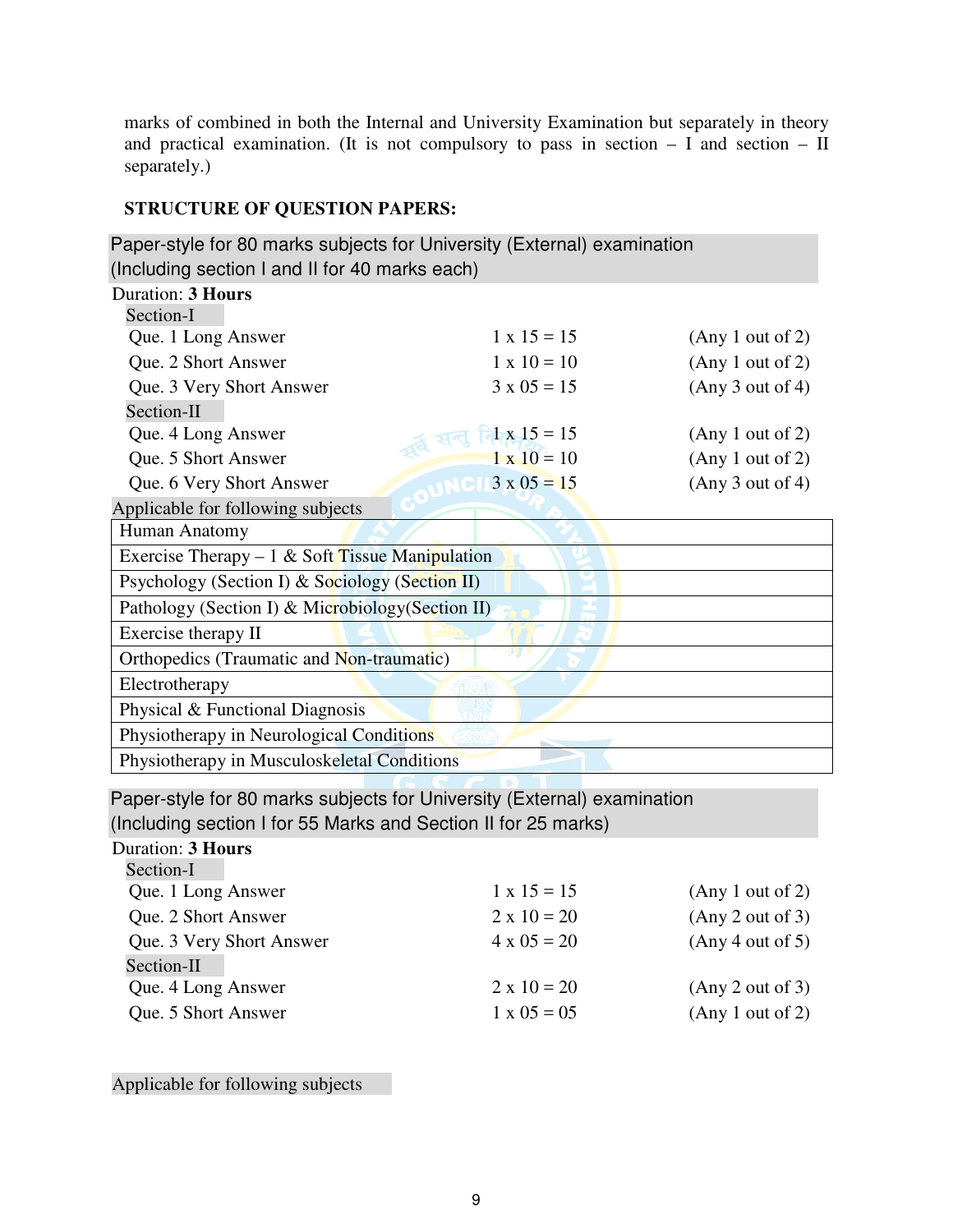| Human Physiology (Section I) & Biochemistry (Section II)                                                                          |
|-----------------------------------------------------------------------------------------------------------------------------------|
| Medicine I (General Med (Section I) + Skin & V. D. (Section II))                                                                  |
| Medicine II (Neurology (Section I) + Pediatrics (Section II))                                                                     |
| Surgery (Section I) + Obstetrics and Gynecology (Section II)                                                                      |
| Physiotherapy in Cardiorespiratory Conditions (Section I)+<br>Physiotherapy in General Medical & Surgical Conditions (Section II) |
| Community Physiotherapy Rehabilitation (Section I)+ Assistive technologies (Section II)                                           |

# Paper-style for 40 marks subjects for University (External) examination (Including section I only)

| Duration: 2 Hours                 |                    |                  |
|-----------------------------------|--------------------|------------------|
| Section-I                         |                    |                  |
| Que. 1 Long Answer                | $1 \times 15 = 15$ | (Any 1 out of 2) |
| Que. 2 Short Answer               | $1 \times 10 = 10$ | (Any 1 out of 2) |
| Que. 3 Very Short Answer          | $3 \times 05 = 15$ | (Any 3 out of 4) |
|                                   |                    |                  |
| Applicable for following orbinate |                    |                  |

Applicable for following subjects

| <b>Biomedical Physics</b>            |
|--------------------------------------|
| Kinesiology                          |
| Pharmacology                         |
| Psychiatry                           |
| Preventive & Social Medicine         |
| <b>Ethics and Management</b>         |
| Biostatistics & Research Methodology |

# **GENERAL INSTRUCTIONS FOR UNIVERSITY PRACTICAL EXAMINATION**

- (1) Practical examination should be taken and marks should be given by pair of examiners (one internal from same university and one external from another university) only and not by single examiner. For practical exam of Medical subjects, number of examiners is as per Medical Council of India rules.
- (2) Marks should be put directly on the mark sheet. No rough mark sheet should be used.
- (3) Sealed original and duplicate mark sheets should be submitted at the end of each session to the special supervisor or co-coordinator of examination.
- (4) Examiner shall not keep any kind of rough or fair copy of any mark sheet with him/her.
- (5) Number of students per examiner examined per day should not exceed 30 in any circumstances.

# O.GEN B.P.T - 13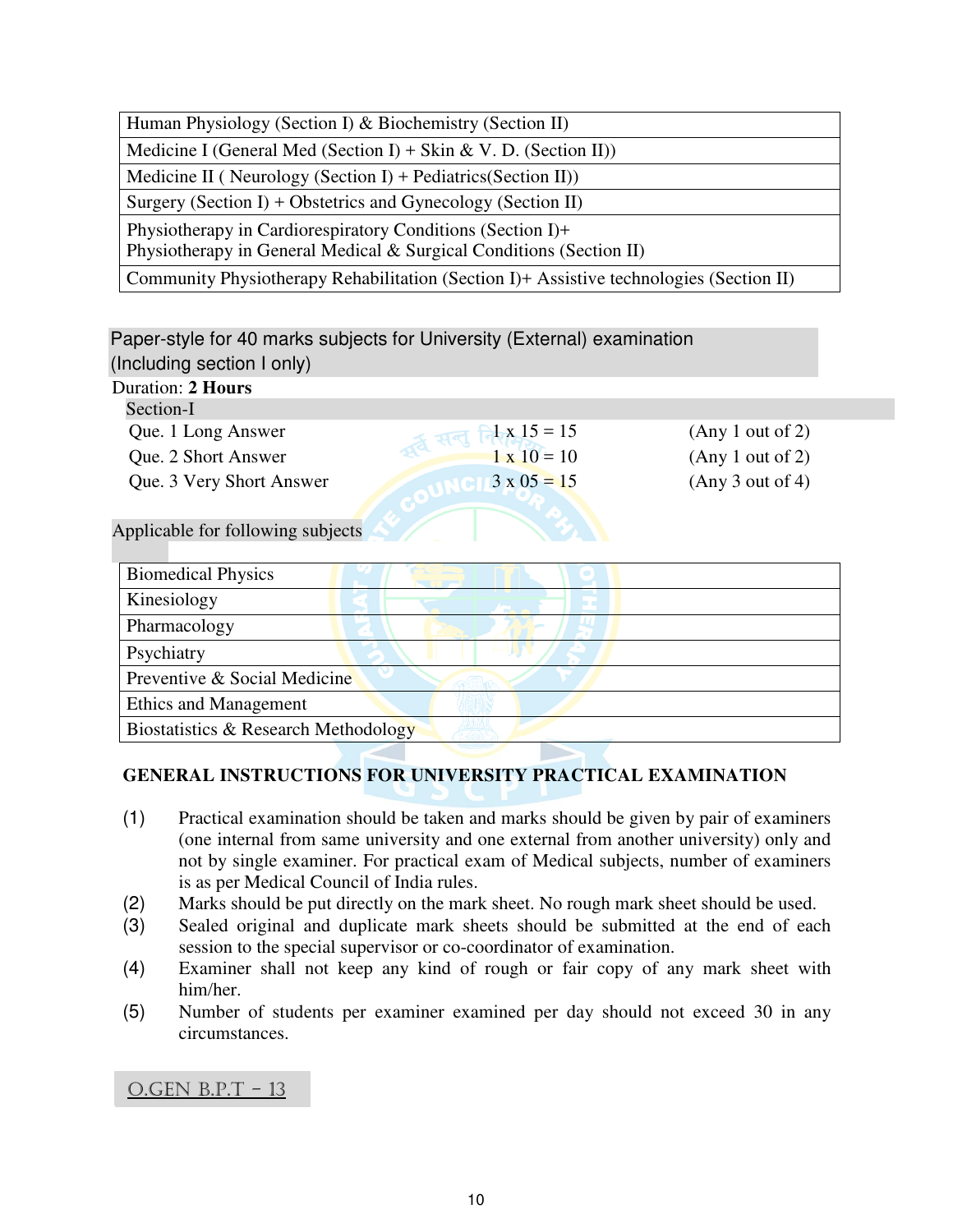#### **REVIEW OF ANSWER PAPERS OF FAILED CANDIDATES**

As per the regulations prescribed for review of answer papers by the University

# O.GEN B.P.T - 14

### **INTERNAL EVALUATION FOR REPEATERS:**

A candidate who has been declared fail in University examination for either of  $1<sup>st</sup>$ ,  $2<sup>nd</sup>$ ,  $3<sup>rd</sup>$ ,  $4^{\text{th}}$ year B.P.T is a repeater for said examination/paper/subject.

The eligibility criteria for appearing for University examination shall be applicable for the repeaters. But, the candidate may appear for the theory and practical held during that Academic year, for the improvement of internal marks for the subsequent University examination in the paper/papers he/she has failed. If candidate does not wish to appear in repeat internal examination, marks obtained in previous internal examination will be counted as final marks. ्न सन् निरामरु

# O.GEN B.P.T - 15

# **PROMOTION CRITERIA / CARRY OVER SYSTEM:**

- i. It is not mandatory to pass in 1 st year B.P.T Examination to proceed to 2 nd year B.P.T. class. However, it is mandatory to pass in all subjects of 1 st year B.P.T examination to be eligible to appear for 2 nd year B.P.T examination.
- ii. It is not mandatory to pass in 2 nd year B.P.T Examination to proceed to 3 rd year B.P.T class. (Students can be allowed to attend classes in 3<sup>rd</sup> B.P.T only if he/she has passed 1 st B.P.T University exam.) However, it is mandatory to pass in all subjects of 2 nd year B.P.T examination to be eligible to appear for  $3^{rd}$  year B.P.T examination.
- iii. It is not mandatory to pass in 3 rd year B.P.T Examination to proceed to 4 th year B.P.T. class. (Students can be allowed to attend classes in  $4<sup>th</sup>$  B.P.T only if he/she has passed  $2<sup>nd</sup>B.P.T$  University exam.) However, it is mandatory to pass in all subjects of 3 year B.P.T examination to be eligible to appear for 4 th year B.P.T examination.
- iv. A candidate cannot be declared to have passed the examination until he/she has passed in all the subjects in that particular examination.
- v. Student will not be allowed to appear in higher examination unless he/she has passed all subjects of lower examination.
- vi. **Candidates must have 75% attendance of whole academic year to appear for university exam. (**Candidates must have completed one academic year after lower examination to appear in higher examination.)

#### O. GEN B.P.T - 16

#### **GRACE MARKS:**

The Grace Marks may be awarded by the University to a student, who has failed in any paper,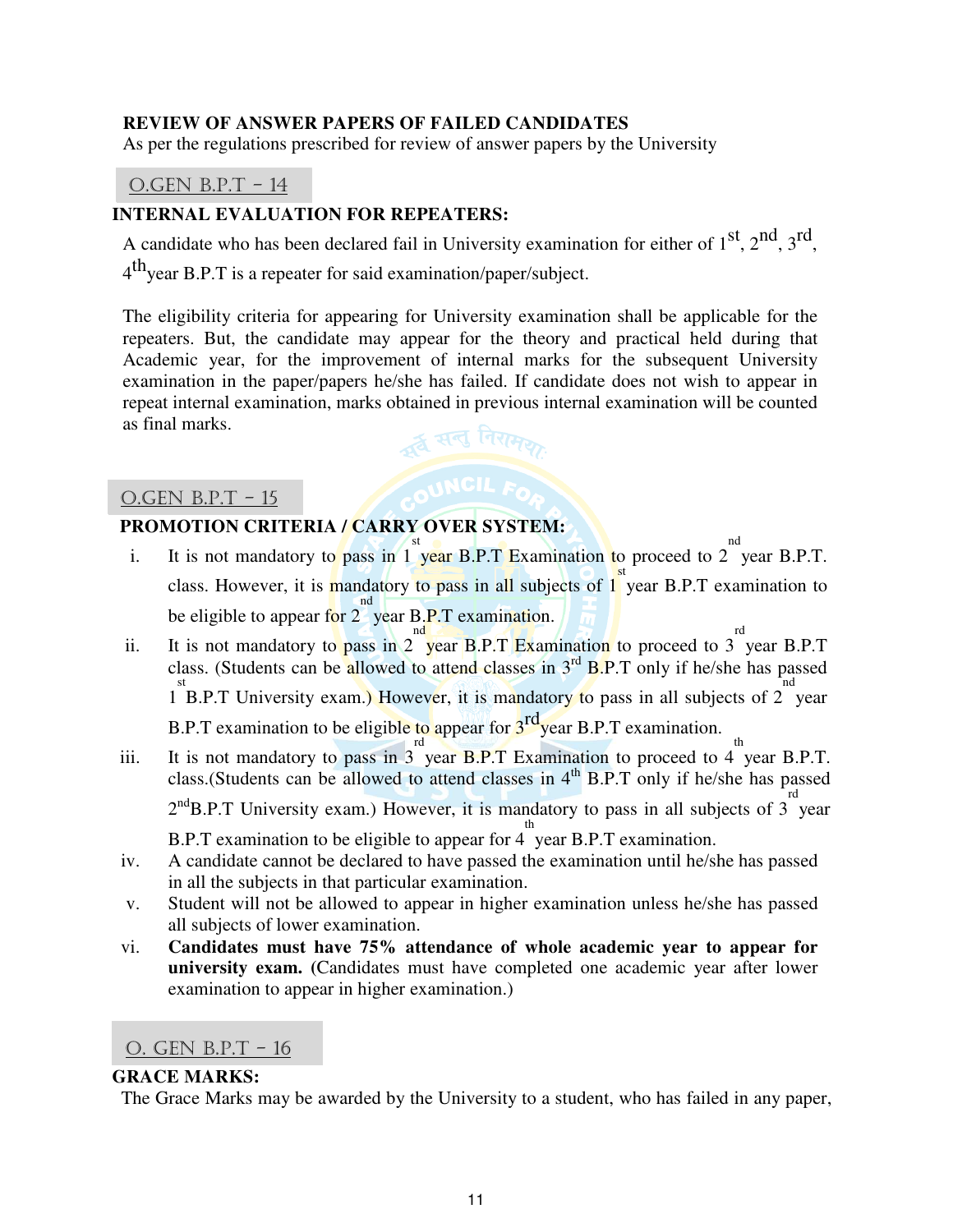either theory or practical; but it is a subject to discretion of the Vice Chancellor.

O. GEN B.P.T - 17

# **DEFINITION OF TRIAL/ATTEMPT**

First trial/attempt is deemed to take place when the candidate is due to appear as per the regulation of University for the examination. Similarly 2nd, 3rd, etc, trials relating to subsequent examination. There is no limit of numbers of trails in any year to pass examination.

# O. GEN B. P.T - 18

#### **EXEMPTION FROM RE-EXAMINATION:**

Candidates who have failed in the examination, but obtained pass marks in any subjects shall be exempted from re-examination in those subjects. Candidates who have failed in theory &/or practical in any subject, will have to appear in theory & practical both again for that particular subject.

### O. GEN B.P.T - 19

#### **DECLARATION OF CLASS:**

A successful candidate-

- **i.** Who secures 75% and above in the aggregate marks shall be declared to have secured 'FIRST CLASS WITH DISTINCTION' provided he/she passes the whole examination in the FIRST ATTEMPT;
- ii. Who secures above 60% and less than 75% in the aggregate marks shall be declared to have passed the examinations in the 'FIRST CLASS, provided he/she passes the whole examination in the FIRST ATTEMPT';
- iii. Who secures above 50% and less than 60% in the aggregate marks shall be declared to have passed the examinations in the 'SECOND CLASS'; provided he/she passes the whole examination in the FIRST ATTEMPT';
- **iv.** All other successful candidates who passed the examination in more than first/one attempt or by grace marks shall be declared to have PASS CLASS; irrespective of percent of marks secured.

O. GEN B.P.T - 20

# **COMPULSORY ROTATORY INTERNSHIP**

All students of Bachelor of Physiotherapy must undergo a compulsory rotatory internship for a

period of 6 months after passing  $4<sup>th</sup>$ year BPT examination in all subjects. It includes Minimum 1164 hours. Candidate will have to join internship within 15 days of declaration of 4<sup>th</sup> year University examination result. Internship should be done in only Hospitals/Institutions recognized by the Council (List will be declared later). No candidate shall be awarded degree certificate without successfully completing six months of Internship.

The Internship should be rotatory and cover clinical branches concerned with Physiotherapy such as Orthopedics, Cardiothoracic including ICU, Neurology, Pediatrics, General Medicine, General Surgery, Obstetrics, Geriatrics, Women's health, CBR and Gynecology both in-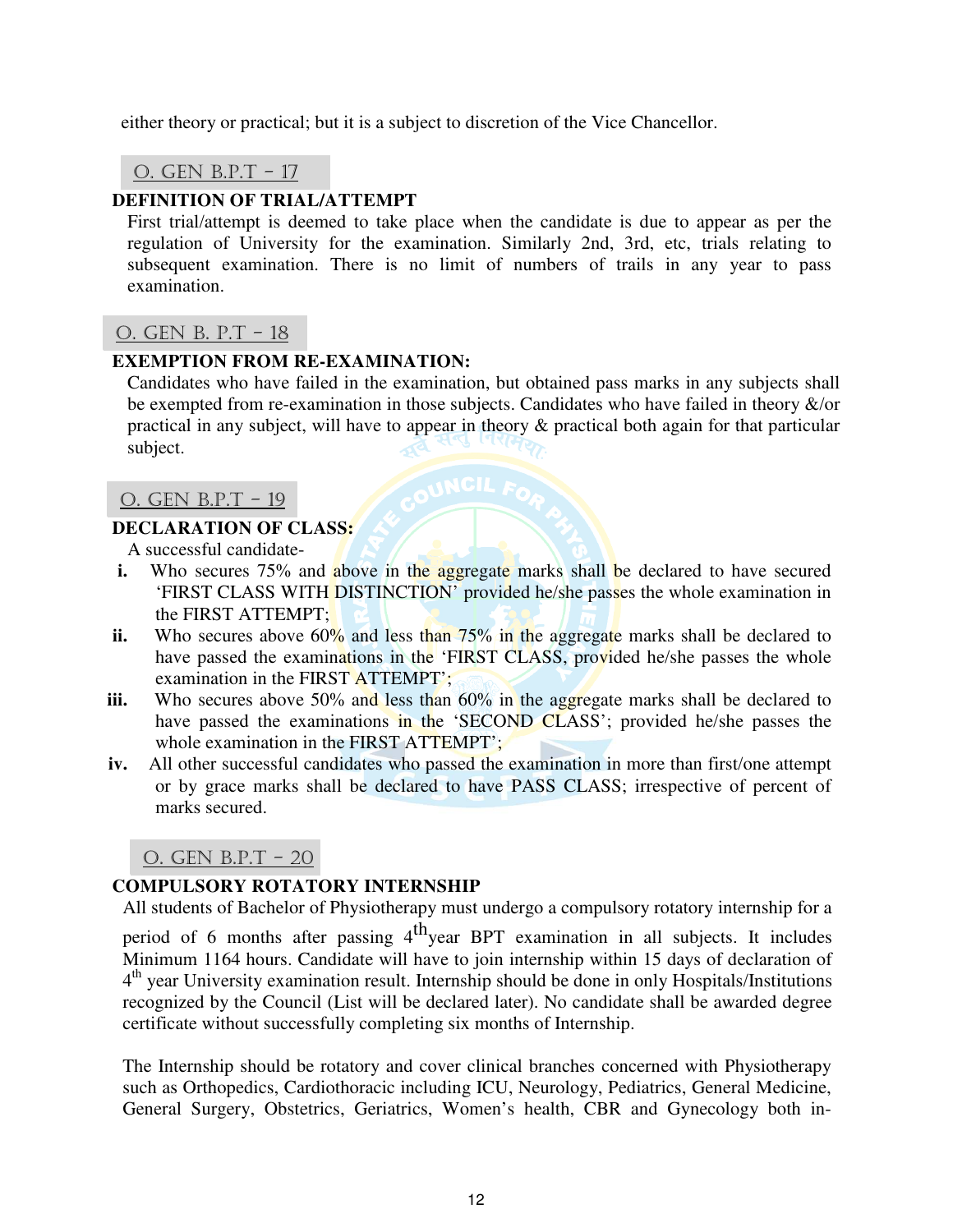patient and out-patient services. On completion of all postings, the duly completed logbooks will be submitted to the Principal/Head of program to be considered as having successfully completed the internship program.

# O. GEN B.P.T - 21

#### **DRESS CODE:**

Professionalism with respect to dressing is encouraged throughout the course. It is each student's responsibility to have appropriate dressing during all class assignments and learning activities. Students are supposed to wear apron compulsorily during practical and clinical hours.

# O. GEN B.P.T - 22

# **MIGRATION/TRANSFER OF CANDIDATES:**

The Vice Chancellor shall have the powers to place any migration/transfer he/she is fit for grant of permission for migration/transfer to candidates undergoing course of study in another University as prescribed by University

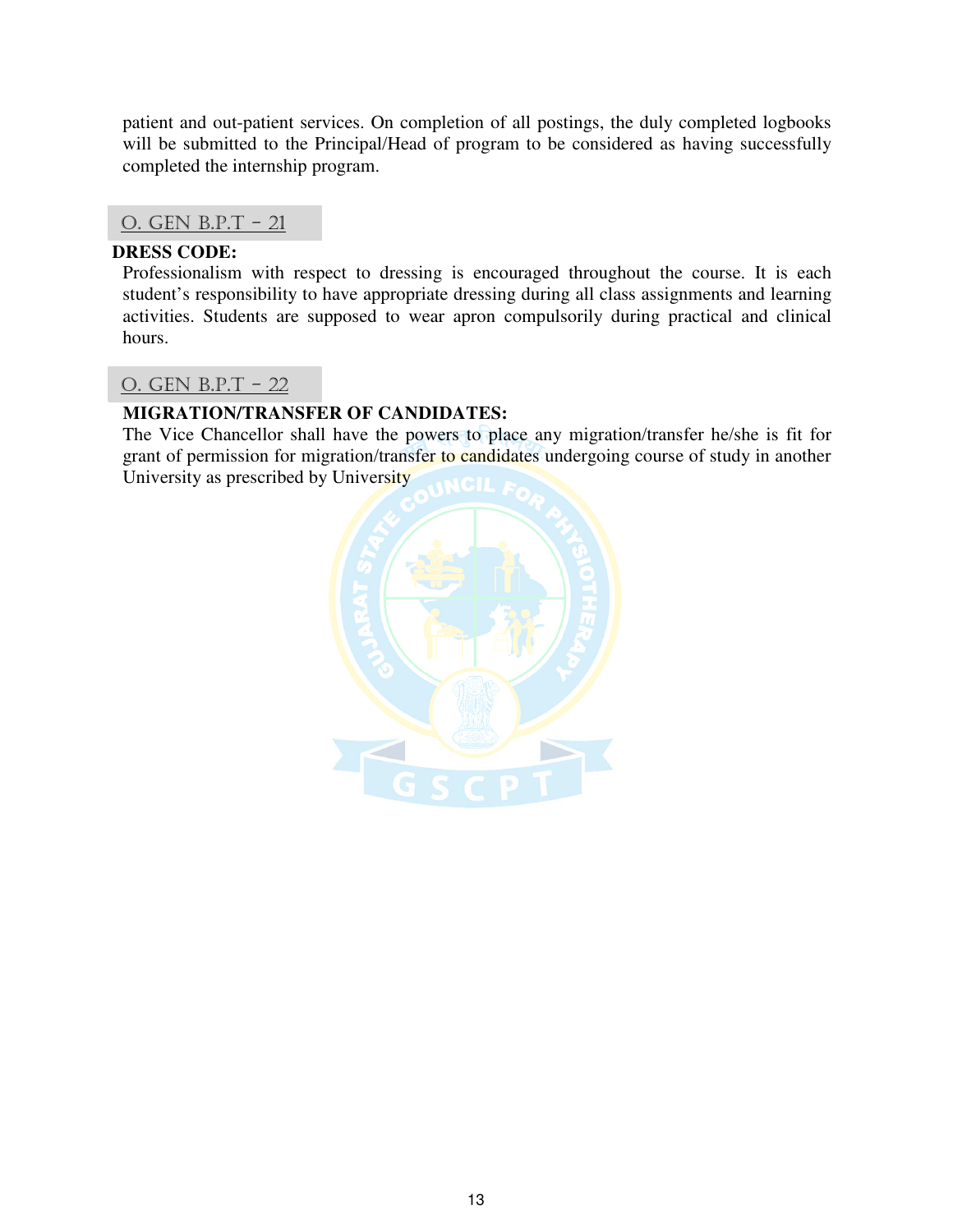# **COURSE OF STUDY – SUBJECTS & HOURS DISTRIBUTION**

1 credit = 1 classroom lecture per week for 20 weeks (1 term) (makes 20 lectures in one term) or

2 Practical/clinical hours per week for 20 weeks (1 term) (makes 40 practical hours in one term)

| YEAR WISE DISTRIBUTION OF HOURS AND CREDITS |
|---------------------------------------------|
| <b>First Year</b>                           |

| <b>Subject</b>                | <b>Theory Hours</b> | <b>Practical Hours</b>   | <b>Total</b> | <b>Credits</b> |
|-------------------------------|---------------------|--------------------------|--------------|----------------|
| Human Anatomy                 | 125                 | 175                      | 300          | 11             |
| <b>Human Physiology</b>       | 150                 | 150                      | 300          | 11             |
| Biochemistry                  | 40                  |                          | 40           | $\overline{2}$ |
| Psychology                    | 70                  |                          | 70           | 3.5            |
| Sociology                     | 70                  |                          | 70           | 3.5            |
| Exercise Therapy 1 & Soft     | 150                 | 150                      | 300          | 11             |
| <b>Tissue Mobilization</b>    |                     |                          |              |                |
| <b>Biomedical Physics</b>     | 100                 | 50                       | 150          | 6              |
| Professional Practice &       | 20                  |                          | 20           |                |
| Ethics*                       |                     |                          |              |                |
| English*                      | 50                  |                          | 50           | 2.5            |
| Computer*                     | 40                  |                          | 40           | 2              |
| Environment Studies*          | 50                  | $\overline{\phantom{a}}$ | 50           | 2.5            |
| <b>Observational Clinical</b> |                     | 160                      | 160          | $\overline{4}$ |
| Practice                      |                     |                          |              |                |
| (4 Hours/Week)                |                     |                          |              |                |
|                               |                     |                          | 1560         | 60             |

\*Not for university exam.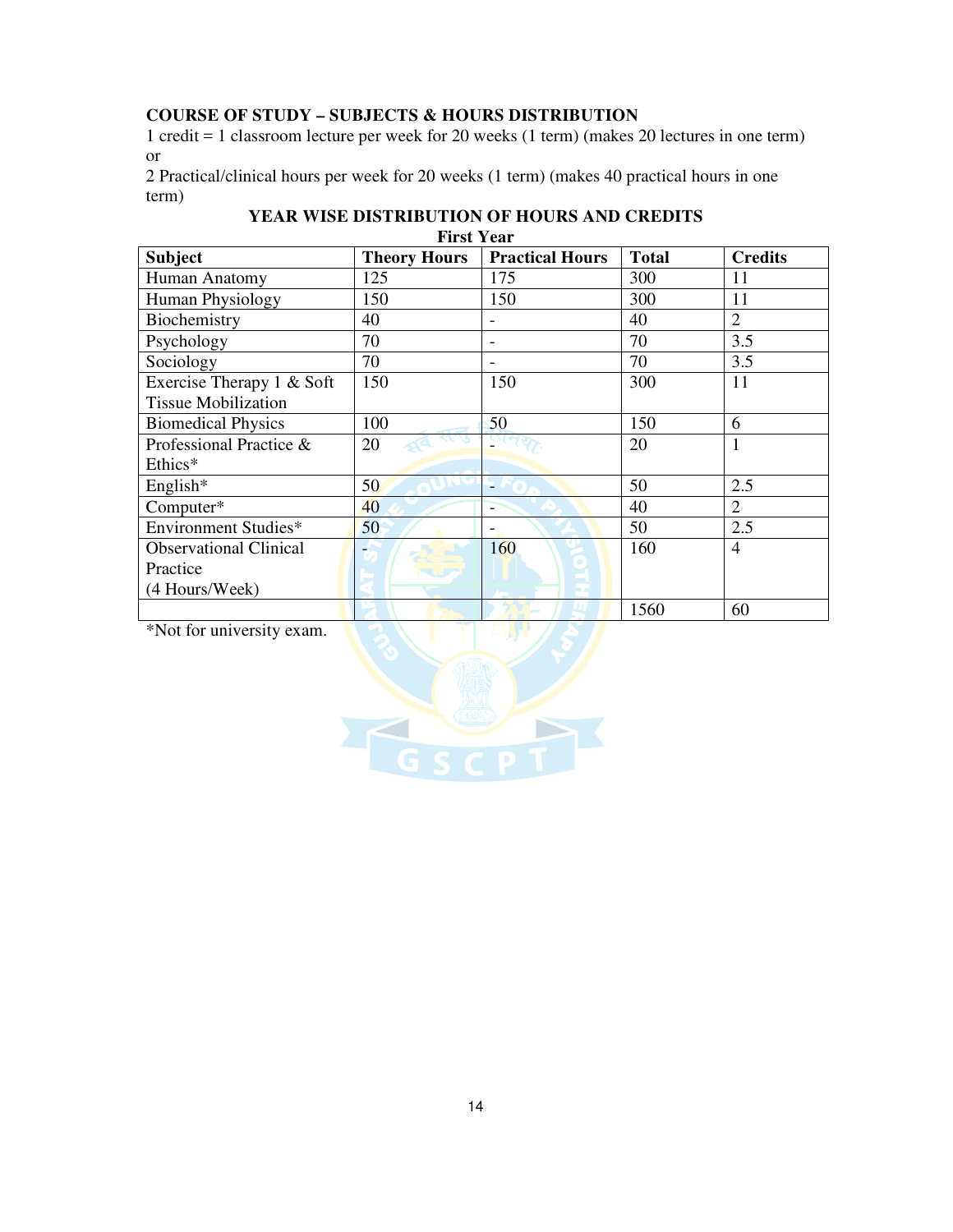| <b>Subject</b>               | ovvonu rval<br><b>Theory Hours</b> | <b>Practical Hours</b>       | <b>Total</b> | Credits        |
|------------------------------|------------------------------------|------------------------------|--------------|----------------|
| Pathology                    | 70                                 |                              | 70           | 3.5            |
| Microbiology                 | 70                                 | $\overline{\phantom{0}}$     | 70           | 3.5            |
| Pharmacology                 | 70                                 | $\qquad \qquad \blacksquare$ | 70           | 3.5            |
| Kinesiology                  | 90                                 |                              | 90           | 4.5            |
| Exercise Therapy II          | 160                                | 150                          | 310          | 16             |
| Electrotherapy               | 160                                | 150                          | 310          | 16             |
| Miscellaneous Medicine       |                                    |                              |              |                |
| $Subjects*$                  |                                    |                              |              |                |
| Radiology                    | 10                                 |                              |              |                |
| <b>ENT</b>                   | 10                                 |                              |              |                |
| Ophthalmology                | 10                                 |                              | 30           | 1.5            |
| Psychiatry                   | 70                                 | $\overline{\phantom{0}}$     | 70           | 3.5            |
| Allied Therapeutics*         | 40                                 |                              | 40           | $\overline{2}$ |
| Recent Trends*               |                                    |                              |              |                |
| Professional Practice And    | 10                                 |                              | 10           |                |
| Ethics                       |                                    |                              |              |                |
| Introduction To Evidence     | 10                                 |                              | 10           |                |
| <b>Based Practice And</b>    |                                    |                              |              |                |
| Seminars                     |                                    |                              |              | 1              |
| Supervised Clinical Practice |                                    | 480                          | 480          | 12             |
| (2 Hours/Day)                |                                    |                              |              |                |
|                              |                                    |                              | 1560         | 67             |

**Second Year** 

\*Not for university exam.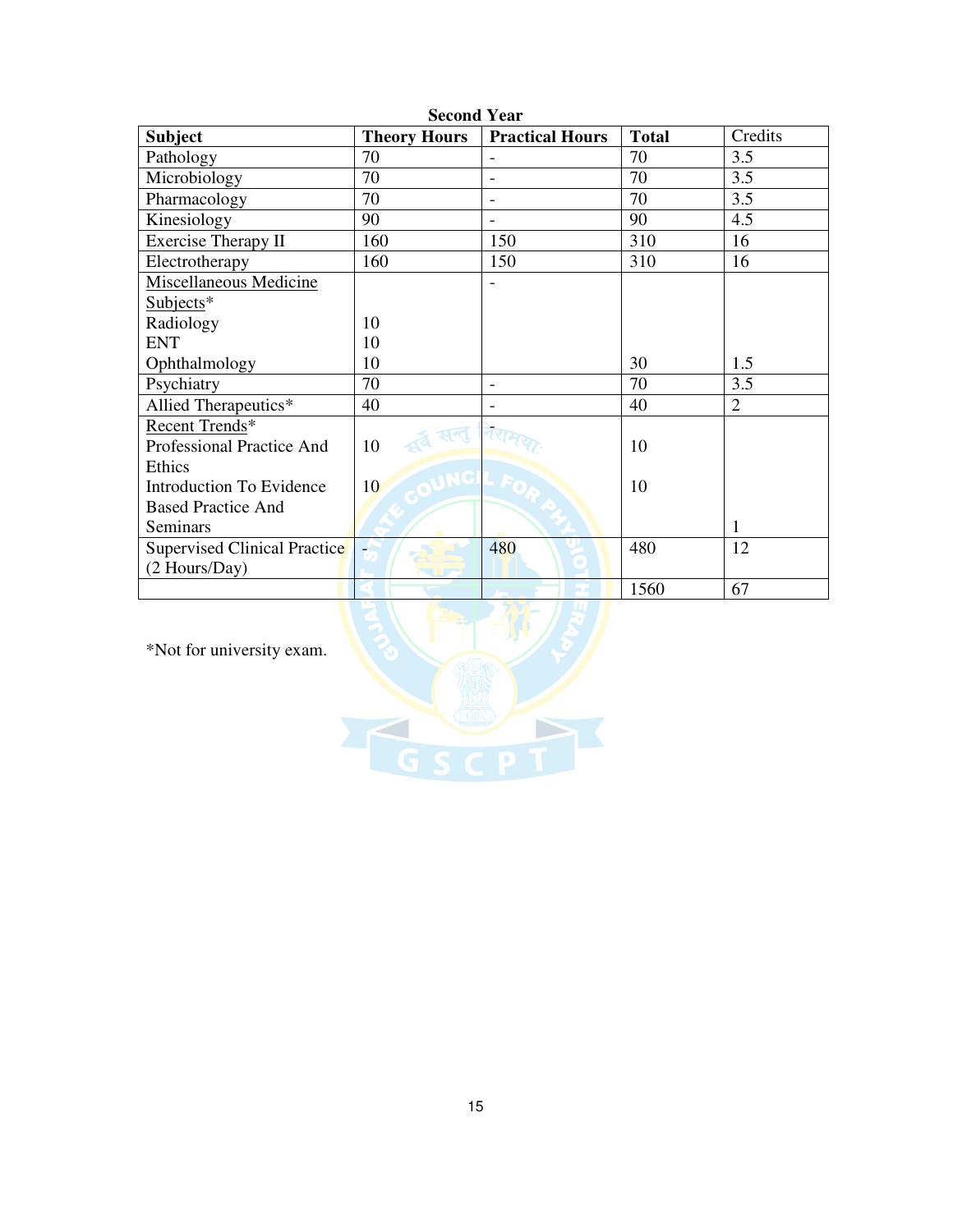| <b>Subject</b>               | <b>Theory Hours</b> | <b>Practical Hours</b>       | <b>Total</b> | <b>Credits</b> |
|------------------------------|---------------------|------------------------------|--------------|----------------|
| General Medicine             | 80                  |                              | 80           | $\overline{4}$ |
| Skin & V.D.                  | 30                  |                              | 30           | 1.5            |
| Neurology                    | 70                  | $\qquad \qquad \blacksquare$ | 70           | 3.5            |
| Pediatrics                   | 50                  | $\overline{a}$               | 50           | 2.5            |
| <b>General Surgery</b>       | 50                  |                              | 50           | 2.5            |
| Cardiothoracic Surgery       | 40                  |                              | 40           | $\overline{2}$ |
| <b>Specialty Surgeries</b>   |                     |                              |              |                |
| <b>Plastic Surgery</b>       | 20                  |                              | 20           |                |
| Neurosurgery                 | 10                  |                              | 10           |                |
| Obstetrics & Gynecology      | 40                  |                              | 40           | $\overline{2}$ |
| Physical & Functional        | 120                 | 100                          | 210          | 8.5            |
| Diagnosis                    |                     |                              |              |                |
| Orthopedics (Traumatic &     | 120                 |                              | 120          | 6              |
| Non Traumatic)               |                     |                              |              |                |
| Preventive & Social          | 70                  |                              | 70           | 3.5            |
| Medicine                     |                     |                              |              |                |
| <b>Recent Physiotherapy</b>  |                     |                              |              |                |
| Trends*                      |                     |                              |              |                |
| <b>Evidence Based</b>        |                     |                              |              |                |
| Physiotherapy & ICF          | 25                  |                              | 25           |                |
| Seminar                      |                     |                              |              |                |
| Professional Practice &      | 15                  |                              | 15           | $\overline{2}$ |
| Ethics                       |                     |                              |              |                |
| Supervised Clinical Practice |                     | 720                          | 720          | 18             |
| (3 Hours/Day)                |                     |                              |              |                |
|                              |                     |                              | 1560         | 56             |

**Third Year** 

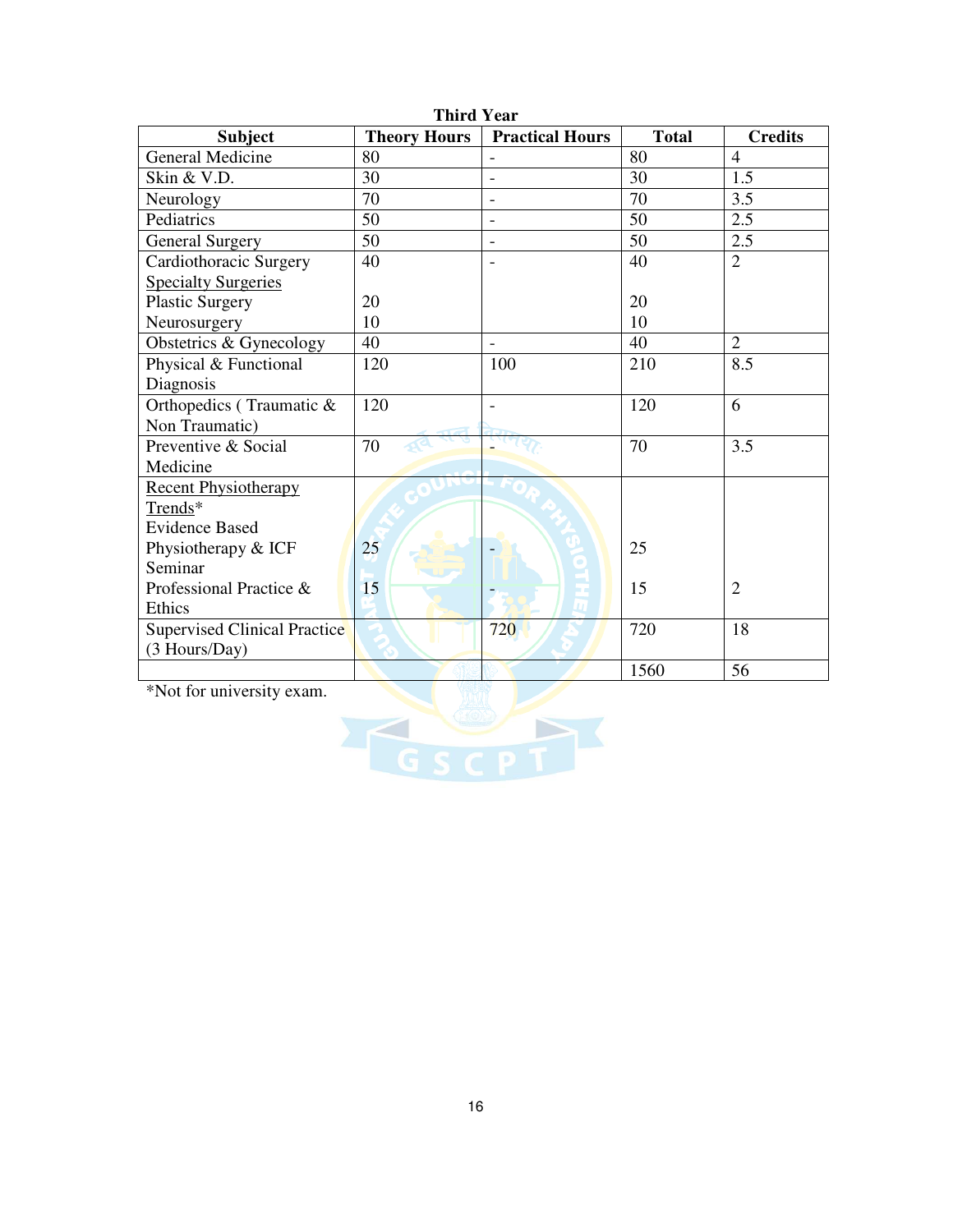| <b>Final Year</b>                   |                     |                          |              |                |
|-------------------------------------|---------------------|--------------------------|--------------|----------------|
|                                     | <b>Theory Hours</b> | <b>Practical Hours</b>   | <b>Total</b> | <b>Credits</b> |
| <b>Subject</b>                      |                     |                          |              |                |
| Physiotherapy In                    | 120                 | 20                       | 140          | 6.5            |
| Musculoskeletal Conditions          |                     |                          |              |                |
| Physiotherapy In                    | 120                 | 20                       | 140          | 6.5            |
| <b>Neurological Conditions</b>      |                     |                          |              |                |
| Physiotherapy In Cardio             | 100                 | 20                       | 120          | 5.5            |
| respiratory and medical             |                     |                          |              |                |
| surgical conditions                 |                     |                          |              |                |
| <b>Community Physiotherapy</b>      | 60                  |                          | 60           | 3              |
| Rehabilitation                      |                     |                          |              |                |
| <b>Assistive Technologies</b>       | 30                  | $\overline{\phantom{a}}$ | 30           | 1.5            |
| Biostatistics & Research            | 50                  |                          | 50           | 2.5            |
| Methodology                         |                     |                          |              |                |
| <b>Recent Practice Trends</b>       |                     |                          |              | 2              |
| Professional Practice &             | 20                  |                          | 20           |                |
| Ethics                              |                     |                          |              |                |
| Administration,                     |                     |                          |              |                |
| Management And                      | 20                  |                          | 20           |                |
| Marketing                           |                     |                          |              |                |
| <b>Supervised Clinical Practice</b> |                     | 960                      | 960          | 24             |
| (4 Hours/Day)                       |                     |                          |              |                |
| Research Project & Field            | -                   | 20                       | 20           | 0.5            |
| Work*                               |                     |                          |              |                |
|                                     |                     |                          | 1560         | 52             |

\*Not for university exam.

# **6-month compulsory rotatory internship: 1144 Hours**

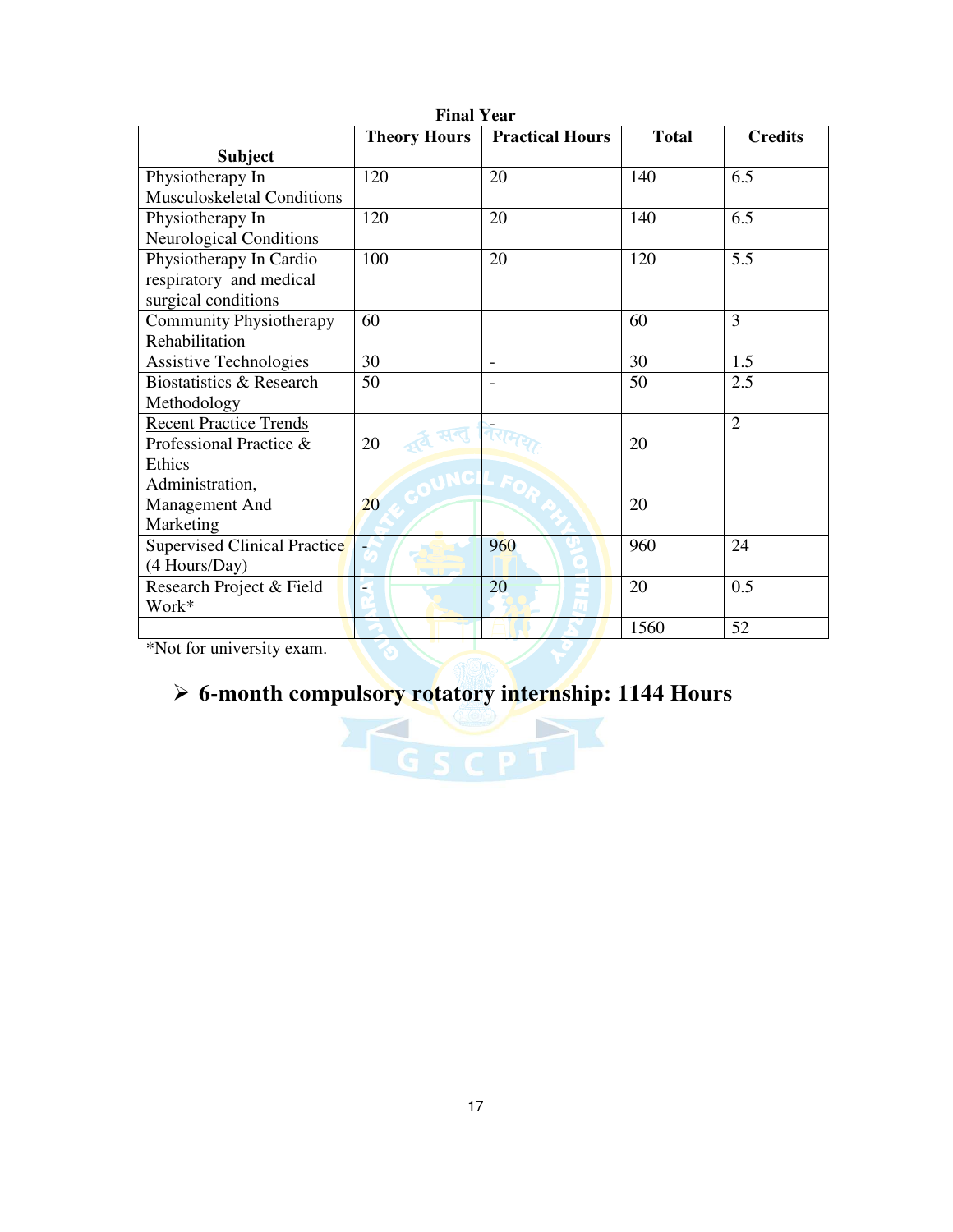#### **COURSE CONTENTS FIRST YEAR B. PHYSIOTHERAPY**

#### **1. HUMAN ANATOMY**

#### **OBJECTIVES:**

At the end of the course, the student will be able to:

- 1) Acquire the knowledge of structure of human body in general.
- 2) Understand the regional anatomy in detail
- 3) Anatomical changes right from embryonic period till old age
- 4) Understand histological features of various organs
- 5) Understand its application in medical science

#### **SYLLABUS:-**

# 1 **GENERAL ANATOMY** सन्तु निराम

- a) Introduction & anatomical terms
- b) Skin, Superficial Fascia & deep fascia
- c) CVS, Portal system, collateral circulation  $\&$  arteries
- d) Lymphatic system
- e) Osteology
- f) Myology
- g) Syndesmology (joints)
- h) Nervous system

#### **2 MYOLOGY, OSTEOLOGY AND ARTHROLOGY**

- a) Fascia  $&$  muscles of scalp and face
- b) Muscles of mastication
- c) Temporomandibular joint
- d) Muscles of orbit & related nerves
- e) Superficial and lateral cervical muscle
- f) (platysma, trapezius, SCM)
- g) Anterior triangle of neck-suprahyoid&infrahyoid
- h) Anterior and lateral vertebral muscles
- i) Cervical plexus
- j) Cranial nerve (7th & 8th)
- k) Cranial nerve (9th , 10th , 11th , 12th)
- l) Sub occipital triangle &sub occipital muscles
- m) Joints of vertebral column to cranium
- n) Muscles of thorax and movement of respiration
- o) Joints of thorax including sternochondral & chondrocostal joints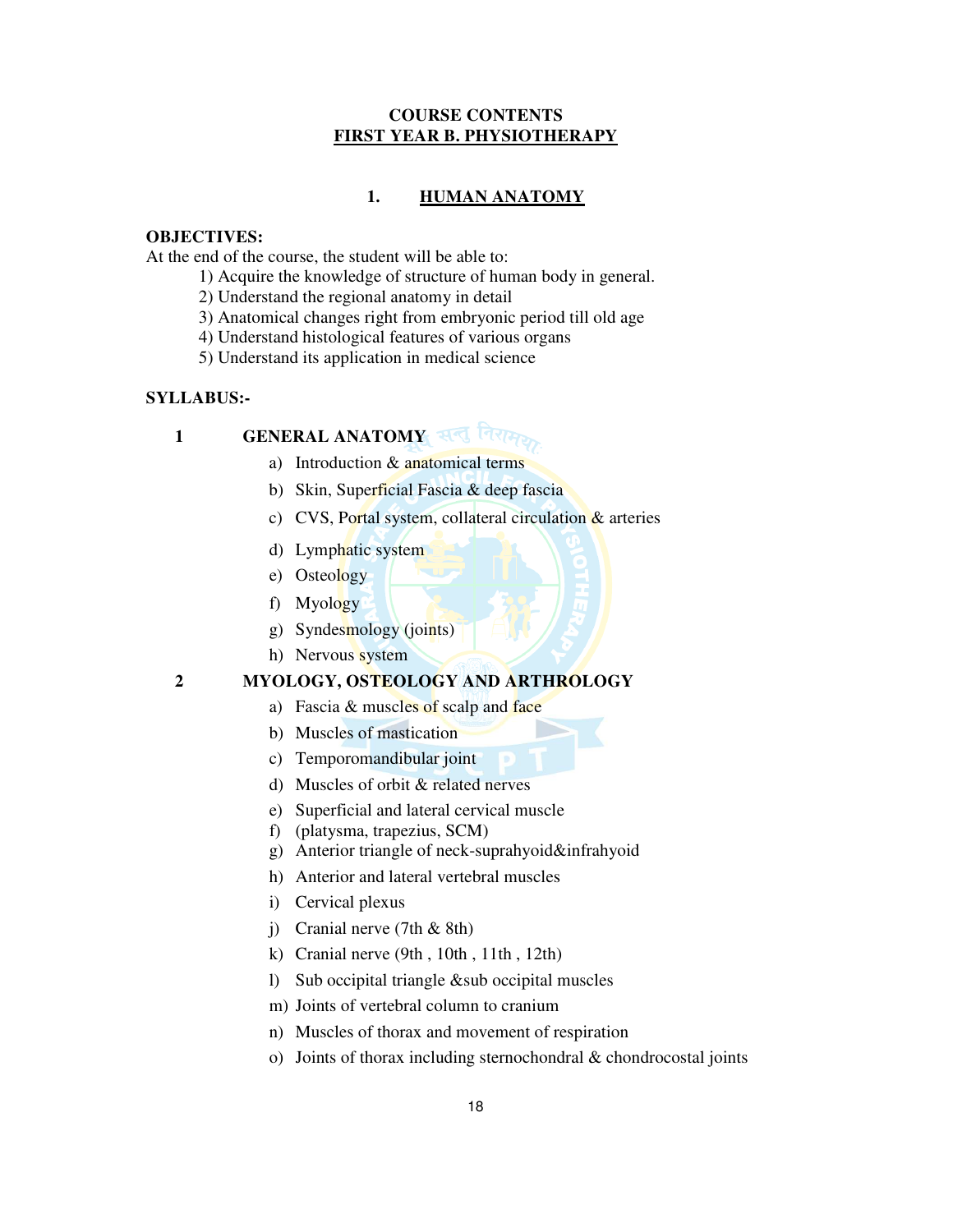- p) Muscles of abdomen
- q) Muscles of pelvis
- r) Muscles of perineum
- s) Vertebral joint
- t) Joints of pelvis (lumbosacral, sacrococcygeal, pubic symphysis)
- u) Deep muscles of back
- v) Muscles connecting upper limb to vertebral column with regional structures
- w) Scapular muscles including regional structures
- x) Muscles of arm
- y) Axilla and brachial plexus
- z) Joints of shoulder girdle
- aa) Shoulder joint
- bb) Anterior antebrachial muscles (front of forearm) with regional structure
- cc) Posterior antebrachial muscles (back of forearm) with regional structures
- dd) Elbow joint &cubital fossa
- ee) Radioulnar joint (superior, middle and inferior)
- ff) The retinacula, fascia and synovial sheath of wrist and hand
- gg) Muscles of hand
- hh) Radiocarpal / wrist joint
- ii) Other joints of hand
- jj) Muscles connecting lower limb to vertebral column with regional structures
- kk) Muscles of iliac region(psoas muscle) and lumbar plexus
- ll) Anterior femoral muscles (front of thigh) including regional structures
- mm) Medical femoral muscles (adductor compartment) including regional structures
- nn) Muscles of gluteal region including regional structures
- oo) Posterior femoral muscles (back of thigh)
- pp) including regional structures
- qq) Hip joint
- rr) Anterior crural muscles including regional structures
- ss) Lateral crural muscles including regional structures
- tt) Posterior crural muscles including regional structures
- uu) Knee joint
- vv) Popliteal fossa
- ww) Muscles of foot
- xx) Tibiofibular joint (superior, middle and inferior)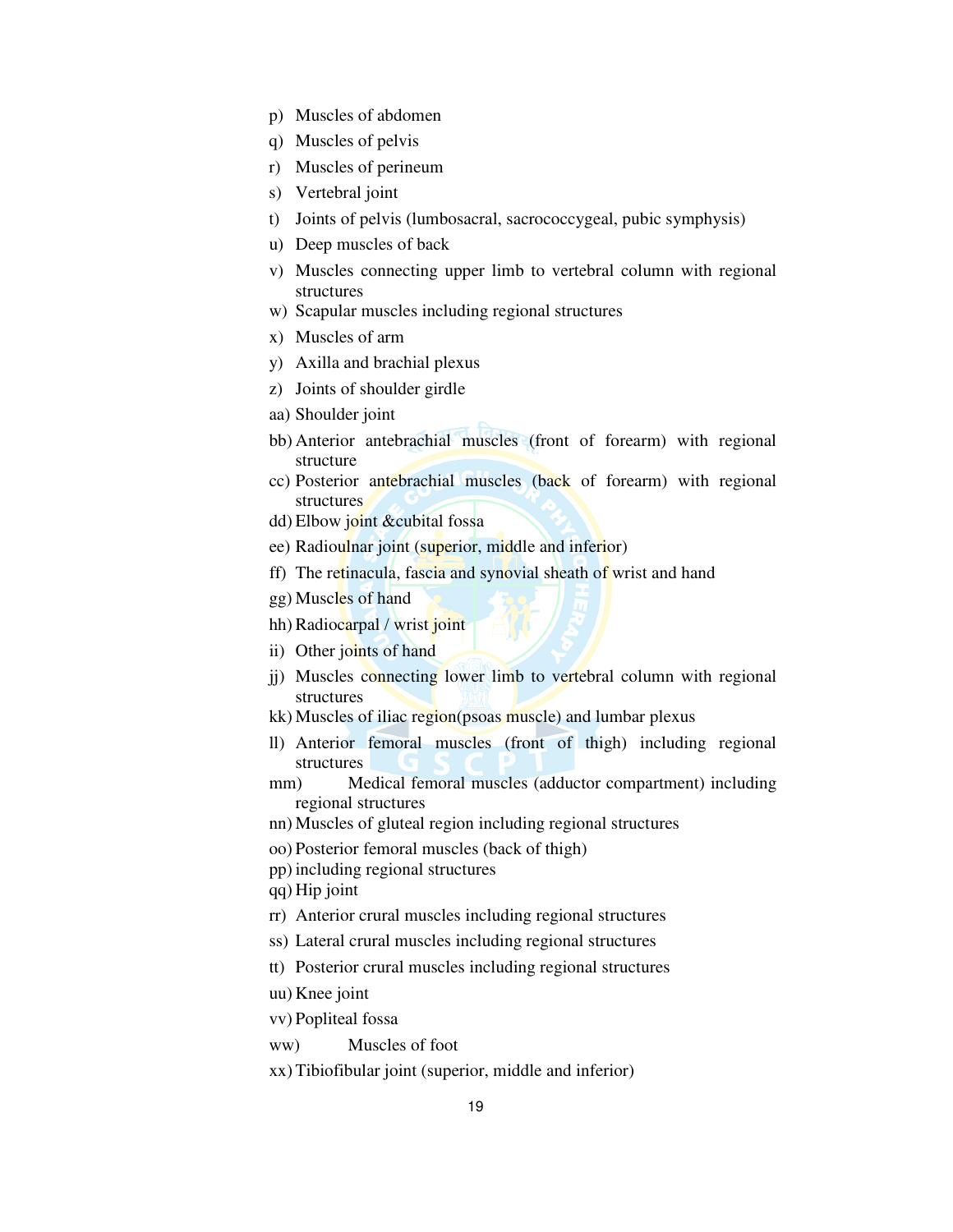- yy) Talocrural joint ( ankle joint)
- zz) Joints of foot & Arches)

# **3 NERVOUS SYSTEM**

- a) Introduction to nervous system & meanings
- b) Spinal cord & peripheral nerves and vertebral canal
- c) Brain stem-1
- d) Brain stem-2
- e) Cerebellum
- f) Diencephalon with basal ganglia
- g) Limbic system with olfactory region
- h) Cerebrum & functional areas
- i) Spinal tracts & overview of CNS I
- j) Spinal tracts & overview of CNS II

# **4 RESPIRATORY SYSTEM**

- **5** DIGESTIVE SYSTEM **INCLE**
- **6 URINARY SYSTEM**
- **7 ENDOCRINE SYSTEM**
- **8 REPRODUCTIVE SYSTEM**
- **9 SPECIAL SENSORY ORGANS AND SENSATIONS**
- **10 CARDIOVASCULAR SYSTEM (Heart & Vessels)**
- **11 HISTOLOGY** 
	- a) Cell
	- b) Epithelia
	- c) Connective tissu9general)e
	- d) Cartilage
	- e) Bone
	- f) Muscles
	- g) Nerves
	- h) Blood and phagocytic system
	- i) Lymph and lymphatic system
	- j) Blood vessels
	- k) Skin and its appendages
	- l) Central nervous system

#### **12 General embryology**

- a) Spermatogenesis
- b) Structure of Spermatozoon
- c) Oogenesis
- d) Ovarian follicle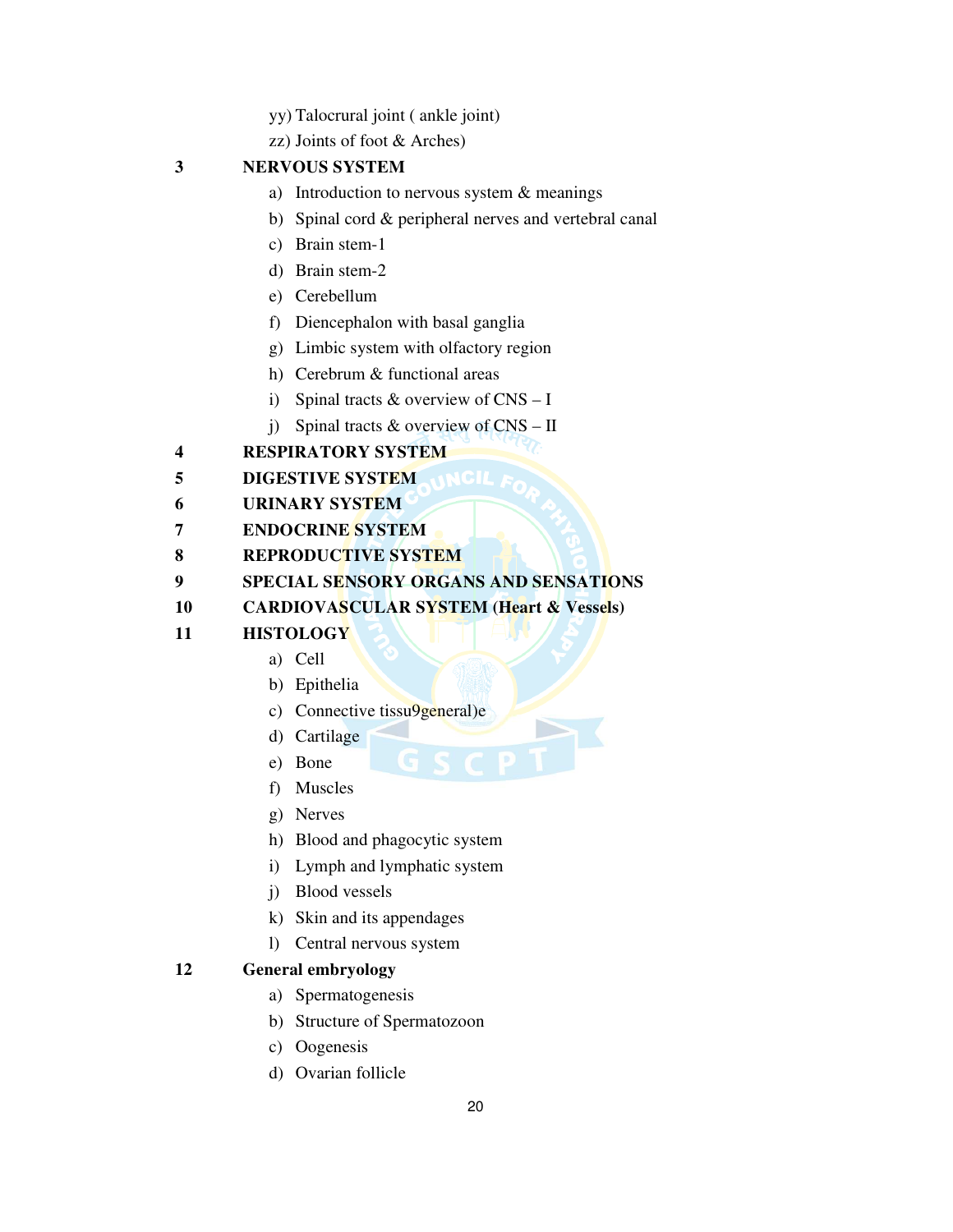- e) Fertilization
- f) Formation of germ layers
- g) Placental development
- h) Brachial arches
- i) Development of skeletal system
- j) Development of all type muscular system
- k) Development of locomotor system
- l) Development of nervous system

#### **Note:-**

- 1. Dissection of upper and lower limbs & back.
- 2. Identification of anterolateral abdominal wall, posterior abdominal wall & thoracic cage.
- 3. Anatomical position & description of all bones.
- 4. Surface marking in cadaver and living body.
- 5. Radiological examination of upper limb, lower limb & other special X-rays.
- 6. In BRAIN: Identification of all parts and various sections at different levels.
- 7. In HISTOLOGY PRACTICAL: Identification of basic tissues of body.

| <b>Topic Distribution for Paper Setting</b> |               |  |
|---------------------------------------------|---------------|--|
| <b>Section</b>                              | Topic Sr. No. |  |
| I $(40$ Marks)                              | -ი            |  |
| II(40 Marks)                                | $7 - 12$      |  |
|                                             |               |  |

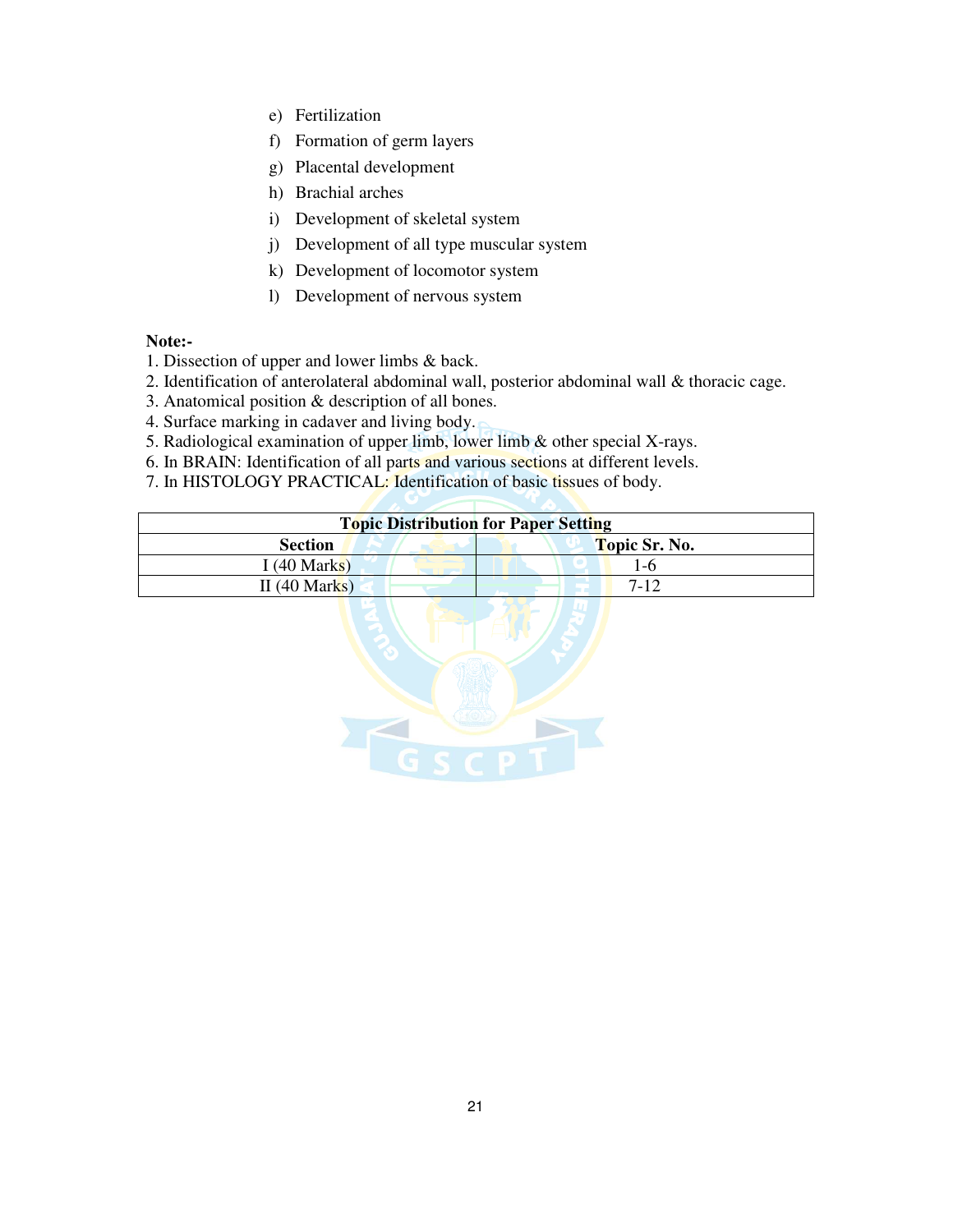# **2. HUMAN PHYSIOLOGY**

#### **OBJECTIVES:**

At the end of the year the student will be able to:

1) Acquire the knowledge of functions of various systems of human body

2) Understand the role of hormones, enzymes, and other different types of cells of Human body.

### **SYLLABUS: -**

#### **1. General Physiology:**

- a) Cell Structure and organelle.
- b) General Principles of Biophysics
- c) Body Fluid compartments.

#### **2. Blood:**

- a) Composition of blood, Plasma, protein formation and their function.
- b) Structure, formation and functions of R.B.C.
- c) Structure, formation and functions W.B.Cs. and Platelets.
- d) Coagulation and its effects on bleeding, clotting time.
- e) Blood groups and their significance, Rh. factor.
- f) Reticulo-Endothelial system, jaundice, structure and functions of spleen.
- g) Haemoglobin and E.S.R.

#### **3. Cardiovascular System:**

- a) Structure, properties of heart muscle and nerve supply of heart, Structure and function of arteries, arterioles, capillaries and veins.
- b) Cardiac cycle and heart sounds.
- c) Cardiac output measurement &affectingfactors
- d) Heart rate and its regulation, cardio vascular reflexes.
- e) Blood pressure, its regulations and physiological variations.
- f) Peripheral resistance, Factors controlling, Role in B.P.
- g) Haemorrhage.
- h) Changes in muscular exercise.

#### **4. Respiratory System:**

- a) Mechanism of respiration, Intra-pleural and intra pulmonary pressure.
- b) Lung volumes and capacities.
- c) O2 and CO2 carriage and their exchange in tissues and lungs.
- d) Nervous chemical regulation of respiration Respiratory Centres. Respiratory states anoxia, asphyxia, Cyanosis, Acclimatization.

#### **5. Digestive System:**

- a) General outline and salivary digestion
- b) Gastric secretion and its mechanism of secretion and functions.
- c) Digestion, absorption and metabolism of proteins.
- d) Structure, Secretions and Functions of Livers.

#### **6. Nutrition:**

- a) Digestion, absorption and metabolism of carbohydrates.
- b) Digestion, absorption and metabolism of fats.
- c) Digestion, absorption and metabolism of proteins.
- d) Vitamins, sources, functions and resources.
- e) Balanced diet in different age groups and occupation.

# **7. Endocrines:**

a) Anterior Pituitary.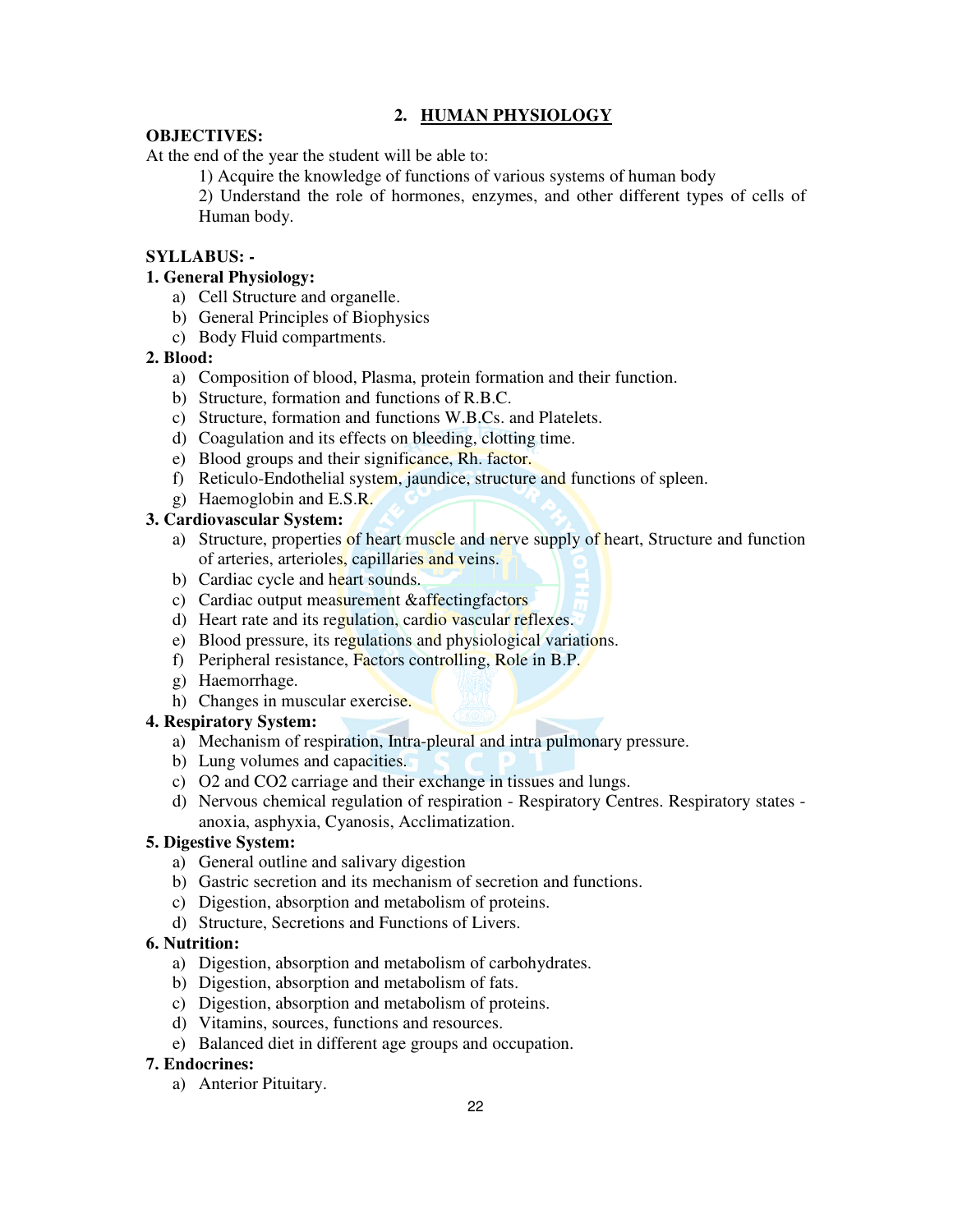- b) Posterior Pituitary and parathyroid.
- c) Thyroid.
- d) Adrenal Cortex.
- e) Adrenal Medulla, thymus.
- f) Pancreas and Blood sugar regulation.

#### **8. Reproductive System:**

- a) Sex determination and development, puberty,
- b) Male sex hormones and their functions, spermatogenesis.
- c) Female sex hormones and formation of urine, G.F.R. and Tubular functions.
- d) Pregnancy, functions of placenta and lactation.

#### **9. Excretory System:**

- a) Gross and minute structure of kidney and features of renal circulation.
- b) Mechanism of formation of urine, G.F.R. and Tubular function.
- c) Renal function tests.
- d) Physiology of micturition

#### **10. Neuro Muscular Physiology:**

#### **A. Muscle and Nerve:**

- ूर्व सन्तु निरामल 1. Structure of neurones, membrane potential and generation of action potential.
- 2. Nerve impulse conduction, saltatory conduction.
- 3. Nerve muscular junction and drugs acting on it Myasthenia.
- 4. Degeneration and regeneration in peripheral nerves including Wallerian degeneration

#### **B. Muscle:**

- 1. Type of muscles and their gross structure, stimulus, chronaxie, strength duration curve.
- 2. Structure of Sarcomere basis of muscle contraction, Starlings law, changes during muscle contraction.
- 3. Electrical Biphasic and monophasic action potentials.
- 4. Chemical, Thermal and Physical changes, isometric and isotonic contraction.
- 5. Motor units and its properties, clonus, tetanus, all or none law, beneficial effect.
- 6. Nature of voluntary contraction, fatigue.

#### **11. Nervous System:**

a) Types and properties of receptors, types of sensations

b) Structure of synapse, reflex arc and its properties, occlusion, summation, sub minimal fringe etc.

- c) Tracts of spinal cord.
- d) Descending tracts, Pyramidal and Extrapyramidal.

e) Hemi section and complete section of spinal cord. Upper and lower motor neuron paralysis.

- f) Cerebral cortex, areas and functions E.E.G.
- g) Structure connections and function of cerebellum.
- h) Basal ganglia and thalamus, connections and functions.
- i) Reticular formation, tone, posture and equilibrium.
- j) Autonomic Nervous system.

#### **12. Special Senses:**

1. Broad features of eye, errors of refraction, lesions of visual pathways.

- 2. Speech and its disorders.
- 3. Ear and vestibular apparatus.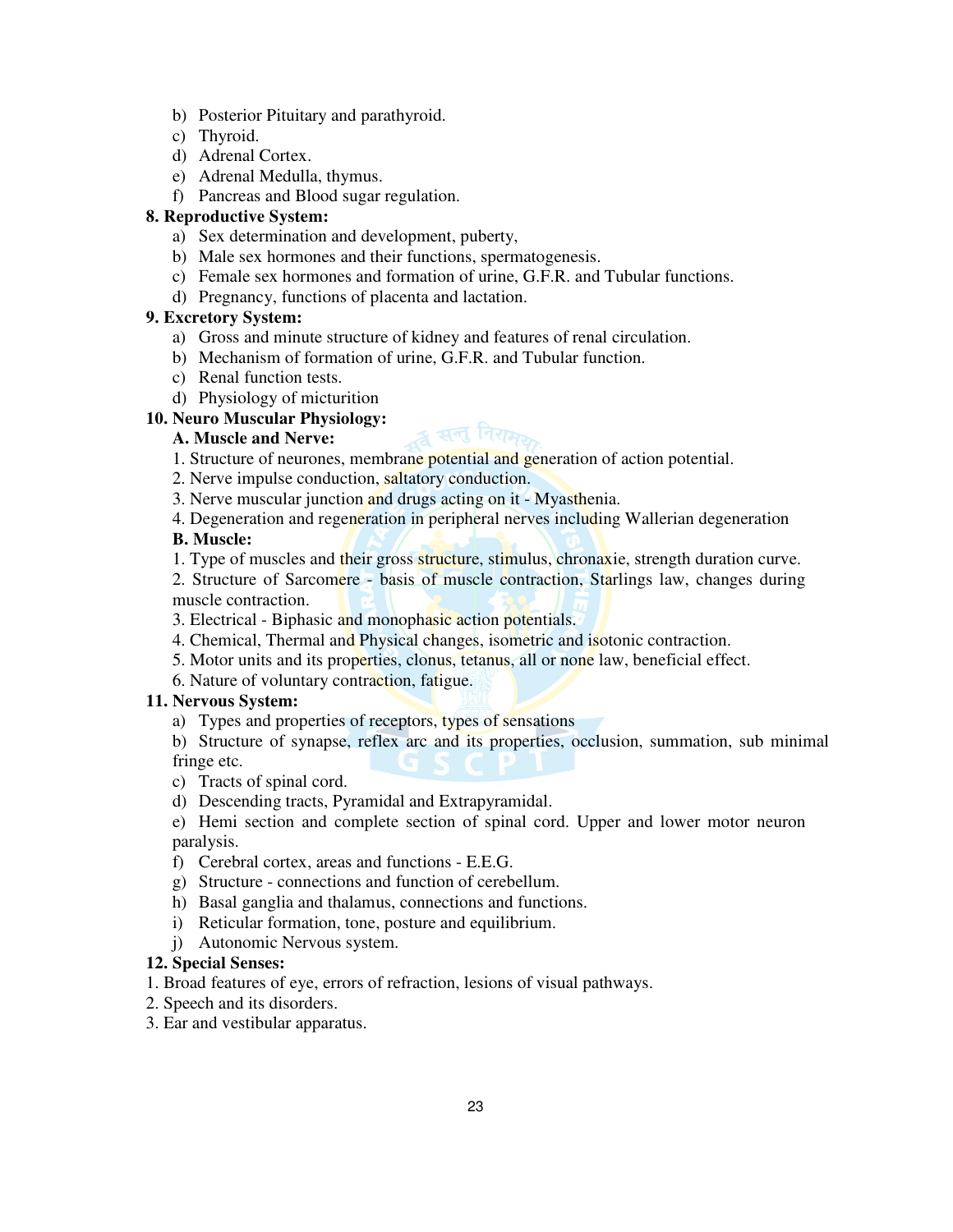#### **Practical & Demonstrations:**

Title

#### **Nerve Muscle physiology**

- 1 Gastrocnemius Muscle-Sciatic Nerve Prep.
- 2 Action Potential etc.
- 3 Effect of Temperature on S.M.C
- 4 Effect of Load on Skeletal Muscle Contraction **Cardio-Vascular System** 
	- Graph
- 5 BP
- 6
- 7 Radial Pulse
- 8 Spirometry/Respiratory Efficiency Test

#### **Instruments Recording Body Temperature Haematology**

- 9 Total red Cell Count
- 10 Total White Blood Count
- 11 Cells in Peripheral blood film
- 12 Differential WBC count
- 13 Absolute count, Arneth count
- 14 Blood grouping Bleeding time/Clotting Time, Blood , PCV, ESR

GSCPT

#### **Central Nervous System**

- 15 Examination of sensory function
- 16 Examination of motor functions
- 17 Examination of reflexes
- 18 Cranial nerves I, III, IV, V, VI
- 19 Cranial nerve II
- 20 Cranial nerves VII, VIII, IX, X, XII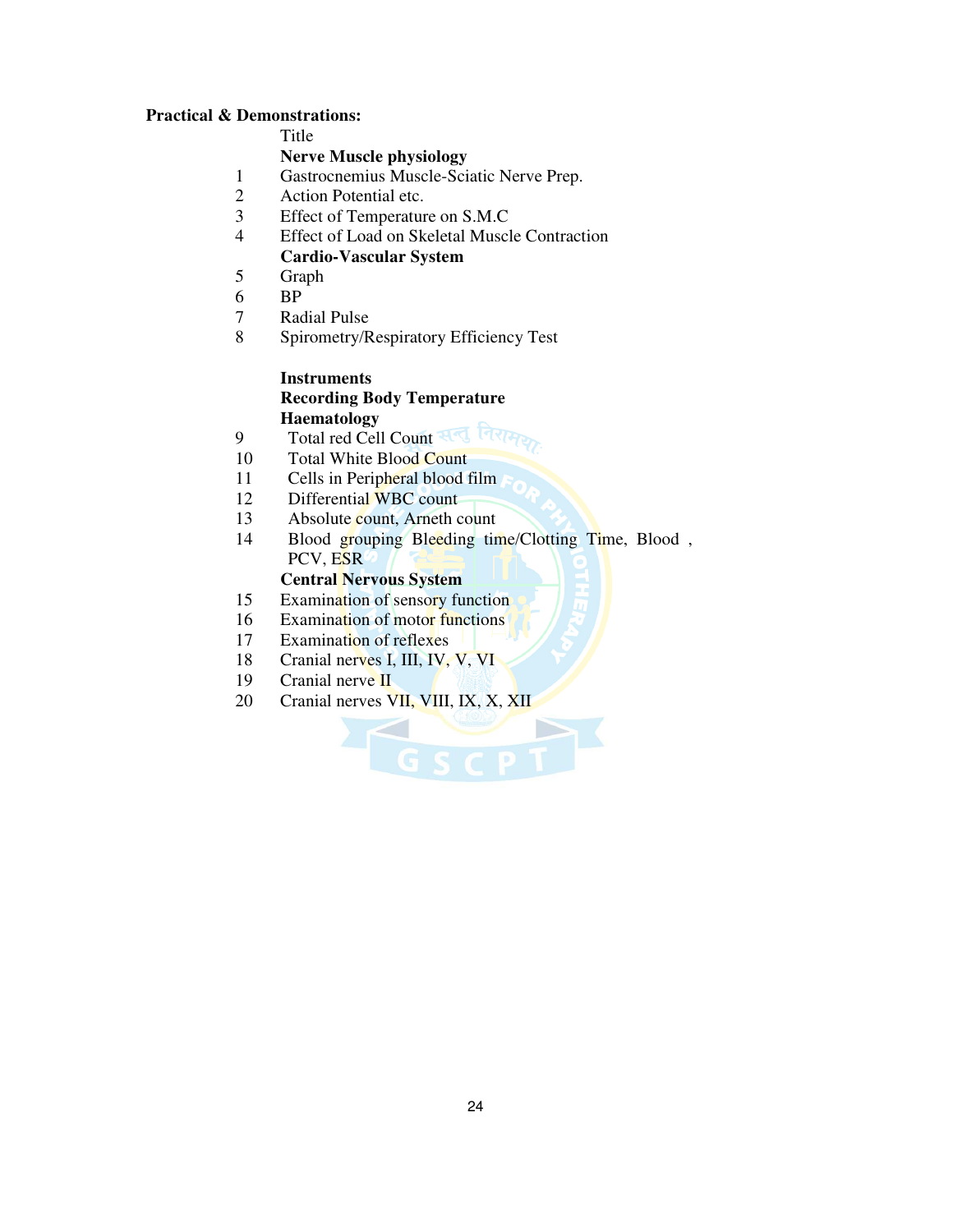#### **3. BIO-CHEMISTRY**

#### **OBJECTIVES:**

At the end of the course the candidate will be able to

- 1. Describe the structure and function of the cell in brief.
- 2. Describe the normal functions of different components of food.
- 3. Describe basal metabolic rate and the factors affecting the same (in brief) with special reference to obesity.
- 4. Discuss nutritional aspects of carbohydrates, lipids, proteins, vitamins and minerals and their metabolism with special reference to obesity.
- 5. Define enzymes and discuss in brief the factors affecting enzyme activity and diagnostic use of enzymes.
- 6. Describe in detail the biochemical aspects of muscle contraction.
- 7. Acquire knowledge in brief about the clinical biochemistry, with special reference to liver and renal function tests, blood study for lipid profile, metabolism of fat, carbohydrates, proteins, bone minerals, electrolyte balance, water balance and acid – base balance.

#### **Content:**

- 1. Biochemical characteristics of living mater.
- 2. Biochemistry, morphology of cell
- 3. Nucleic acids.
- 4. Proteins.
- 5. The enzymes.
- 6. Metabolism.
- 7. Hormones.
- 8. Nutrition.
- 9. Biochemistry of connective tissues, nerve tissue and muscle.
- 10. Water, electrolyte and acid base balance.
- 11. Chemistry of biology materials.
- 12. Physicochemical Phenomenon.
- 13. Common procedures used in biochemistry.

| <b>Topic Distribution for Paper Setting</b> |               |  |
|---------------------------------------------|---------------|--|
| <b>Section</b>                              | Topic Sr. No. |  |
| I $(55 \text{ Marks})$                      | Physiology    |  |
| II $(25 \text{ Marks})$                     | Biochemistry  |  |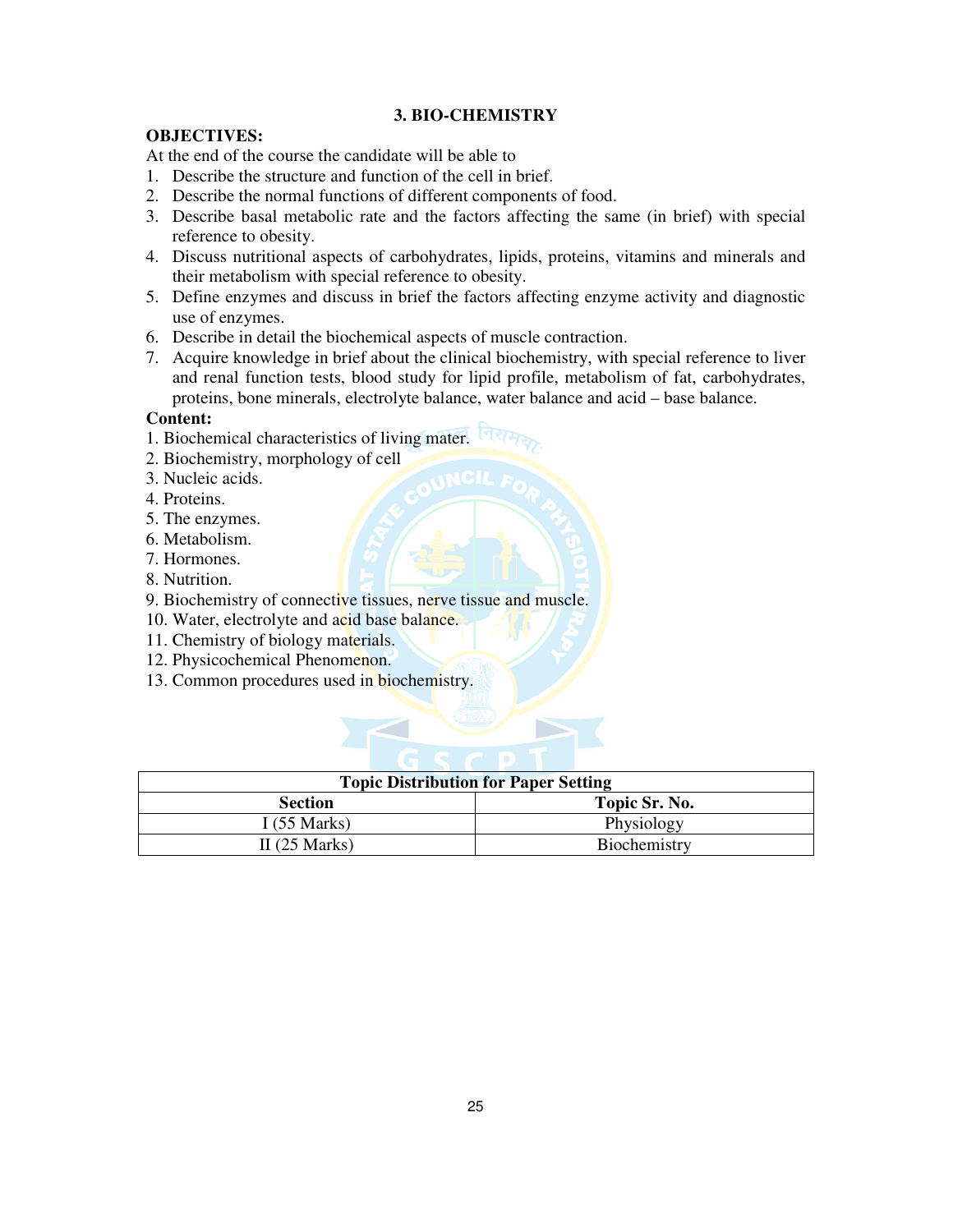#### **4. PSYCHOLOGY**

#### **OBJECTIVES:**

At the end of the course the candidate will be able to

1. Define the term psychology and its importance in the health delivery system and gain knowledge of psychological maturation during human development and growth and alteration during ageing process.

2. Understand the importance of psychological status of the person in the health and diseases, environmental and emotional influence on the mind and personality.

3. Acquire the knowledge as to how to deal with the patient.

Reference should be made whenever appropriate to the therapist's relationship with the patient and with his professional colleagues. Emphasis should be laid on the effects of disease on the patient's behaviour.

### **SYLLABUS: -**

- 1. **Introduction:** Introduction of psychology, brief history, definitions, schools of psychology
- 2. **Biological foundations of behaviour**, hereditary, environment and logical basis for development, developmental psychology (child).
- 3. **Learned and unlearned behaviour:** Simple learning and conditioning, social learning. Learning disability in children (counselling for exercise)
- 4. **Memory:** Phases of memory, short term storage, memory and perception thinking etc. Forgetting testimony and recall of events, memory and ageing
- 5. **Perception:** Sensory basis of perception, attention and perception, observer error
- 6. **Motivation and Emotions:** Approaches to motivations, emotional development, influence of early experience. Family and social influences on motivation and behaviour. Thematic Apperception Test developed by A M Mankad based on Maslow theory.
- 7. **Thinking and Intelligence: Learning** and problem solving, development of conceptual thinking in children. Communication, language and thinking, Measurement of intelligence, influences on intelligence, extent and consequence of individual difference.
- 8. **Tests:** Wechsler scales, Standford-Binet Intelligence scale, Bender, and Gestalt other projective test, Anxiety scale.
- 9. **Personality:** Nature of personality structure and dynamics, dimensional, psycho analytical and constitutional theories of personality, measurement of personality, culture and personality patterns.
- 10. **Attitude:** Nature of attitudes and beliefs including prejudice, group influences on attitudes, attitude change, doctor - patient expectations and attitudes, prejudice formation and reduction.
- 11. **Interpersonal Behaviour:** Experimental analysis on social interaction, studies of the interview situation, behaviour in formal and informal groups, group norms and roles. Leadership in formal and informal groups, group moral, Behaviour therapy, behaviour modification techniques, token economy.
- 12. **Social Psychology :** nature and scope of social psychology, social interaction, psychological groups and their classification, socialization of the individual, social control (social heredits) - moves, customs, fashion, propaganda and its techniques.
- 13. **Stress:** stress and responses, disorders, coping with stressors, four maxims, meditational yoga.
- 14. **Pain:** Physiological and psychological factors, types of pain, pain measurement.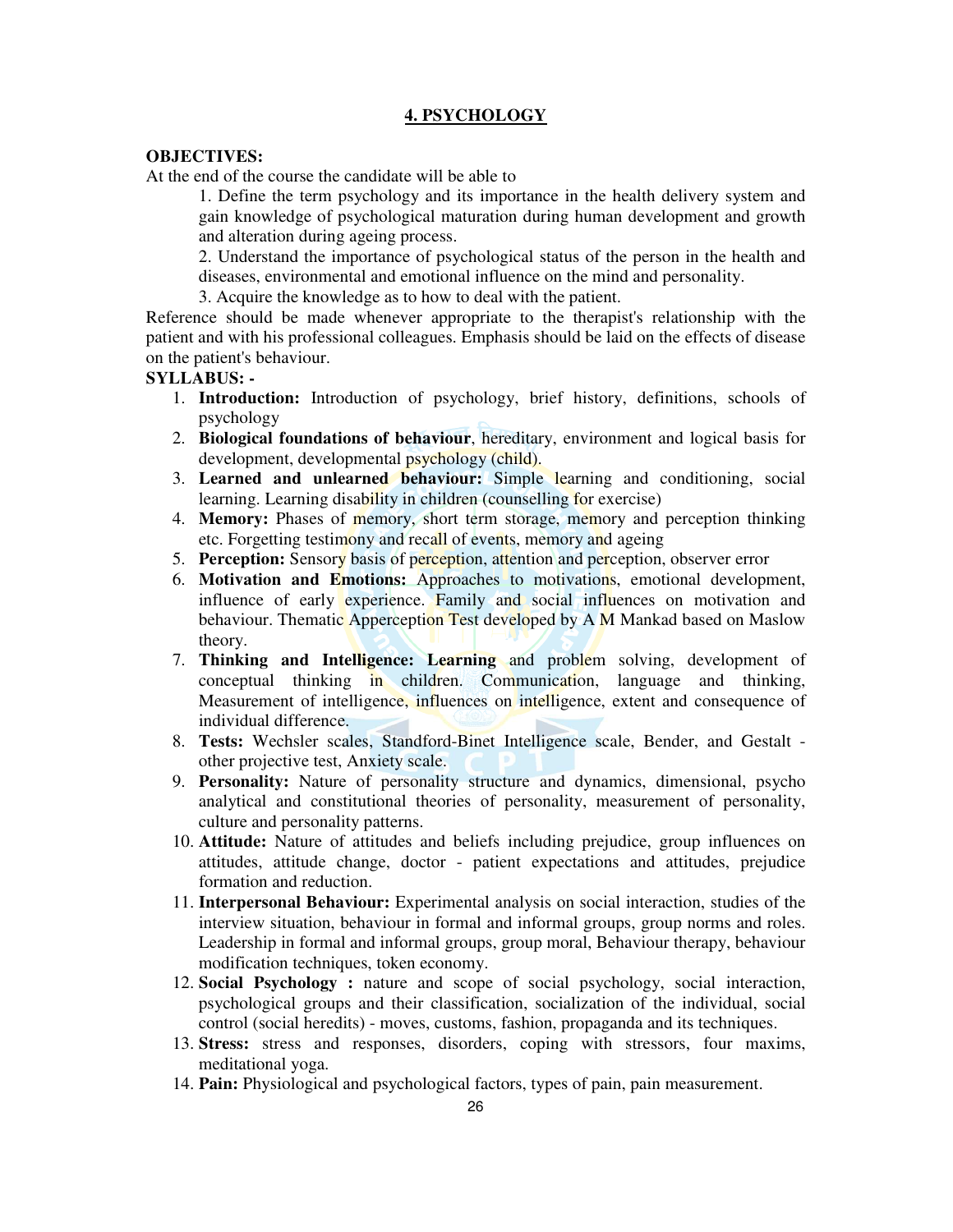15. **Psychotherapy and counselling:** Goals, Psychodynamic therapy, Humanistic therapy Behaviour therapy- Relaxation training (Jacobson training), Hypnosis, Biofeedback. Behaviour modification therapies (BMT) – Operant conditioning techniques, Token economy, Classical conditioning, modelling techniques. Cognitive therapy- Elli's rational/ emotive therapy, Beck's cognitive, Meichenbaum'sself-instructional training.

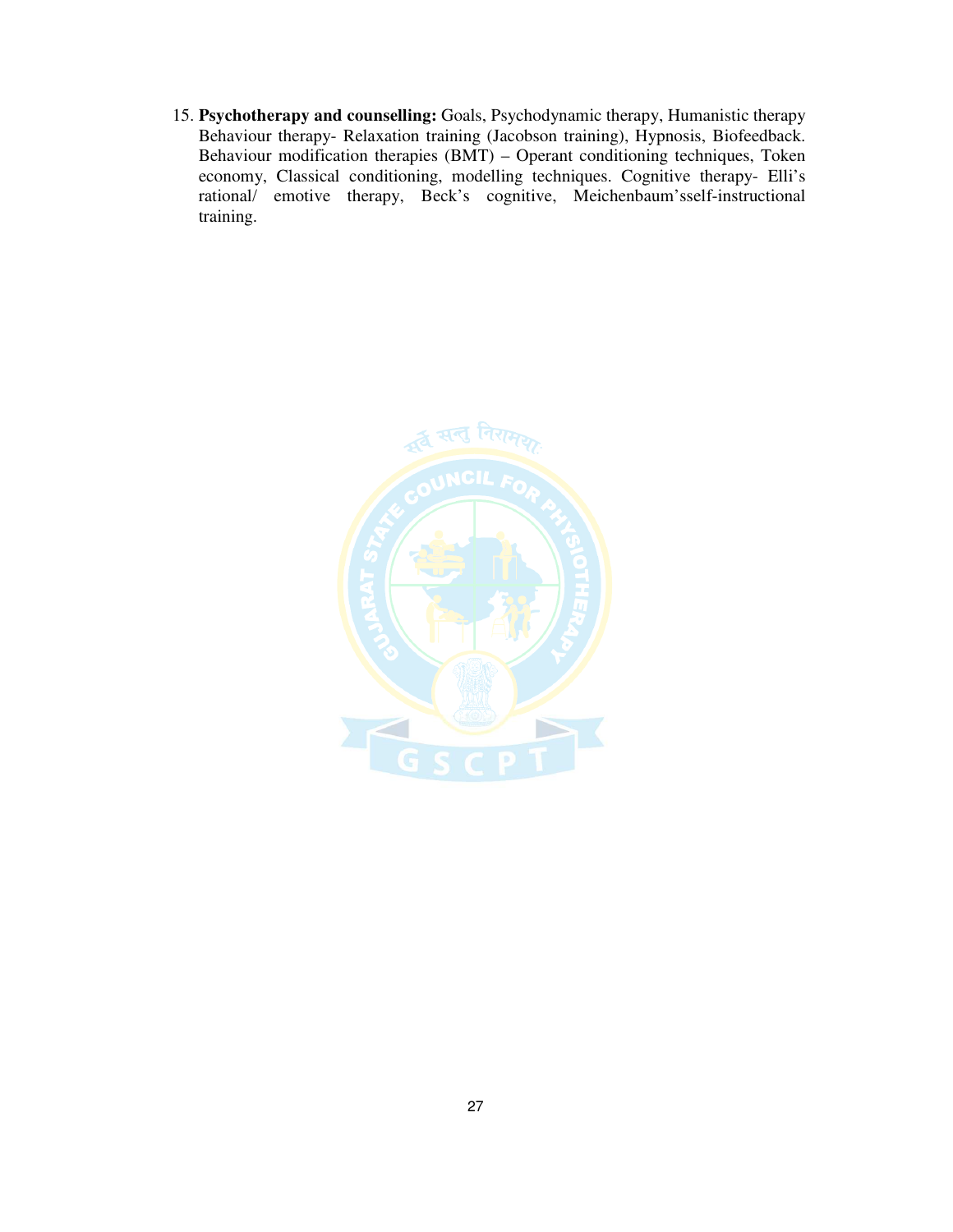#### **5. SOCIOLOGY**

#### **OBJECTIVES:**

At the end of the course the candidate will be able to

1. Define the term sociology and its importance in the health delivery system.

2. Understand the basic sociological concepts, principles and social process, social institution in relation to the individual family and community and the various social factors affecting the family in the rural and urban communities in India.

The subject will introduce the student to the basic sociological concepts, principles and social processes, social institutions in relation to the individual family and community and the various social factors affecting the family in rural and urban communities.

#### **SYLLABUS:-**

#### **1. Introduction:**

- a. Meaning Definition and scope of sociology.
- b. Its relation with anthropology, psychology, social psychology and ethics.

c. Methods of sociology - Case study, social survey, questionnaire interview and opinion poll methods.

d. Importance of its study with special reference to health care professionals.

#### **2. Social factors in Health and disease:**

The meaning of social factors, the role of social factors in health and illness.

#### **3. Socialization:**

- a) Meaning and nature of socialization
- b) Primary, secondary and anticipatory socialization
- c) Agencies of socialization.

#### **4. Social Groups:**

Concepts of social groups influence of formal and informal groups on health and sickness. The role of primary groups and secondary groups in the hospital and rehabilitation settings.

#### **5. Family:**

- a) The family
- b) Meaning and definition
- c) Functions
- d) Types
- e) Changing family patterns
- f) Influence of family on the individuals health, family and nutrition, the effects of sickness on family and psychosomatic disease and their importance to physiotherapy.

#### **6. Community:**

- a) Rural community Meaning and features Health hazards of ruralities.
- b) Urban community Meaning and features -Health hazards of urbanities.

#### **7. Culture and Health:**

- a) Concept of culture
- b) Culture and behaviour.
- c) Cultural meaning of sickness.
- d) Culture and health Disorders

#### **8. Social Change:**

- a) Meaning of social changes.
- b) Factors of social change.
- c) Human adaptation and social change.
- d) Social change and stress.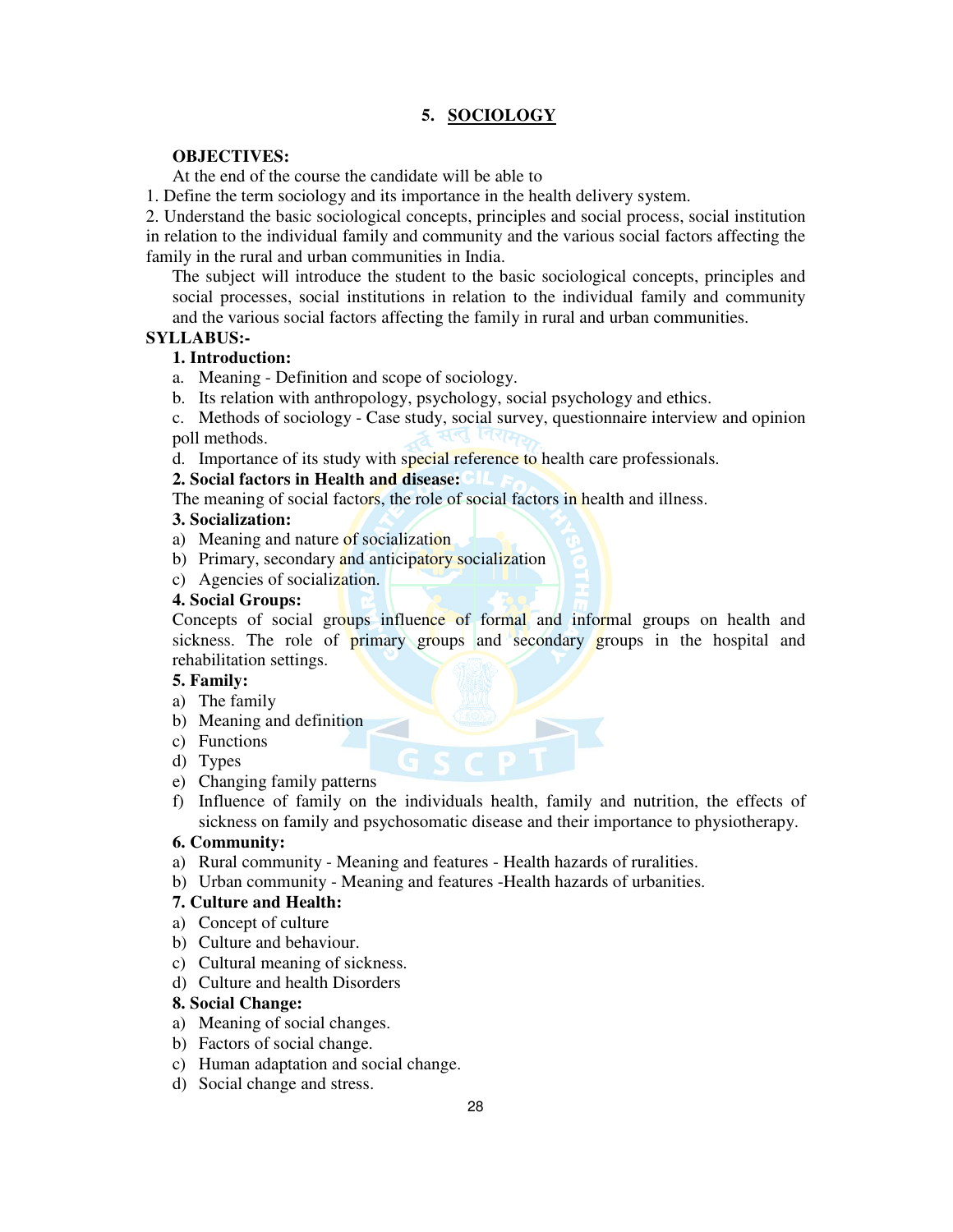- e) Social change and deviance.
- f) Social change and health programme.
- g) The role of social planning in the improvement of health and in rehabilitation.

#### **9. Social Problems of Disabled:**

Consequences of the following social problems in relation to sickness and disability remedies to prevent these problems.

- a) Population explosion.
- b) Poverty and unemployment.
- c) Beggary.
- d) Juvenile delinquency.
- e) Prostitution.
- f) Alcoholism.
- g) Problems of women in employment.

#### **10. Social Security:**

Social security and social legislation in relation to disabled.

#### **11. Social Worker:**

Meaning of social work.

The role of a medical social worker

| <b>Topic Distribution for Paper Setting</b> |               |  |  |
|---------------------------------------------|---------------|--|--|
| <b>Section</b>                              | Topic Sr. No. |  |  |
| I $(40$ Marks)                              | Psychology    |  |  |
| II $(40$ Marks)                             | Sociology     |  |  |

≴ सन् गिरा

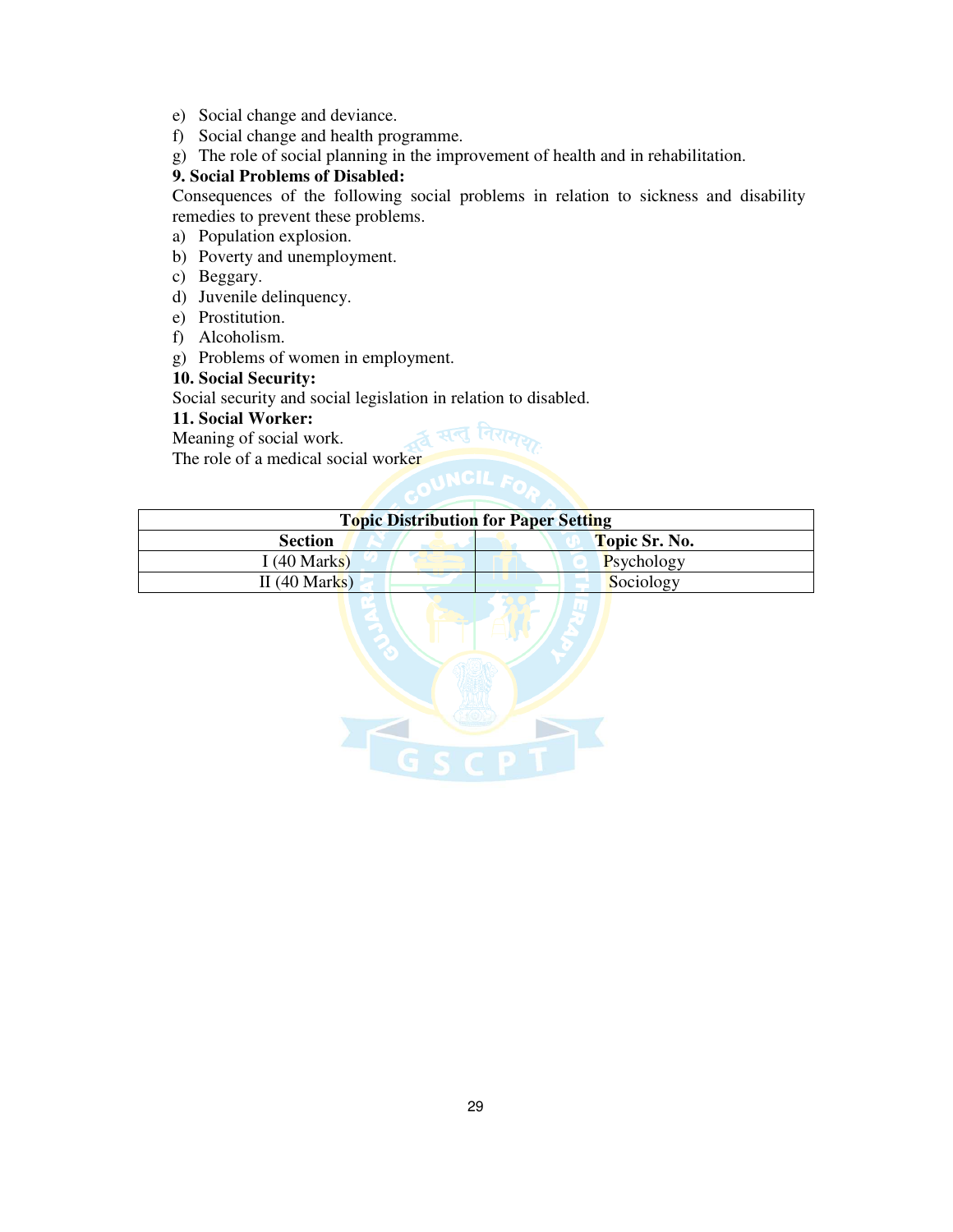#### **6. EXERCISE THERAPY I & SOFT TISSUE MANIPULATION 6.1 EXERCISE THERAPY I**

#### **OBJECTIVES:**

At the end of the year the student will be able to

1. Understand the basic mechanical principles and effect of exercise, therapeutic modality in the restoration of physical function.

2. Describe and acquire the skills of application and demonstration of the use of various tools of the therapeutic gymnasium and various starting and derived positions.

3. Describe the physiological and therapeutic effect of various movements and demonstrate in various anatomical planes.

4. Acquire the skills of application of various massage manipulations and describe the physiological effects, therapeutic uses, merits – demerits of the same.

5. Demonstrate and acquire the skill of relaxation.

#### **SYLLABUS:-**

- 1. Introduction to exercise therapy.
- 2. Physiological effects and uses of exercise.
- 3. Use of apparatus in exercise therapy.
- 4. Fundamental starting positions, derived positions-effects and uses, pelvis tilt & Muscle work for all positions

ूद्व सन्तु निरामक

- 5. Joint movement terminology and range axes and planes of movement, levers, measurement of joint movements, goniometry, types of goniometer, bubble and gravity goniometer.
- 6. Causes of restriction of range of movement Distinguish between skin, muscles, Capsular contractures.
- 7. Classification of movements
- 8. Active movements Definition, types, techniques, effects and uses. Passive movements Definition, types, techniques of relaxed passive movements and uses, comparison of both movements.
- 9. Group work-Criteria of selection of patients, advantages and disadvantages of group class exercises.
- 10. Home exercises trick movements.
- 11. Suspension therapy definitions of suspension and point of suspension, types of suspension, pulleys and use of pulleys in suspension therapy, application of suspension therapy either to increase the joint range or to increase muscle power.
- 12. Breathing Mechanism of breathing (normal), Muscles of respiration, changes in thoracic cage during process of respiration
- 13. Pursed lip breathing & Glossopharyngeal Breathing significance.
- 14. Normal gait cycle Phases of gait
- 15. Crutch walking Types of crutch walking, Use of parallel bars in pre-crutch walking stage, balance exercises, phase of walking, gait training, group of muscles responsible during crutch walking.
- 16. Progression in crutch walking, measurement of crutches, other walking aids canes, walkers, tripods other types of crutches, crutch - walking on even surface, slopes, climbing up the stair case.
- 17. Measurement of limb length, methods of measurements.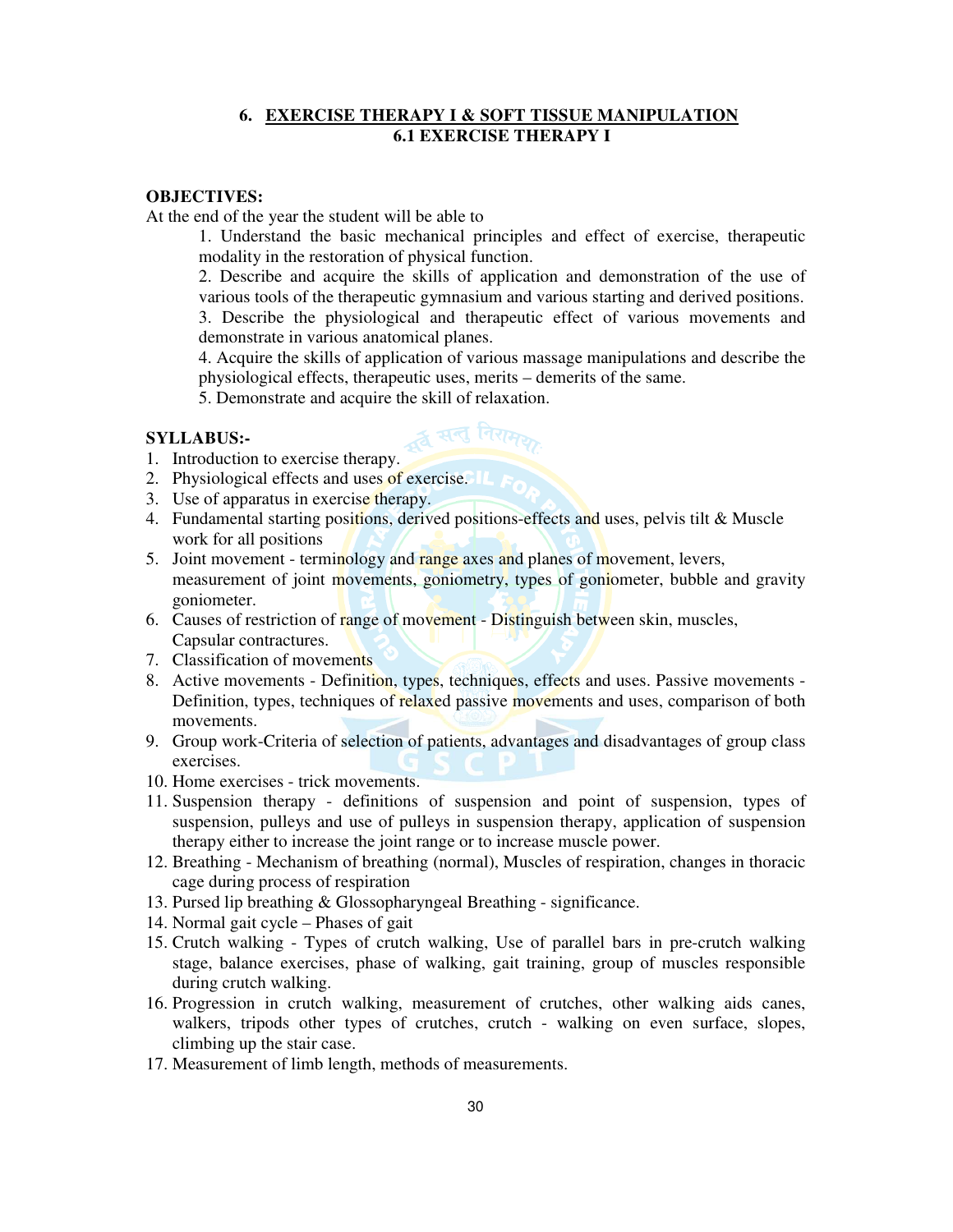- 18. Application of resistance to develop endurance and power, progression of exercises, angle of pull, types of muscle work, exercises - free resisted, assisted - use of gadget apparatus. Resisted Exercises - Techniques and types of resistance, SET system (Heavy resisted exercises) Oxford method, Delorme method, Macqueen's method.
- 19. Free Exercises Classification, technique, effects of free exercises application for shoulder, neck, hip and knee joints, techniques of mobilization for stiff joints.
- 20. Maintenance of record-volume, range of motion, resistance, limb length.

#### **6.2 SOFT TISSUE MANIPULATION**

- 21. Introduction-brief history, definition, classification.
- 22. Physiological effects and therapeutic uses, contra indications.
- 23. Preparation of patient, basic points to be considered before and during massage procedure.
- 24. Technique, effects and uses of each manipulation and contra-indications.
- 25. Specific effects of certain manipulations.
- 26. Massage for arm, leg, neck and upper back face.
- 27. Massage for oedema, scar, tendinitis, fibrosis (tight fascia)
- 28. Practice of soft tissue manipulation in subjects.
- 29. Mobilization of soft tissues, joints and fluid collection.

| <b>Topic Distribution for Paper Setting</b> |               |  |  |
|---------------------------------------------|---------------|--|--|
| <b>Section</b>                              | Topic Sr. No. |  |  |
| I $(40 \text{ Marks})$                      | 1-15          |  |  |
| II(40 Marks)                                | $16-29$       |  |  |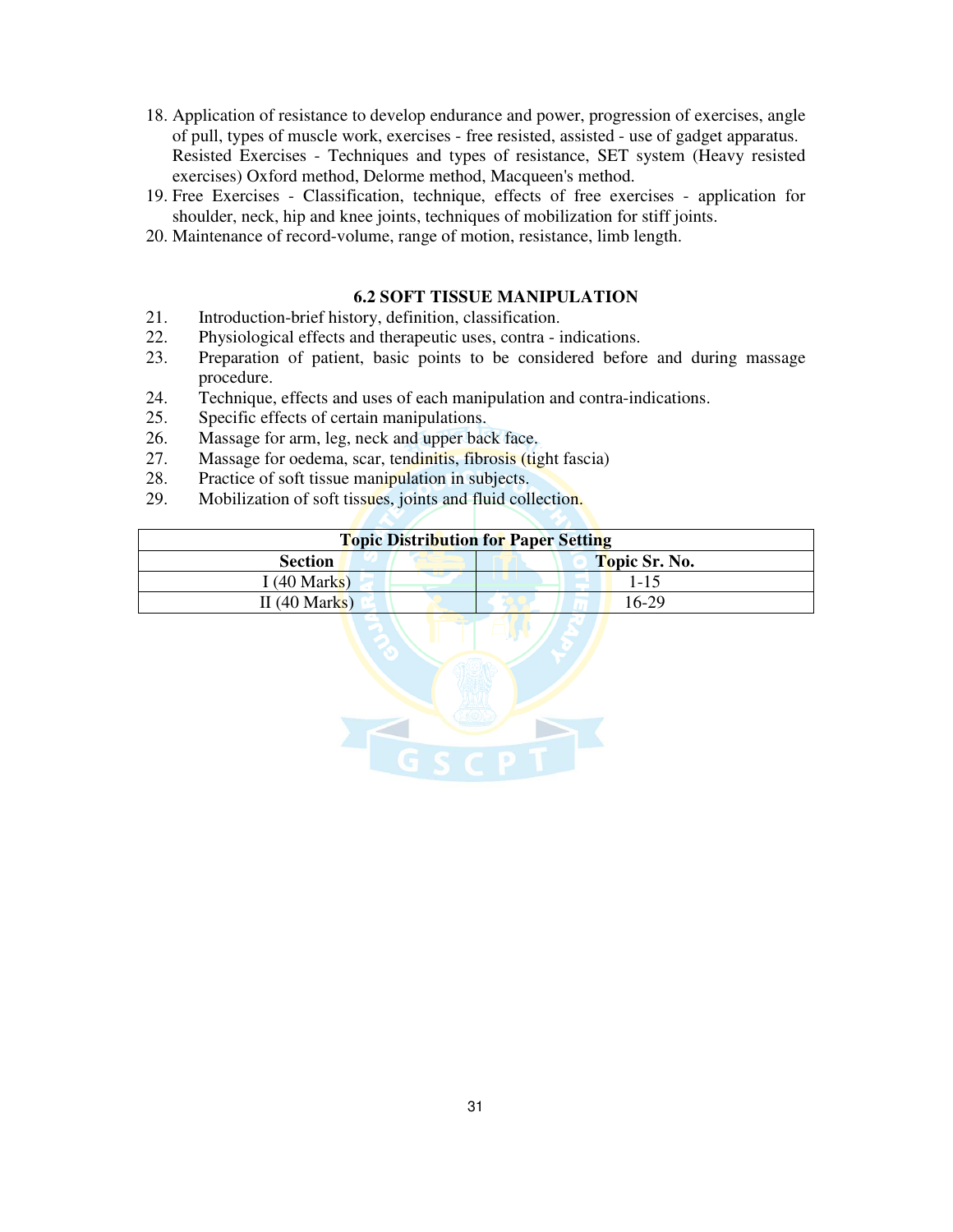#### **7. BIOMEDICAL PHYSICS**

#### **OBJECTIVES:**

At the end of the course the candidate will able to

1. Describe the fundamentals of general physics and able to relate its application in physiotherapy

2. Understand basic physical principles of sound, light and heat and their application in physiotherapy field

3. Understand basic aspects of electricity and electronics as related to its application in electrotherapy instruments

4. Describe in brief, certain common electrical components such as capacitors, transformers, valves & transistors and will be able to identify such components.

#### **General Physics (Mechanics):**

- 1. Force Definition, unit, resolution of forces. Newton's laws of motion. Types of motion, direction and quantity of motion, Speed, Velocity, Work, Energy and Power.
- 2. Force of gravity, centre of gravity, line of gravity and base. Axes and planes of movement and gravity,
- 3. Reaction forces, ground reaction force, Equilibrium, determination of equilibrium of a body, Inertia, Acceleration, Momentum and Torque
- 4. Friction force of friction, static and dynamic friction, limit of friction, friction a necessity and evil.
- 5. Simple machine  $-\text{Lever}$ , mechanical advantage, angle of pull, pulley, wheel and axle, fixed and movable pulley, pendulums, elasticity, spring properties of spring
- 6. Fluid mechanics Viscosity, definition, coefficient of viscosity, streamline and turbulent flow, effect of temperature and pressure on viscosity. Principle of Archimedes, laws of floatation, hydrostatic pressure, buoyancy, surface tension, excess pressure in spherical liquefied drop. Physical property of water.
- 7. Heat: Heat transfer, properties of thermal radiation, Specific heat, thermal capacity, Energy conversion, I and II law of thermodynamics, physical effects of heat  $$ expansion, evaporation, thermionic emission etc., Concept of heat and temperature, measurement of heat thermometry, thermometer. Method of measuring body temperature. Human body temperature. Biophysics of superficial heat and cold.
- 8. Sound: Origin of sound, Characteristics of sound waves, velocity of sound in air and water, effect of temperature, pressure, density of medium, humidity, wind on sound waves.
- 9. Frequencies of sound waves, Infrasonic, Normal hearing band and Ultrasonics, Reflection, Refraction and Attenuation of Sound waves, Acoustic Impedance, Interference of sound waves, Resonance, Echo, Doppler effect and Fresnel and Fraunhofer zones in Ultrasonics.
- 10. Electromagnetic Spectrum: Electromagnetic Radiation: Laws Governing EMR, Laws of Reflection, Refraction, Absorption, Cosine law, Attenuation, Inverse square law. Grothus law etc.
- 11. Light: Emission and absorption spectra. Electromagnetic spectrum. Laws of transmission, reflection, refraction, absorption. Internal reflection and fibre optics, Interference of light. LASER and its application.

#### **Electricity and Electronics:**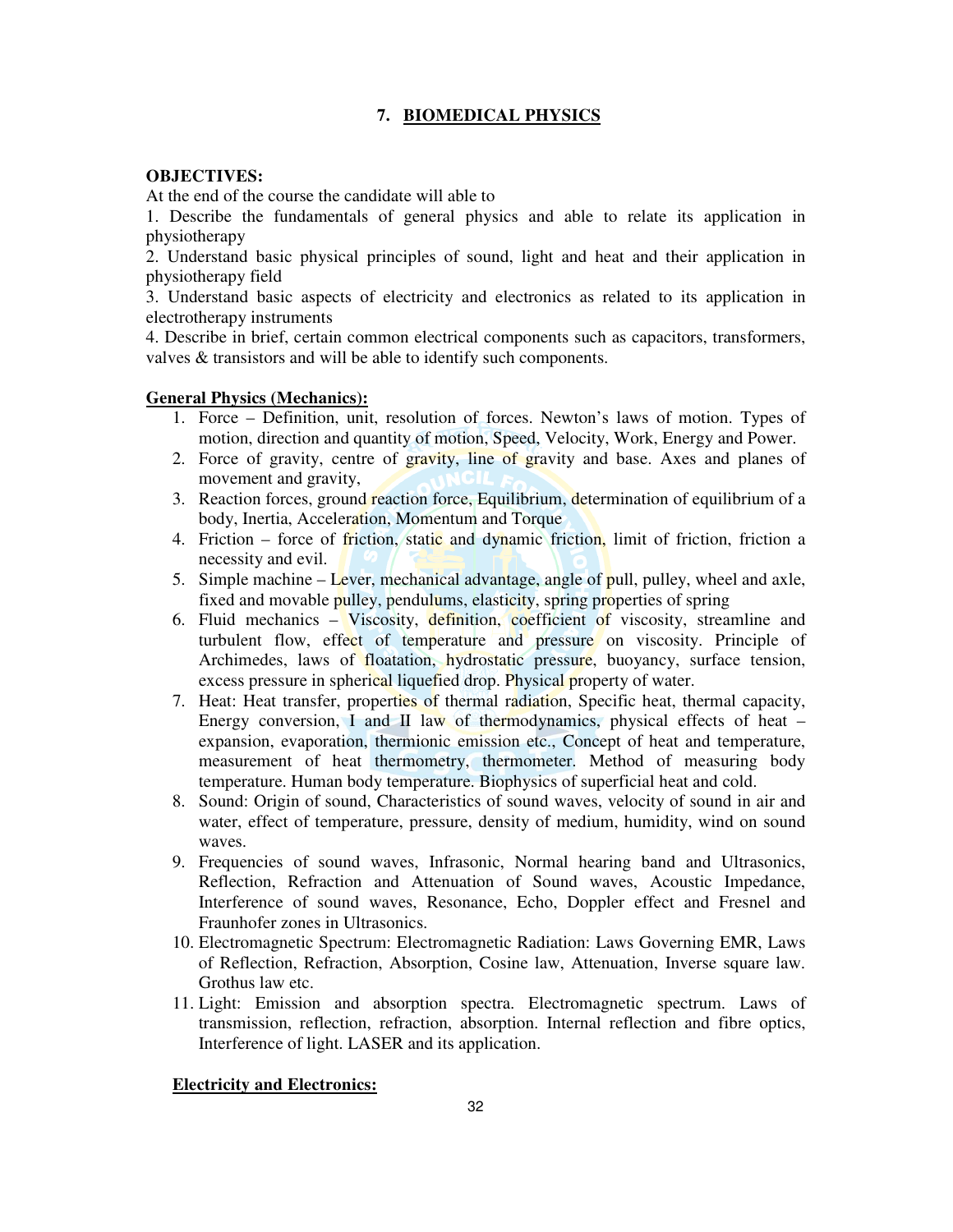- 1. Structure of atom, Isotopes, States of matter; Compound formation-(covalent formation),
- 2. Static Electricity: Theories of Electricity, Production of Electric Charge, Characteristic of Charged body, Potential and Capacity, Potential Difference.
- 3. Current Electricity: Energy sources for electricity, EMF, Resistance, Intensity, Ohm's Law, resistance in Series / Parallel, Devices for regulating Intensity (Types, Construction and working of Rheostat), Electric energy and power, Thermal Effects of Electric (Joule 's Law).
- 4. Magnetism: Nature, Type, Molecular Theory of Magnetism, Property of Magnet, Magnetic Effect of Electric Current, Electromagnets, Milliamperemeter& Voltmeter (Construction and working), Meters for measuring Ac.
- 5. Capacitor / Condenser: Principles, Capacity (Measurement and factors determining), Types and Construction, Electric field, lines of force and characteristics of lines of force, Charging and discharging of the condenser, Duration of discharge, discharge through inductance, capacitive reactance and uses of condenser.
- 6. Electro Magnetic Induction: Principles (Faraday's/Lenz's law), Production, Direction of Induced EMF, Strength of induced EMF, Types (Self and Mutual) and inductive reactance. Eddy Currents, Dynamo, Transformers (Functions, Types, Constrictions), Choke coil.
- 7. Thermionic Valves (Diode and Triodes), Types of rectification (Half and full wave Voltage halving and Westinghouse Bridge), Semi Conductors: Types, semiconductor diodes, Metal rectifier & Transistors, Integrated circuits (IC), Picture Circuitry boards (PCB),
- 8. Main Supply: Production of Electricity, Types, Distribution, Earthing, Types of Plugs & Switches. Fuse.
- 9. Electric and electronic circuits: Oscillating circuit, Smoothing Circuit, surging circuit, CR circuit, multivibrator circuit, faradic coils (lewis jones and smart bristow), panel diagram of electrical stimulator, Production of high frequency current by klystron, magnetron
- 10. Frequencies of Current Low, Medium and High frequency currents and their characteristics, Biological Cell as a capacitor and resistor, frequency of current7 and its relation to capacitive reactance (resistance)
- 11. Types of current DC and AC, Sources of DC,Necessity for rectification of AC, Use of DC as a therapeutic current and its dangers, Electrical Skin Resistance, Electrolysis, acidic and alkaline reactions under anode and cathode, Electrolytic burns and its prevention
- 12. Shock: Types (Electric Shock, Earth Shock), Definition, Severity, Effects, Causes and Precautions.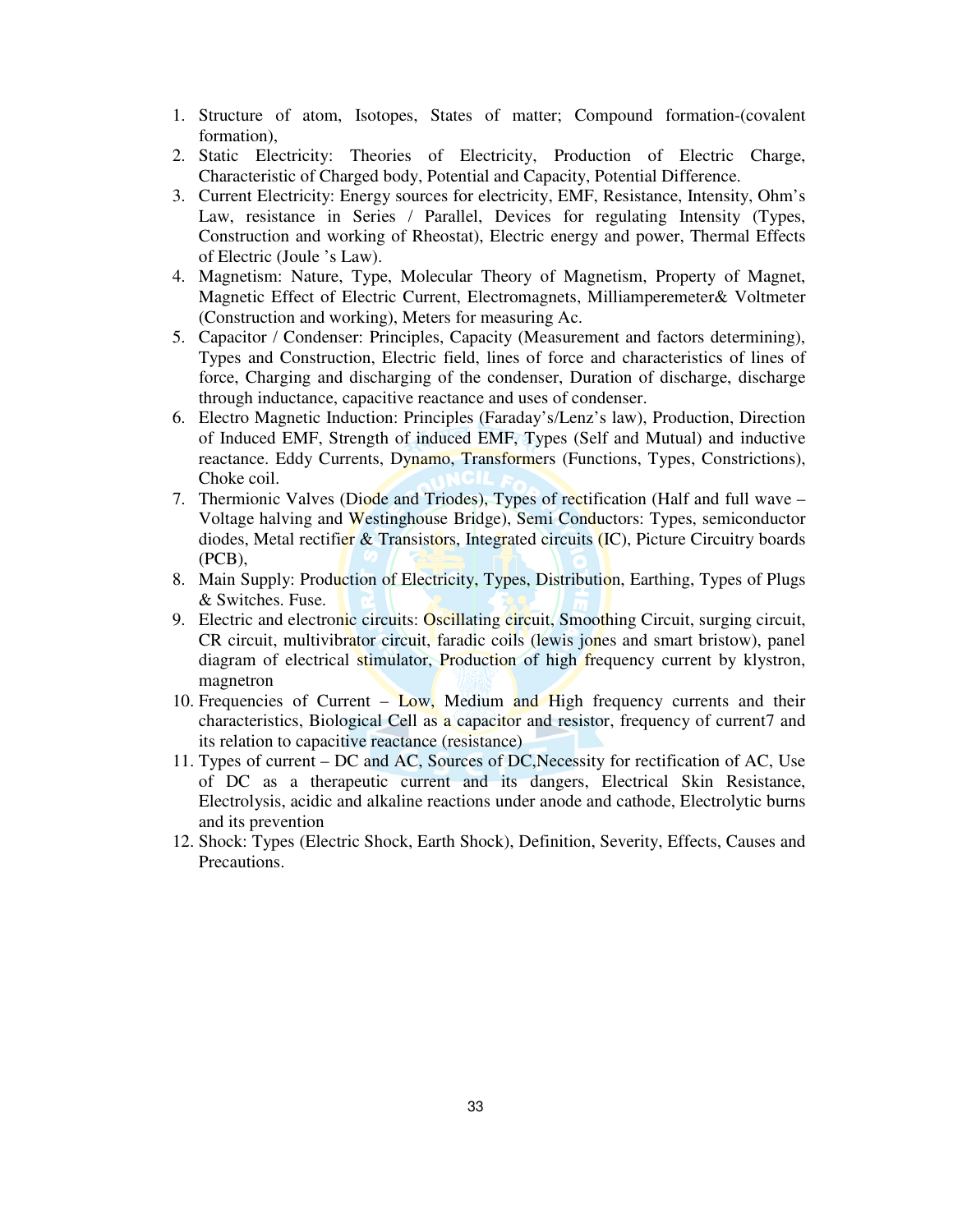#### **8. PROFESSIONAL PRACTICE & ETHICS (Not for University Exam)**

#### **OBJECTIVES:**

At the end of the course the candidate will be able to:

1. Be able to understand the moral values and meaning of ethics<br>2. Acquire bedside manners and communication skills in relat

2. Acquire bedside manners and communication skills in relation with patients, peers seniors and other professionals.

#### **SYLLABUS:-**

- 1. Introduction to the history of physiotherapy
- 2. Orientation to the curriculum, clinical areas and geographical location 3. Concept of morality  $\&$  ethics
- 3. Concept of morality  $&$  ethics 4. Concept of professionalism and
- 4. Concept of professionalism and professional dress code

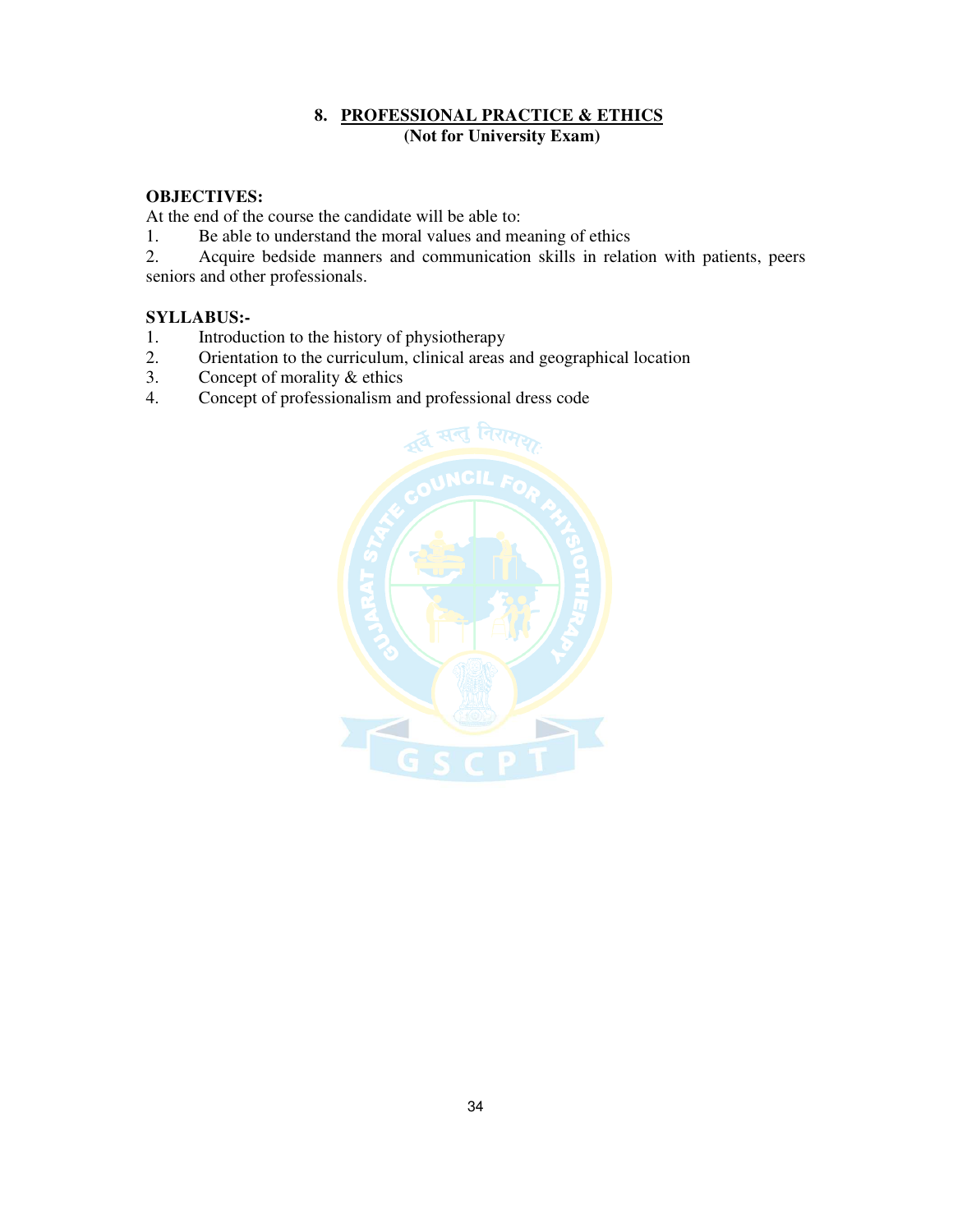#### **9. COMPUTER APPLICATIONS (Not for University Exam)**

#### **OBJECTIVES:**

The course enables the students to understand the fundamentals of computer and its basic applications.

#### **SYLLABUS: -**

#### **1. Introduction to data processing:**

- a) Features of computers. What are Hardware and Software?
- b) Advantages of using computers. Role and uses of computers. What is data processing?
- c) Application areas of computers and common activities in data processing.Types of data processing, characteristics of application.

#### **2. Hardware concepts:**

- a) Architecture of computers characteristics of discs, tapes, terminals, printers, network.
- b) Types of storage devices.
- c) Concept of damage. Application of networking concept of PC system care, floppy care, data care etc.

### **3. Concept of software**

a) Classification of software: System software. Application of software, Operating System, Computer System, computer virus, precautions against viruses, dealing with viruses, computers in medical electronics.

#### **4. Basic anatomy of Computers:**

- a) Principles of programming: Computer application principles in scientific research, work processing, medicine, libraries, museum, education, information system.
- b) Data processing
- c) Computers in Physical Therapy Principles of EMG, Exercise testing equipment, Laser.

A G S C P T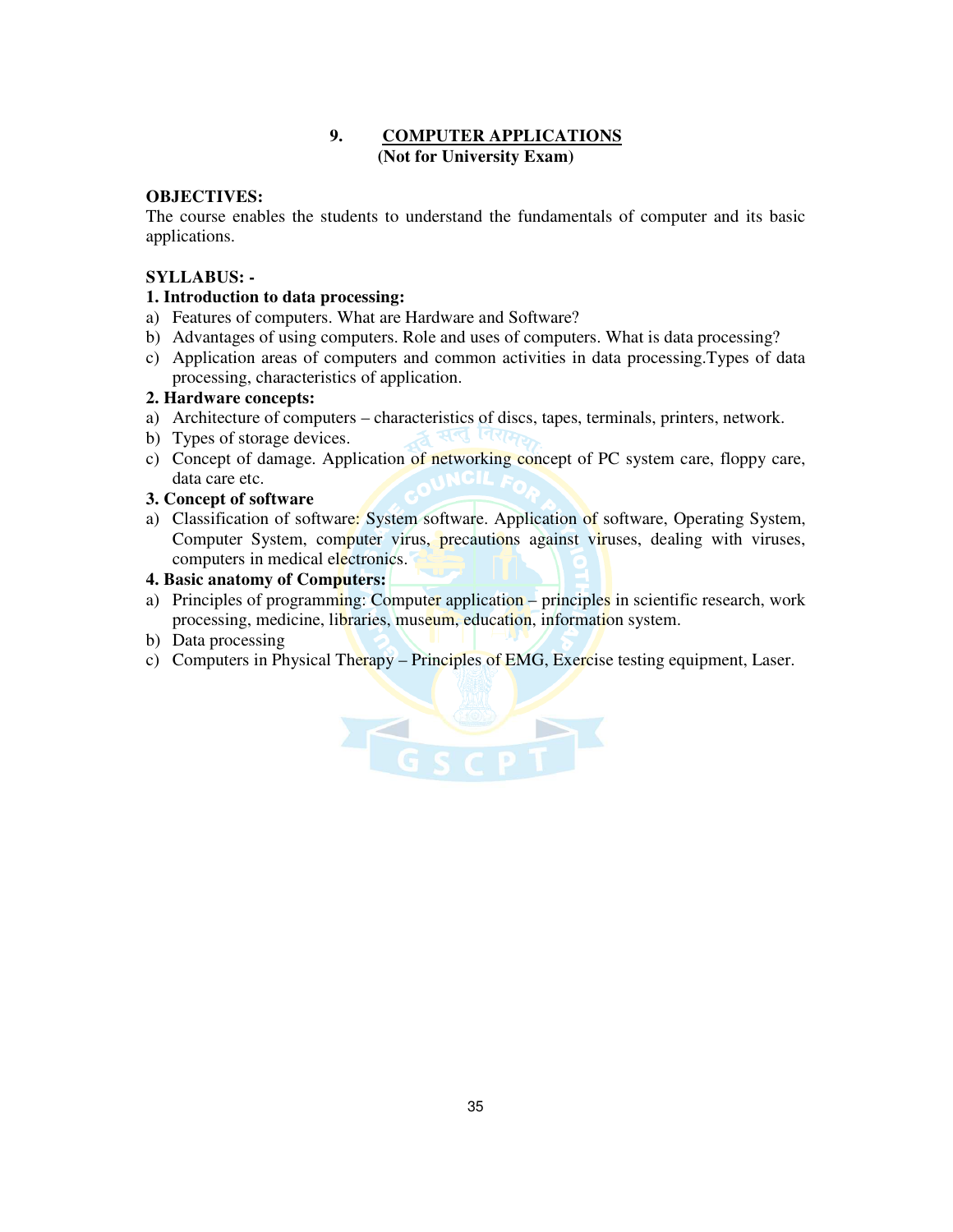# **10. ENGLISH**

# **(Not for University Exam)**

Course Outline: The course is designed to help Acquire a good command and comprehension of the English language through individual papers and conferences.

#### **SYLLABUS:-**

#### **1. Introduction:**

- a) Study techniques
- b) Organization of effective note taking and logical processes of analysis and synthesis.

ुद्ध सन्तु निराम

- c) Use of the dictionary
- d) Enlargement of vocabulary
- e) Effective diction

#### **2. Applied Grammar:**

- a) Correct usage
- b) The structure of sentences
- c) The structure of paragraphs
- d) Enlargement of vocabulary

#### **3. Written composition:**

- a) Precise writing and summarizing
- b) Writing of Bibliography
- c) Enlargement of vocabulary

#### **4. Reading and Comprehension:**

Review of selected materials and express oneself in one's words and enlargement of vocabulary.

#### **5.The study of various forms of composition:**

Paragraph, essay, letter, summary, practice in writing

#### **6.Verbal Communication:**

Discussions and summarization, debates, oral reports, use in teaching.

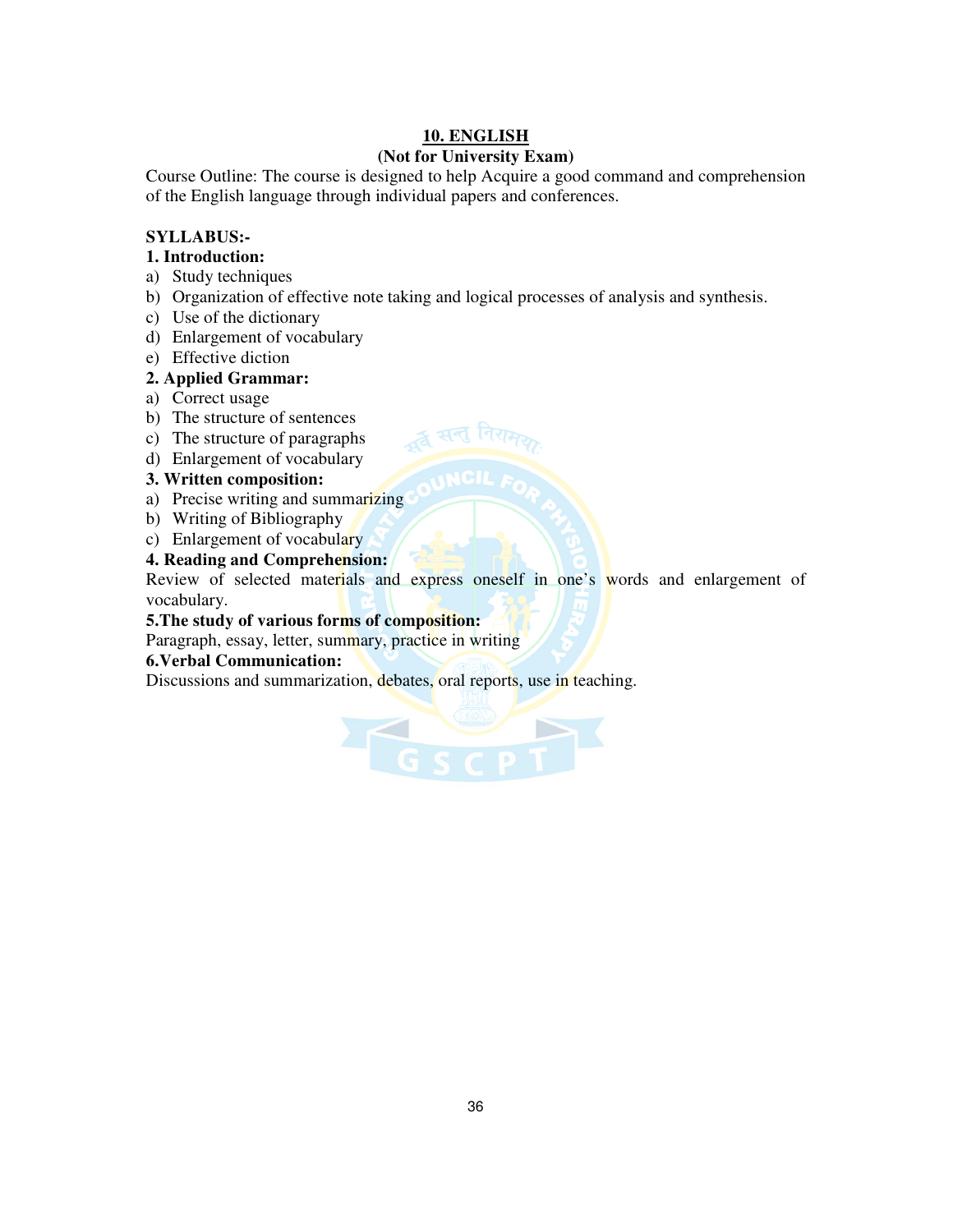# **11. ENVIRONMENTAL SCIENCES (Not for University Exam, Only for Internal Exam)**

## **1: Multidisciplinary nature of environmental studies**

- a) Definition, scope and importance
- b) Need for public awareness.
- **2: Natural Resources:**

## **Renewable and non-renewable resources:**

Natural resources and associated problems.

- a) Forest resources: Use and over-exploitation, deforestation, case studies. Timber extraction, mining, dams and their effects on forest and tribal people.
- b) Water resources: Use and over-utilization of surface and ground water, Floods, drought, conflicts over water, dams-benefits and problems.
- c) Mineral resources: Use and exploitation, environmental effects of extracting and using mineral resources, case studies.
- d) Food resources: World food problems, changes caused by agriculture and overgrazing, effects of modern agriculture, fertilizer-pesticide problems, water Logging, salinity, case studies.
- e) Energy resources: Growing energy needs, renewable and non-renewable energy sources, use of alternate energy sources. Case studies.
- f) Land resources: Land as a resource, land degradation, man induced Landslides, soil erosion and desertification.
- g) Role of an individual in conservation of natural resources.
- h) Equitable use of resources for sustainable lifestyles.

## **Unit 3 : Ecosystems**

- a) Concept of an ecosystem.
- b) Structure and function of an ecosystem.
- c) Producers, consumers and decomposers.
- d) Energy flow in the ecosystem.
- e) Ecological succession.
- f) Food chains, food webs and ecological pyramids.
- g) Introduction, types, characteristic features, structure and function of the

Following ecosystem :-

- Forest ecosystem
- Grassland ecosystem
- Desert ecosystem
- Aquatic ecosystems (ponds, streams, lakes, rivers, oceans, estuaries)

## **4 : Biodiversity and its conservation**

- a) Introduction Definition: genetic, species and ecosystem diversity.
- b) Biogeographical classification of India
- c) Value of biodiversity : consumptive use, productive use, social, ethical, aesthetic
- d) and option values
- e) Biodiversity at global, National and local levels.
- f) Inida as a mega-diversity nation
- g) Hot-sports of biodiversity.
- h) Threats to biodiversity: habitat loss, poaching of wildlife, man-wildlife conflicts.
- i) Endangered and endemic species of India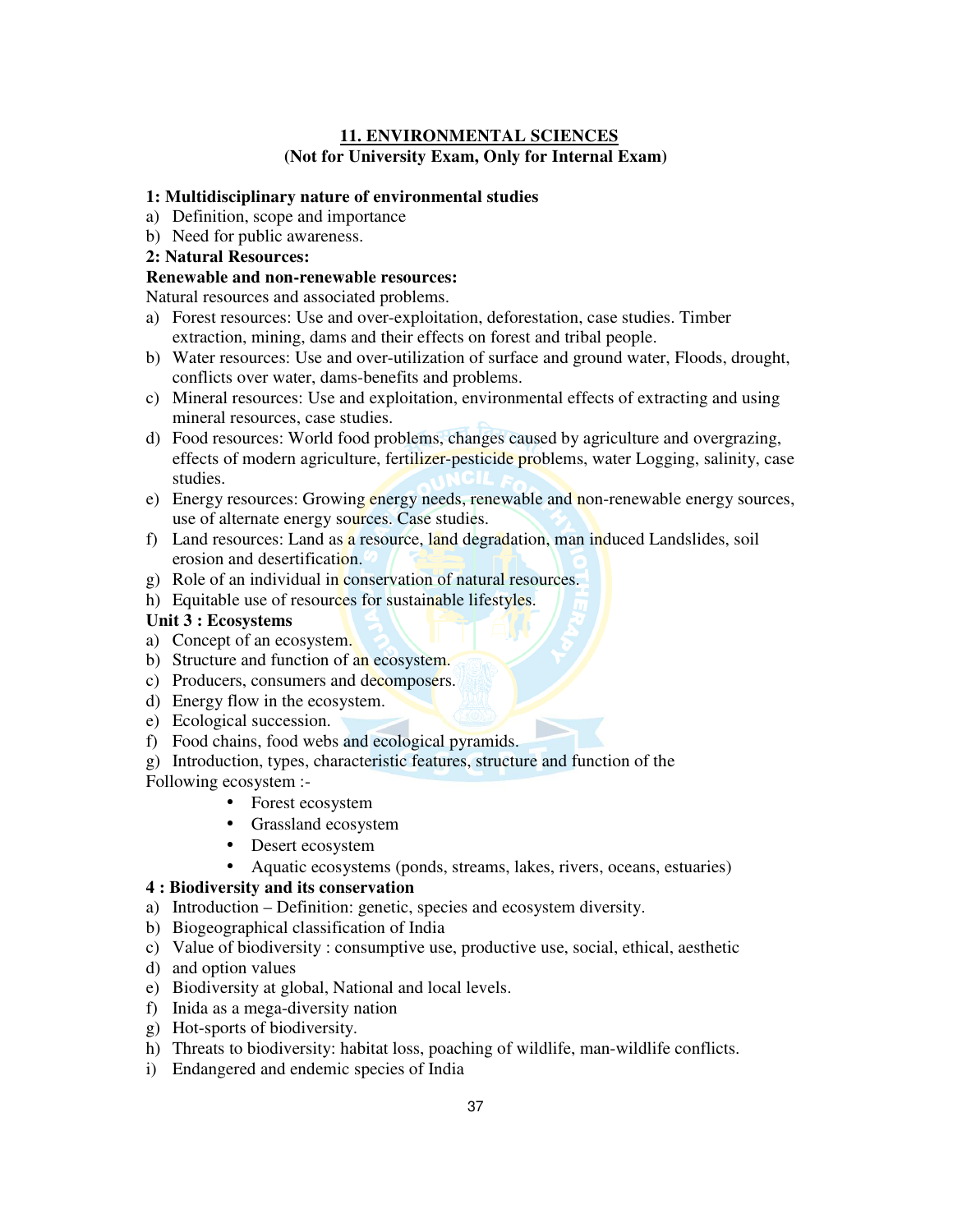j) Conservation of biodiversity: In-situ and Ex-situ conservation of biodiversity.

## **5 : Environmental Pollution**

- a) Definition, Cause, effects and control measures of:-
- b) Air pollution, Water pollution, Soil pollution, Marine pollution, Noise pollution, Thermal pollution, nuclear hazards
- c) Solid waste Management: Causes, effects and control measures of urban and Industrial wastes.
- d) Role of an individual in prevention of pollution.
- e) Pollution case studies.
- f) Disaster management: floods, earthquake, cyclone and landslides.

### **6 : Social Issues and the Environment**

- a) From Unsustainable to Sustainable development
- b) Urban problems related to energy
- c) Water conservation, rain water harvesting, watershed management
- d) Resettlement and rehabilitation of people; its problems and concerns. Case
- e) Studies
- f) Environmental ethics: Issues and possible solutions.
- g) Climate change, global warming, acid rain, ozone layer depletion, nuclear
- h) Accidents and holocaust. Case Studies.
- i) Wasteland reclamation.
- j) Consumerism and waste products.
- k) Environment Protection Act.
- l) Air (Prevention and Control of Pollution) Act.
- m) Water (Prevention and control of Pollution) Act
- n) Wildlife Protection Act
- o) Forest Conservation Act
- p) Issues involved in enforcement of environmental legislation.
- q) Public awareness.

#### **7: Human Population and the Environment**

- a) Population growth, variation among nations.
- b) Population explosion Family Welfare Programme.
- c) Environment and human health.
- d) Human Rights.
- e) Value Education.
- f) HIV/AIDS.
- g) Women and Child Welfare.
- h) Role of Information Technology in Environment and human health.
- i) Case Studies.

#### **8: Field work**

- a) Visit to a local area to document environmental assetsriver/ forest/grassland/hill/mountain
- b) Visit to a local polluted site-Urban/Rural/Industrial/Agricultural
- c) Study of common plants, insects, birds.
- **d)** Study of simple ecosystems-pond, river, hill slopes, etc.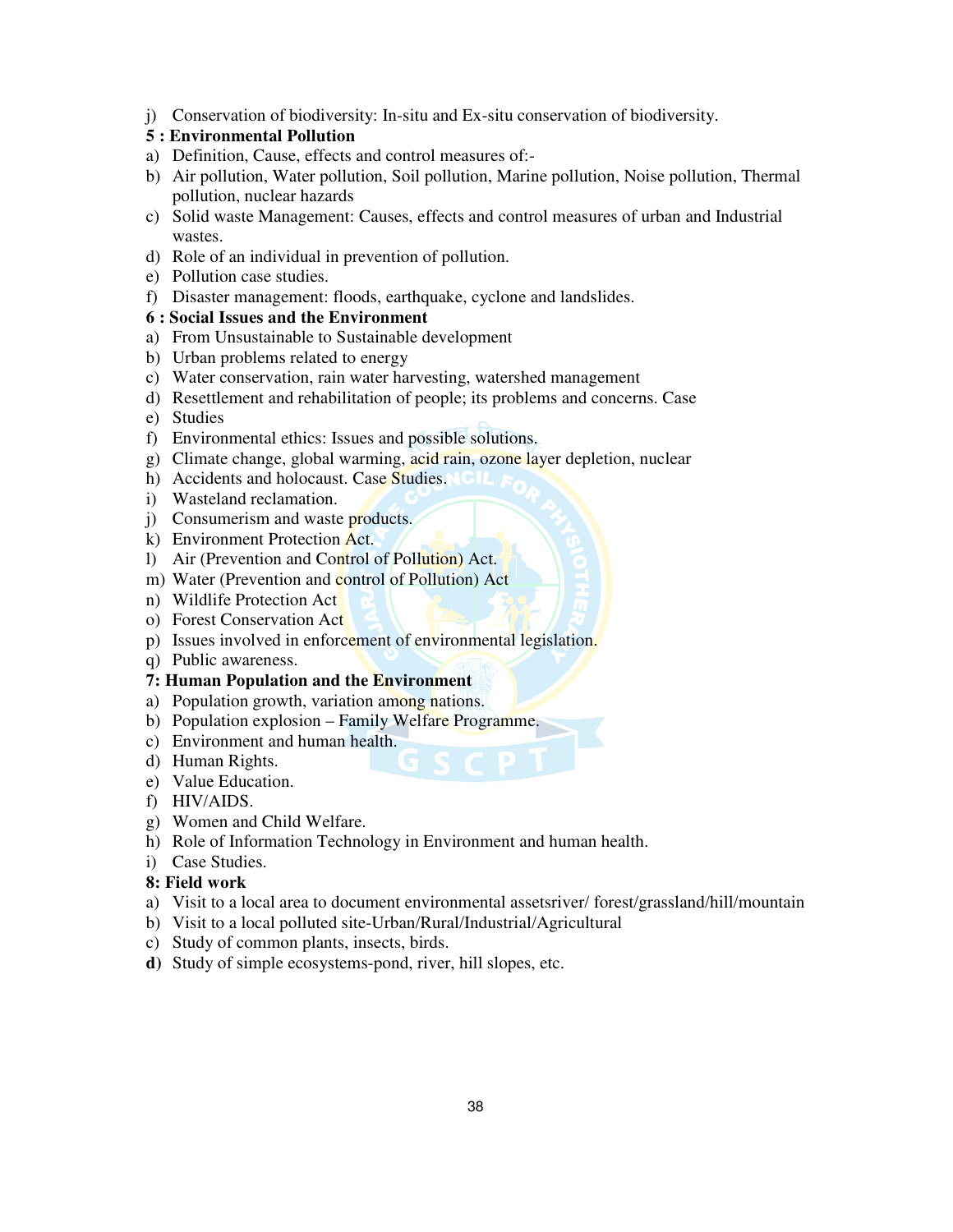# **SECOND YEAR B. PHYSIOTHERAPY**

## **1. PATHOLOGY**

#### **OBJECTIVES:**

At the end of the course the candidate will be able to:

- 1. Acquire the knowledge of concepts of cell injury and changes produced thereby in different tissues and organs; capacity of the body in healing process.
- 2. Recall the etio-pathogenesis, the pathological effects and the clinical-pathological correlation of common infection and non-infectious disease.
- 3. Acquire the knowledge of concepts of neoplasia with reference to the etiology, gross and microscopic features, diagnosis and prognosis in different tissues and organs of the body.
- 4. Correlate normal and altered morphology of different organ systems in different diseases needed to understand the disease process and their clinical significance (with special emphasis to neuro-musculo skeletal and cardiovascular – respiratory system).
- 5. Acquire knowledge of common immunological disorders and their resultant effects on the human body.
- 6. Understand in brief, about the hematological diseases and investigations necessary to diagnose them and determine their prognosis.

#### **General Pathology:**

- 1. Introduction: Aims and objects of study of pathology, definitions of health, disease, causes of disease, methods of study of disease.
- 2. Inflammation General morphology, types, phenomenon of acute inflammation.
- 3. Tissue repair Wound healing, fracture, skin, nerves, muscles
- 4. Cell Injury Degeneration, physical and chemical irritants, ionizing radiations, cellulites.
- 5. Disturbance of circulation edema, thrombosis, infarction, embolism.
- 6. Necrosis, Gangrene
- 7. Growth and its disorders atrophy and hypertrophy (pseudo), Hyperplasia
- 8. Cellular ageing
- 9. Tumors definitions, classification, characteristics of being and malignant tumors, etiology and spread of tumors, systemic effects.
- 10. Infection Acute, chronic, including AIDS.
- 11. Blood-Anemia, definition, classification, etiology, lab investigations, blood picture; Hemorrhagic disorders – causes and classification (hemophilia)
- 12. Immunity, Hypersensitivity and Auto immune disorders (RA, SLE)

#### **Systemic Pathology:**

(Each condition in this section is to be taught under the specific headings ofCauses, Development, Gross and Microscopic only).

- 1. **Respiratory System:** Pneumonia, Bronchitis, Bronchiectasis, Asthma, Emphysema, Tuberculosis and Carcinoma of Lungs Occupational Lung Diseases
- 2. **Cardiovascular System:** Rheumatic Heart diseases, Myocardial infarction, Atherosclerosis and other disease of blood vessels – TAO, Buerger's diseases,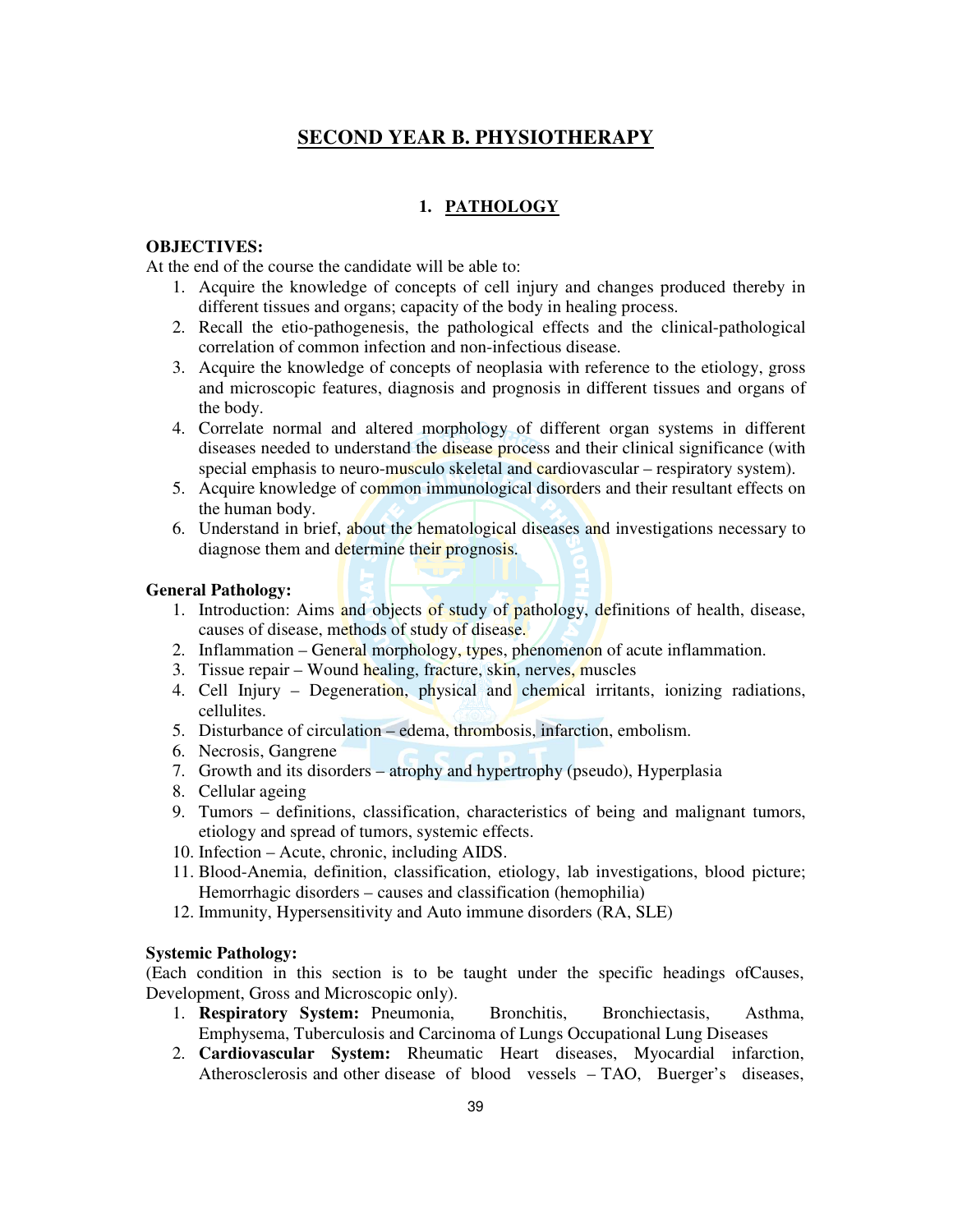Thrombophlebitis, Congenital Heart diseases,

- 3. **Alimentary System:** Peptic Ulcer, Ulcerative lesions of intestine
- 4. **Liver:** Hepatitis, Cirrhosis
- 5. **CNS:** Meningitis, Encephalitis, Cerebral Hemorrhage, CVA, Brief outline of CNS Tumors
- 6. **Peripheral Nerves:** Neuritis, Neuralgia, GBS, Neuropathies.
- 7. **Bones and Joints:** Osteomyelitis, Osteoarthritis, Septic, Arthritis, Gout, Osteomalacia, Bone Tumors briefly\*-Giant Cell tumor, Osteosarcoma, Ewing's
- 8. **Muscles:** Disorder of muscles including Poliomyelitis and Myopathies, Volkman's Ischaemic contracture
- 9. **Skin:\*\*\*** Scleroderma, Psoriasis, Autoimmune disorders
- 10. **Urinary System:\*\*** Nephritis, Glomerular Nephritis, Nephrotic Syndrome
- 11. **Endocrine System:\*\*\*** Thyroid Thyroiditis and Thyroid tumors, Diabetes

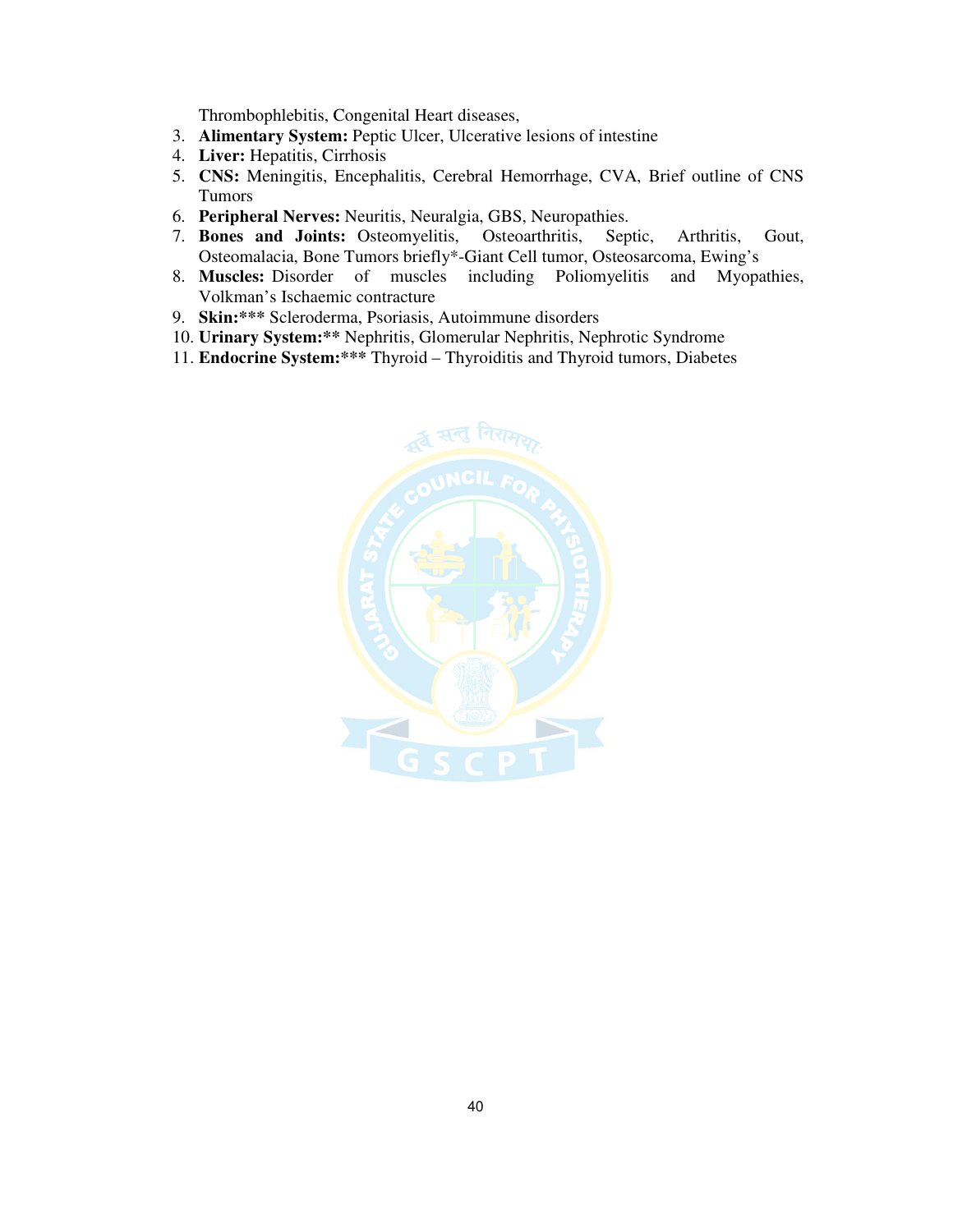## **2. MICROBIOLOGY**

## **OBJECTIVES:**

At the end of the course the candidate will be able to have sound knowledge of the agents responsible for causing human infections pertaining to CNS, CVS, musculoskeletal and Respiratory system.

## **1. General Bacteriology:**

- a) Introduction, historical background, classification of micro organisms
- b) Morphology of bacteria
- c) Staining of bacteria
- d) Sterilization
- e) Cultivation and culture media

#### **2. Systemic Bacteriology:**

- a) Gram-Positive cocci Streptococci, Pneumococci, Staphylococci
- b) Gram-Negative Cocci Gono and Meningococci<br>
c) Gram-Positive Bacilli
- c) Gram-Positive Bacilli
- d) Gram-Negative Bacilli-Typhoid, Cholera, Dysentry
- e) Aerobic-Diptheria, T.B., Leprosy
- f) Anaerobic-Tetanus, Gas Gangrene, Botulism

#### **3. Immunology:**

- a) Immunity, Antigens
- b) Antibodies, Ag-Ab Reaction
- c) Agglutination, precipitation
- d) Hypersensitivity reactions

# **4. General Virology:**

- a) Poliomyelitis
- b) Rabies
- c) Demonstration of test in: diagnosis of AIDS, Hepatitis and Syphilis

## **5. Parasitology:**

- a) Malaria
- b) Amoebiasis
- c) Round worm and loop worm

## **6. Mycology:**

- a) Candidiasis
- b) Ring worm
- c) Scabies
- 7. Aseptic universal precautions & practices Biomedical waste and universal precautions

| <b>Topic Distribution for Paper Setting</b> |               |
|---------------------------------------------|---------------|
| <b>Section</b>                              | Topic Sr. No. |
| I (40 Marks)                                | Pathology     |
| II $(40$ Marks)                             | Microbiology  |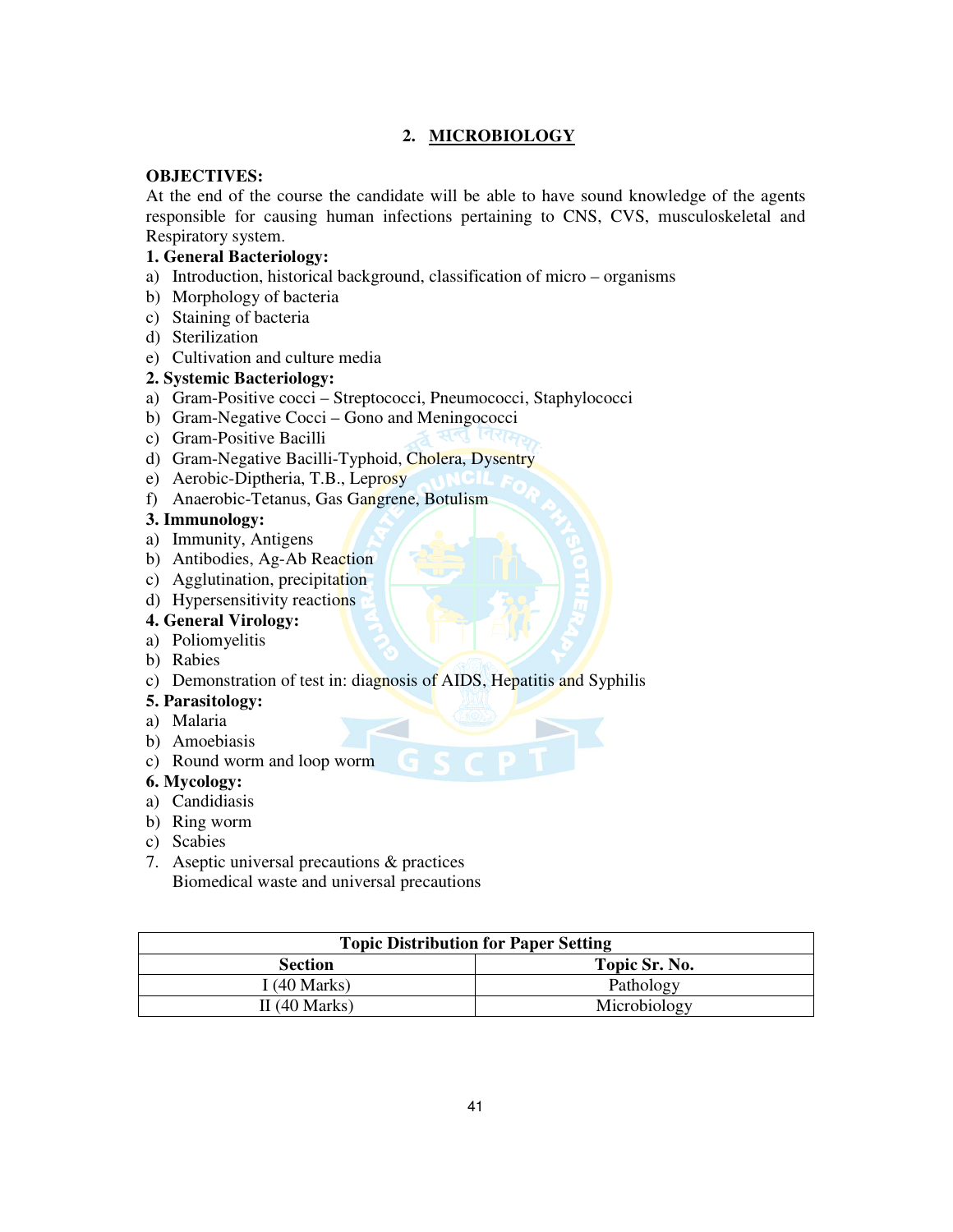# 3. **PHARMACOLOGY**

### **OBJECTIVES:**

At the end of the course the candidate will be able to

- 1. Describe pharmacological effects of commonly used drugs by patients referred for physiotherapy; list their adverse reactions, precautions to be taken, contraindications, formulation and root of administration.
- 2. Identify whether the pharmacological effect to the drug interferes with the therapeutic response of physiotherapy and vice versa
- 3. Indicate the use of analgesics and anti inflammatory agents with movement disorders, with consideration of cost efficiency and safety for individual needs.
- 4. Get the awareness of other essential and commonly used drugs by patients. The basis of their use and common as well as serious adverse reaction.

#### **Syllabus:**

- 1. Chemical character and general action of drugs
- 2. Principles of drug administration and routes of administration, distribution, metabolism, excretion of drugs, factors influencing drug reaction, dosage and factors modifying it.
- 3. Drug toxicity including allergy and idiosyncrasy.
- 4. Definition, action, indication, contraindication, adverse reaction of the following:
- a) Drugs acting as PNS: stimulating and inhibiting, cholinergic and anticholinergics. Drugs acting at NM junction. Muscle relaxants
- b) Drugs acting on CNS: Analgesics, antipyretics, narcotics, anti-inflammatory, antiepileptic, sedatives, hypnotics, tranquilizers, anticonvulsants, stimulants, psychotherapeutics, alcohol
- c) Pulmonary effects of general and local anesthetic agents
- d) Drugs acting on CVS: antihypertensive, vasoconstrictors, vasodilators, diuretics, mucolytic agents. Drugs that influence myocardiac contractility and heart rate.
- e) Drugs acting on Respiratory system: bronchodilators, drugs used in inhalation therapy, drugs acting on CNS and cardio respiratory system which influence the physical exercise.
- 5. Antimicrobial Agents
- 6. Immunological agents and vaccines
- 7. Chemotherapeutic agents
- 8. Endocrine Pharmacology: thyroxin, glucocorticoids, anabolic steroids, calcitonin, insulin and hypoglycemic agents
- 9. The vitamins
- **10.** Irritants counterirritants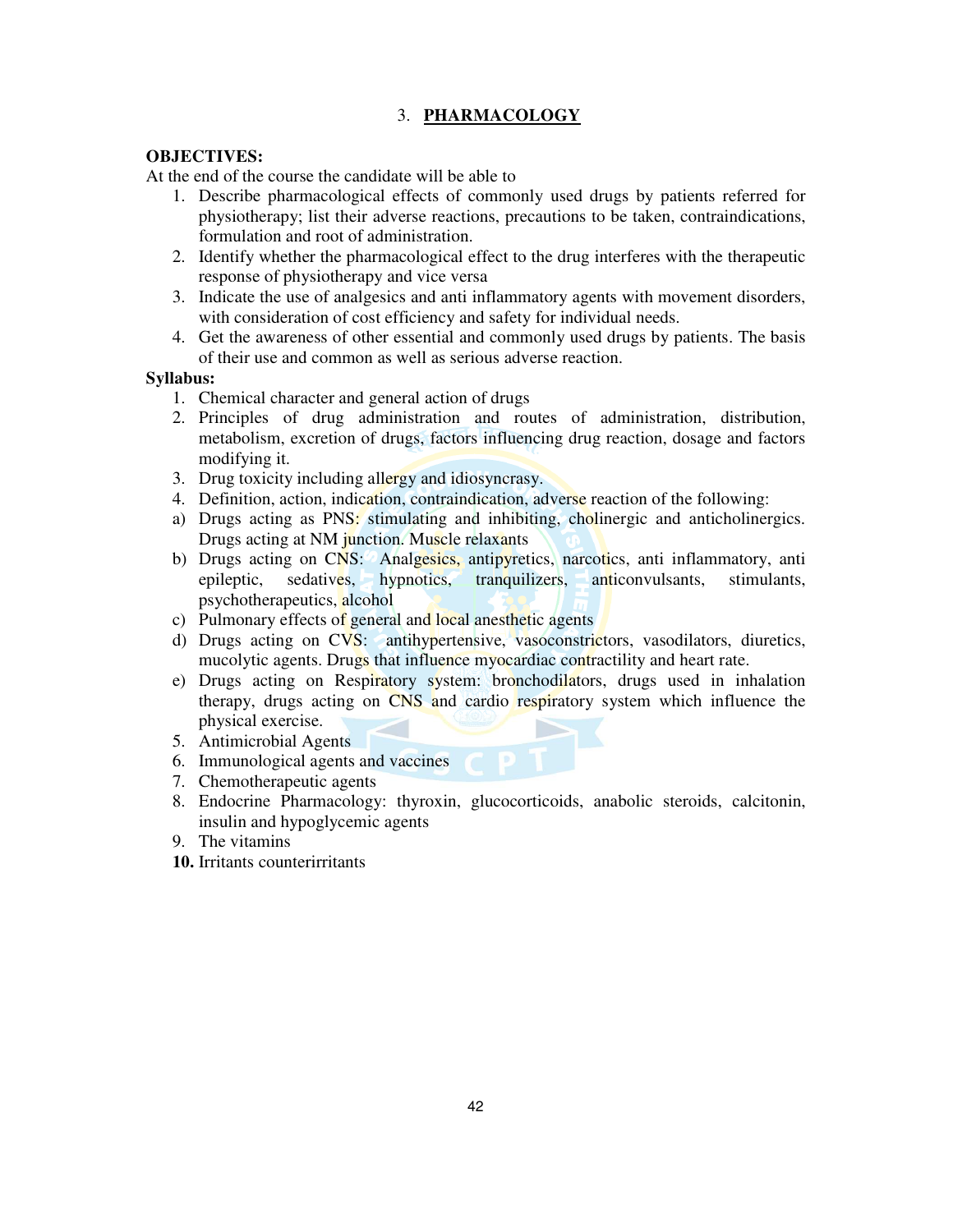## 4. **EXERCISE THERAPY II**

#### **OBJECTIVES:**

At the end of the course the candidate will be able to

- 1. Describe the biophysical properties of connective tissue and the effect of biomedical loading and factors which influence the muscle strength and mobility of articular and periarticular soft tissue.
- 2. Acquire the skill of assessment of isolated & group muscle strength, & Range of motion of the joints subjectively & objectively
- 3. To demonstrate general fitness, exercise and shall gain fitness for oneself

#### **Syllabus**

1. **Passive movements:** Definition, types, technique, effects and uses, CPM unit, comparison of active with passive movements for all joints of exterminates, neck and trunk.

**Stretching:** Definitions related to stretching, types of contractures and differentiation properties of soft tissues affecting elongation and aims of stretching, manual and mechanical stretching, cycle mechanical stretching, indications and aims of stretching, principles and contraindications

**Traction:** types, effects, principles of application for cervical and lumbar spine, traction to soft tissues of joints – gliding movements

- 2. **Mobilization:** causes of restriction of R.O.M., prevention of restrictions, techniques of mobilization of various joints of limbs to mobilize joint R.O.M. through functional diagonal patterns, joint mobilization; manipulation-definition, types; joint shapes, types of motion; stretching, glides, compression, traction, indications, contraindications, precautions and conditions for special precautions.
- 3. Advance soft tissue Mobilization**:** Basic principles of MET (Muscle Energy Technics), MFR (Myofacial Release Technics), PRT (Positional Release Therapy), NTM (Neural Tissue Mobilization).
- 4. **M.M.T.:** need of M.M.T., uses, fundamental principles, anatomical and physiological basis, Oxford scale of muscle gradation, principles of isolation, substitution, stabilization, grading procedure for muscles of extremities, neck and trunk. Voluntary control of movement gradation by Bobath, Brunnstrom.
- 5. **Posture**: **\*\*\*** types, factors influencing posture, regulation of posture and posture mechanism, pelvic tilt and postural deviations of spine and its treatment Crawling exercises: principles, types, effects and uses of Clapp' crawl

6. **Strengthening of muscles(PRE): \*\*\*** Principles involved to prevent muscle wasting, Rood's technique of initiating muscle contraction, progressive strengthening of muscles (loads assisted and resisted exercises), use of equipment, reeducation of muscles and restoration of functions, practice of strengthening of muscles of limbs, neck, trunk and face, emphasis on hand and foot muscles, quadriceps, glutei, triceps, deltoid and face muscles, use of manual and mechanical resistance, contraindications, isometric and isokinetic exercises regime, plyometrics, MET ( Muscle Energy Techniques)

- 7. **Proprioceptive Neuromuscular Facilitation:** Introduction, responses of NM mechanism, basis techniques of PNF patterns of arm, leg, neck, head and trunk (emphasis on straight patterns), specific techniques of emphasis-repeated contractions – slow reversal, contract and relax, hold and relax, rhythmic stabilization, inhibitory techniques, Bobath Rood's and Kabat.
- 8. **Relaxation:** Muscle tone, postural tone, general and local relaxation techniques of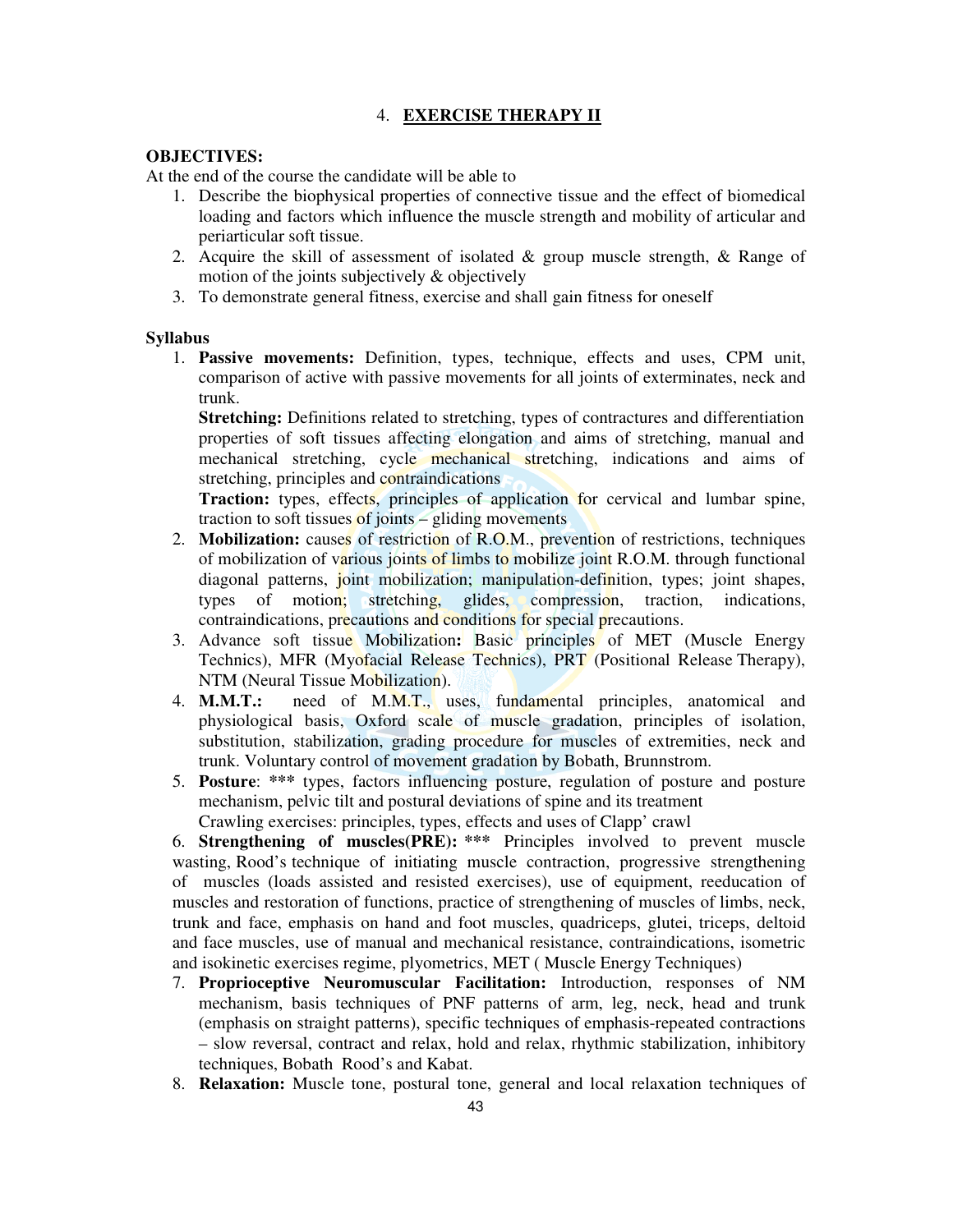relaxation

- 9. **Neuro Muscular coordination:** Factors governing co ordination, principles of re education, Frenkel's exercises and its techniques
- 10. **Functional Reeducation:** Mat activities for re education of hemiplegics, paraplegics and cerebral palsy, walking re education in neurological and orthopedic conditions.
- 11. **Aerobic exercises:** Physiological effects and therapeutic uses, fitness testing, stress testing for healthy and convalescent individuals. Pharmacological aspects of exercises.
- 12. **Breathing exercises:** Mechanisms of normal breathing, muscles of respiration, changes in thoracic cage during the process of respiration, segmental and diaphragmatic breathing exercises, pursed lip breathing, FET, breathing mechanisms and postural drainage, assistive measures, techniques, indications and contraindications
- 13. **Hydrotherapy:** Physiological properties of water and hydrodynamics, physiological and applications of Bad Ragaz Technique, indications and contraindications

| <b>Topic Distribution for Paper Setting</b> |               |
|---------------------------------------------|---------------|
| <b>Section</b>                              | Topic Sr. No. |
| I (40 Marks)                                | $1-6$         |
| II $(40$ Marks)                             | $7-13$        |
|                                             |               |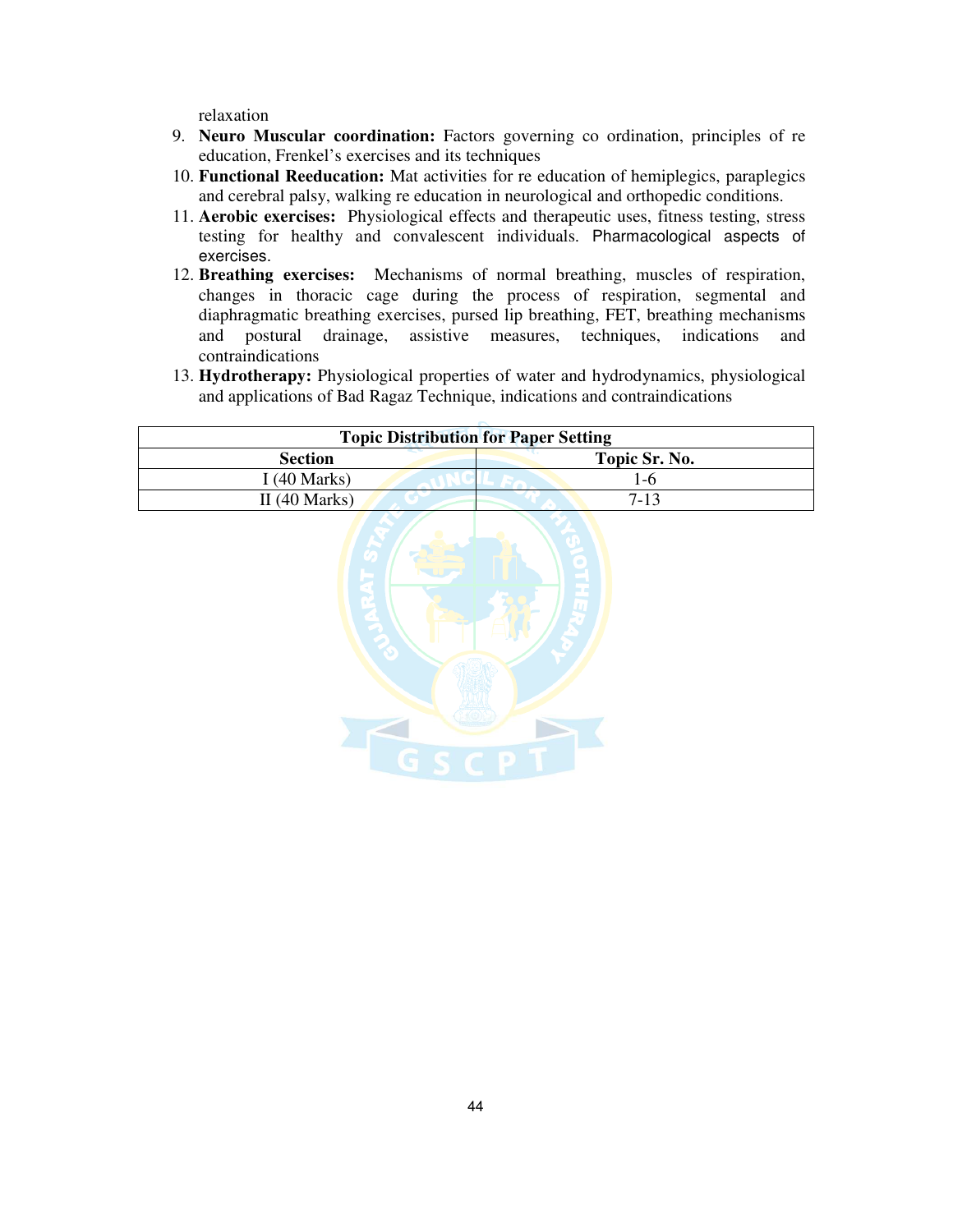# **5. KINESIOLOGY**

#### **OBJECTIVES:**

At the end of the course the candidate will be able to

- 1. Acquire the skill of assessment of isolated and group muscle strength subjectively and objectively.
- 2. Analyze normal human posture and its associated problems, its management.
- 3. Analyze the various normal musculoskeletal movements during breathing, gait and daily living activities and in terms of biomechanical and physiological principles.

## **Application of**

- 1. **Mechanics of joint motion:** Structure and types of joints and types of movements
- 2. **Mechanics of muscular action:** Classification of muscles, line of pull, types of contractions, role of muscles and tendons, action of two joint motions, non customary action
- 3. **Skilled Movements:** Rope climbing, cycling, running, ballistic and volitional movements
- 4. **Impetus:** Impetus to external objects and receiving impetus
- 5. **Locomotion:** Normal gait analysis: definition of gait, phases of normal gait, normal gait with kinetic and kinematics, abnormal pathological gaits, gait training
- 6. **Biomechanics of joints:** Kinetics, kinematics and patho-mechanics of joint hip , knee, ankle, foot, shoulder, elbow, wrist and hand
- 7. **Biomechanics of spinal column:** Spinal curves, articulations, non contractile soft tissue of column, IV disc, ligaments, intrinsic equilibrium, movements of spinal column and muscle mechanics
- 8. **Mechanics of pelvic complex:** Pelvis at rest, in standing body and in motion, patho mechanics of pelvis
- 9. **Mechanics of thorax:** Movements between ribs and vertebrae, sternum and ribs, patho mechanics of respiration
- 10. **Postural strain and occupational hazards:** Correct use of body mechanics at home, at school and work, recreation, particular application for patients, physiotherapists and other staff.
- 11. **Kinetics and kinematics of ADL :**Supine to sitting, Sitting to standing, Squatting, Climbing up and down, pushing, pulling, overhead activities, walking, running, jogging.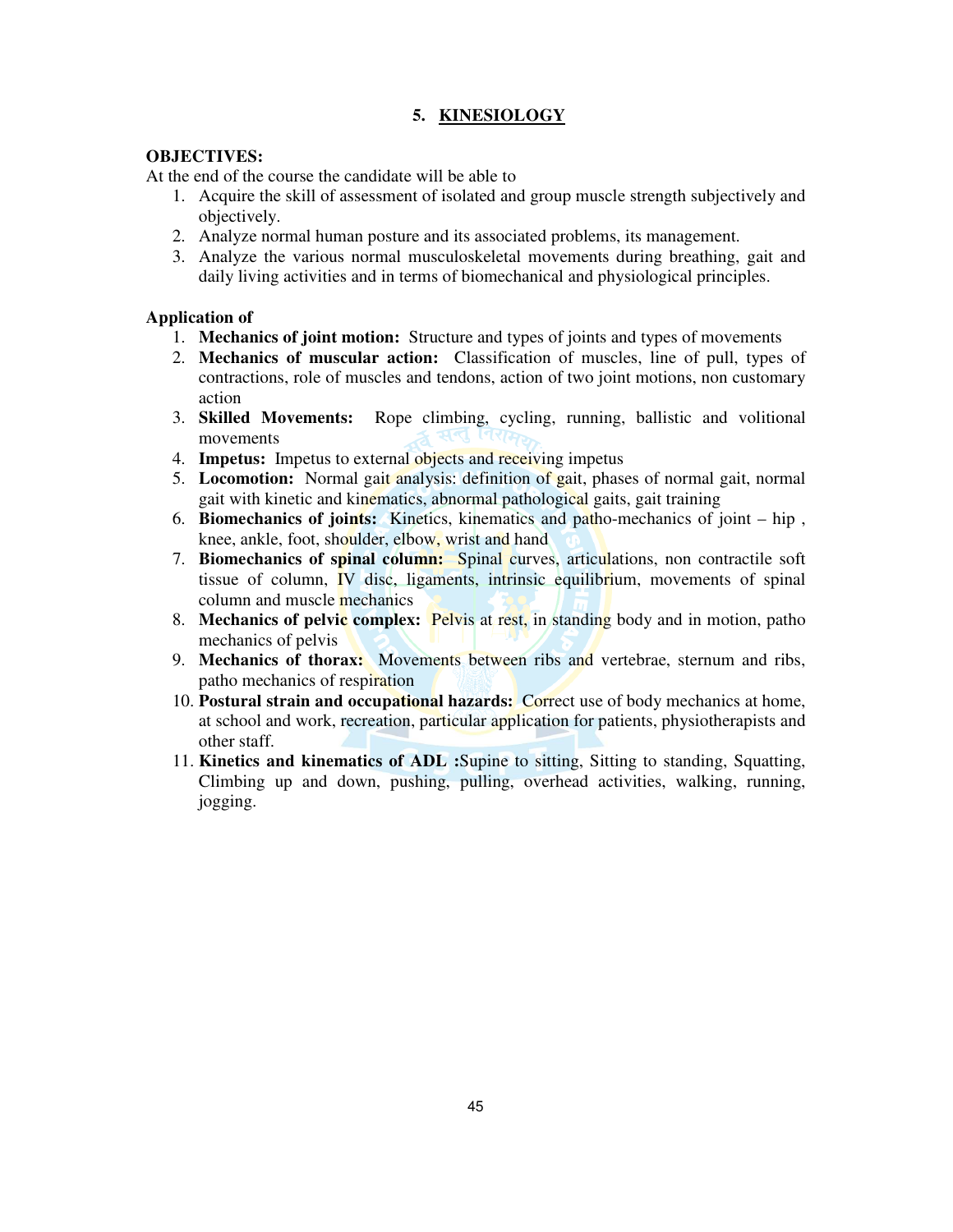# **6. PSYCHIATRY**

#### **OBJECTIVES:-**

At the end of the course, the student will be able to

- 1. Enumerate various psychiatric disorders with special emphasis to movement, pain and ADL & describe the various causative factors and methods of assessment and management
- 2. Acquire the knowledge in brief about the pathological and etiological factors, common signs and symptoms and management of various psychiatric conditions
- 3. Describe in brief the various treatment modalities commonly used.

## **SYLLABUS:-**

## 1. **Mental health:**

- a) Normal Mental Health
- b) Criteria of normality or matured personality
- c) Factors contributing to normal mental health.
- 2. **Study of Abnormal Personality:**
- a) Neurotic
- b) Hysterical
- c) Psychotic
- d) Paranoid
- e) Schezoid
- f) Psychopathic etc.
- 3. **General Etiological Factors:**
- a) Hereditary
- b) Genetical Constitutional
- c) Acquired
- d) Traumatic
- e) Infective
- f) Toxic
- g) Degenerative
- h) Social and Environmental including pathogenic family patterns
- i) Precipitating causes
- j) Frustration and conflicts.
- 4. **Symptomatology and Treatment of Psychoses:**
- a) Functional Functional Schizophrenic, reaction group, simple, paranoid, catatonic, hebephrenic paranoid state, paranoia, juvenile, schizophrenia, autistic thinking, dementia.
- b) Organic Toxic confused states, senile psychoses, arteriosclerotic, degenerative, G.P.I.
- c) Affective Disorders: Dynamics of Mania, hypomania, chronic mania, M.P.D. Involutional depression, senile depression, postpartum depressive reactions, reactive and neurotic depression, endogenous depression, suicide (egoistic, Altruistic, Anomic) Epileptic Disorders: Epileptic Psychoses.

## 5. **Neurosis :**

a) Symptomatology, diagnosis and treatment and psychodynamics of anxiety state, hysteria, conversion reaction, dissociative reaction, dual personality, obsessional neurosis, phobias, hypochondriasis, neurasthenia and mental fatigue.

#### 6. **Mental Retardation:**

- a) Definition,
- b) Etiological factors Prenatal, postnatal, infective, hormonal, congenital.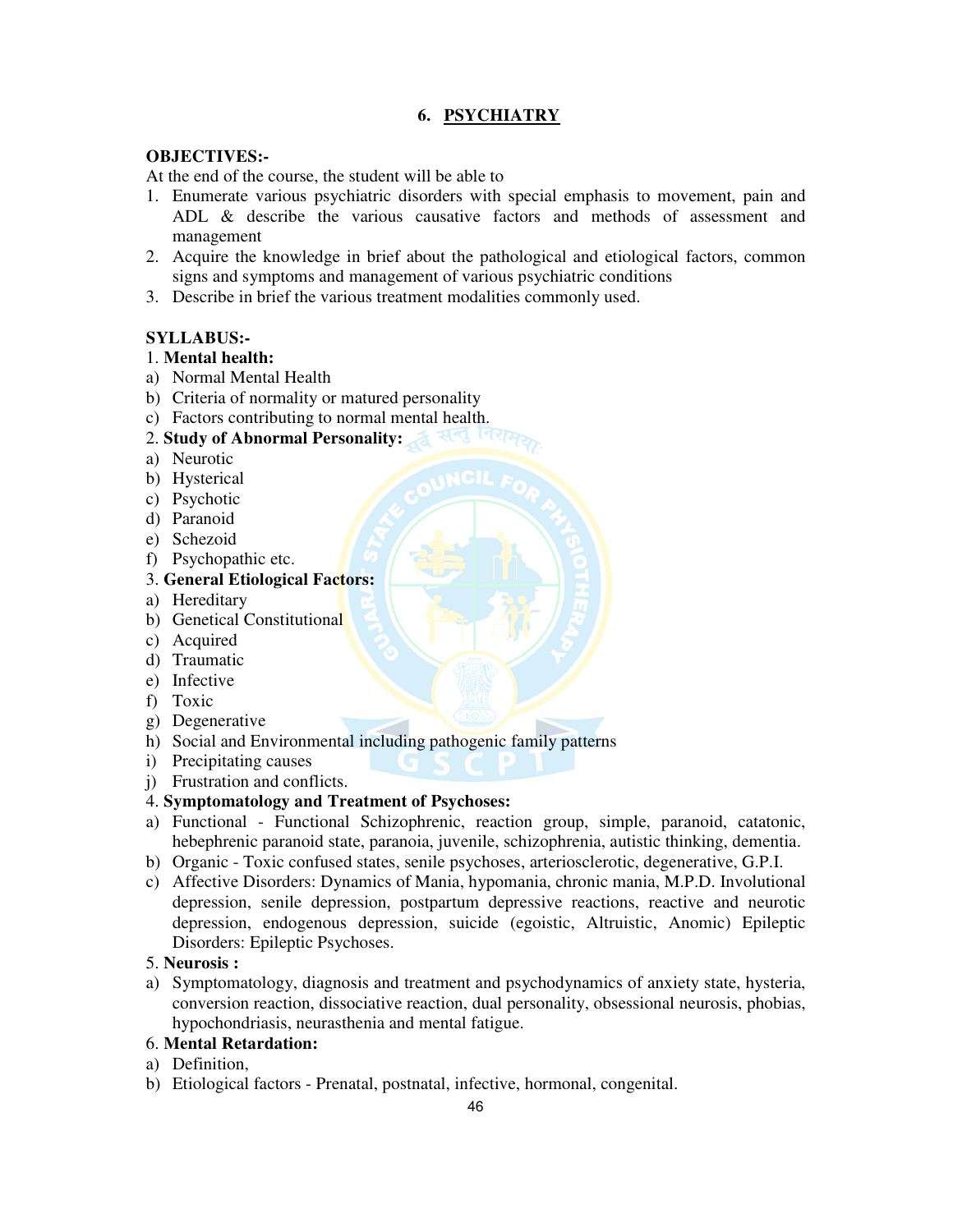- c) Types of mental retardation, clinical types-microcephaly, hydrocephalus, mongot, family idiocy, phenylketonuria etc. Symptomatology of various grades of retardation, differential diagnosis and treatments.
- **7. Child Psychology:**
- a) Behavior disorders Nail biting, Enuresis, Truancy, Thumb sucking, Speech difficulties, Pica, Vomiting, Anorexia, delinquency.
- 8. **Introduction to dynamics of Psychophysical disorders:**
- a) Asthma, skin rashes, hypertension, bowel disorders.
- b) Introduction to treatment in psychiatry E.C.T., Insulin, coma therapy.
- c) Drug therapy Tranquilizer, Mood elevators, hypnotics and sedatives, Psychotherapy Deep and superficial, individual and group, expressive, suppressive, environmental manipulation, re-educative.
- d) Psychodrama
- e) Psychoanalysis
- f) Play Therapy

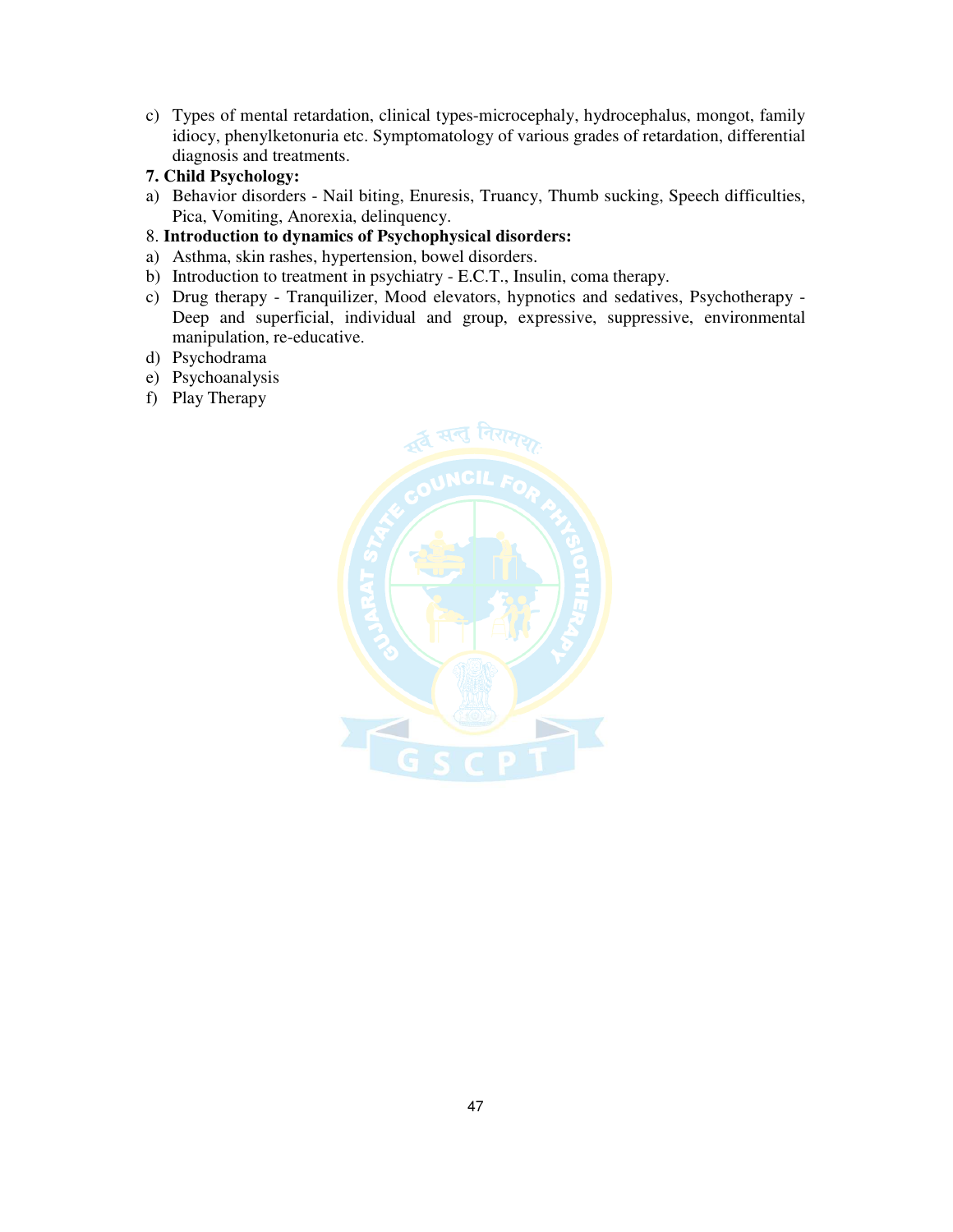# **7. ELECTROTHERAPY**

### **OBJECTIVES**

At the end of the course the candidate will be able to

- 1. Recall the Physics Principles and laws of electricity, Electromagnetic spectrum, Ultrasound
- 2. Describe the electrical main supply, Electric shock precautions
- 3. Describe and identify various types of electrodes used in therapeutics, resistance offered by the skin and significance of various media used to reduce the same
- 4. Describe the production, physiological effects, therapeutic uses, merits/ demerits, indications and contraindication of various Low, Medium and High frequency currents and modes. Describe the panel diagrams of the machine
- 5. Acquire the skill of application of Low, Medium and High frequency currents on models for the purpose of treatment
- 6. Describe the physiological effects and therapeutic uses of various therapeutic ions to be used for the application of Iontophoresis
- 7. Describe effects of electromagnetic field at the cellular level and risk factors on prolonged exposure
- 8. Describe the physiological effects and therapeutic uses of various topical pharmacotherapeutic agents to be used for the application of phonophoresis
- 9. Acquire an ability to select the appropriate mode as per the tissue specific and area specific application.

#### **Syllabus**

#### **1. LOW FREQUENCY CURRENTS**

- a) **Review of physics:** Current, electricity, Ohm's law, Resistance, Rheostats, potentiometers, Electromagnetic induction, capacitors, valves, semiconductors and transistors
- b) **Nerve Muscle Physiology:** Resting potential, action potential, propagation of action potential, motor unit, synapse and synaptic transmission of impulses. Effect of negative and positive electrodes on nerve & accommodation
- c) **Electric shock:** Causes, severity, treatment and precautions Earth shock and its precautions
- d) **Faradic Current:** Definition, characteristic and modified faradic current, sinusoidal current, parameters of faradic stimulation, physiological and therapeutic effects of faradic-stimulation. Indication, contra-indications and precautions, techniques of stimulation- group muscle stimulation, faradic foot bath, faradism under pressure and pelvic floor muscle re-education
- e) **Interrupted Direct Current:** Introduction & characteristics, Parameters of stimulation, physiological and therapeutic uses of stimulation, precautions
- f) **Galvanic Current:** Introduction & characteristics, Parameters of stimulation, physiological and therapeutic uses of stimulation, precautions
- g) **Iontophoresis:** Definition, principles of iontophoresis, physiological and therapeutic uses, indications, techniques of iontophoresis, principles of treatment, contraindications and dangers
- h) **TENS:** Definition, types, Theories of pain modulation emphasizing on "Pain gate" theory, techniques of treatment, indication and contra –indications

#### **2. MEDIUM FREQUENCY CURRENT**

a) **Interferential current:** Definition, characteristics, physiological & therapeutic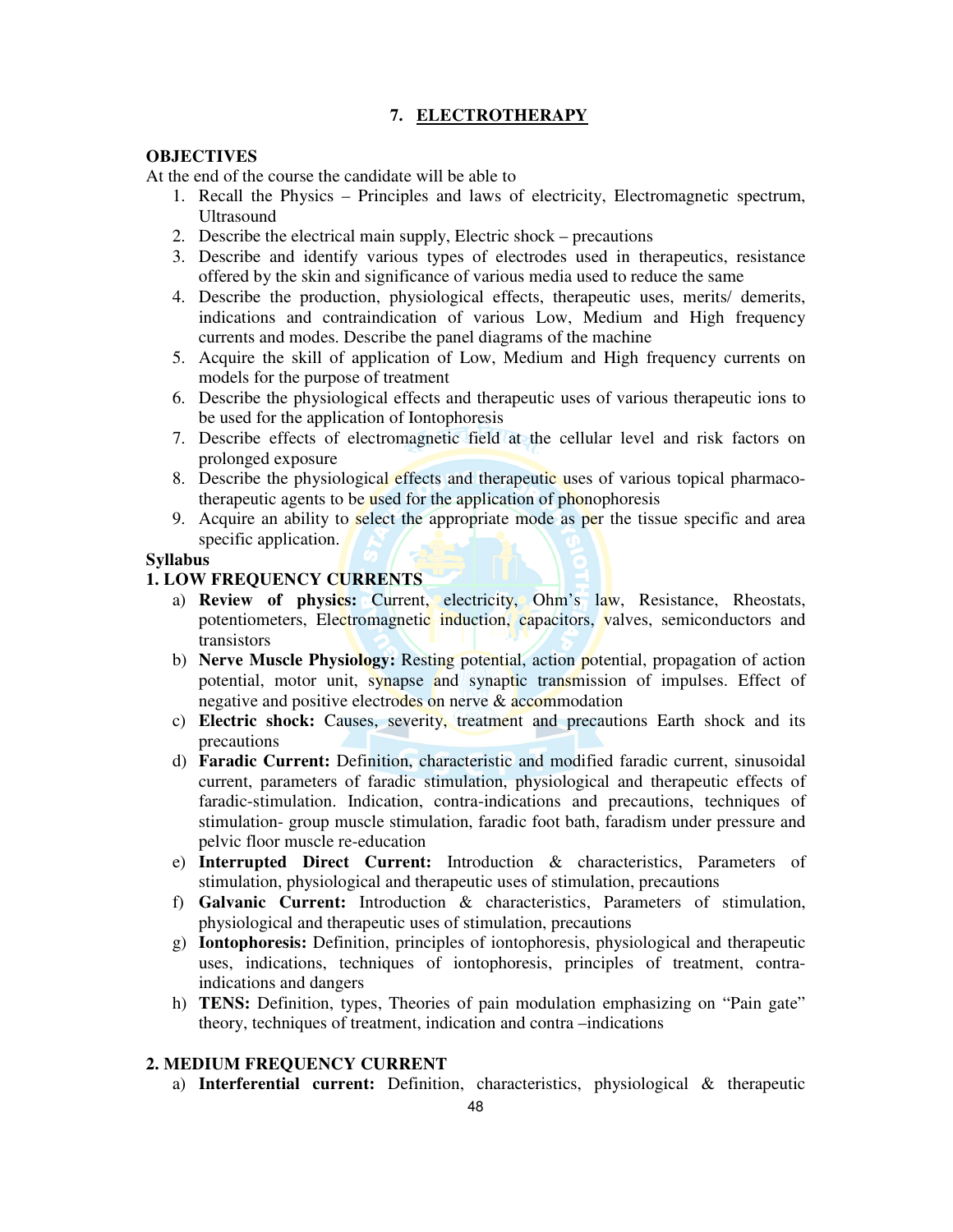effects of Interferential current, techniques of application, indications, contraindications and precautions

- b) **Bio-feedback:** Introduction, principles of Bio-feedback, therapeutic effects of biofeedback, Indications and contra-indications, techniques of treatment
- c) **Advanced Electrotherapy:** Computerization in electrotherapy, Programming of parameters of treatment, appropriate selections of parameters and combination therapy, Combination therapy-principles, therapeutic uses and indications like, Ultrasound therapy with stimulation or TENS etc.
- d) Introduction to Russian current, Dia-dynamic current, HVPGS and Micro currents**\*\***
- e) Electrical currents for Care of the wound

#### **3. HIGH FREQUENCY CURRENT**

- a) **Short Wave Diathermy (SWD):** Introduction, physiological effects and Therapeutic effects of SWD, methods of application (capacitor field method and cable method etc.) Techniques of treatment, indication, contra-indications and dangers.
- b) **Pulsed SWD:** Definition, characteristics, mechanism of work, physiological effects and therapeutic effects, indications, techniques of application, principles of treatment and contra-indications
- c) **Ultrasonic Therapy:** Introduction and characteristics, Ultrasound Therapy parameters, coupling media, therapeutic effects, indications contra-indications and dangers, testing of apparatus, techniques of application  $\&$  dosage, Phonophoresis
- d) **Electromagnetic waves:** Electromagnetic spectrum, physical properties of electromagnetic radiations-reflection, refraction, absorption penetration, Grothus' law, Cosine law, Inverse square law and its practical application
- e) Cellular bio-physics reception and emission of electromagnetic signals Environmental currents and fields – risk factors on prolonged exposure to electromagnetic field
- f) **Infra Red Rays (IRR):** Production of infra red rays, luminous and non luminous generators, penetration, technique of application, physiological effects and therapeutic uses of infra-red rays, duration and frequency of treatment, indications and contra indications, dangers and precautions.
- g) **Ultra Violet Rays( UVR):** Production of UVR, test dose, physiological effects of UVR dosimetry in UVR. PUVA
- h) **LASER:** Introduction and characteristics, effects on tissue, therapeutic effects, principles of application, indications, contra-indications and dangers
- i) **Microwave Diathermy (MWD):** Introduction and characteristics, physiological effects, therapeutics effects, techniques of application and principles of treatment, indications, contra-indications and dangers
- j) **Superficial heat modalities:** Structure of the apparatus, composition of wax and mineral oils physiological effects and therapeutic uses of wax bath, technique of application
- k) Other Heating Modalities: Heating pad, moist heat and fluid therapy
- l) **Cryotherapy:** Physiological effects and therapeutic uses of ice therapy, Techniques of application, contra – indication to ice treatment
- m) **Hydrotherapy:** Properties of water buoyancy, effects of buoyancy on movement, Hubbard tank, contrast bath, whirlpool bath
- n) **Care of the wound:** UVR, LASER and Ultrasound
- o) **Recent advances in Electro-physiotherapy:** High intensity laser, Shockwave, PEMF (Pulse Electro Magnetic Energy), Spinal Decompression, Pneumatic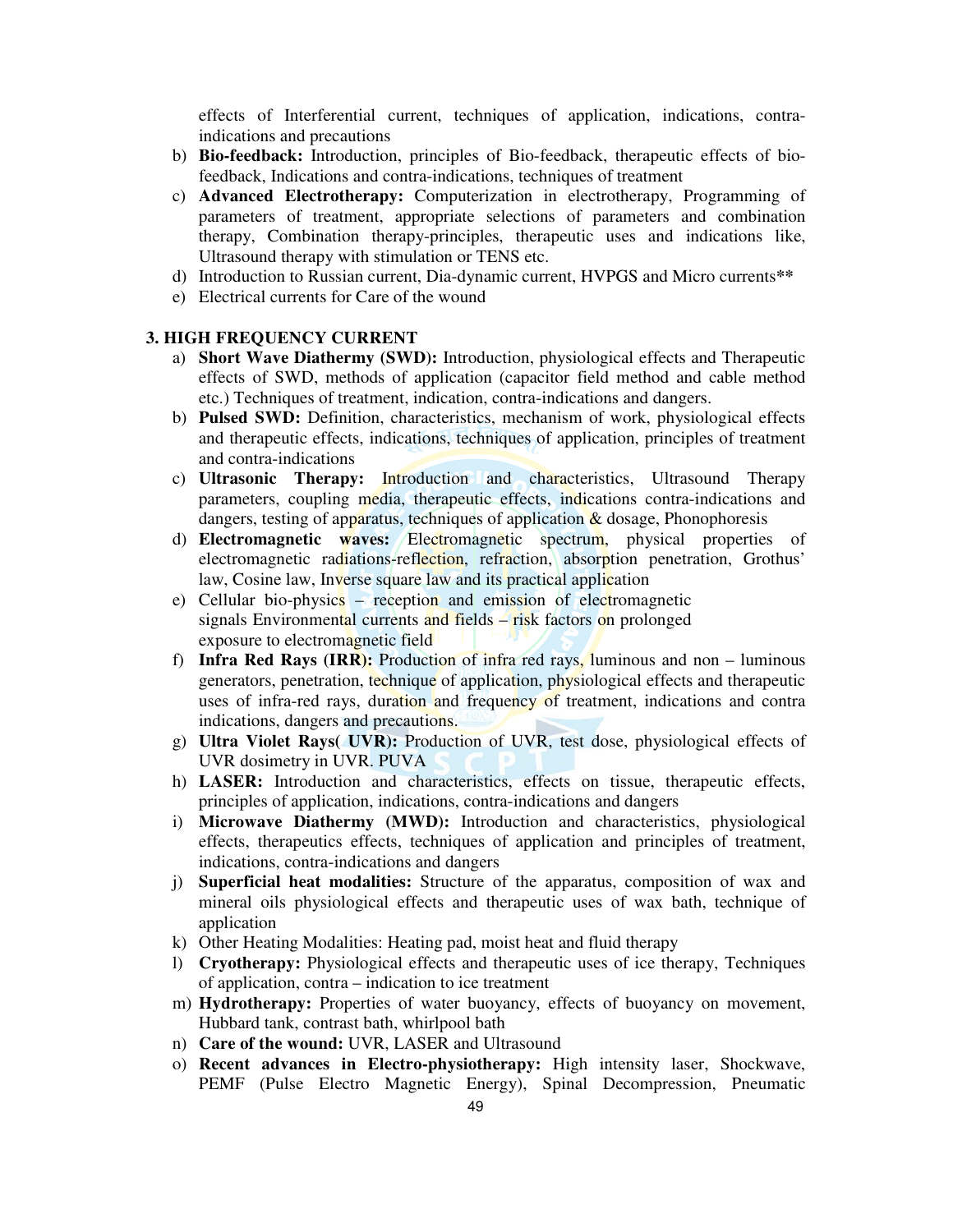Compression therapy, FES, virtual reality training.

| <b>Topic Distribution for Paper Setting</b> |                                 |
|---------------------------------------------|---------------------------------|
| <b>Section</b>                              | <b>Topics</b>                   |
| I (40 Marks)                                | Low & Medium frequency currents |
| II $(40$ Marks)                             | High frequency current          |

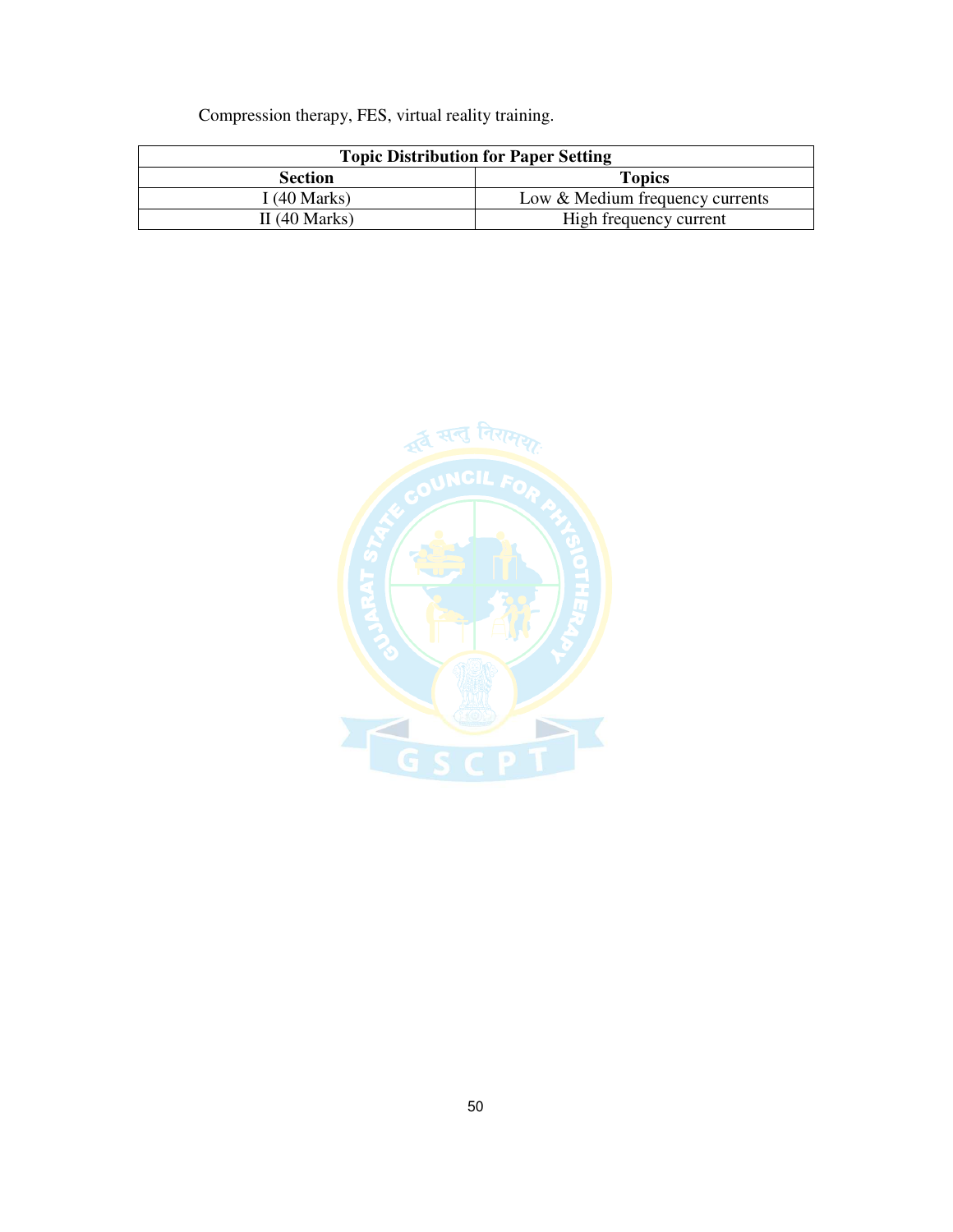# **8. Miscellaneous Medicines 8.1 RADIOLOGY**

(Not for University Exam)

# **OBJECTIVES**

At the end of the course the candidate will be able to

- 1. Identify common chest conditions together with basic traumatic, infective, inflammatory and degenerative conditions and bony skeletal
- 2. Read CT, MRI of different joints.

## **Syllabus**

- 1. Introduction to Radiology
- 2. Importance of Radiology in Physiotherapy
- 3. X-rays of fractures of different bones in the body
- 4. X-rays of different stages of fracture healing
- 5. X-rays of different Orthopedic conditions Osteoarthritis, Rheumatoid arthritis
- 6. Cervical & lumbar spondylosis, foot deformities etc.
- 7. X-rays of common chest conditions
- 8. C.T Scan, M.R.I., Angiography, 3D reconstruction of bones & joints

# **8.2 ENT**

## **(Not for University Exam)**

## **OBJECTIVES:**

At the end of the course the candidate will be able to:

Identify common ear, nose, throat conditions together with basic traumatic, infective, inflammatory and degenerative conditions and skeletal, muscular or any other structural abnormalities

## **SYLLABUS:**

- 1. **Anatomy & Physiology of Hearing:** Assessment & Management of Hearing Loss
- 2. **Introduction to Disease of ENT**: Otitis media, Sinusitis & Rhinitis
- 3. **Facial Nerve Palsy**: Causes & Management
- 4. **Larynx** & Associated functional paralysis with tracheostomy & Care of tracheostomy
- 5. **Vertigo**: Causes, Assessment & Management.

# **8.3 OPTHALMOLOGY**

## **(Not for University Exam)**

## **OBJECTIVES:-**

At the end of the course, the students will be able to

1. Acquire knowledge of structure and function of the eye

2. Describe etiology, patho-physiology, sign and symptoms and clinical evaluation of common ophthalmic conditions related to Physiotherapy

## **SYLLABUS:-**

- 1. Common eye diseases, including Refractory errors, conjunctivitis, and trachoma.
- 2. Cataract and glaucoma.
- 3. Squint and ptosis.
- 4. Eye lesions in leprosy, including causes treatment and complications of lagophthalmos.
- 5. Causes, clinical features and treatment of disorders of occular movement occurring in diseases such as myasthenia gravis, progressive supranuclear palsy and lower motor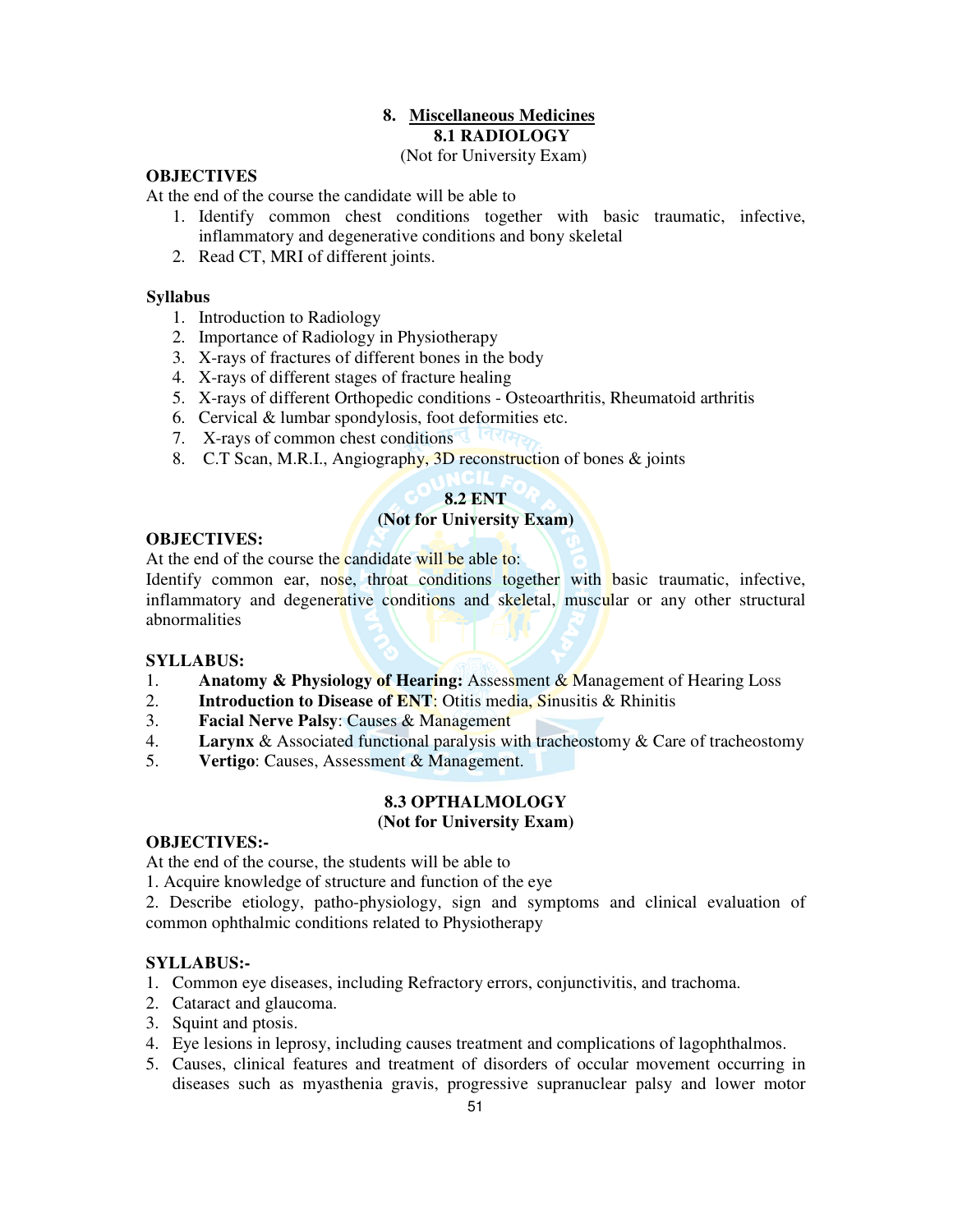neuron diseases.

- 6. Causes, clinical features, treatment and prognosis in inflammatory disorders, vitamin A deficiency, emphasis on preventable causes and prophylactic measures.
- 7. Definition of blindness, and visual disability evaluation, investigative procedures used for testing visual failures.

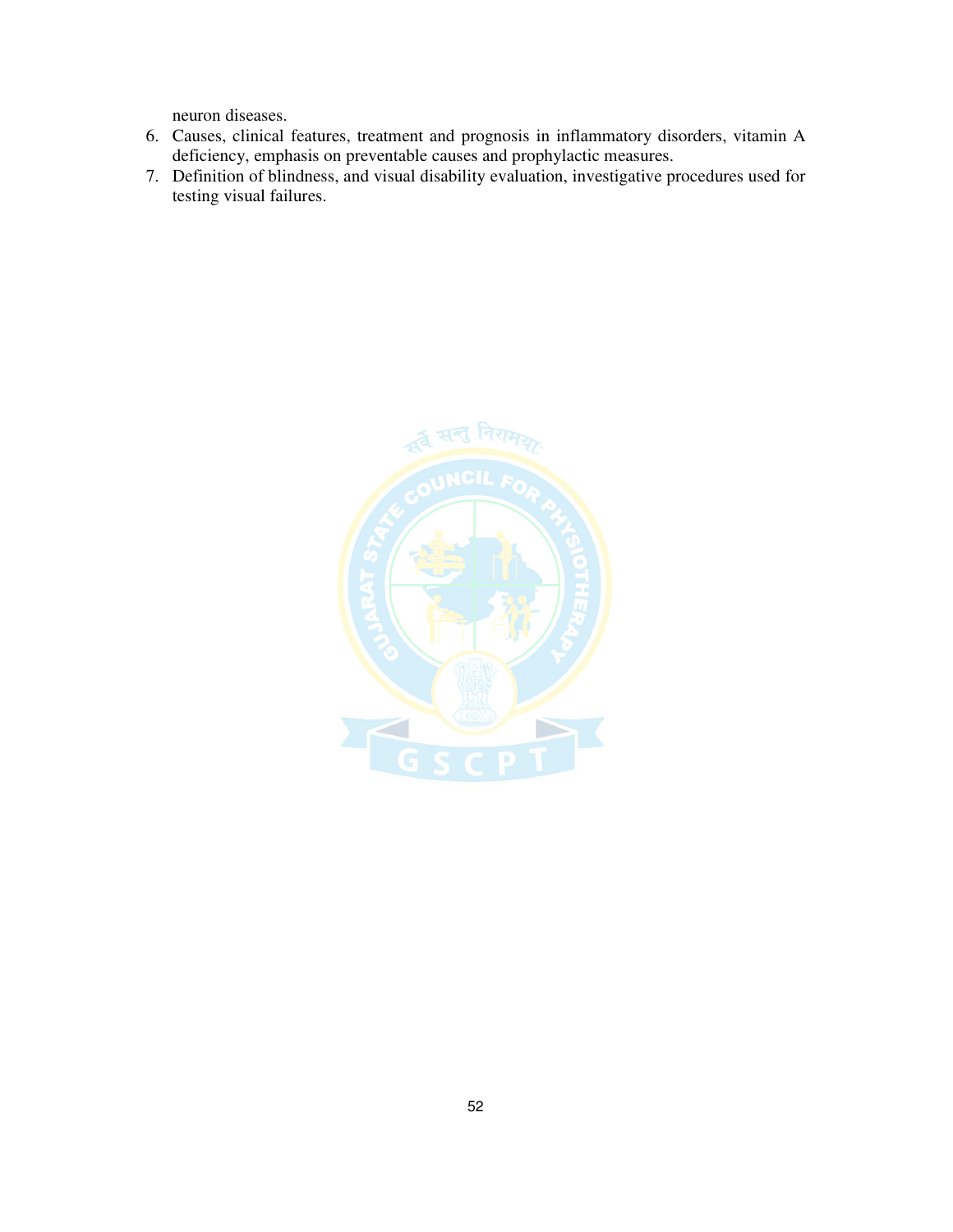## **9. ALLIED THERAPEUTICS (Basics only)**

(Not for University exam)

# **OBJECTIVES:-**

At the end of the course the candidate will be able to

1. Comprehend the use of various allied therapeutic sciences in health care delivery.

 $\overline{A}$  सन्तु

# **SYLLABUS:-**

1. Acupuncture and acupressure: definition, principles, techniques, physiological and therapeutic effects, contraindications and dangers

- 2. Introduction to Naturopathy
- 3. Magneto therapy
- 4. Yoga Sana -pranayama and their scientific study
- 5. Dry needling (DN)
- a) Introduction,
- b) General practice
- c) Guidelines,
- d) Safety,
- e) Principles,
- f) Hygiene,
- g) Patient-skin preparation,
- h) Correlation with acupuncture,
- i) Electrical stimulation and dry needling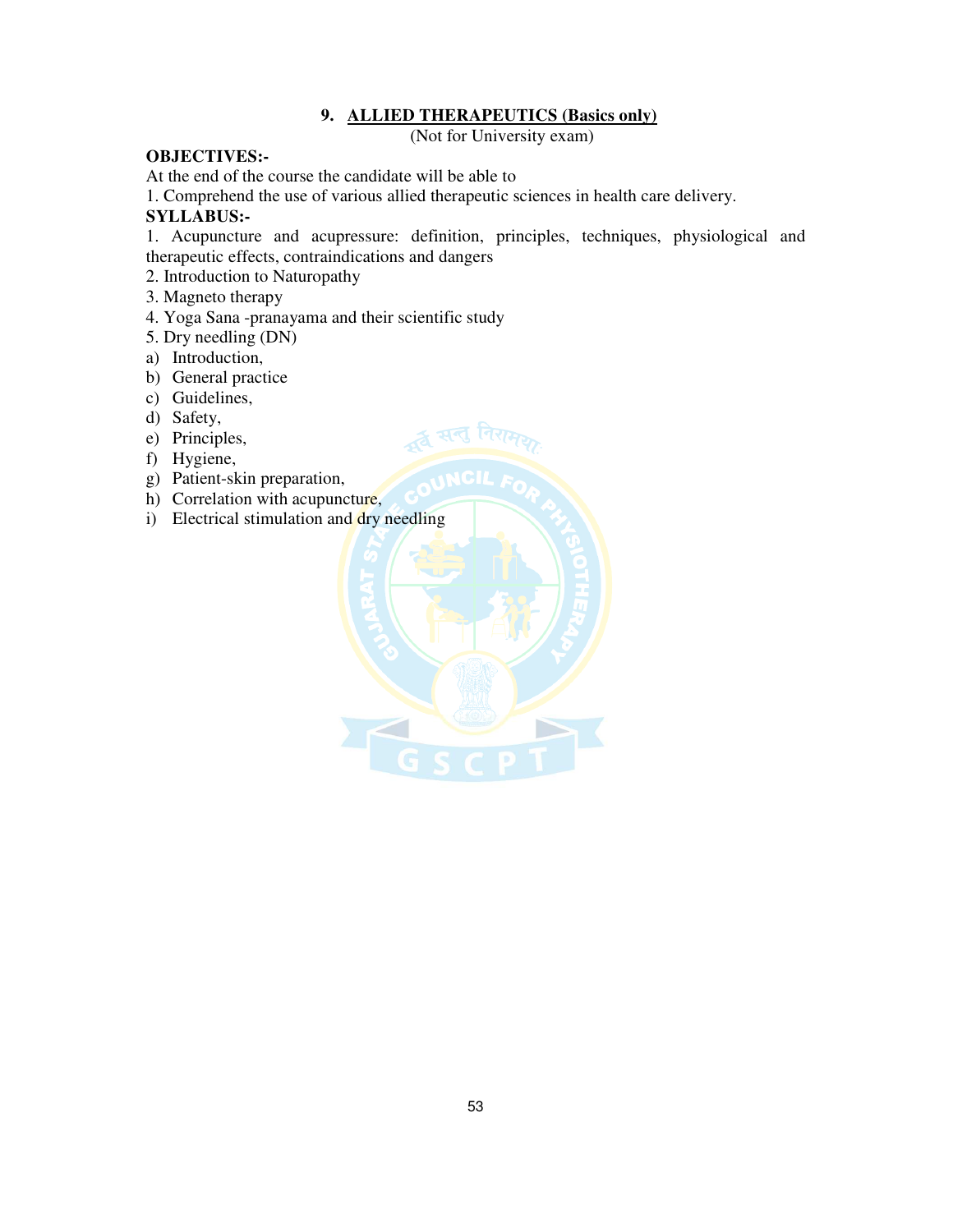#### **10. RECENT TRENDS (Not for exam)**

#### **10.1 PROFESSIONAL PRACTICE & ETHICS**

## **OBJECTIVES:**

At the end of the course the candidate will be able to:

1. Be able to understand the moral values and meaning of ethics

2. Acquire bedside manners and communication skills in relation with patients, peers seniors and other professionals.

- 3. Be able to develop psychomotor skills for physiotherapist patient relationship.
- 4. Skill to evaluate and make decision for plan of management based on sociocultural values and referral practice.
- 5. Be able to develop behavioral kills and humanitarian approach while communicating with patients, relatives, society at large and co-professionals
- 6. Be able to develop bedside behavior, respect  $\&$  maintain patients' confidentiality.

्द्व सन्तु निरामक

#### **SYLLABUS:-**

- 1. Ethical code of concept
- 2. Communication skills
- 3. Physiotherapist-patient relationship
- 4. Interviews Types of interview, skills of interviewing

## **10.2 EVIDENCE BASED PRACTICE & ICF**

#### **OBJECTIVES:-**

At the end of the course the candidate will be able to

- 1. Understand concept of Evidence Based Practice and its implementation in Physiotherapy
- 2. Search, review and use the evidences in Physiotherapy

#### **SYLLABUS:-**

## **Introduction to Evidence Based Practice**

Definitions, Evidence Based Practice, Evidence Based Physiotherapy Practice

#### **Concepts of Evidence based Physiotherapy**

Awareness, consultation, judgment, creativity

#### **Development of Evidence based knowledge**

The individual professional, professionals within a discipline, professionals across disciplines

#### **Evidence Based Practitioner**

The reflective practitioner, the E model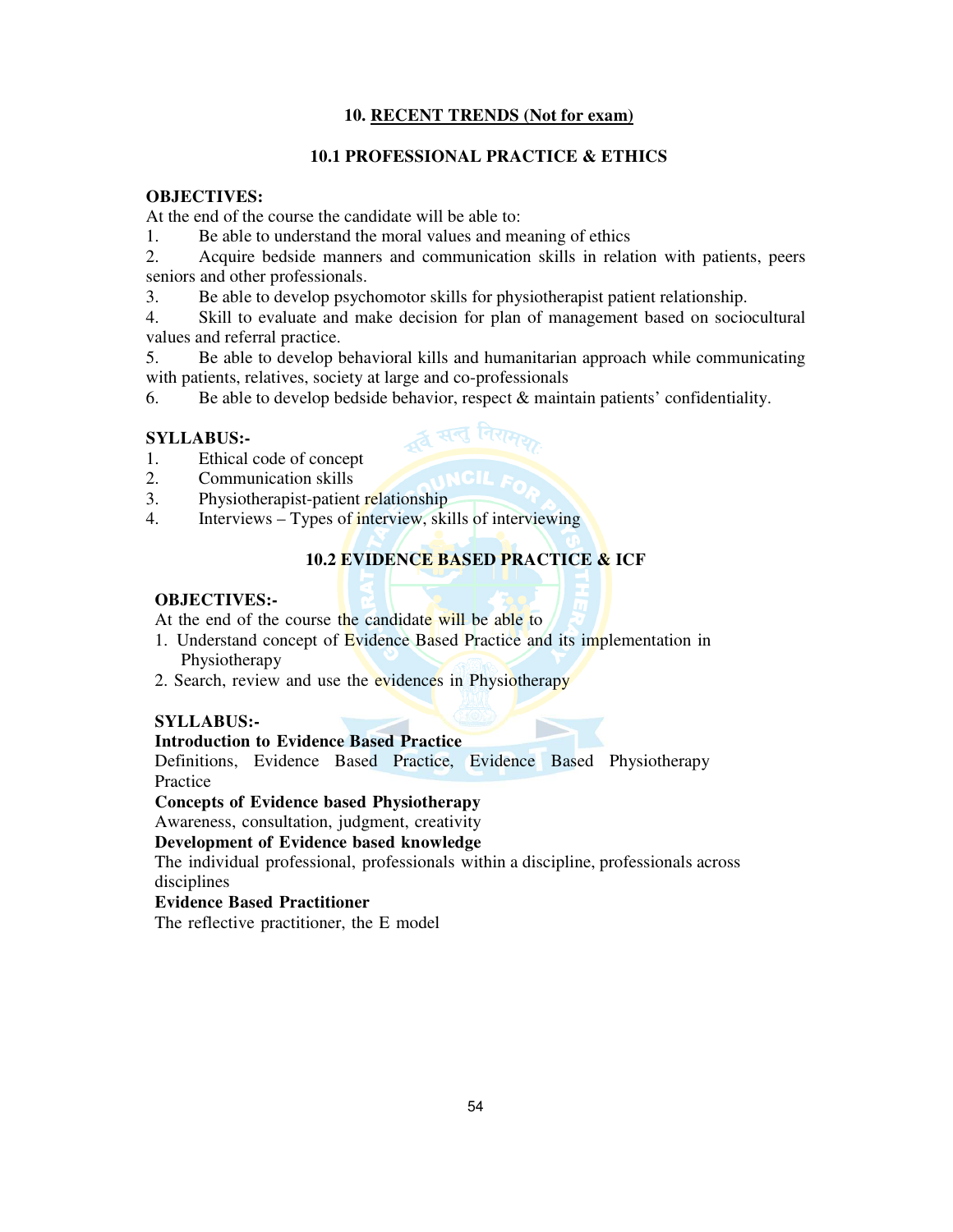# **THIRD YEAR B. PHYSIOTHERAPY**

#### **1. GENERAL MEDICINE**

#### **OBJECTIVES**

At the end of the course, the candidate will be able to

1. Acquire the knowledge of Etiology, Patho-physiology, signs and symptoms and management in brief, of the infectious diseases, diseases of metabolism especially obesity and other related medical conditions, diseases of hematopoietic system, diseases of GI and urinary tract & endocrine disorders

2. Describe etiology, patho-physiology, sign and symptoms, clinical evaluation and management of the various cardio-vascular and respiratory disorders with interpretation of investigations: chest x-ray, Echocardiography, blood gas analysis, blood investigations and pulmonary function test

3. acquire the knowledge of auto-immune & rheumatological conditions with special emphasis to those involving Musculoskeletal system and skin, with regards to etiology, pathophysiology, signs and symptoms, differential diagnosis and medical management of same

#### **SYLLABUS:-**

1.**RespiratoryDiseases:** Lung function tests, pneumonia, ILD, Respiratory failure, pulmonary edema, pulmonary embolism lung abscess, bronchiectasis, asthma, emphysema, pleural effusion, Pneumothorax, empyema, chronic bronchiectasis,

2. **Cardio Vascular Diseases:** Rheumatic fever, valvular lesions, congestive cardiac failure, ischaemic heart diseases (Angina pectoris and myo-cardial infarction) stress test, hypertension, peripheral vascular-diseases (TAO, Raynauds disease).

3. **Endocrinal Disorders:** Diabetes mellitus, obesity, thyrotoxicosis, myxodema.

4. **Gastro-intestinal Disorders:** Peptic ulcer, pancreatitis, dysentries and diarrhea, inflammatory bowel diseases, jaundice, cirrhosis of liver.

5. **Infectious Disease:** Tuberculosis, malaria, typhoid, infective hepatitis, tetanus.

6. **Nutritional Disorder:** Vitamins and its deficiencies, disorders including rickets and osteomalacia, anaemia.

7. **UrogentialSystem:** Structure and functions of kidneys including physiology of micturition, acute and chronic renal failure, glomerulo-nephritis, pyelonephritis.

8. **Rheumatology:** Rheumatoid arthritis, ankylosing spondylitis, gout, osteoarthritis, Spondyloarthritis, systemic lupus erythromatous, polyarteritisnodosa, mixed connective tissue disorders, scleroderma.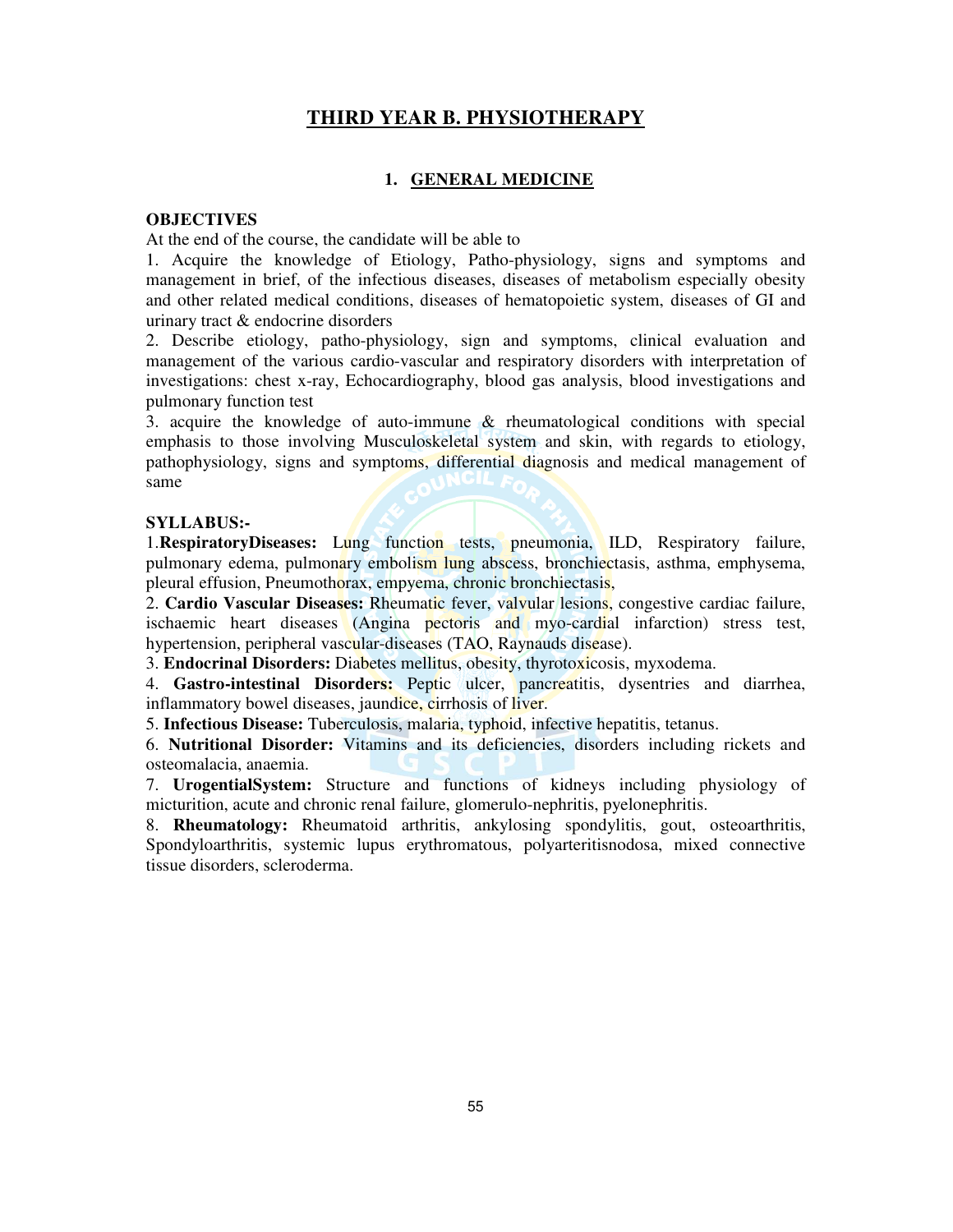# **2. SKIN & V.D. (DERMATOLOGY)**

#### **OBJECTIVES:-**

At the end of the course, the students will be able to

1. Acquire knowledge in structure and function of the skin and about various primary, secondary and special skin lesions related to systemic disorders

2. Describe etiology, clinical features and management of bacterial, fungal, viral, allergic, autoimmune skin diseases

3. Acquire knowledge in sexually transmitted diseases and leprosy.

## **SYLLABUS:-**

1. Structure and functions of normal skin, primary and secondary skin lesions.

- 2. Scabies and pediculosis.
- 3. Fungal infections of skin: Dermatophytosis, Pityriasisversicolor, Candidiasis.
- 4. Bacterial infections of skin-lmpetigo / Boil.
- 5. Viral infections of skin-Herpes zoster.
- 6. Eczema / Dermatitis / Allergies.
- 7. Psoriasis / Acne / Alopecia / Vitiligo and Leucoderma.
- 8. Leprosy / Lepra reaction/Physiotherapy in leprosy.

9. Sexually transmitted diseases: Syphillis - primary & secondary, Gonorrhoea, Chancroid, AIDS.

| <b>Topic Distribution for Paper Setting</b> |                      |
|---------------------------------------------|----------------------|
| <b>Section</b>                              | <b>Topic Sr. No.</b> |
| I(55 Marks)                                 | General Medicine     |
| II $(25 \text{ Marks})$                     | Skin $&$ V.D.        |

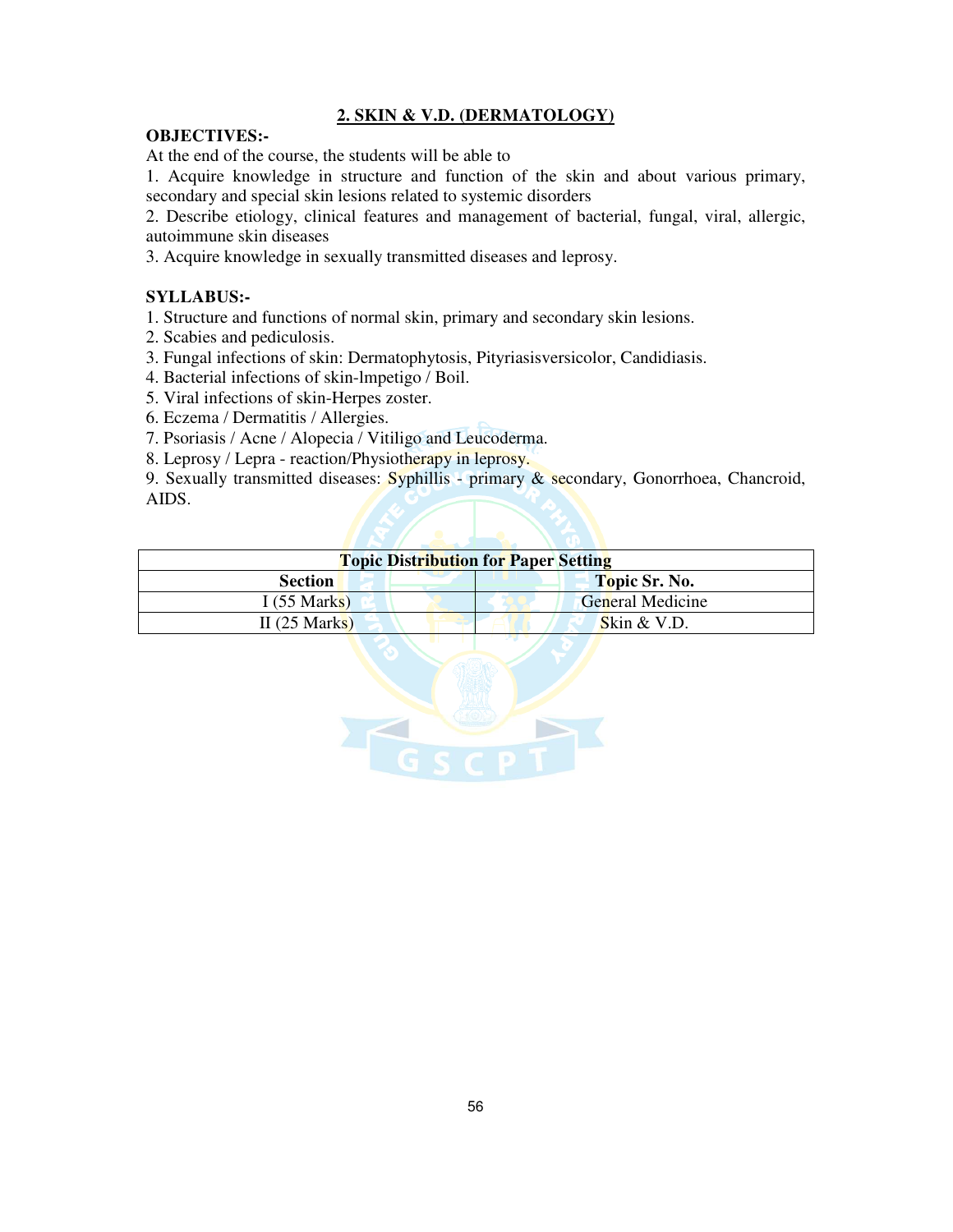# **3. NEUROLOGY**

#### **OBJECTIVES:-**

At the end of the course, the candidate will be able to

1. Describe etiology, patho-physiology, sign and symptoms, clinical evaluation and management of the various neurological conditions with interpretation of laboratory & radiological investigations.

#### **SYLLABUS:-**

1. Anatomy, Physiology, Lesions and diseases of Pyramidal system, extra-pyramidal system, cerebellar system, spinal cord, upper and lower motor neuron, cranial nerves, brachial plexus, lumbosacral plexus and peripheral nerves.

2. Causes, Clinical features, and management of: Unconscious patient, hemiplegia, paraplegia, quadriplegia, cerebral diplegia, spastic child, foot drop and wrist drop.

3. Disorders of cerebral circulation.

4. Infections: Encephalitis, meningitis, poliomyelitis, transverse myelitis, slow viral diseases.

5. Diseases of Peripheral nerves: Peripheral neuropathy, other neuropathies.

6. Muscle disorders: Myopathy, polymyositis, Muscular dystrophies.

7. Degenerative diseases: Parkinsonism, myasthenia gravis motor neuron diseases, spinocerebellar degenerations and diseases of anterior horn cell, dementia.

8. Costo-clavicular syndrome.

9. Demyelinating disorders including multiple sclerosis.

10. Basic concept of electrophysiology and electromyography.

11. Giddiness and vertigo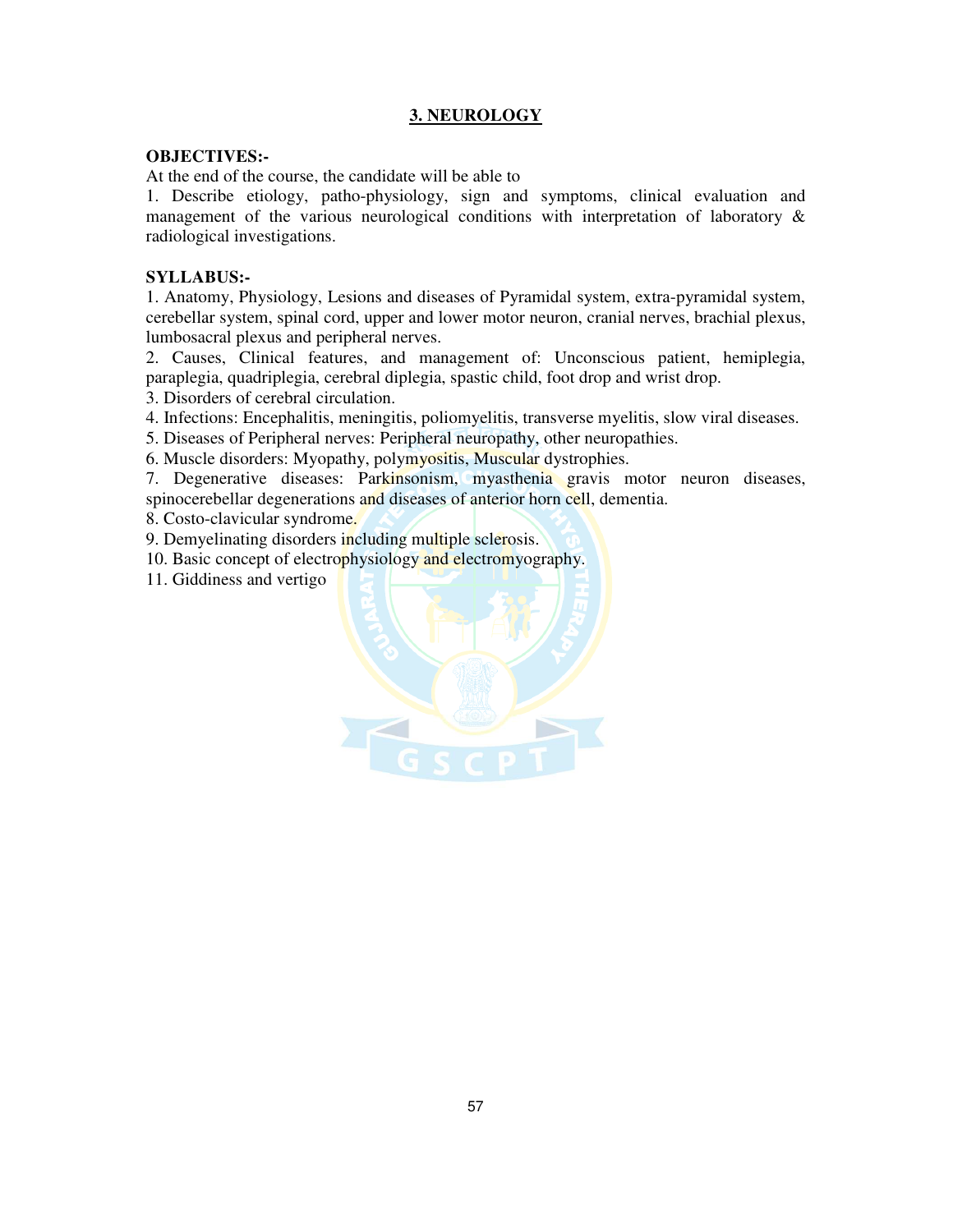# **4. PAEDIATRICS**

# **OBJECTIVES:-**

At the end of the course the candidate will be able to

- 1. Describe normal development and growth of a child, importance of immunization and breast feeding and psychological aspect of development
- 2. Describeneuro muscular, musculo skeletal and cardio pulmonary conditions related to immunological conditions, nutritional deficiencies, infectious disease and genetically transmitted conditions
- 3. Acquired skill of clinical examination of a neonate / child with respect to neurological, musculoskeletal and respiratory function.

# **SYLLABUS:-**

- 1. Growth and development of a child from birth to 12 years, including physical, social, adaptive development.
- 2. The maternal and neonatal factors contributing to high risk pregnancy, the neonate, inherited diseases, maternal infections - viral and bacterial, maternal diseases incidental to pregnancy, induced hypertension, chronic maternal diseases such as heart diseases, renal failure, tuberculosis, diabetes, epilepsy, bleeding in the mother at any trimester.
- 3. Community programmes: International (WHO), national and local, for prevention of poliomyelitis, blindness, deafness, mental retardation and hypothyroidism, the immunization schedule for children.
- 4. Cerebral Palsy: Etiology prenatal, perinatal and postnatal causes, pathogenesis, types of cerebral palsy (classification), findings on examination, general examination, examination of C.N.S., musculoskeletal system, respiratory system, G.I. Tract and nutritional status.
- 5. Associated defect-downs syndrome, Mental retardation, microcephaly, blindness, hearing and speech impairment, squint and convulsions.
- 6. Prevention Appropriate management of high risk pregnancies, prevention of neonatal and postnatal infections, metabolic problems.
- 7. Muscular Dystrophy: Various forms, modes of inheritance and clinical manifestation, physical findings in relation to disabilities, progression of various forms and prognosis, treatment goals in forms which are not fatal.
- 8. Spinabifida, Meningomyelocele : Development, clinical features lower limbs, bladder and bowel complications - U.T.I. and hydrocephalus, medical management.
- 9. Still's Disease: Classification, pathology in brief, physical findings, course and prognosis, treatment, prevention and correction of deformity.
- 10. Acute C.N.S. infections, Classification (Bacterial and Viral), the acute illness, C.N.S. squeal leading to mental retardation, blindness, deafness, speech defect, motor paralysis, bladder and bowel problems, seizure disorder and specific problems such as subdural effusion, hydrocephalus, pressure sores, feeding difficulties.
- 11. Normal diet of newborn and child: List dietary calorie, fat, Protein, mineral and vitamin requirement in normal child and in a child with malnutrition. childhood obesity. Etiology, findings, and treatment of rickets, vitamin D deficiency and resistant rickets
- 12. Lung infections: Clinical findings, complications and medical treatment of bronchiectasis, lung abscess and bronchial asthma.

| <b>Topic Distribution for Paper Setting</b> |                   |
|---------------------------------------------|-------------------|
| <b>Section</b>                              | Topic Sr. No.     |
| I $(55 \text{ Marks})$                      | Neurology         |
| II $(25 \text{ Marks})$                     | <b>Pediatrics</b> |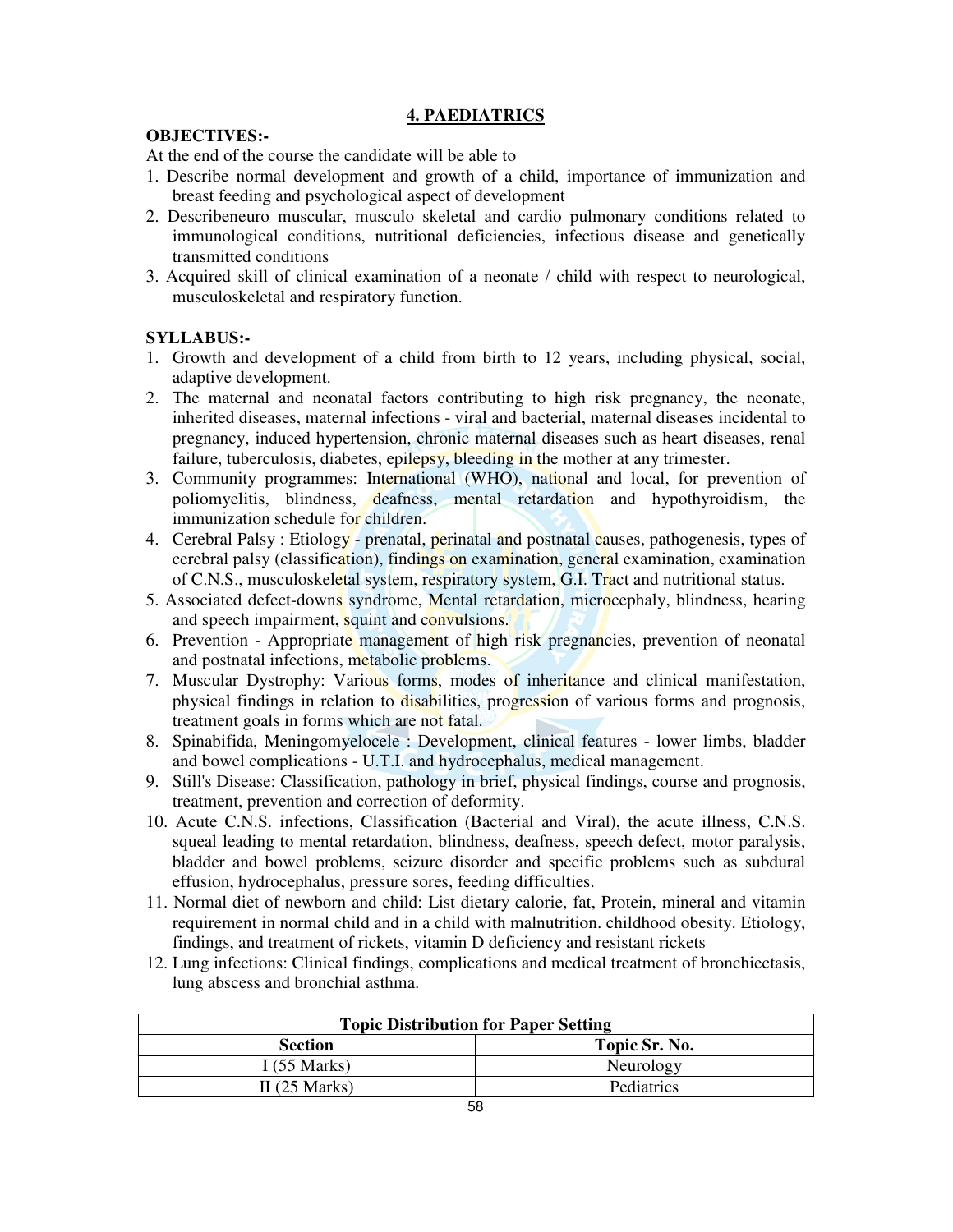# **5. SURGERY**

## **5.1 GENERAL SURGERY & PLASTIC SURGERY & NEUROSURGERY OBJECTIVES:-**

### At the end of the course, the student will be able to

- 1. Describe the effects of surgical trauma and anesthesia in general
- 2. Classify, clinically evaluate and describe the surgical management in brief in
- a) wounds-ulcers b) burns
- 3. Describe pre-operative evaluation, surgical indications and various surgical approaches in various abdominal conditions and peripheral vascular conditions
- 4. Recall the surgical approaches in the form of line diagram and will be able to describe the components of soft tissues cut to reach the target tissue, and the possible post-operative complications in movement
- 5. Clinically evaluate post-operative abdominal conditions with special reference to the cardio-vascular and pulmonary function, describe post-operative management in brief.
- 6. Describe the management of head injury, spinal surgeries, intracranial tumors, peripheral nerve lesions and pain nerve lesions and pain

#### **SYLLABUS:-**

- 1. Acute infections, Inflammatory fever, bacteremia, septicemia, pyemia, toxemia. Specific types - Cellulitis - sites lymphangitis, abscess with special reference to hand infection, carbuncle.
- 2. Specific types cont'd: Tetanus, gas gangrene, hospital infection, cross infection with modes of spread and prevention, General survey of chronic inflammations, Syphilis (reference to other veneral diseases) leprosy, actinomycosis.
- 3. General survey of trauma, pathology and clinical features of wound repair primary, secondary and tertiary wound healing, Clean wounds, contaminated wounds and infectious wounds, Principles of treatment, survey of factors affecting wound healing, Ulcers and gangrene, Post-operative complications of abdominal surgery specifically chest, wound infection, oedema.
- 4. Burns as a specific type of severe trauma, classification, early and late complications, management & reconstructive surgery - skin grafting as an example of plastic procedure.
- 5. Types of skin grafting take of grafting healing of grafting, Post operative care of plastic surgery with specific role of physiotherapy,
- 6. Outline of surgical disorders of brain head injuries. General survey of surgical disorders of spine and spinal cord problem of paraplegia, malignancy - spread and its behavior, various abdominal incisions, abdominal drainage tubes, catheters and nasogastric tubes, ward demonstration for an hour a day for a period of one week.
- 7. Anesthesia, O.T. demonstrations.
- 8. Neck, skin contractures and correction.
- 9. Problems of trauma to hand and their management, Urinary tract infection.

10. Principles of cineplasty, tendon transplant, cosmetic surgery types of grafts, surgery of hands with emphasis on management of traumatic and leprosy hand.

- 11. Breast surgery
- 12. NeuroPhysiology- Neurophysiology, basis of tone, disorders of tone and posture, bladder control, muscle contraction, movement and pain with clinical features and management of the following
- a) Congenital and childhood disorders hydrocephalus spina bifida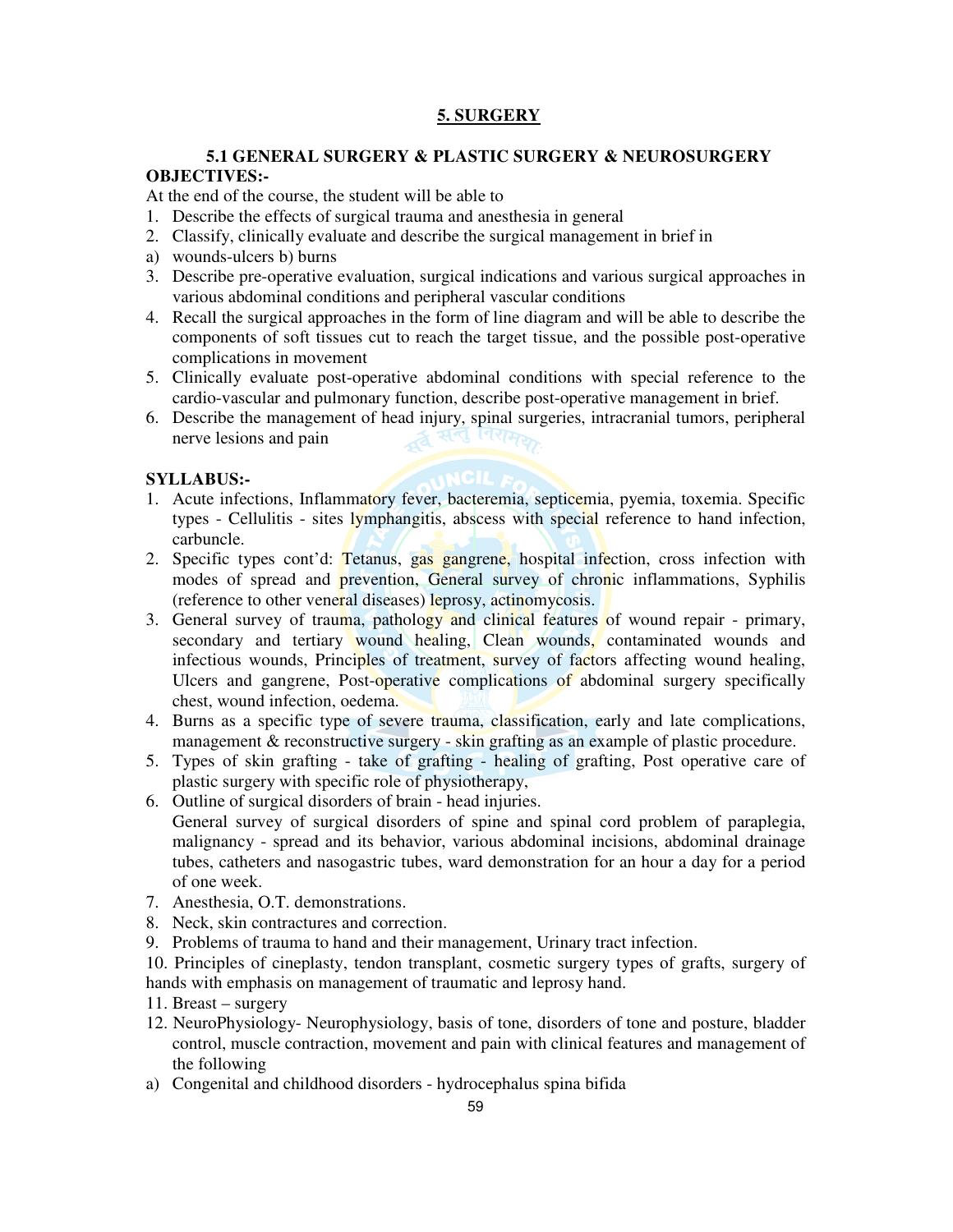- b) Trauma Broad localization, first aid and management of squeal of head injury and spinal cord injury.
- c) Diseases of the Spinal Cord Craniovertebral junction anomalies, syringomyelia, cervical and lumbar disc disease, tumors.
- d) Peripheral nerve disorders Peripheral nerve injuries, localization & management. Entrapment neuropathies.
- e) Intracranial tumors Broad classification, signs and symptoms.
- f) Pre-operative Assessment and indications and contra indication for neurosurgery in intracranial tumors
- g) Management of pain, electrical stimulation of brain and spinal cord.
- h) Miscellaneous.

## **Clinical: Operation Theater ( O.T.) Visit**

#### **5.2 CARDIOTHORACIC SURGERY**

#### **OBJECTIVES:-**

At the end of the course, the student will be able to

1. Describe types of incision, pre and post-operative assessment and complications of Cardiothoracic surgery and their management

- 2. Clinically evaluate post-operative cardio-vascular and pulmonary function status
- 4. Read and interpret investigations including findings of the x-ray chest, CT scan and MRI scan.

#### **SYLLABUS:-**

- 1. Basic anatomy of chest wall, trachea and bronchial tree, lungs and bronchopulmonary segments, pleura and mediastinum.
- 2. Physiology and mechanics of breathing and use of mechanical breathing ventilator : (respirators).
- 3. Pulmonary function tests.
- 4. Investigation of lung diseases including endoscopies.
- 5. Chest injury.
- 6. Common suppurative diseases of lung Bronchiectasis, lung abscess.
- 7. Bronchogenic carcinoma
- 8. Common surgeries of chest Thoracoplasty, pulmonary dissections, thoracotomy. Pneumothorax, hydrothorax-Pneumothorax, empyema.
- 9. Common diseases of oesophagus and related conditions causing dysphagia.
- 10. Surgery of portal hypertension.
- 11. Surgery of pulmonary tuberculosis.
- 12. Surgery of heart and great vessels.
- 13. Basic anatomy of heart, great vessels.
- 14. Investigation of patient undergoing cardiac surgery.
- 15. Cardiac arrest, its management.
- 16. Basic principles of open heart Surgery, Heart lung bypass (Extra Co-portal circulation)
- 17. Common diseases of heart requiring surgery both congenital and acquired including open heart surgery.
- 18. Common drugs used in cardiac surgery, its uses, side effects.
- 19. Common vascular surgery, Embolectomy, vascular reconstructive surgery, (Thrombosis, Embolism, atherosclerotic and occlusive vascular diseases including coronary artery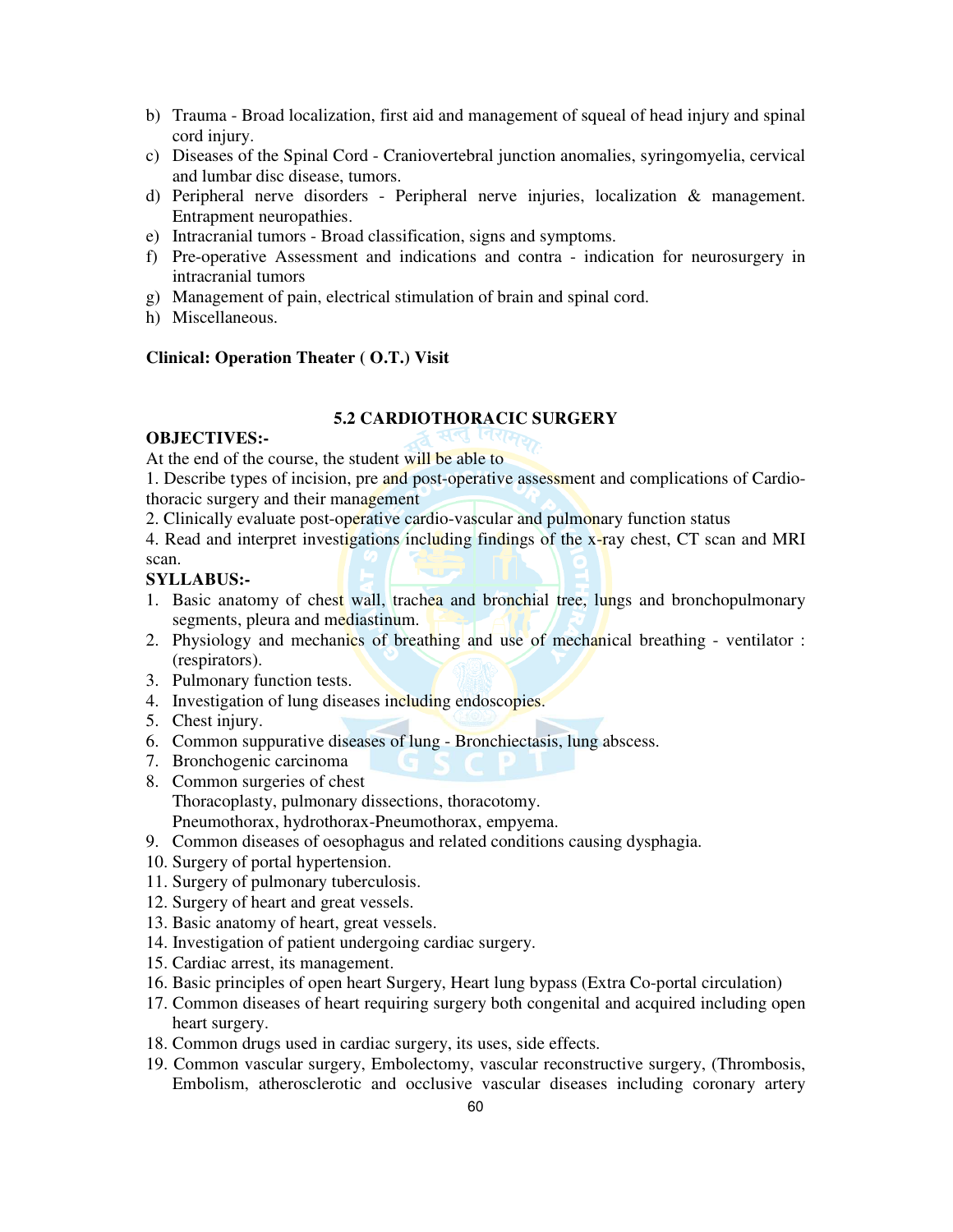# bypass)

# **Clinical:**

- 1. Examination of patients as regards chest & heart diseases.
- 2. Demonstration Acquaintances with C.T. Surgery,
- 3. Equipments, I.C.C.U.O.T.
- 4. Radiology X-ray studies X-ray chest in various lung diseases.

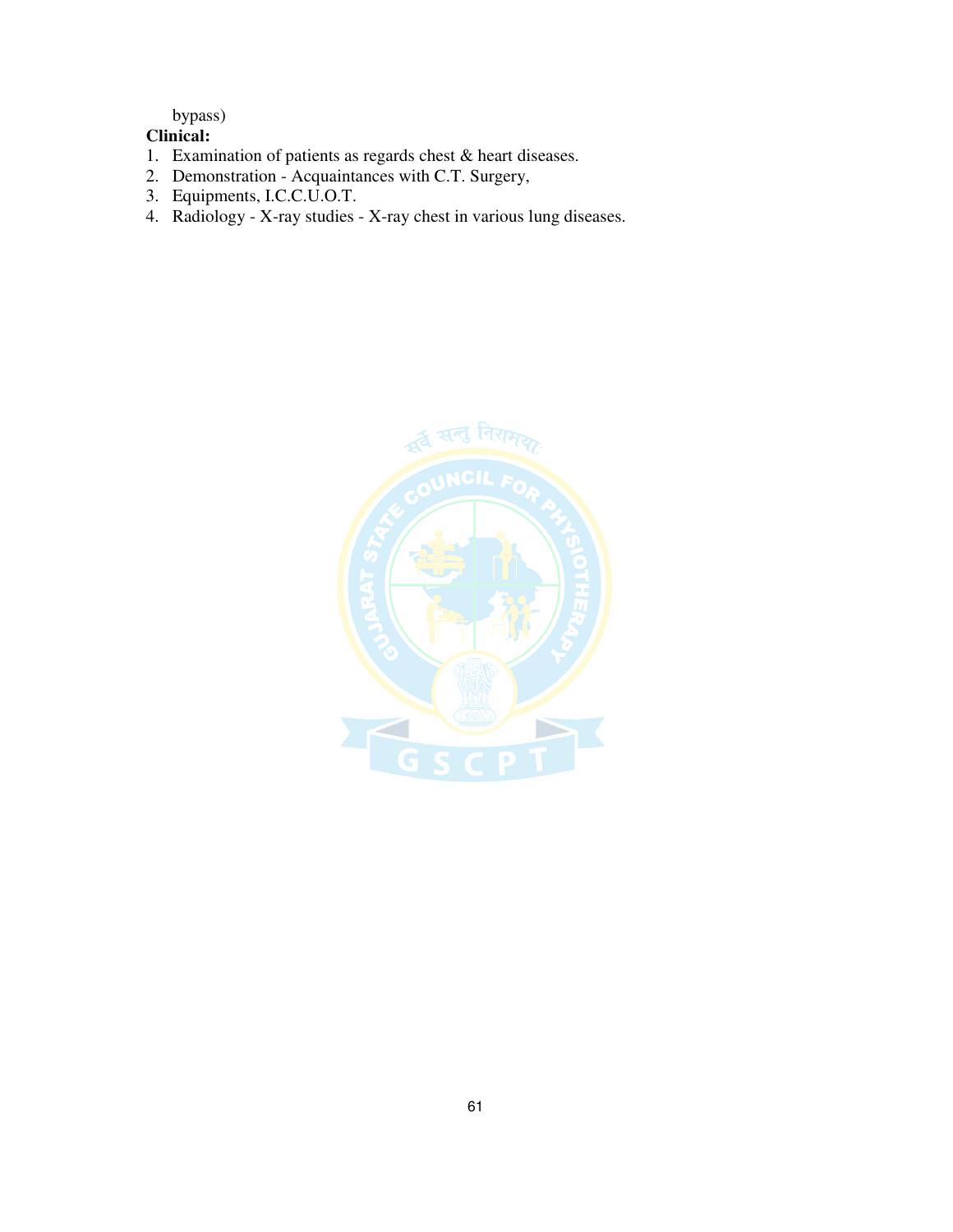# **6. OBSTETRICS AND GYNAECOLOGY**

#### **OBJECTIVES:-**

At the end of the course, the student will be able to

1. Describe the normal and abnormal physiological events during the puberty, labor, puerperium, post-natal stage and menopause

2. Discuss various complications during pregnancy, labor, puerperium and postnatal stage, pre-andpost-menopausal stage and various aspects of urogenital dysfunction and the management in brief

3. Acquire knowledge in brief about intra uterine development of the fetus

4. Acquire the skill of clinical examination of the pelvic floor

5. Acquire the skill of the clinical examination of pregnant woman.

#### **SYLLABUS:-**

- 1. Anatomy and physiology of the female reproductive organs. Puberty dynamics.
- 2. Physiology of menstrual cycle-ovulation cycle, uterine cycle Cx. cycle, Duration, amount.
- 3. Hormonal regulation of menstruation.
- 4. Diagnosis of pregnancy.
- 5. Abortion
- 6. Physiological changes during pregnancy.
- 7. Antenatal care.
- 8. High risk pregnancy.
- 9. Normal labour.
- 10. Normal puerperium and postnatal.
- 11. Family planning.
- 12. Medical Termination of pregnancy (MTP).
- 13. Infection of female genital tract including sexually transmitted diseases, low backache.
- 14. Prolapse of uterus and vagina.
- 15. Principles of common gynaec operations Hysterectomy
- 16. Menopause and its effects
- 17. Sterility.

## **Clinical: Operation Theator ( O.T.) Visit**

| <b>Topic Distribution for Paper Setting</b> |                                            |
|---------------------------------------------|--------------------------------------------|
| <b>Section</b>                              | Topic Sr. No.                              |
| I $(55 \text{ Marks})$                      | Surgery (General Surgery, Plastic Surgery, |
|                                             | Neurosurgery + Cardiothoracic Surgery)     |
| II $(25 \text{ Marks})$                     | <b>Obstetrics and Gynecology</b>           |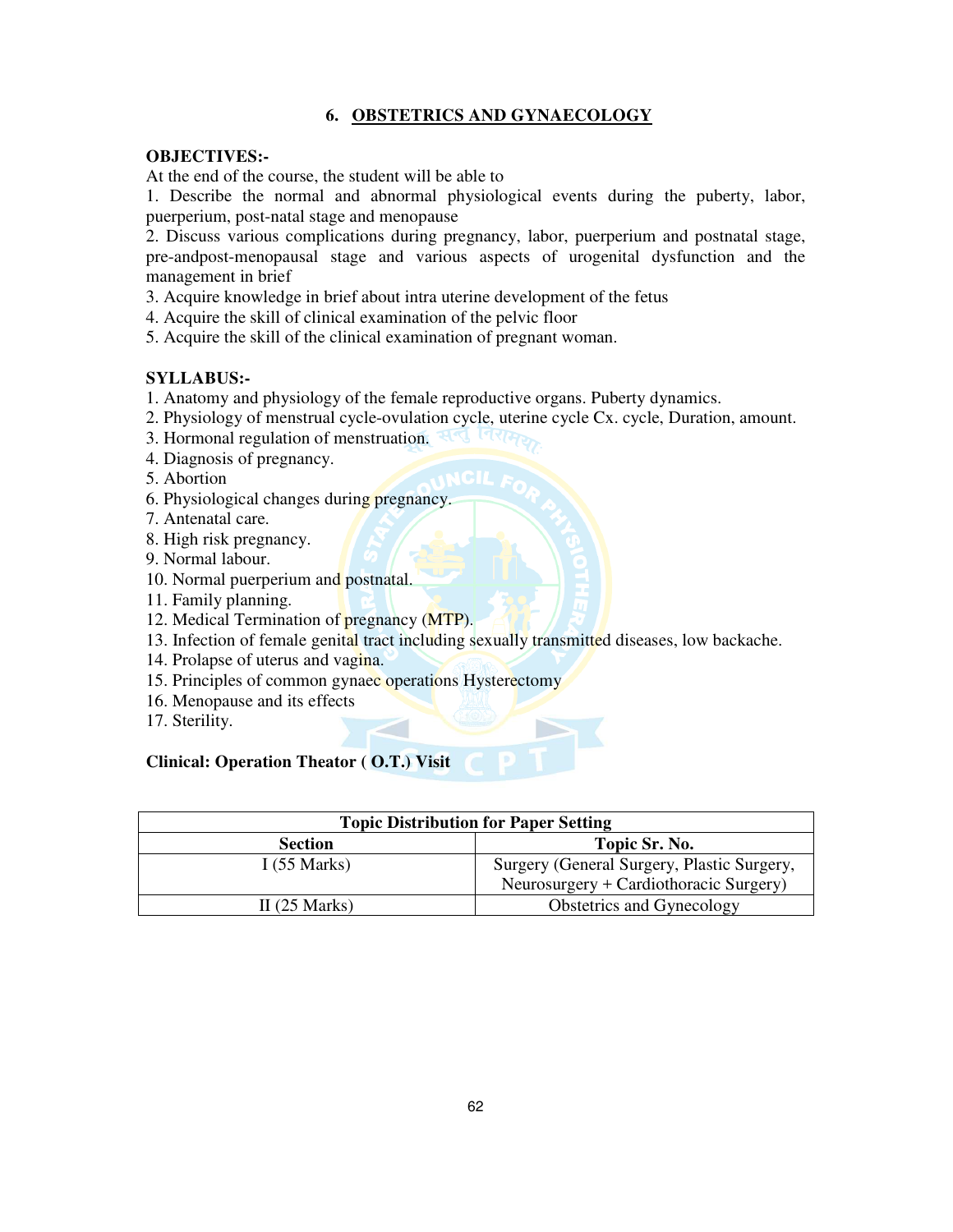# **7. PHYSICAL & FUNCTIONAL DIAGNOSIS**

#### **OBJECTIVES: -**

At the end of the course, the candidate will be able to

- 1. Describe the human development & maturation; with special emphasis to psychomotor development, maturation & alteration during aging process
- 2. acquire the skill of detection & objective documentation of the neurological, musculoskeletal, cardiovascular & pulmonary dysfunctions such as pain, altered muscle power, mobility, endurance, limb length, posture, gait, hand function & A.D.L. in adult & pediatric conditions  $\&$  acquire skill  $\&$  to arrive at the Functional diagnosis as per International Classification of Functioning (ICF)
- 3. Describe the physiology of nerve impulse, motor unit, its electro-physiological character and acquire the skill of performance and interpretation of various electro-diagnostic tests in the assessment of peripheral nerve lesions
- 4. Be able to do interpretation of common investigations used to arrive at the Physical  $\&$ Functional diagnosis.

## **SYLLABUS:-**



#### **1. General principles of Human development & maturation**

- a) Aspects: physical, motor, sensory, cognitive, emotional, cultural, social
- b) Factors influencing human development  $\&$  growth: Biological, environmental, inherited.
- c) Principles of maturation  $\frac{1}{x}$  in general  $\frac{1}{x}$  in anatomical directional pattern cephalo caudal proximo – distal centero – lateral, mass to specific pattern, gross to fine motor development
- d) Reflex maturation tests 5. Development in specific fields: Oromotor development, sensory development, neurodevelopment of hand function

#### **2. Electro diagnosis**

- a) Bioelectricity-Physiology of generation & propagation of action potential, volume conduction
- b) Therapeutic current-as a tool for electro diagnosis
- c) Physiological principles, use of alternating  $\&$  direct currents in electro-diagnosis such as sensory & Pain threshold, Pain tolerance,-Short & long pulse test, S.D. curves, Chronaxie&Rheobase, accommodation ratio,
- d) Principles of nerve conduction studies, late responses \*
- e) E.M.G. instrumentation, basic components, panel diagram, types of electrodes
- f) Principles of Electro- myography, motor unit –Normal characteristics-activity at rest, recruitment/frequency pattern at minimal activity, Interference pattern

## **3. Assessment of Neurological dysfunction**

- a) Higher functions, cranial nerves, sensations & sensory organization, body image, tone, reflexes: superficial & deep, voluntary control, muscle strength, coordination, balance, posture, gait
- b) Scales: FRT, Berg's Balance, modified Ashworth, Glasgow Coma, TUG, FIM
- c) Functional diagnosis using ICF
- d) Interpretation of electro diagnostic findings, routine biochemical investigations

#### **4. Assessment of Musculoskeletal Dysfunction**

- a) Tightness, deformity, joint mobility, muscle strength, limb length, trick movement, girth, posture, gait, special tests
- b) Functional diagnosis using ICF
- c) Interpretation of X-ray of extremities & spine, routine bio-chemical investigations, CT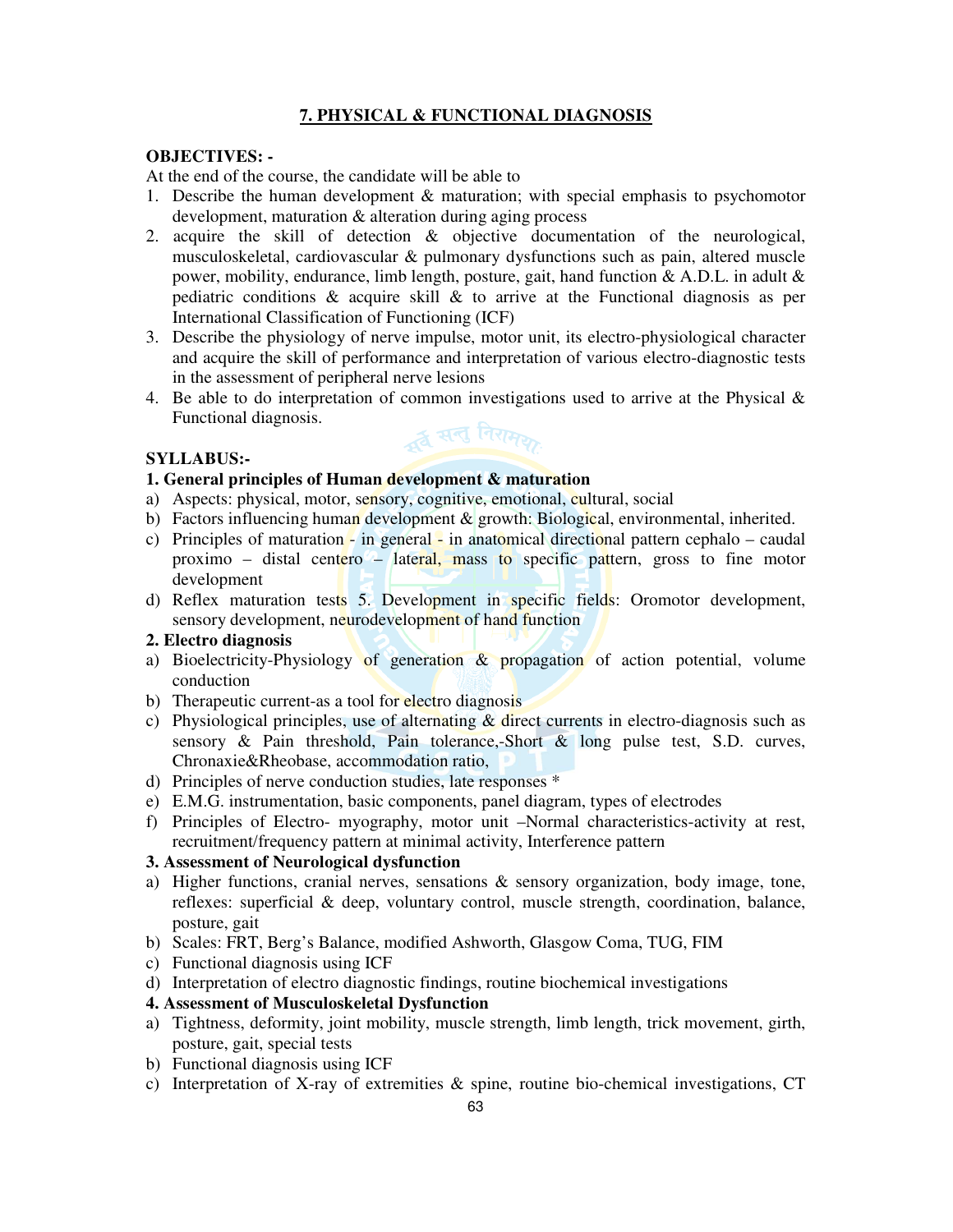scan, MRI

- d) Assessment of pelvic floor muscle strength and function i. Digital evaluation of vagina ii. Perineometer iii. Pad test
- e) Disability Evaluation gait and gait parameters, percentage of disability ( temporary and permanent )
- **5. Assessment of cardio -pulmonary dysfunction**
- a) Vital parameters, chest expansion, chest excursion, breath holding test, breath sounds, rate of perceived exertion (RPE), peak flow rate
- b) Exercise Tolerance: six minutes' walk test, shuttle test, theoretical bases of Bruce's protocol, step test
- c) Ankle Brachial Index, tests for peripheral arterial & venous circulation
- d) Functional diagnosis using ICF
- e) Interpretation of X-ray chest, routine bio-chemical investigations, ABG, PFT, ECG (normal values)

## **6. Assessment of pain**

- a) Intensity & quality
- b) Objective assessment & documentation: VAS, Numerical Rating Scale. Other scales
- **7. Assessment of Hand**
- a) Sensations, mobility of joints, strength
- b) Special tests
- c) Hand function: Precision  $&$  power grips
- **8. Assessment of Obesity**
- a) Classification
- b) Assessment BMI, Waist circumference, Waist Hip ratio
- c) Introduction to Quality of Life Questionnaire
- **9.Assessment of wounds.**

**PRACTICALS:** Skills to be practiced on peer/model

| <b>Topic Distribution for Paper Setting</b> |               |
|---------------------------------------------|---------------|
| <b>Section</b>                              | Topic Sr. No. |
| I (40 Marks)                                | $-4$          |
| II $(40$ Marks)                             | $5-9$         |
|                                             |               |

#### **8. ORTHOPADICS**

## **8.1 ORTHOPADICS (TRAUMATIC)**

## **OBJECTIVES**

At the end of the course, the student will be able to

1. Discuss the clinical manifestations and conservative/surgical management of various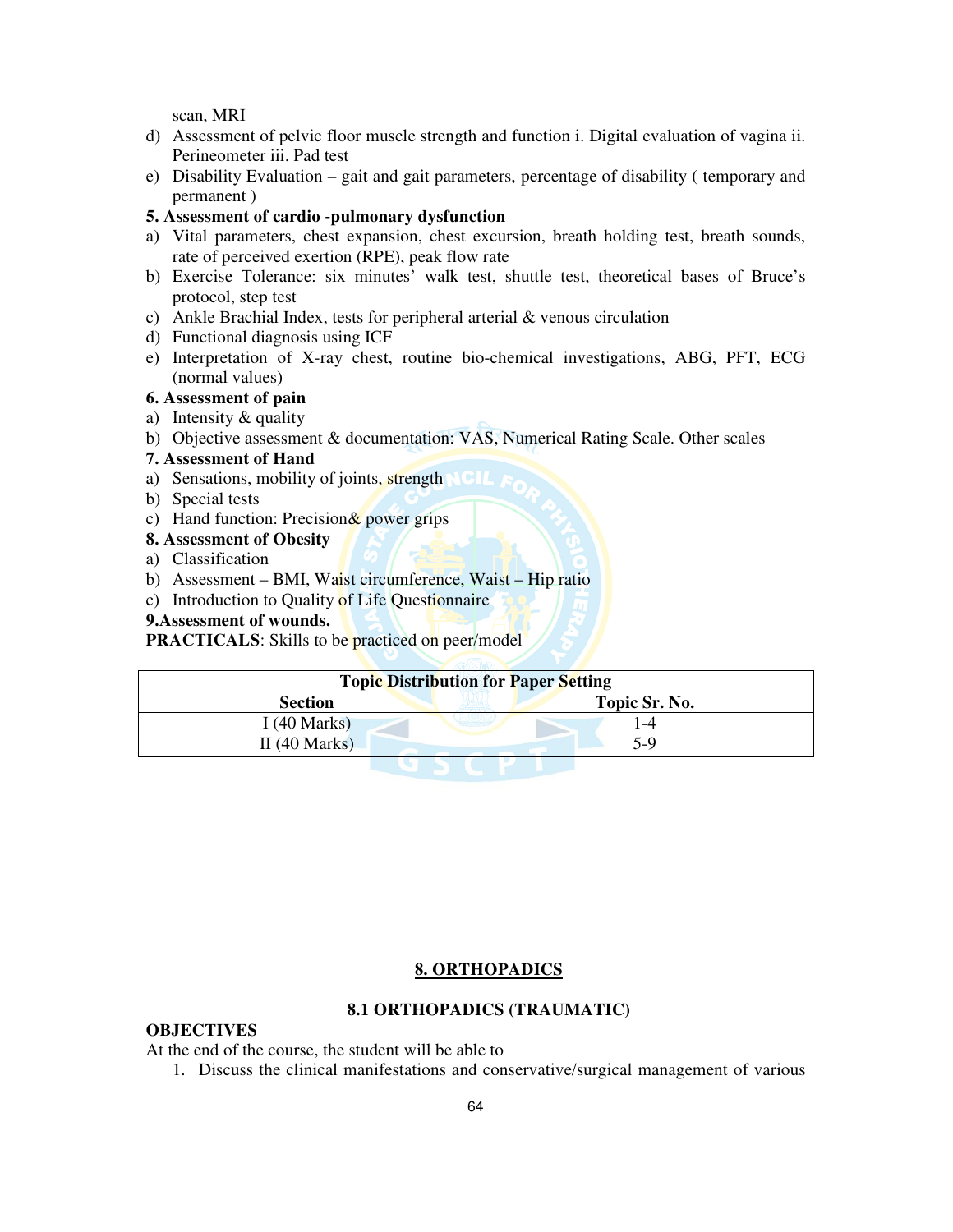traumatic and cold cases of the musculo-skeletal conditions

- 2. Traumatic including both operative and non-operative
- 3. Gain the skill of clinical examination and interpretation of the preoperative cases and all the post-operative cases
- 4. Read and interpret salient features of the x-ray of the spine and extremities, and correlate the radiological findings with the clinical findings.

#### **Syllabus**

- **1. Introduction:** Fracture, dislocation and injuries of the upper limb. Briefly mention general principles of Orthopedic surgery, definition and scope, brief history
- **2. Fracture & dislocations:** Causes, types, mechanisms, displacement, general symptoms, healing, principles of treatment, complications, malunion, delayed union, non-union, myositis ossificans, Volkman's ischemic contracture, Fat embolism, Sudeck'sosteodystrophy
- **3. Injuries to the hand:** Types (open, closed), principles of treatment, injuries to the phalanges, sprains, dislocations of MP & IP joints, fractures of the phalanges, metacarpals, Bennet's fracture, mallet finger, tendon injuries (flexor & extensor)
- **4. Wrist & Forearm injuries:** Wrist dislocation, Colle's fracture, displaced epiphysis, Smith's fracture, Barton's fracture, injuries to carpal, scaphoid and sprains, fractures of forearm bones – greenstick fracture. Infraction injury, both bone fracture, Galleazi, Monteggia fracture dislocation
- **5. Injuries to the elbow:** Traumatic synovitis, sprain, dislocation of elbow joint
- **6. Fractures involving elbow joint:** Supracondylar fracture, intercondylar fracture, fracture medial epicondyle, fracture of lateral condyle, myositis ossificans, Volkman'sischaemic contracture, fracture of the head of the radius, fracture of olecranon
- **7. Injuries of shoulder and arm:** Fractures of the proximal end, neck and shaft of humerus, fractures of clavicle, acromioclavicular and sternoclavicular dislocations, fractures of the scapula
- **8. Injuries of the spine:** Injuries to the cervical spine (Both upper and lower), atlantoaxial injuries

Dorso Lumbar spine: classification, mechanism and types of injuries, stable fracture without paraplegia, fracture dislocation with paraplegia, management of fracture, management of paraplegia, bedsore and bladder care

- 9. **Injuries of the pelvis:** Fractures, its mechanism, classification, management, Fractures of acetabulum, sacrum and coccyx
- 10. **Injuries of the lower limb:** Dislocations of the hip joint, intracapsular and trochantric fractures of femur, fractures of the neck of femur, fracture of the shaft of femur, fracture femur in children

Fracture of femoral condyles, tibial condyles and patella. Injuries to extensor mechanism, contusion, haemarthrosis, knee joint dislocation and traumatic dislocation of patella

Fracture and fracture dislocation of ankle, epiphyseal injury lower end of tibia Footfracture of talus, calcaneum, metatarsals and phalanges

- 11. **Soft tissue injuries:** Ligamentous injuries of ankle, knee and injury to Muscles. Orthopaedic splints and appliances for injuries to muscles and tendons
- 12. **Tendon transfer:** Principles, indications, common tendon transfer surgeries
- 13. **Amputation :** Types, site, ideal stump, complications, general principles of treatment Upper extremity and lower extremity amputations – prosthesis and prosthetic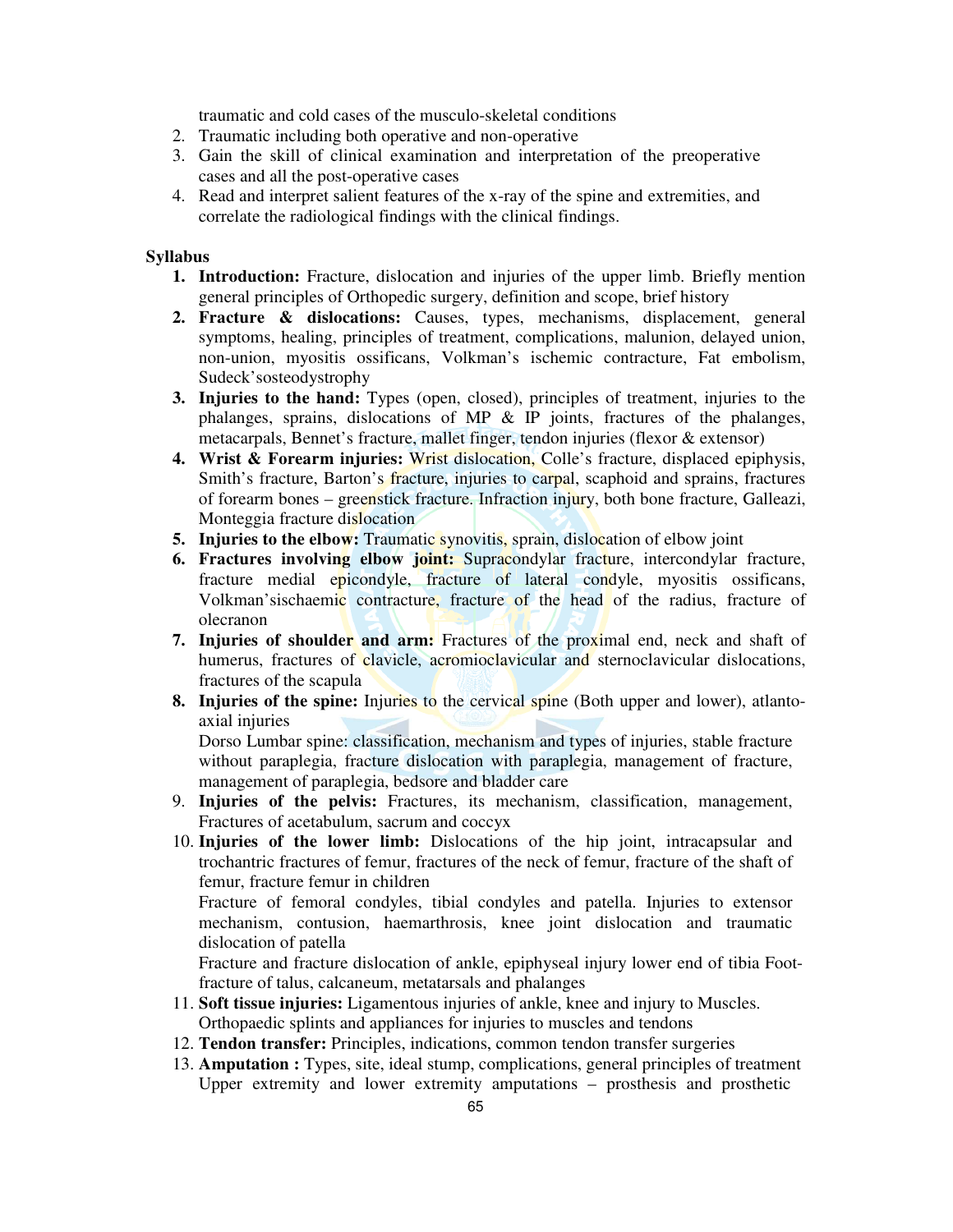service

Principles of operative management, indications and contraindications for arthroplasty, osteotomy, arthrodesis, spinal stabilization, arthroscopy

14. **Limb reattachment:** Principles, indications, technique.

#### **Clinical: Operation Theator ( O.T.) Visit**

#### **8.2 ORTHOPADICS (NON-TRAUMATIC)**

#### **OBJECTIVES**

At the end of the course, the student will be able to

- 1. Discuss the patho-physiology, clinical manifestations and conservative/surgical management of various non-traumatic cases of the musculo-skeletal conditions
- 2. Non-traumatic including both operative and non-operative
- 3. Gain the skill of clinical examination and interpretation of the preoperative cases
- 4. Read and interpret pathological / biochemical studies pertaining to orthopedic conditions and correlate the radiological findings with the clinical findings

#### **SYLLABUS**

#### **1. General Orthopedics**

- a) Clinical examination of an orthopedic patient, investigations, radiological and imaging techniques (salient features)
- b) Deformities, acquired deformities, causes and principles of management, splinting
- c) Traction: procedures, materials
- d) Preventive orthopedics
- e) Geriatric orthopedics

## **2. Congenital disorders**

- a) Torticollis, wry neck, kyphosis, lordosis, scoliosis, spina bifida, myelomeningocele, congenital dislocation of hip, congenital genu recurvatum, talipesequinovarus
- b) Elevation of scapula, madelung's deformity, coxavara
- c) Endocranialdystosis, superior radio-ulna dysostosis, sternocleido mastoid tumor

#### **3. Infection of bones &joints**

- a) Osteomyelitis (acute and chronic), Brody's abscess as a complication of open fracture
- b) Skeletal tuberculosis, principles of treatment, T.B. of shoulder, elbow and wrist T.B. of hip, knee ankle, and foot
- c) Dactylitis, caries rib

#### **4. Arthritis**

a) Acute pyogenic arthritis, septic arthritis of infancy, small pox arthritis, Syphilic infection of joint, Rheumatoid arthritis, osteoarthritis

#### **5. Bone tumors**

- a) Classification, true bone tumors- osteosarcoma, giant cell tumor, Ewing's sarcoma, chondroblastoma, chondrosarcoma, fibrosarcoma, lymphoma of bone, plasmacytoma
- b) Bone metastasis: synovial sarcoma, hemangioma of bone, adamanatinoma of long bones and chondroma
- c) Tumor like lesions: osteoid osteoma, benign osteoblastoma, non osteogenic fibroma, osteoma, osteochondroma and enchondroma

#### **6. Neurological and Muscular disorders**

a) Definition, causes, clinical feature, complications, management (Multidisciplinary approach) medical and surgical of the following conditions: Cerebral palsy, Poliomyelitis, Leprosy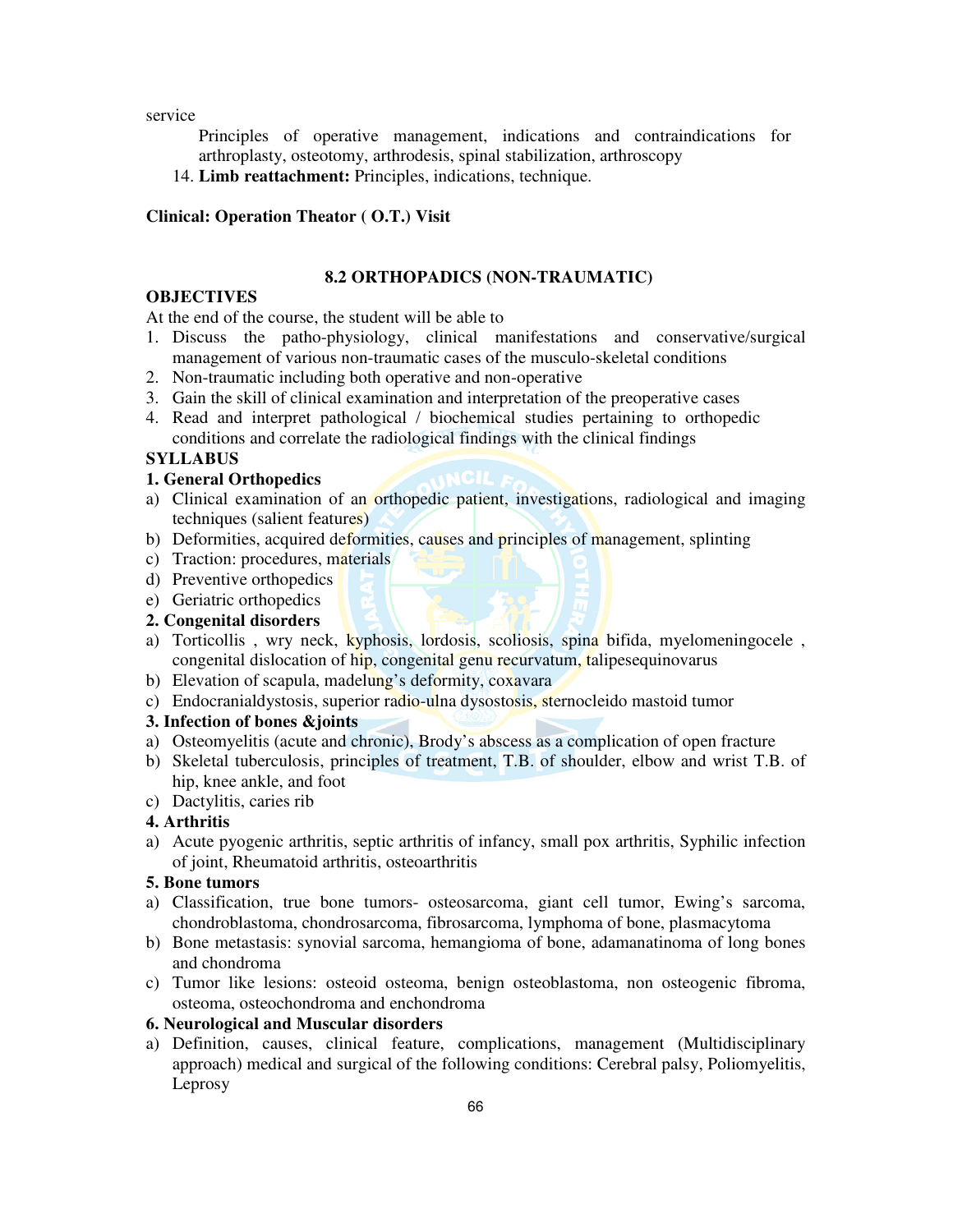- b) Muscular dystrophy types and treatment
- c) Injuries to plexus and nerves: Radial, Ulnar, Median, Brachial plexus, Sciatic and Lateral Popliteal

#### **7. Regional conditions of Spine and Lower limb**

- a) Back: Kyphosis, Scoliosis, Spondylolisthesis, Lumbosacral strain, intervertebral disc prolapse, fibrositis back, Lumbar canal stenosis, sacro iliac strain, spondylosis, spondylolysis
- b) Hip: Slipped capital femoral epiphysis, idiopathic chondrolysis of hip
- c) Knee: Genu valgum, genu varum, tibia varum, genu recurvatum, quadriceps fibrosis, recurrent dislocation of patella, bursa around the knee, loose bodies in the knee, chondromalacia patella
- d) Foot: Painful heel, Plantar fascitis, Posterior heel pain, flat foot, foot strain, pain in forefoot, Hallux valgus, anterior metatarsalgia

#### **8. Regional conditions of Neck and Upper limb**

- a) Neck: Cervical spondylosis, intervertebral disc prolapse, Cervical rib, torticollis, Brachialgia
- b) Shoulder: Supraspinatus tendinitis, calcification, rupture of rotator cuff, periarthritis shoulder, deltoid fibrosis, subarachnoid bursitis, Bicepital tendinitis
- c) Elbow: Tennis elbow, Golfers elbow, recurrent slipping of ulnar nerve, cubitusvarus and valgus
- d) Wrist and Hand: Ganglion, De quervains disease, trigger finger, trigger thumb, carpal tunnel syndrome and Dupuytren's contracture
- e) Miscellaneous: metabolic disease, rickets, osteomalacia, osteoporosis, parathyroid osteodystrophy, scurvy etc.

| <b>Topic Distribution for Paper Setting</b> |                                   |
|---------------------------------------------|-----------------------------------|
| <b>Section</b>                              | <b>Topics</b>                     |
| I (40 Marks)                                | <b>Orthopedic (Traumatic)</b>     |
| II $(40$ Marks)                             | <b>Orthopedic</b> (Non-Traumatic) |

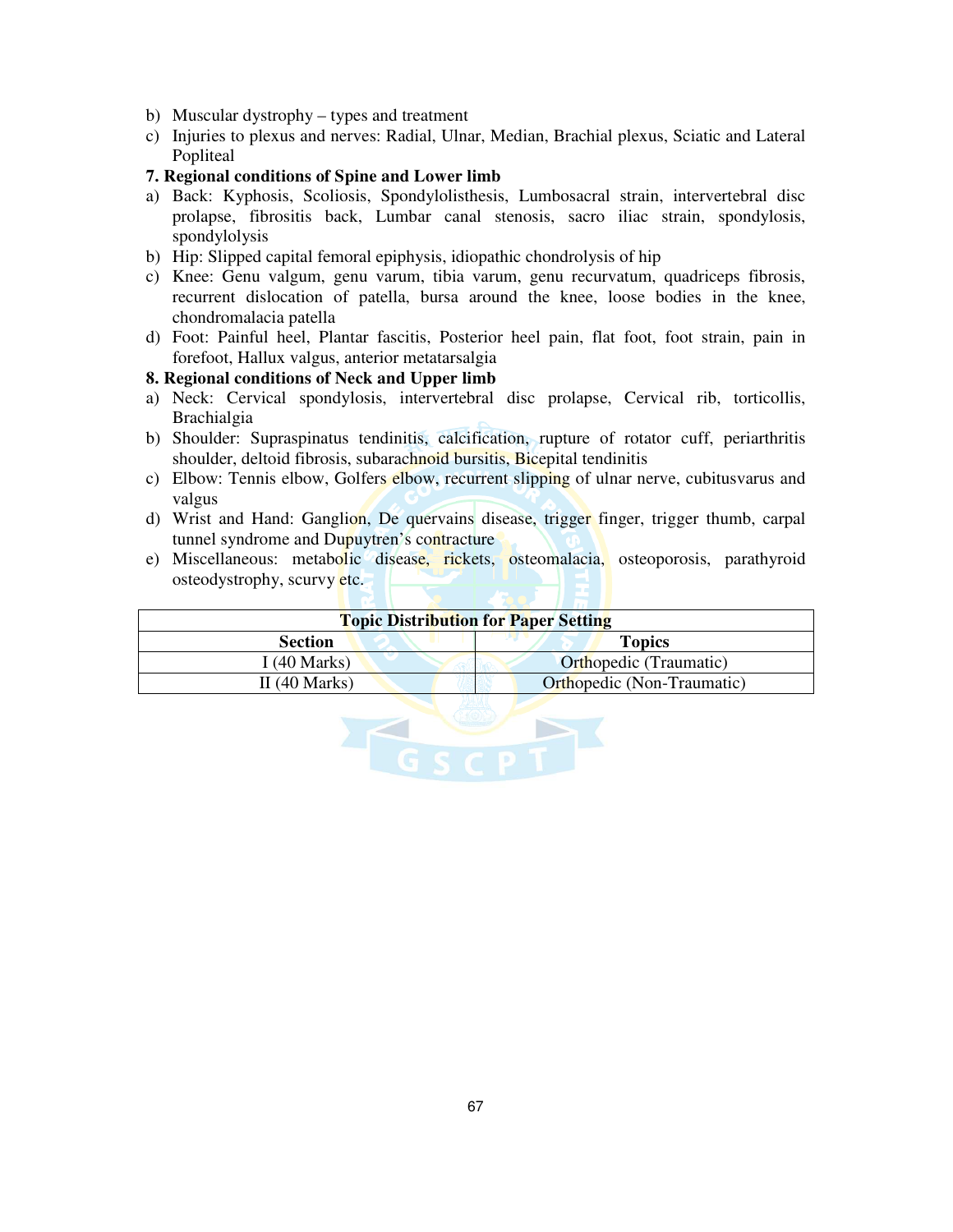# **9. PREVENTIVE & SOCIAL MEDICINE**

# **OBJECTIVES:-**

At the end of the course the candidate will be able to

1. Describe the concept of health and diseases, natural history of diseases

2. Describe the health administration at various levels (centre and state), health care delivery at urban and rural areas

3. Describe the health problems of vulnerable groups and national health Programmes

4. Explain principles and philosophy of health education and health education tools

5. Describe the role of various health agencies, ngos at international and national level

6. Identify occupational health hazards and its management

## **SYLLABUS:-**

- **1. General concept of health & disease** 
	- With reference to natural history of disease with pre-pathology phase
- **2. The role of social economics in communities**
- **3. Epidemiology and scope**
- 4. **Public health administration**

Overall view of the health administration setup and central and state levels. Health care delivery programs in urban and rural areas, health and population

statistics<br>5. The nati 5. **The national health programs**  Highlighting the role of social, economic and cultural factors in the

#### implementation of the national programs 6. **Health problems of vulnerable groups**

 Pregnant and lactating women, infants and pre-school children, occupational groups and geriatrics

# 7. **Occupational health**

- a) Definition, scope, occupational diseases and hazards
- b) Social security and other measures for the protection from occupational hazards, accidents and diseases

# 8. **Family planning**

- a) Objectives of national family planning programs and family planning methods
- b) General idea of advantages and disadvantages of methods

# 9. **Mental health**

 Community aspects of mental health: role of physiotherapists / therapists in mental health problems such as mental retardation

# 10. **Nutrition and Health**

 Classification of foods, nutritional profiles of principal foods, nutritional problems in public health, community nutrition programmes

# 11. **Environment and Health**

Components of environment, water and air pollution and public health:

Pollution control, disposal of waste, medical entomology

# 12. **Communicable diseases**

13. An overall view of communicable diseases classified according to principal mode of transmission. Role of insects and other vectors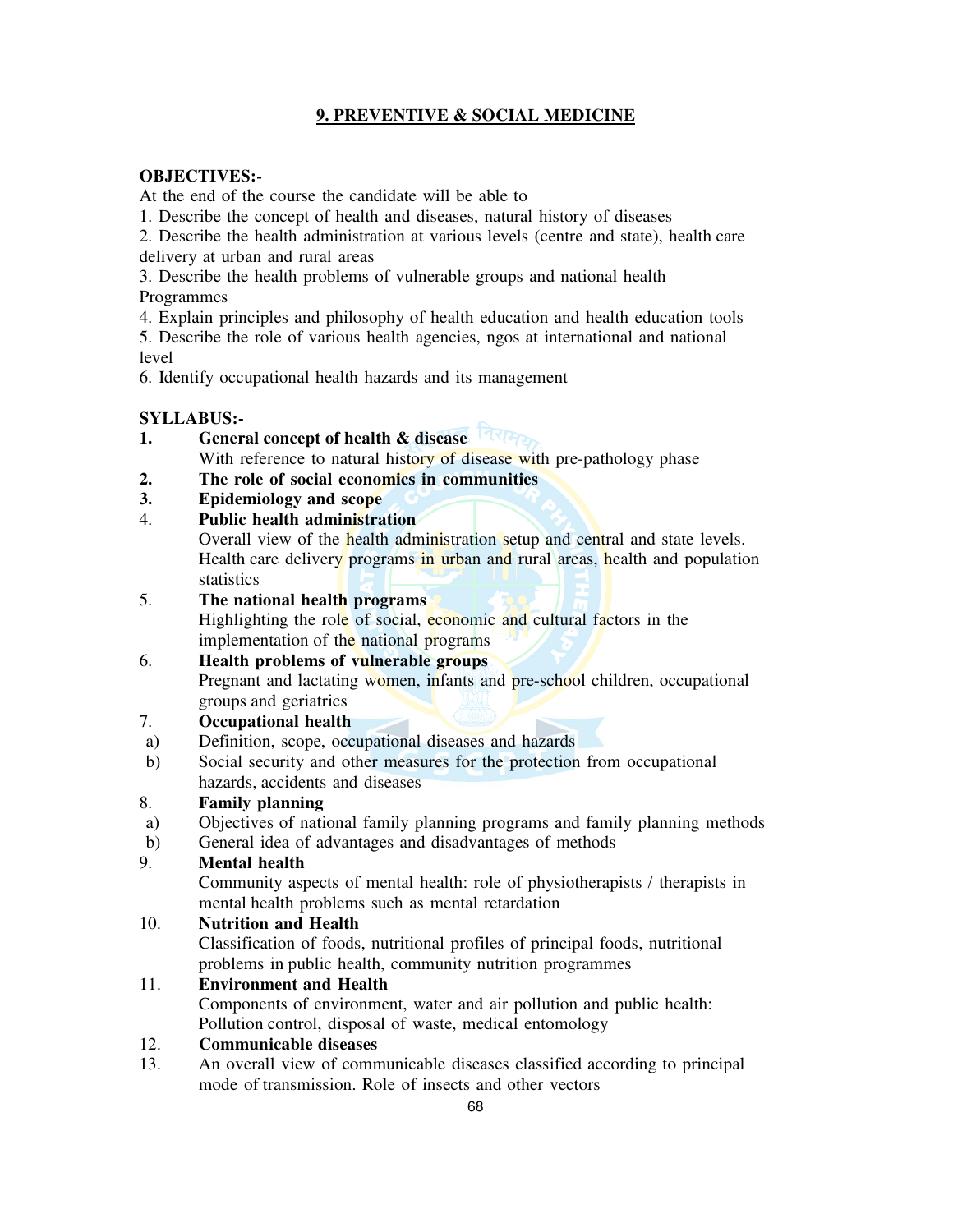- 14. **International health agencies**
- 15. **Principles and process of communication**
- **16. IEC (Information Education and Communication)**
- 17. **Health education**
- a) Philosophy, main principles and objectives
- b) Methods and tools of health education individual and group methods
- c) The role of profession in health education
- d) Role of other personal in health education, co-ordination and co-operation, health education with other members of the health team
- e) Elements of planning health education programmes

## 18. **Hospital waste management**

Sources of hospital waste, health hazards, waste management

#### 19. **Disaster Management**

 Natural and manmade disasters, disaster impact and response, relief phase, epidemiologic surveillance and disease control, nutrition, rehabilitation, disaster preparedness.

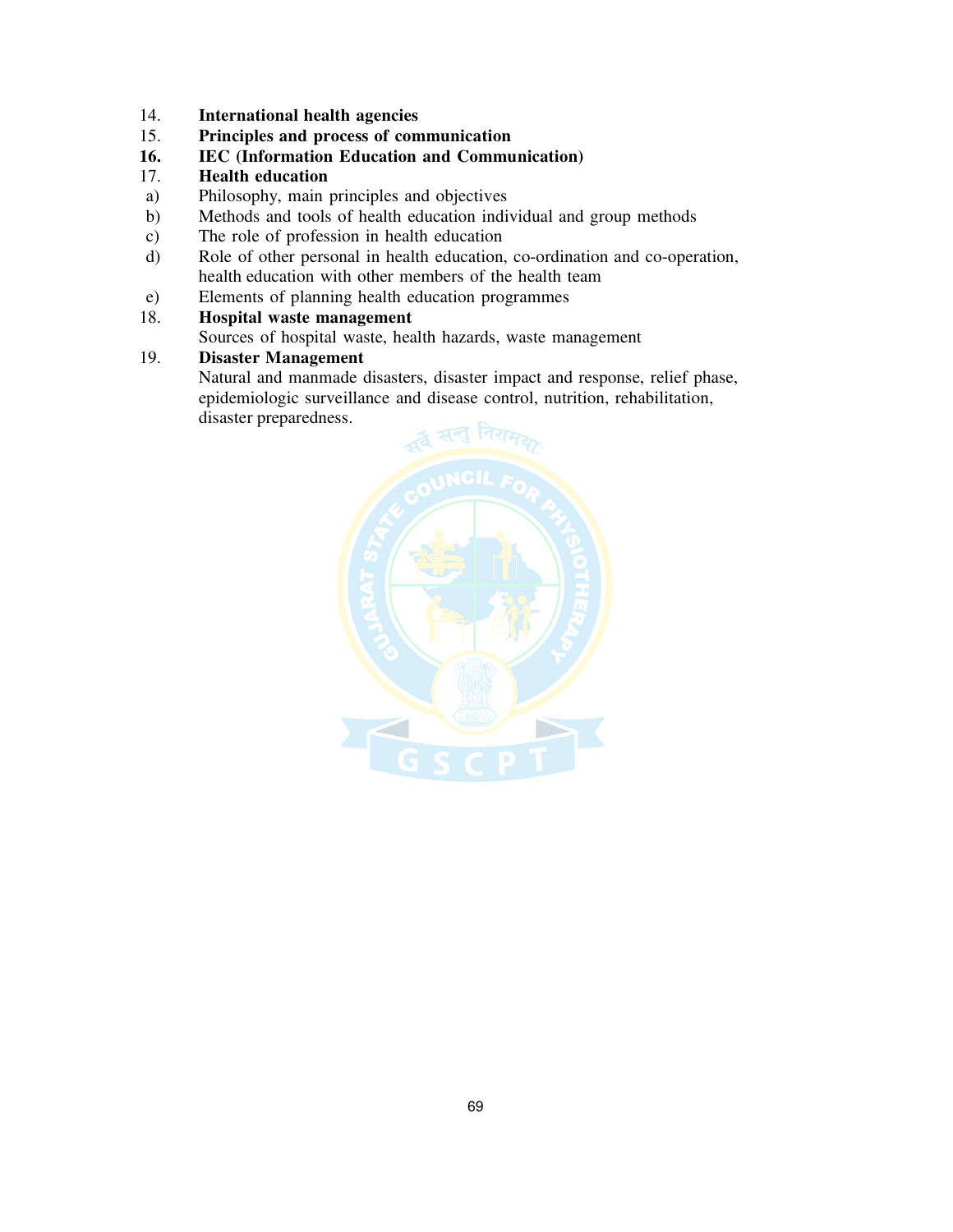## **10. RECENT TRENDS (Not for University exam)**

## **10.1 PROFESSIONAL PRACTICE & ETHICS**

## **OBJECTIVES:**

At the end of the course the candidate will be able to:

1. Be able to understand the moral values and meaning of ethics

2. Acquire bedside manners and communication skills in relation with patients, peers seniors and other professionals.

3. Be able to develop psychomotor skills for physiotherapist patient relationship.

4. Skill to evaluate and make decision for plan of management based on sociocultural values and referral practice.

5. Be able to develop behavioral kills and humanitarian approach while communicating with patients, relatives, society at large and co-professionals

6. Be able to develop bedside behavior, respect & maintain patients' confidentiality.

्द्व सन्तु *निरामक* 

## **SYLLABUS:-**

1. Collecting data on psychosocial factors in Medicine/Surgery/Reproductive Health/Pediatrics

2. Inter professional communication

3. Ethics in clinical practice

## **10.2 EVIDENCE BASED PRACTICE & ICF**

### **OBJECTIVES:-**

At the end of the course the candidate will be able to

1. Understand concept of Evidence Based Practice and its implementation in Physiotherapy

2. Search, review and use the evidences in Physiotherapy

## **SYLLABUS:-**

## **Finding the Evidence**

Measuring outcomes in Evidence Based Practice, measuring health outcomes, measuring clinical outcomes, inferential statistics and causation

#### **Searching for the Evidence**

Asking questions, identifying different sources of evidence

## **Assessing the Evidence**

Evaluating the evidence; levels of evidence in research using quantitative methods, levels of evidence classification system, outcome measurements, biostatistics, the critical review of research using qualitative methods

#### **Systematically reviewing the evidence**

Stages of systematic reviews, Meta analysis, the Cochrane collaboration

# **Using the evidence**

Building evidence in practice, critically appraised topics (CATs)

**International Classification of Function, Disability and Handicap**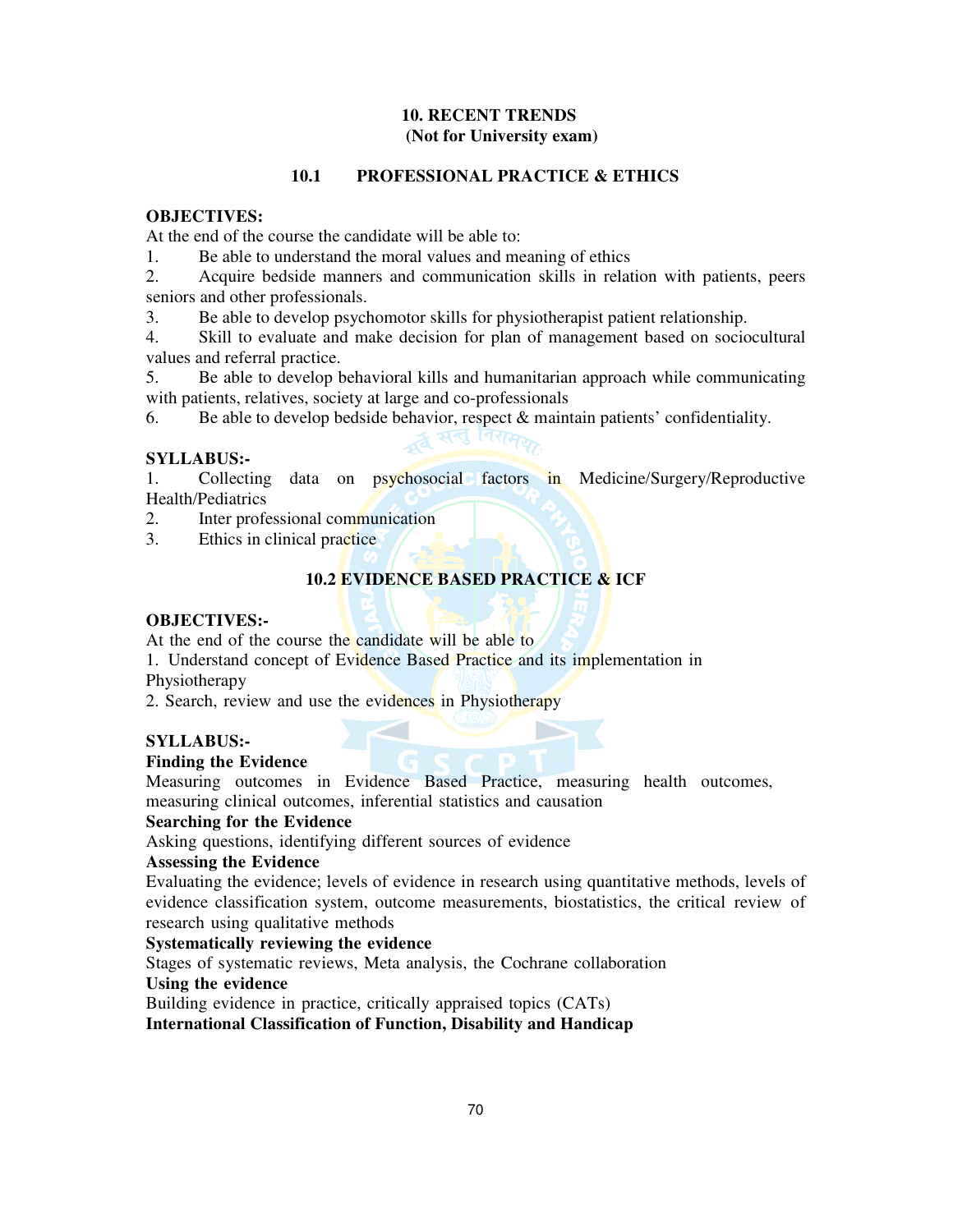# **FINAL YEAR B. PHYSIOTHERAPY**

# **FINAL YEAR B. PHYSIOTHERAPY**

## **1. PHYSIOTHERAPY IN NEUROLOGICAL CONDITIONS**

## **OBJECTIVES:-**

At the end of the course candidate will be able to

- 1. Acquire the knowledge of normal neurodevelopment with specific reference to locomotion.
- 2. Assess, identify and analyze neuro motor and psychosomatic dysfunction in terms of alteration in the muscle tone, power, coordination, involuntary movements, sensations, perceptions etc.
- 3. Correlate the assessment findings with provisional diagnosis and investigations such as EMG/NCS and arrive at Physical and functional diagnosis with clinical reasoning in various neuromuscular disorders.
- 4. Plan, prescribe and execute short term and long term treatment with special reference to relief of neuropathic and psychosomatic pain and use of various physiotherapeutic techniques/ modalities, including ergonomic advice and parent education in neuro pediatric cases.
- 5. Prescribe appropriate orthoses/splints and fabricate temporary protective and functional splints.

# **SYLLABUS:-**

- **1.** Review of basic neuro anatomy and physiology
- **2.** Physiotherapy techniques to improve tone, voluntary control, co-ordination
- **3.** Neuro physiotherapeutic Techniques: Concepts, principles, techniques and effects of: NDT, PNF, Brunnstrom movement therapy, Vojta therapy, Rood's sensory motor approach, Contemporary task oriented approach.
- **4.** Application of skills as PNF, co-ordination, functional re- education, balancing exercise by using techniques based on neuro physiological principles.
- **5.** Tools used for neuro rehabilitation like vestibular balls, tilt board etc.
- **6.** Application of transfer, functional re-education exercises & gait training
- **7.** Bladder training.
- 8. Developing a philosophy for caring.
- **9.** Prescription of appropriate orthotic devices & fabrication of temporary splints.
- **10.** Lifting techniques, wheel chair modifications, adaptive devices.
- **11.** Ergonomic advice for prevention/rehabilitation to the patients / parents /caregivers
- **12.** Education about handling of a patient.
- **13. Pediatric Neuro-physiotherapy**

Use of various Neurophysiological approaches & modalities in high risk babies, minimum brain damage, developmental disorders, Cerebral palsy, Down's syndrome, Hydrocephalus, Spina bifida

# 14. **Assessment & management of brain Disorders**

Stroke, Meningitis, Encephalitis, Head Injury, Parkinson's disease, parkinsonism syndromes, Multiple sclerosis, Brain tumors

# 15. **Assessment & management of spinal cord lesions and bladder dysfunction**

Multiple sclerosis, transverse myelitis, Poliomyelitis/PPRP, syringomyelia, spinal cord injury and sub acute combined degeneration of spinal cord, Motor neuron disease (ALS, SMA and other types), spinal tumors

16. **Assessment & Management of Co-ordination Disorders**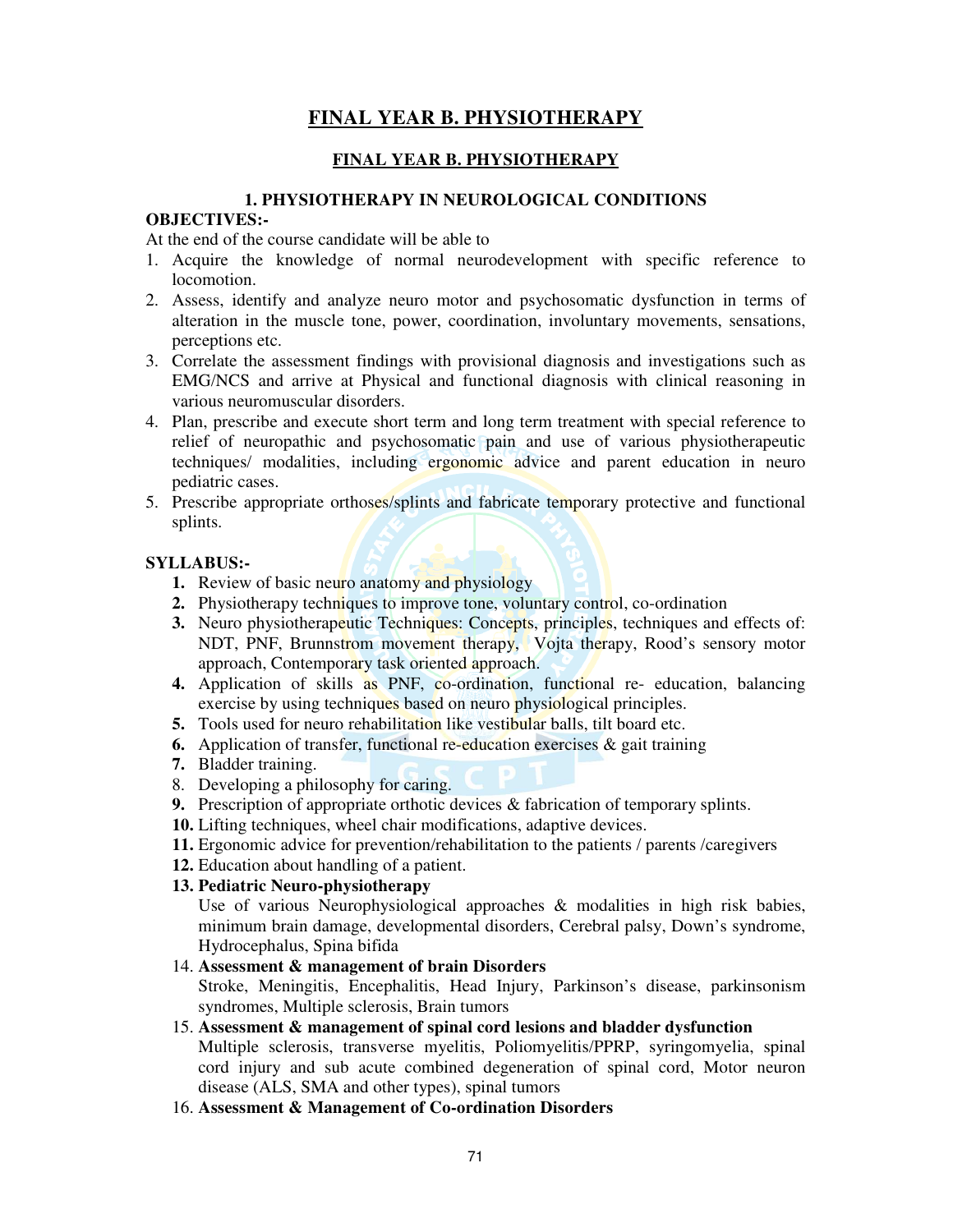Ataxia, Friedriech's ataxia, Cerebellar ataxia, Sensory ataxia

- 17. **Assessment & Management of Muscle Disorders**  Muscular dystrophy (DMD) & other myopathies
- **18. Assessment & Management of disorders of neuromuscular junction**  Myasthenia Gravis
- 19. **Assessment & management of neuropathies and nerve injuries**  Emphasis on 5th, 7th and 8th cranial nerves, Peripheral nerves, Polyneuropathy – Classification of Polyneuropathies
- 20. **Pre and post-surgical assessment & management in neuro surgery**  Hydrocephalus and myelomeningocele, C.V. junction anomalies, syringomyelia
- 21. **Electro diagnostic procedures and prognosis in neurological disorders** SD curves, EMG & NCS.

| <b>Topic Distribution for Paper Setting</b> |               |
|---------------------------------------------|---------------|
| <b>Section</b>                              | Topic Sr. No. |
| I (40 Marks)                                | 1-15          |
| II $(40$ Marks)                             | $16-21$       |

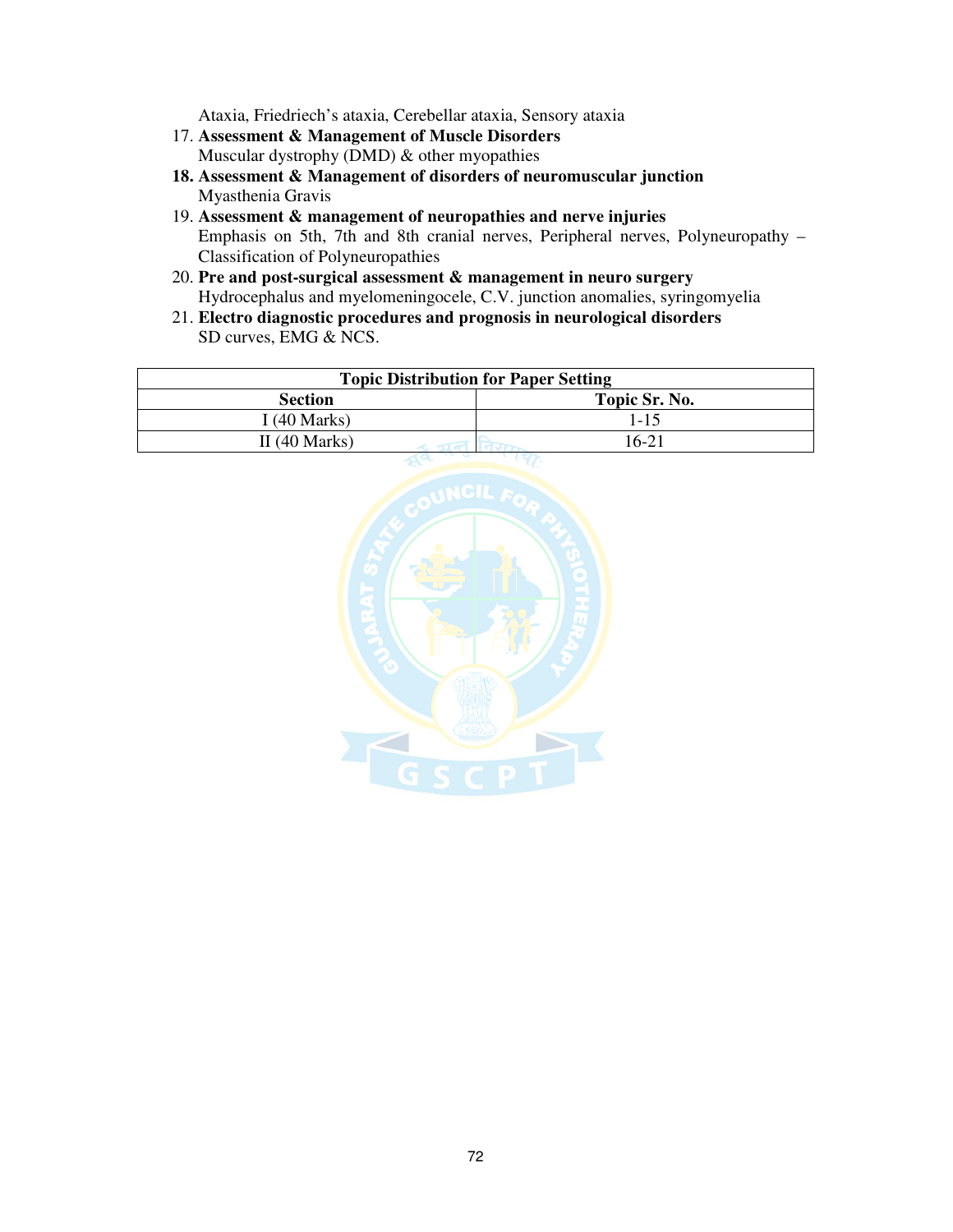## **2. PHYSIOTHERAPY IN MUSCULO-SKELETAL CONDITIONS**

## **OBJECTIVES:-**

At the end of the course the candidate will be able to

- 1. Identify, discuss and analyze the musculoskeletal dysfunction in terms of biomechanical, kinesiological and biophysical basis and correlate the same with the provisional diagnosis, routine radiological and electro physiological investigations and arrive at appropriate physical and functional diagnosis with clinical reasoning
- 2. Describe as well as acquire the skill of executing short and long term physiotherapy treatment by selecting appropriate modes of mobilization/ manipulation, electrotherapy, therapeutic exercise and appropriate ergonomic advise for the relief of pain, restoration / maintenance of function  $\& /$  or rehabilitation for maximum functional independence in ADLs at home & workplace
- 3. Understand the nature of sports injuries, able to evaluate and treat sports injuries, understand the role of physiotherapist in training and rehabilitating a sports person
- 4. Prescribe appropriate walking aids, orthoses and prosthesis

## **SYLLABUS:-**

Anatomy of bones and soft tissues (musculoskeletal system)

- **1.** Evaluation, interpretation of investigations & functional diagnosis (ICF) with appropriate clinical reasoning for planning  $\&$  implementation of management techniques
- **2.** Planning, Prescription & Implementation of short term & long term goals with clinical reasoning
- **3.** Documentation
- **4.** Different physiotherapeutic techniques for functional restoration/ maintenance and prevention of disability
- **5.** Different electro therapeutic techniques for relief of acute and chronic pain, swelling, wound healing, re-education with clinical reasoning
- **6.** Different physiotherapeutic techniques to improve/maintain muscle performance
- **7.** Different physiotherapeutic techniques to increase joint mobility.
- **8.** Different physiotherapeutic strategies for correction / maintenance of good posture
- 9. Different physiotherapeutic strategies to improve efficiency and safety of gait pattern
- **10.** Prescription of appropriate orthotic & prosthetic devices & fabrication of simple temporary splints.
- **11.** Appropriate Home Program & Ergonomic advice for preventive measures & Functional efficiency at home & work place

## **12. Physiotherapy approach in traumatology**

Definition of fracture, classification of fracture, signs and symptoms of fracture, healing process of fracture, factors affecting healing, methods of reduction, complications of fracture

#### **13. Physiotherapy assessment in fracture cases**

Principles of PT management in fractures - Guidelines for fracture treatment during period of immobilization and guidelines for treatment after immobilization period Physiotherapy assessment and management of upper limb fractures and dislocations, lower limb fractures and dislocations including pelvis and spinal fractures

# **14. Physiotherapy assessment & management of soft tissue injury**

Contusion, sprains, strains, ruptures

## **15. Physiotherapy assessment & management of degenerative conditions**

Osteoarthritis (OA) with emphasize on Knee, Hip and Hand cervical spondylosis, lumbar spondylosis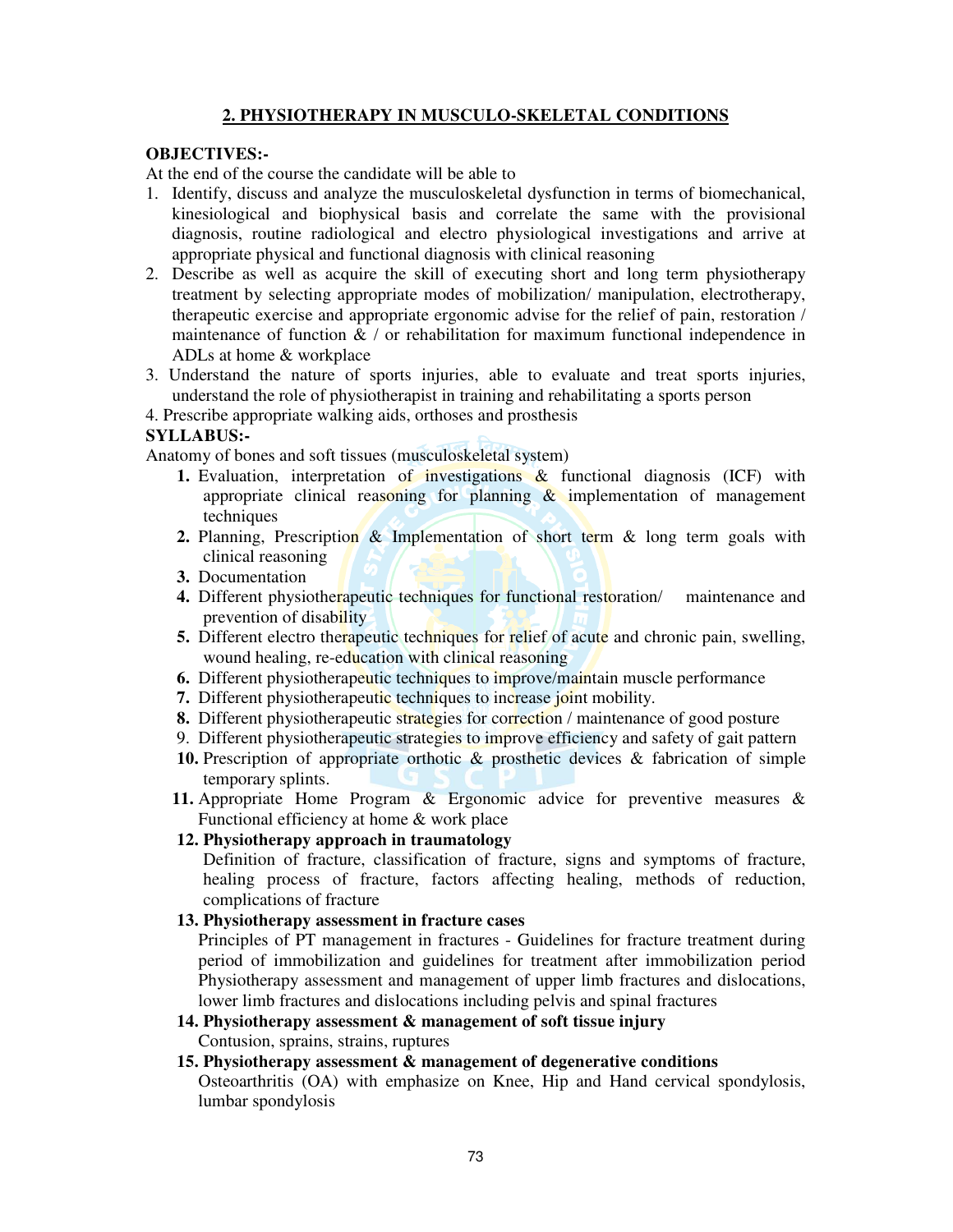#### **16. Physiotherapy assessment & management of inflammatory conditions**

Rheumatoid arthritis (RA), ankylosing spondylitis (AS), Still's disease, gout, periarthritis, bursitis, synovitis, capsulitis, tendinitis, tenosynovitis, fasciitis, Osgood Schlatter disease

**17. Physiotherapy assessment and management of infective Conditions** 

Tuberculosis (TB) of spine and other major joints, osteomyelitis, pyogenic arthritis, septic arthritis

**18. Physiotherapy assessment & management of congenital and acquired deformities** 

Congenital - CTEV, CDH, Torticollis, pesplanus, pescavus, Sprengel's scapula, Madelung's deformity

Acquired: scoliosis, kyphosis, coxavara, genu varum, valgum and recurvatum, wry neck

## **19. Physiotherapy assessment & management of spinal conditions**

Spondylolisthesis, Spinal canal stenosis, Spondylolysis, Intervertebral disc prolapse, Sacro-iliac joint dysfunction, Coccydynia Sacralisation, Lumbarisation, Spina bifida occulta

**20. Physiotherapy assessment & management of amputations** 

Definition, indications, types, levels of amputation of lower and upper extremities, pre and post operative assessment and management with emphasize on stump care and bandaging, pre and post prosthetic training and complete rehabilitation

### **21. Rehabilitation of patient with orthopedic surgery**

Pre and post operative management of arthroplasty of all major joints, girdle stonearthroplasty, arthrodesis, arthroscopy, oesteotomy Reattachment of limb

- **22. Physiotherapy assessment & management of re-constructive surgery**  Cerebral Palsy, poliomyelitis, leprosy
- **23. Physiotherapy assessment & management of hand injury**
- **24. Physiotherapy assessment & management of metabolic and hormonal disorders of the bone tissue**

Osteoporosis, rickets, osteomalacia

**25. Physiotherapy assessment & management of miscellaneous orthopedic conditions** 

Mallet finger, trigger finger, Dequerian's disease, metatarsalgia, hallux valgus, Dupuytren's contracture, thoracic outlet syndrome, chondromalacia patellae, ganglion, tennis elbow, plantar fasciitis

#### **26. Sports Medicine**

Introduction & classification of sports injury

Aetiological factors

Prevention of sports injury

Frequency and site of injury

Investigation and assessment in sports injury

## **27. Management of sports injuries**

Pharmacology in sports

Rehabilitation in sports

| <b>Topic Distribution for Paper Setting</b> |               |
|---------------------------------------------|---------------|
| <b>Section</b>                              | Topic Sr. No. |
| I (40 Marks)                                | 1-20          |
| II $(40$ Marks)                             | 21-27         |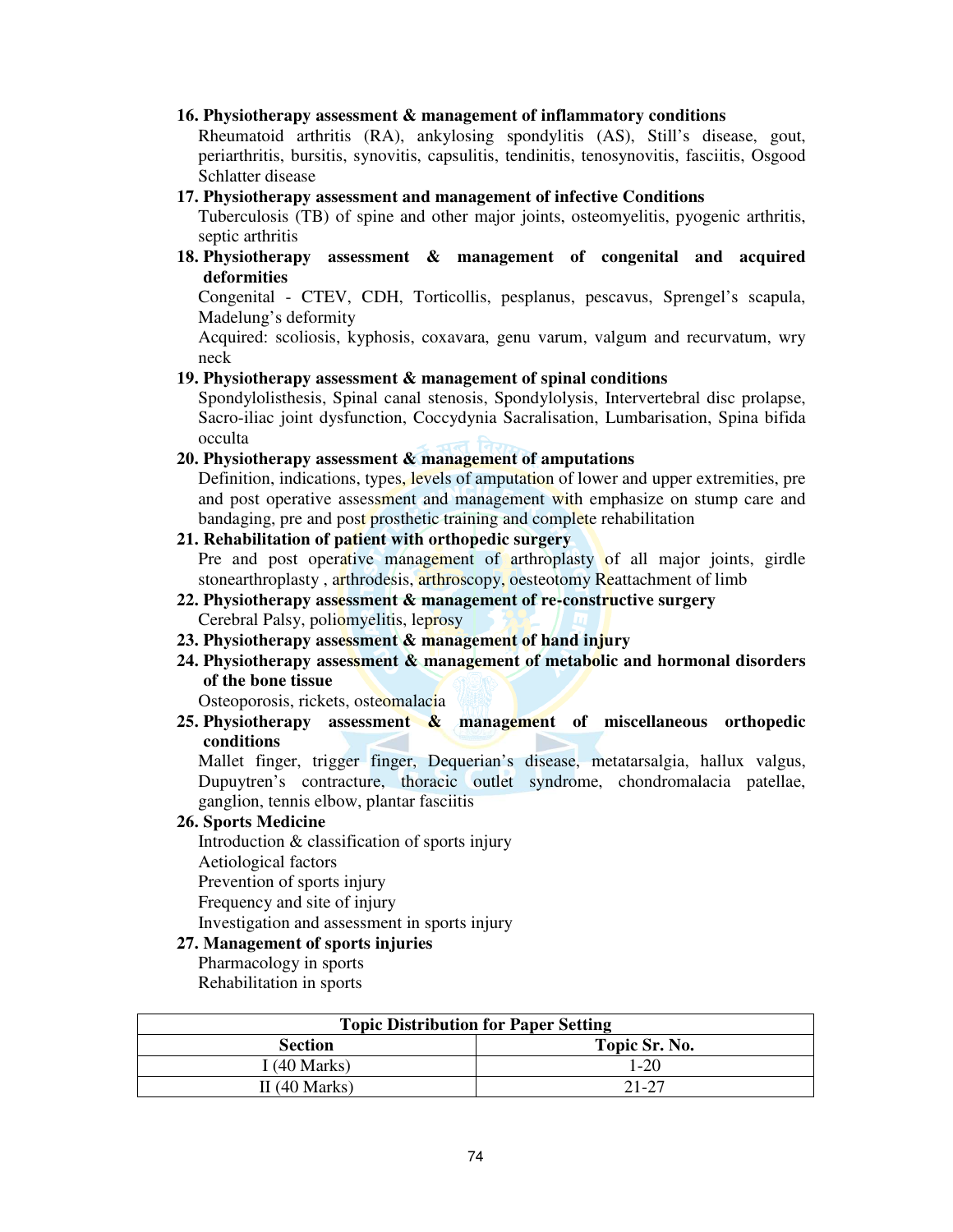## **3. PHYSIOTHERAPY IN CARDIO RESPIRATORY & MEDICAL SURGICAL CONDITIONS**

## **3.1 PHYSIOTHERAPY IN CARDIO-PULMONARY CONDITIONS**

## **OBJECTIVES:-**

At the end of the course candidate will be able to

1. Identify, discuss and analyze cardio vascular and pulmonary dysfunction based on pathophysiological principles and arrive at the appropriate physical and functional diagnosis. **2.** Select strategies for cure, care and prevention to adopt restorative and rehabilitative measures for maximum possible functional independence of a patient at home, work place and in community

3. Execute the effective physiotherapeutic measures (with appropriate clinical reasoning) with special emphasis to breathing retraining, nebulization, humidification, bronchial hygiene, general mobilization and exercise conditioning in general medical and surgical conditions

4. Acquire knowledge of the overview of patients care at the intensive care area, artificial ventilation, suctioning, positioning for bronchial hygiene and continuous monitoring of the patient at the intensive care area

5. Acquire the skill of evaluation and interpretation of functional capacity using simple exercise tolerance tests, symptom limited tests

6. Acquire the skill of basic cardiopulmonary resuscitation

#### **SYLLABUS:-**

## **1) Anatomy and physiology of respiratory & cardiac system**

Anatomy of thorax, biomechanics of thoracic cage, muscles of respiration, ventilation perfusion matching /mismatching, compliance

- **2) Investigations and tests**  Sub maximal /maximal exercise tolerance testing, Cardiac & Pulmonary radiographs, PFT, ABG, ECG, hematological and biochemical Tests
- **3) Physiotherapy techniques to increase lung volume**  Positioning, breathing exercises, Neurophysiological facilitation of respiration, mechanical aids - Incentive spirometry, CPAP, IPPB

#### **4) Physiotherapy techniques to decrease the work of breathing**

Measures to optimize the balance between energy supply and demand, positioning, Breathing re-education – Breathing control techniques, mechanical aids: IPPB, CPAP, BIPAP

#### **5) Physiotherapy techniques to clear secretions**

Hydration, Humidification & Nebulization, Mobilization and breathing exercises, postural drainage, Manual techniques: Percussion, vibration and shaking, ACBT, Autogenic Drainage, Mechanical aids: PEP, Flutter, IPPB, facilitation of cough and huff, suctioning

#### **6) Physiotherapy in common complications following surgery And Drug therapy**

Drugs to prevent and treat inflammation, drugs to treat bronchospasm, drugs to treat breathlessness, drugs to help sputum clearance, drugs to inhibit coughing, drugs to improve ventilation, drugs to reduce pulmonary hypertension, drug delivery doses, inhalers and nebulizers

## **7) Introduction to ICU & mechanical ventilator**

ICU monitoring – apparatus, airways and tubes used in the ICU - Physiotherapy in the ICU – common conditions in the ICU. Mechanical ventilator: types, modes of ventilator,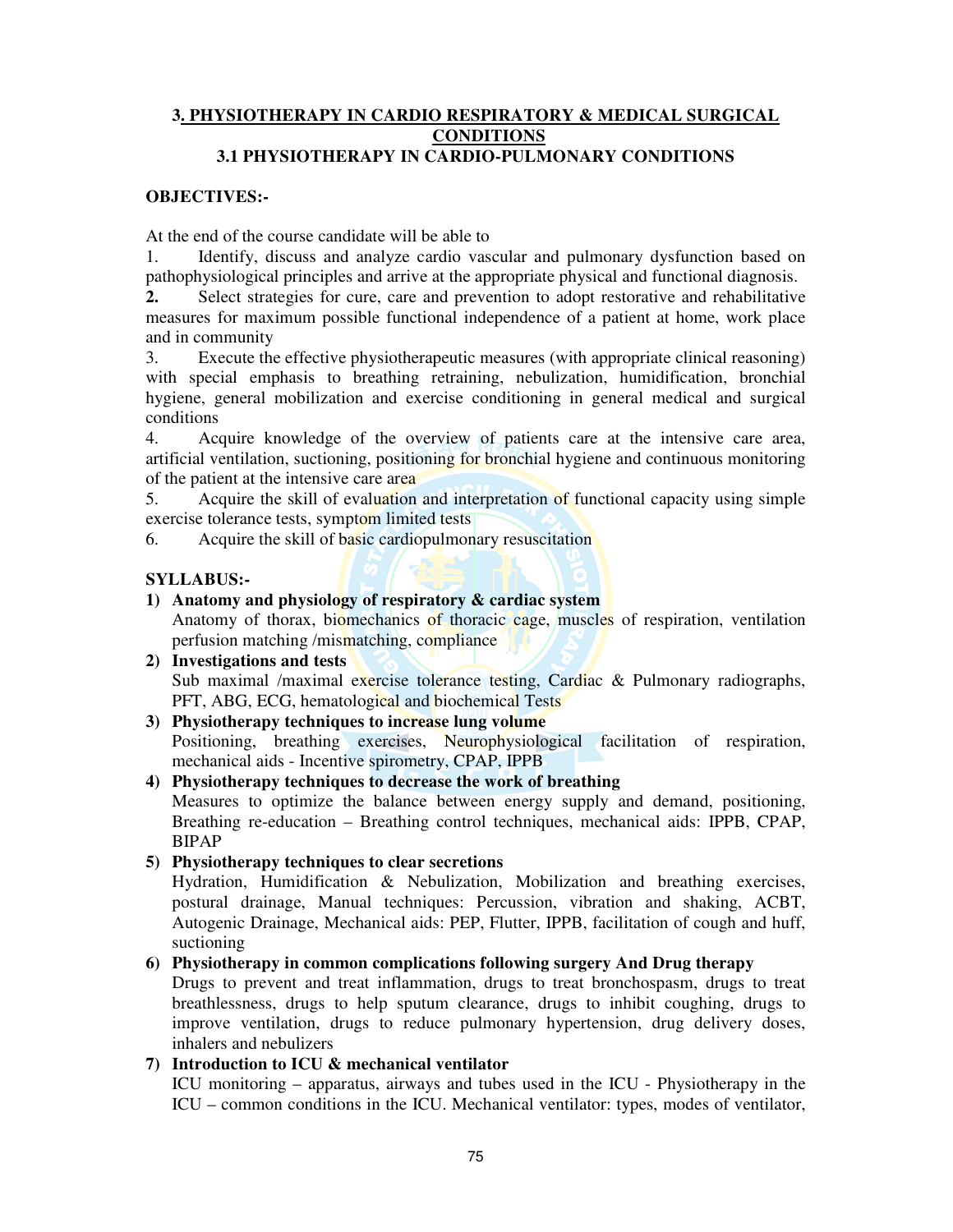advantages and disadvantages Oxygen therapy, CPR, aseptic precautions

- **8) Physiotherapy assessment & management techniques in Obstructive lung conditions**  Chronic bronchitis, emphysema, asthma, bronchiectasis, cystic fibrosis
- **9) Physiotherapy assessment & management techniques in Restrictive lung conditions**  Rib fracture, Pleural effusion, pleurisy and empyema, pulmonary embolism, pulmonary tuberculosis, atelectasis, pneumothorax, bronchopulmonary fistula, pneumonia, ARDS
- **10) Physiotherapy following Lung surgeries**

Pre and post operative physiotherapy assessment and management in Lobectomy, Pneumonectomy, decortication, thoracoplasty

#### **11) Pulmonary Rehabilitation**

Definition, aims and objectives, team members, benefits, principles of exercise prescription and techniques of rehabilitation

**12) Anatomy and physiology of cardiovascular system**  Anatomy, blood supply and conduction system of heart

#### **13) Physiotherapy assessment & management for cardiovascular disorders**

Cardiovascular disease, congestive heart failure, myocardial infarction, valvular diseases of heart, cyanotic and acyanotic congenital heart diseases, endocarditis

#### **14) Cardiac Rehabilitation**

Definition, aims and objectives, team members, benefits, principles of Exercise prescription and techniques of rehabilitation

#### **15) Physiotherapy assessment & management of vascular diseases**

Venous: Thrombosis, phlebitis and phlebo-thrombosis, varicose veins, DVT, venous Ulcers Arterial: Berger's disease, acute and chronic arterial occlusion, lymphedema

#### **3.2 PHYSIOTHERAPY IN GENERAL MEDICAL-SURGICAL CONDITIONS**

#### **OBJECTIVES:-**

- **1.** Acquire knowledge of rationale of basic investigative approaches in the medical system and surgical intervention regimes related to cardio vascular and pulmonary impairment
- **2.** Select strategies for cure, care and prevention to adopt restorative and rehabilitative measures for maximum possible functional independence of a patient at home, work place and in community
- 3. Acquire the knowledge of evaluation and physiotherapy treatment for obstetrics and gynecological surgical conditions
- 4. Acquire the knowledge of various conditions where physiotherapy plays a vital role in the rehabilitation (psychiatry, dermatology and ENT conditions)
- 5. Assess the various degrees of burns, plan and implement physiotherapy techniques for the rehabilitation of a burn and wound patient.

#### **1) Physiotherapy assessment & management for abdominal surgeries**

surgeries on upper gastro- intestinal tract - oesophagus- stomach- duodenum, surgery on large and small intestine – apendicectomy, cholecystectomy, partial colectomy, illieostomy, nephrectomy .

Hernia: herniotomy, herniorraphy,hernioplasty

**2) Physiotherapy Assessment & management in onco surgeries** 

Mastectomy: simple, radical .Hysterectomy, prostatectomy, neck dissection

 **3) Physiotherapy in obstetrics and gynecology surgeries** 

Electrotherapy and exercise therapy measures following pelvic repair and caesarean section.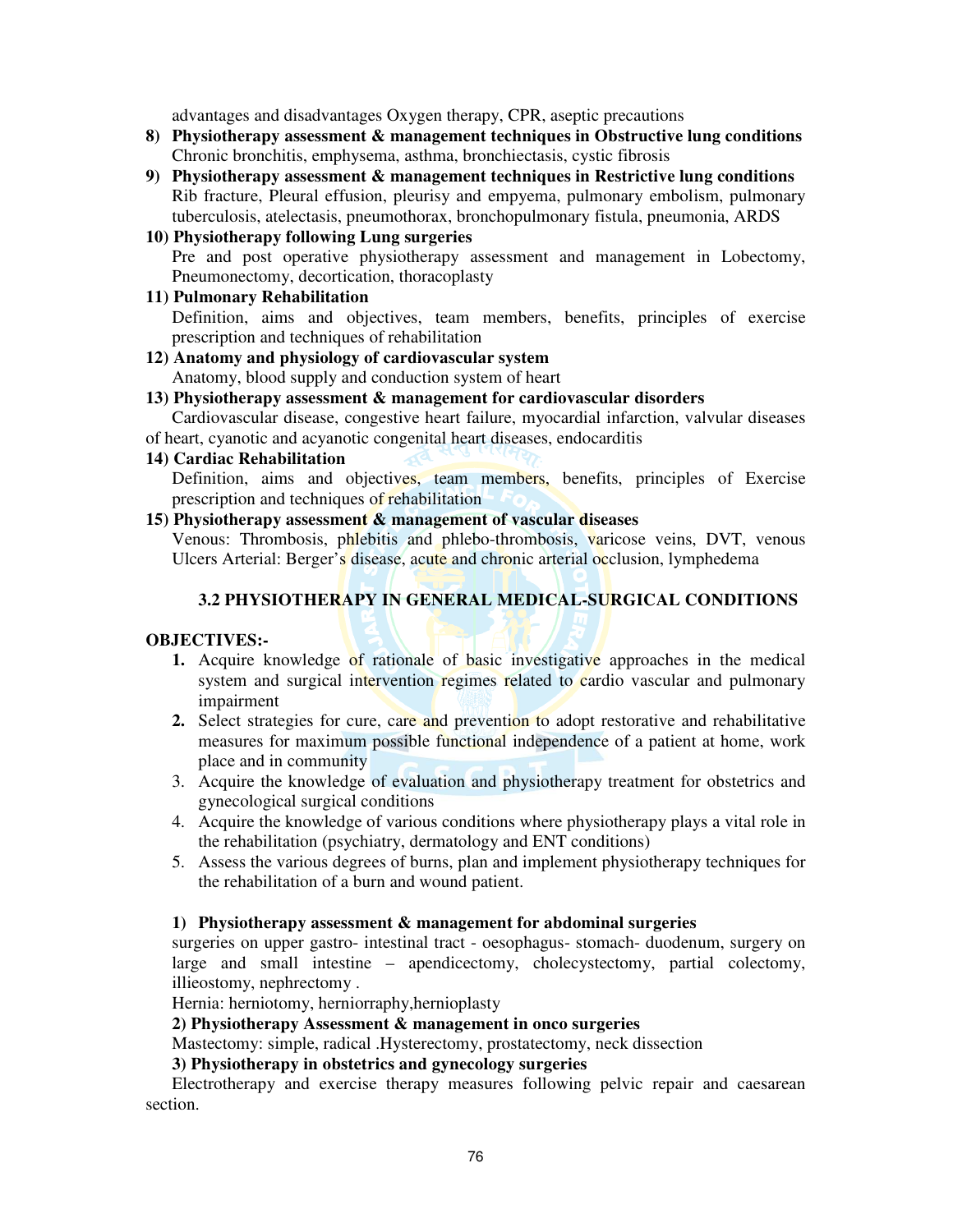#### **4) Wounds, local infections, ulcers, pressure sores**

UVR and other electrotherapeutic modalities for healing of wound, prevention of hypergranulated scars, relief of pain and mobilization

## **5) Physiotherapy in burns, skin grafts and re-constructive plastic surgery**

#### **6) Physiotherapy in ENT conditions**

Nonsuppurative otitis media, chronic suppurative otitis media, otosclerosis, labyrinthitis and mastoidectomy resulting into facial palsy, laryngectomy, pharyngeo – laryngectomy, tracheostomy and its care, sinusitis

#### **7) Physiotherapy in skin conditions**

Leprosy, acne, alopecia, psoriasis, syphilis

### **8) Physiotherapy in psychiatric conditions**

Schizophrenia, depression, psychosis, anxiety

#### **9) Emergency Care**

Basic Life Support, First aid & emergency care, Biomedical waste management

| <b>Topic Distribution for Paper Setting</b> |                              |
|---------------------------------------------|------------------------------|
| <b>Section</b>                              | <b>Topics</b>                |
| I $(55$ marks)                              | Cardiorespiratory conditions |
| II $(25 \text{ marks})$                     | Medical surgical conditions  |

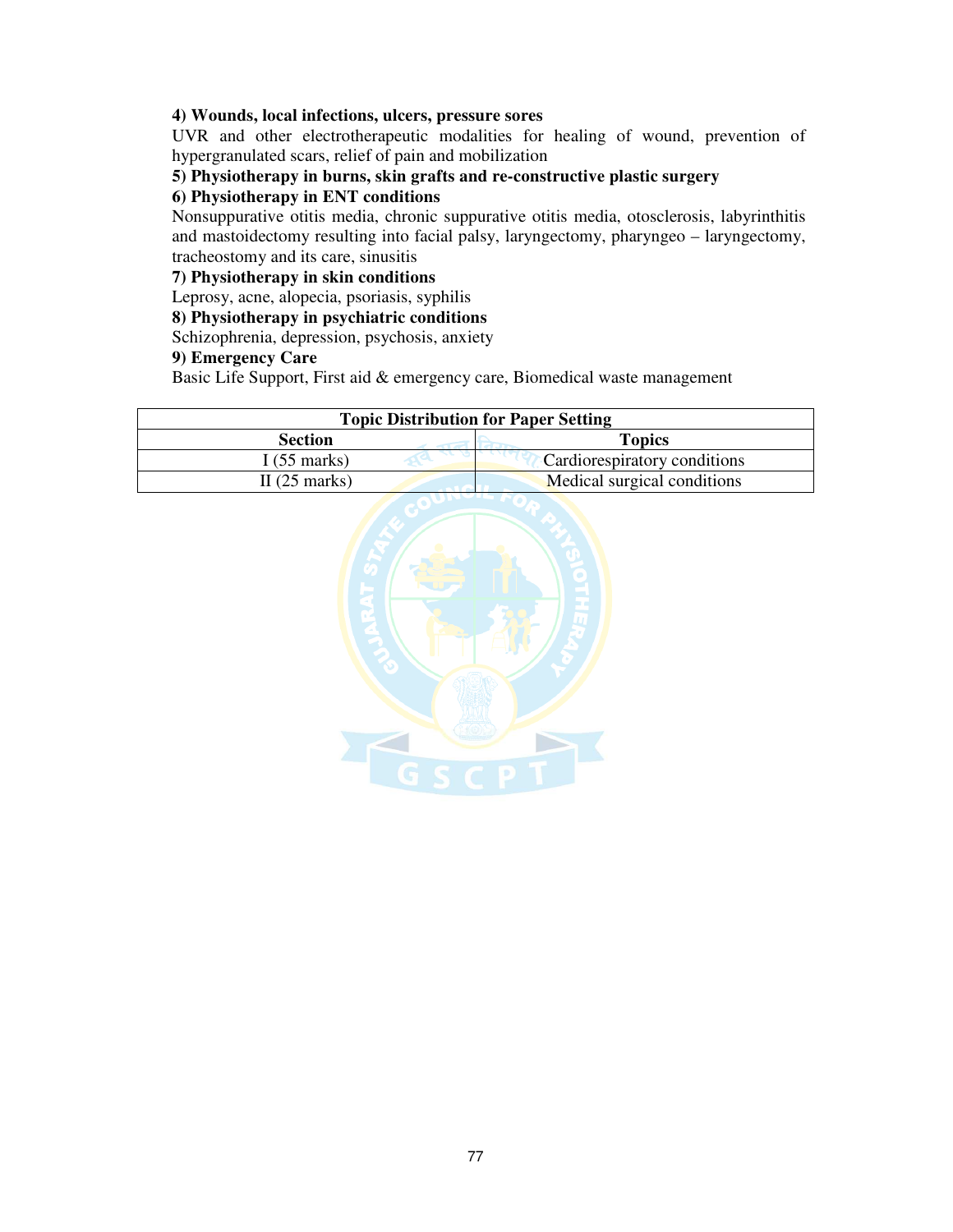## **4. COMMUNITY PHYSIOTHERAPY REHABILITATION AND ASSISTIVE TECHNOLOGIES**

## **4.1 COMMUNITY PHYSIOTHERAPY REHABILITATION**

## **OBJECTIVES:-**

At the end of the course, the candidate will be able to

- 1. Describe the general concepts about Health, Disease & Physical fitness
- 2. Describe policies for the rehabilitation of disabled and Role of Council to promote physiotherapy as a health delivery system
- 3. Describe the strategies to assess prevalence  $\&$  incidence of various conditions responsible for increasing morbidity in the specific community, role of physiotherapy in reducing morbidity, expected clinical & functional recovery, reasons for non-compliance in specific community & environmental solution for the same
- 4. Describe the evaluation of disability  $\&$  planning for prevention  $\&$  rehabilitation
- 5. Describe CBR in urban & rural set up, WHO policies, concept of team work, role of multi- purpose health worker
- 6. Identify with clinical reasoning the prevailing contextual (environmental  $\&$  psychosocial, cultural) factors, causing high risk, responsible for various dysfunctions & morbidity related to lifestyle & specific community like women, aged, industrial workers & describe planning strategies of interventional policies to combat such problems.

## **SYLLABUS:-**

**1) Concepts of community health** 

Preventive, promotive, restorative and rehabilitative WHO definition of health and disease Health delivery system - 3 tier

**2) Disability types** 

Physical &Psychological Evaluation, prevention & Legislation related to Persons with Disability (PWD)

#### **3) CBR**

Definition, principles, types (institutional, reach out and community), concepts,

WHO policies

Principles of Team work of medical practitioner, Physiotherapist, Occupational Therapist, Speech & Audiology Therapist, Prosthetist & Orthotist, Clinical psychologist, vocational counselor and social worker. Role of Physiotherapy in team, concept of multipurpose health worker, role of Physiotherapy and strategies in 3 tier Health delivery system, communication strategies.

## **4) Health Care**

- a) Prevention, Promotion & Restoration
- b) In peri-pubertal age group
- c) In women-pregnancy and menopause
- d) In Geriatrics- neuromusculoskeletal, cardiovascular, pulmonary, metabolic and degenerative conditions
- e) In Obese / over weight
- f) In Cardiovascular and Pulmonary conditions
- g) In Diabetes
- h) Health promotion for all
- **5) Women and child care**
- a) Antenatal exercises, Specific Breathing exercises, Relaxation, Postural training, Pelvic floor strengthening exercises with clinical reasoning
- b) Physiotherapy during labor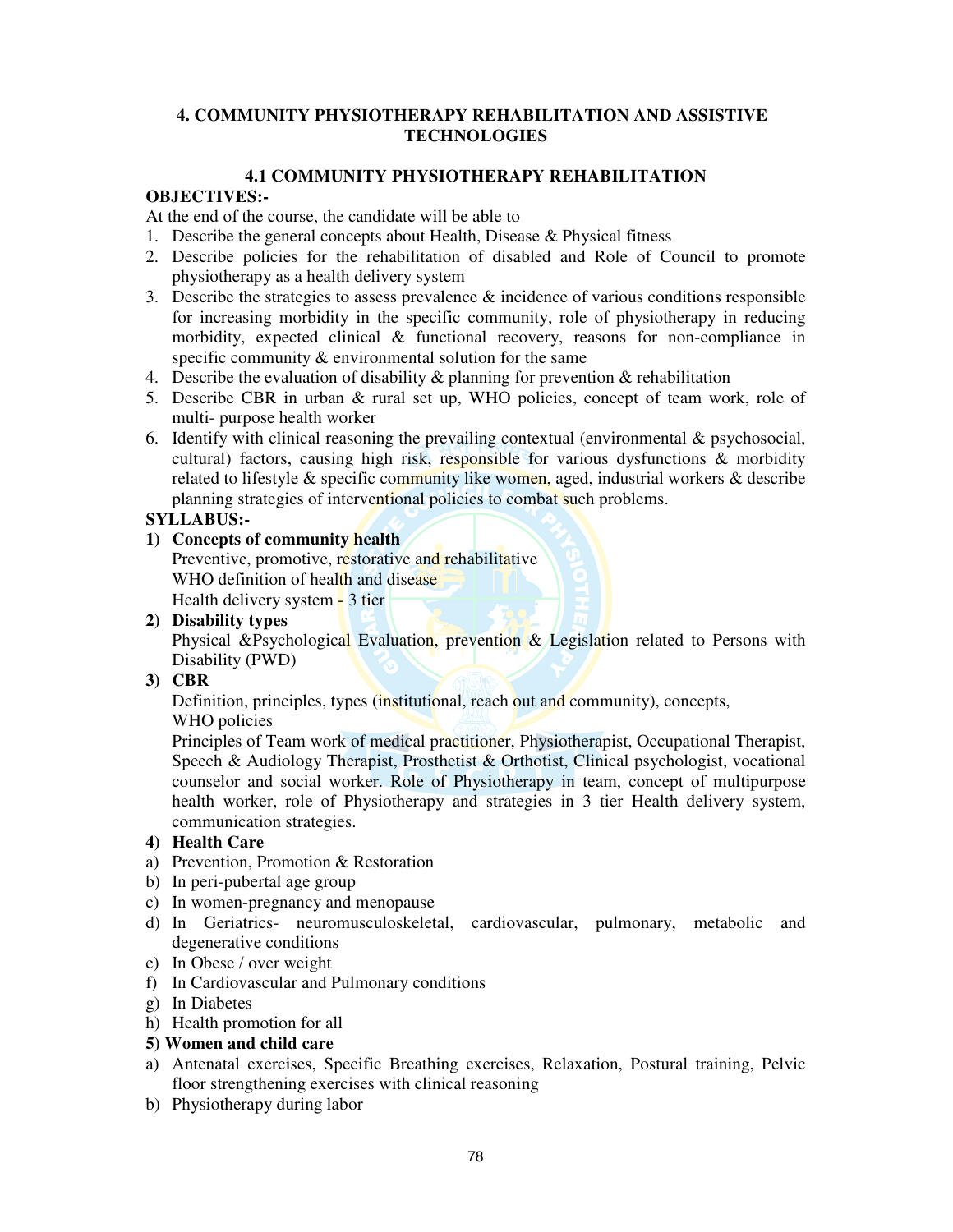- c) Postnatal exercises program after normal labor / labor with invasive procedures with clinical reasoning
- d) Menopause Osteoporosis, Mental health, Physiotherapy management
- e) Preterm babies
- f) Adolescent age group
- g) Nutritional disorders in women and children
- **6) Geriatrics**

Physiology of aging, environmental changes and adaptations, balance and falls Role of Physiotherapy in geriatric population.

**7) Physical fitness** 

Energy system, Endurance, Aerobic Exercise, pacing of activity.

- **8) Ergonomics**
- **9) IQ Testing**

## **4.2 REHABILITATION AND ASSISITIVE TECHNOLOGIES**

## **OBJECTIVES:-**

At the end of the course, the candidate will be able to

- 1. Acquire knowledge about biomechanical principles of application of variety of aids & appliances used for ambulation, protection & prevention
- 2. Acquire in brief knowledge about various materials used for splints/Orthosis &
- Prostheses and selection criteria for splints/Orthosis& Prostheses
	- 3. Acquire the skill of fabrication of simple splints made out of low cost material.

## **SYLLABUS:-**

- 1. Introduction and terminology: prosthesis and orthosis
- 2. Classification of orthosis and prostheses
- 3. Bio-mechanical principles of orthotic application
- 4. Bio-mechanical principles of prosthetic application
- 5. Orthotic appliances for Hip, Knee, Ankle & foot Prescription and design & modification
- 6. Spinal conditions inclusive of fractures, spondylolisthesis, kyphosis, scoliosis etc.
- 7. Upper limb conditions splinting prescriptions with principles
- 8. Prosthesis –
- a. Upper & lower limb; endo skeletal & exo skeletal,
- b. Hip, knee & foot prosthetic components with k-levels
- c. Upper limbs: cosmetic restoration, terminal devices (body powered), self help devices
- (adl equipments), myoelectric, microprocessor / sensor cotrolled (externally powered)
- d. Adaptive devices
- 9. Psychological & Physiological aspects of orthotic and prosthetic application
- 10. Material used in favbrication of Prosthetiscs & Orthotics briefly.
- 11. Mobility aids:

canes, crutches, walking frames, walkers, wheel chairs manual / electrically powered.

| <b>Topic Distribution for Paper Setting</b> |                                               |
|---------------------------------------------|-----------------------------------------------|
| <b>Section</b>                              | <b>Topics</b>                                 |
| I(55 marks)                                 | <b>Community Physiotherapy Rehabilitation</b> |
| II $(25 \text{ marks})$                     | <b>Assistive technologies</b>                 |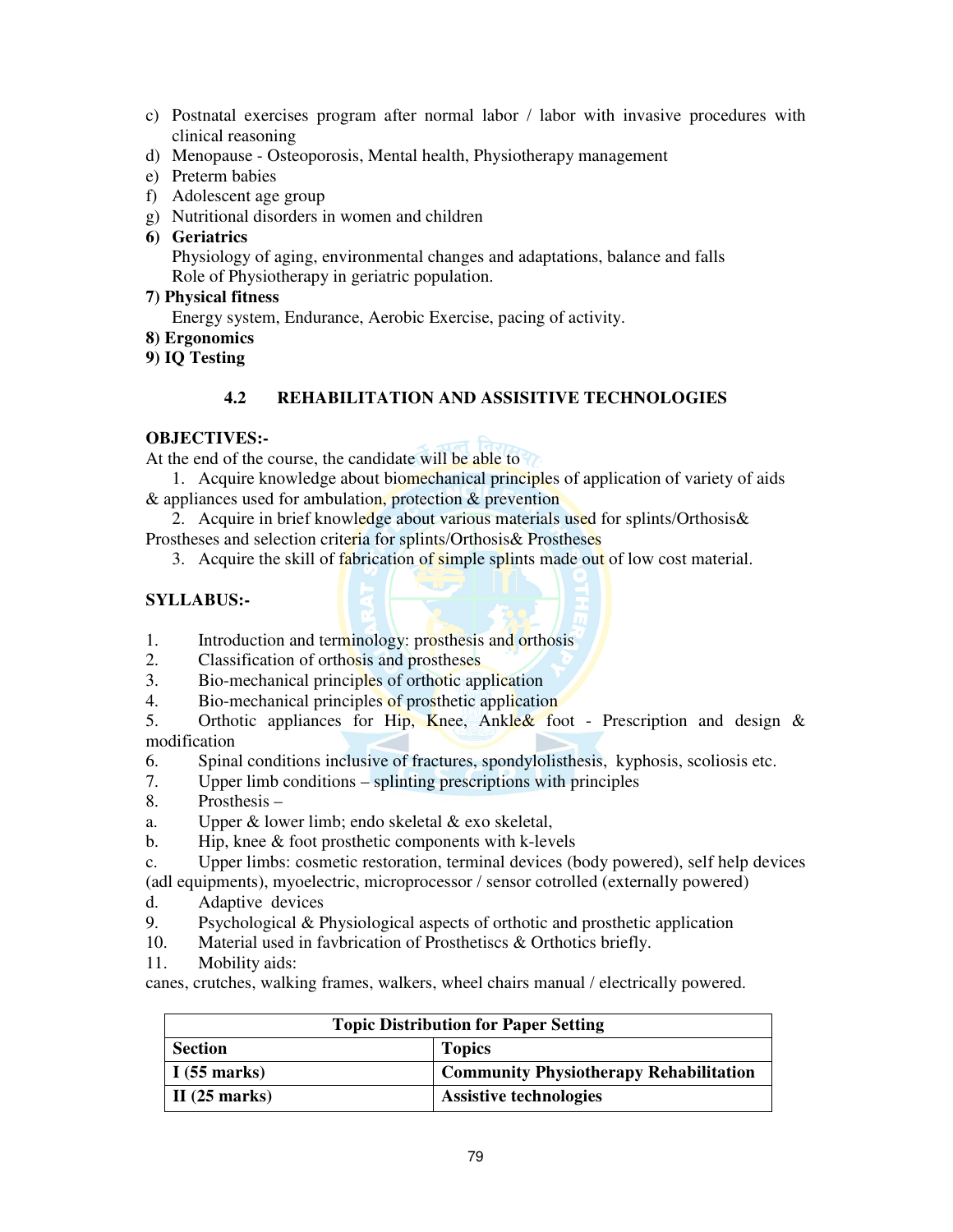## **5. ETHICS AND MANAGEMENT**

### **5.1 ETHICS**

### **OBJECTIVES:**

At the end of the course the candidate will be able to:

1. Understand the moral values and meaning of ethics.

2. Acquire bedside manners and communication skills in relation with patients, peers seniors and other professionals.

3. Develop psychomotor skills for physiotherapist patient relationship.

4. Develop skill to evaluate and make decision for plan of management based on sociocultural values and referral practice.

5. Develop behavioral skills and humanitarian approach while communicating with patients, relatives, society at large and co-professionals.

6. Develop bedside behavior, respect  $\&$  maintain patients' confidentiality.

7. Understand the importance of council, its functioning and Act.

## **SYLLABUS:-**

1. Outlines of Gujarat State Council for Physiotherapists (GSCPT) Act 2011 with more emphasis on formation, functions of council, importance for registration etc.

2. Ethical principles in health care services, research, teaching related to physiotherapy.

- 3. Scope of practice as patient manager, consultant, critical inquirer, educator, administrator.
- 4. Rules of professional conduct
	- Physiotherapy as a profession
	- Relationship with patients
	- Relationship at health care institution i.e. hospital, clinic etc.
	- Relationship with colleagues and peers
	- Relationship with medical and other professionals
- 5. Confidentiality and responsibility
- 6. Malpractice and negligence
- 7. Professional development, competence and expertise
- 8. Sale of goods: personal and professional standards
- 9. Legal aspects: legal responsibility of physiotherapists for their action in the professional context understanding liability and obligations in case of medico legal action.

## **5.2 ADMINISTRATION, MANAGEMENT & MARKETING**

#### **OBJECTIVES:**

At the end of course the student will be able to:

1. Learn the management basics in fields of clinical practice, teaching, research and physiotherapy practice in the community.

2. Acquire communication skills in relation with patients, peers, seniors and other professionals & the community.

3. Acquire the knowledge of the basics in managerial & management skills, & use of information technology in professional practice.

4. Develop psychomotor skills for physiotherapy practice.

5. Develop skill to evaluate and make decision for plan of management based on sociocultural values and referral practice.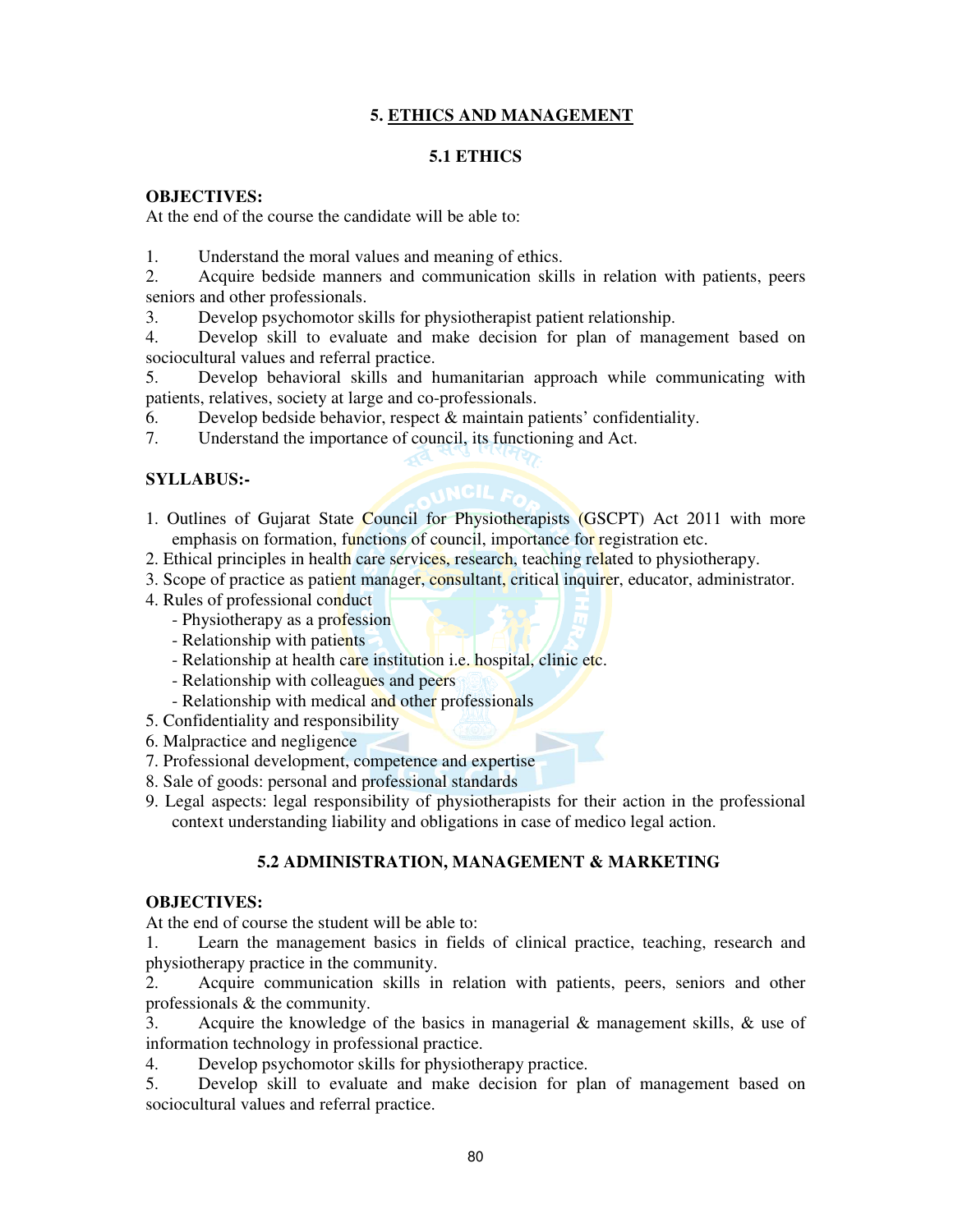6. Develop behavioral skill and humanitarian approach while communicating with patients, relatives, society at large and co-professionals

## **SYLLABUS:**

- 1. Management studies related to local health care organization management & structure, planning delivery with quality assurance & funding of service delivery, information technology and career development in physiotherapy.<br>2. Administration-principles-based on the goal & functions at
- Administration-principles-based on the goal & functions at large hospital set up/domiciliary services/private clinic/ academics.
- 3. Budget-planning.
- 4. Performance analysis- physical structure/ reporting system (man power, status, functions, quantity & quality of services, turn over, cost benefit revenue contribution)
- 5. Setting up therapeutic gymnasium, fitness clinics, cardiac and pulmonary rehab centers etc
- 6. Time management